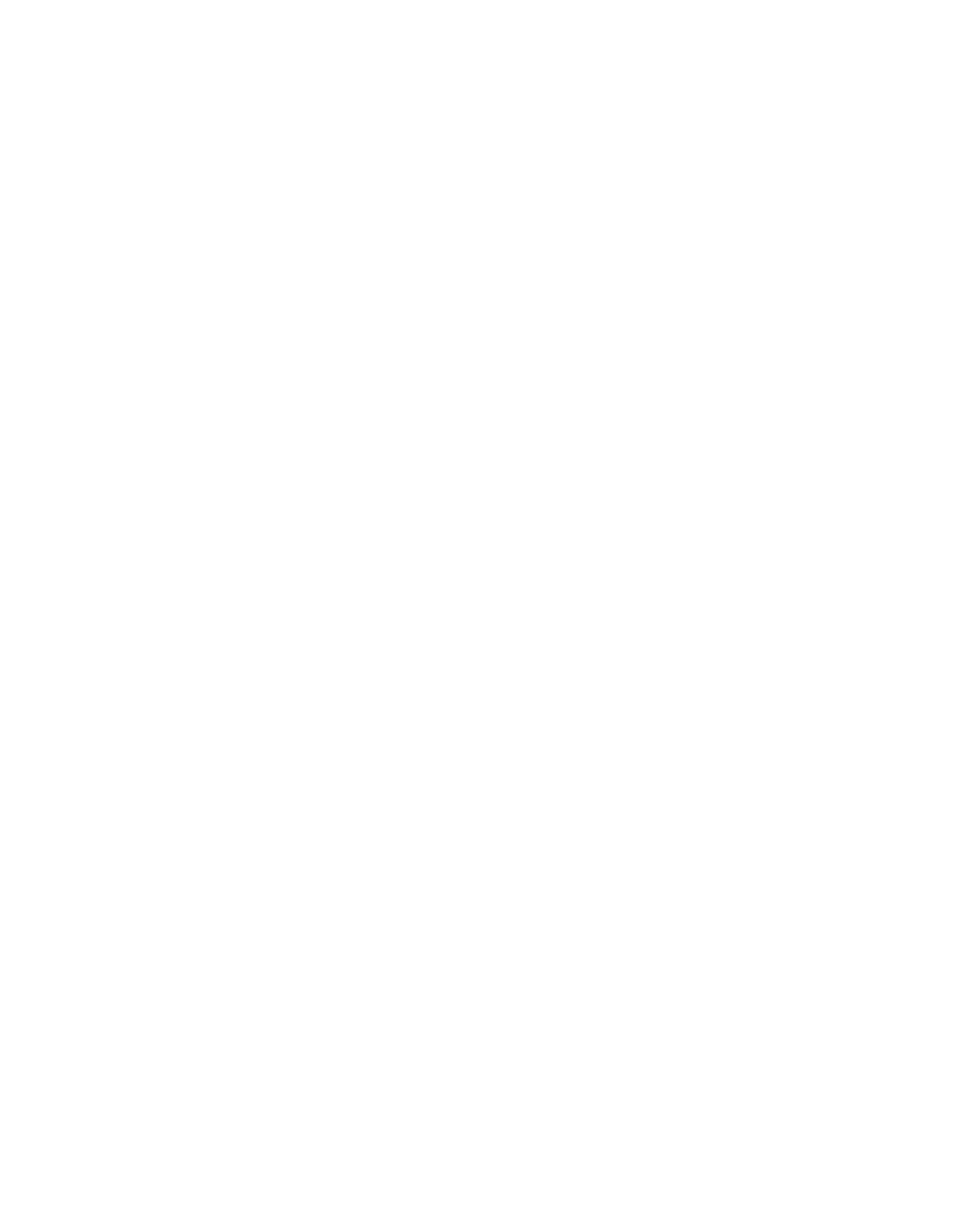## **CALIFORNIA ENERGY COMMISSION**

#### *Prepared By:*

 *Heschong Mahone Group, Inc.*  Lisa Heschong, Project Director Fair Oaks, California

#### *Managed By:*

*New Buildings Institute*  Cathy Higgins, *Program Director* White Salmon, Washington CEC Contract No. 400-99-013

*Prepared For:*  Donald Aumann, *Contract Manager* 

 Nancy Jenkins, *PIER Buildings Program Manager* 

 Terry Surles, *PIER Program Director* 

 Robert L. Therkelsen *Executive Director* 

#### **DISCLAIMER**

This report was prepared as the result of work sponsored by the California Energy Commission. It does not necessarily represent the views of the Energy Commission, its employees or the State of California. The Energy Commission, the State of California, its employees, contractors and subcontractors make no warrant, express or implied, and assume no legal liability for the information in this report; nor does any party represent that the uses of this information will not infringe upon privately owned rights. This report has not been approved or disapproved by the California Energy Commission nor has the California Energy Commission passed upon the accuracy or adequacy of the information in this report.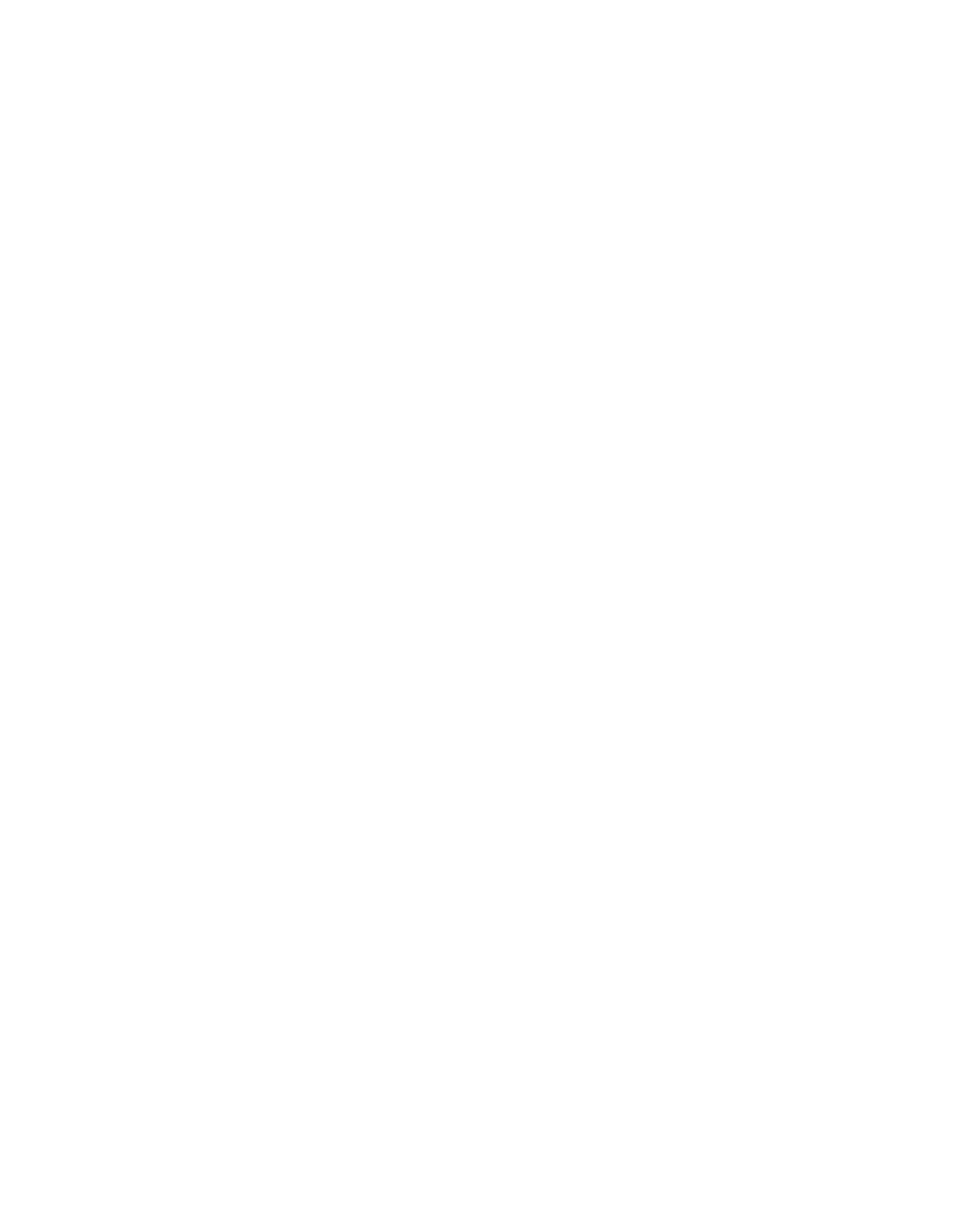### **ACKNOWLEDGEMENTS**

This report is a part of the Integrated Energy Systems - Productivity and Buildings Science program, a Public Interest Energy Research (PIER) program. It is funded by California ratepayers through California's System Benefit Charges administered by the California Energy Commission (CEC) under (PIER) contract No. 400-99-013, and managed by the New Buildings Institute. Heschong Mahone Group would like to acknowledge the support and contributions of the individuals below:

Heschong Mahone Group, Inc.: Principal in Charge: Lisa Heschong. Project Director: Lisa Heschong. Project staff: Cynthia Austin, Sean Denniston, Charles Erhlich, Carey Knetch, Douglas Mahone, Mudit Saxena, Heschong Mahone Group.

Subcontractors: RLW Analytics, Inc: Dr. Roger Wright, RLW Analytics, Inc. statistical metholodies; Ramona Peet, analyst. Wirtshafter Associates: Dr. Robert Wirtshafter, census and GIS analysis

Review and Advisory Committee: Dr. Jed Waldman, California Department of Public Health; Dr. Gage Kingsbury, Northwest Evaluation Association; Dr. Judith Heerwagen, private consultant; Abby Vogen, Wisconsin Energy Center; Dr. Cliff Federspiel, Center for the Built Environment; Barbara Erwine, Cascadia Consulting; Dr. Robert Wirtshafter, Wirtshafter Associates, Inc.

Participant support: This project was supported by many managers and employees of the participant retail corporation. We are greatly appreciative of their time, facilitation and review of this study. Studies such as this are highly unusual, in that they require a leap of faith on the part of corporations that are traditionally highly private and protective of internal data. We have promised anonymity to this corporation, as we did with the previous study, and request that everyone involved will endeavor to respect that request and honor the trust placed in the study team.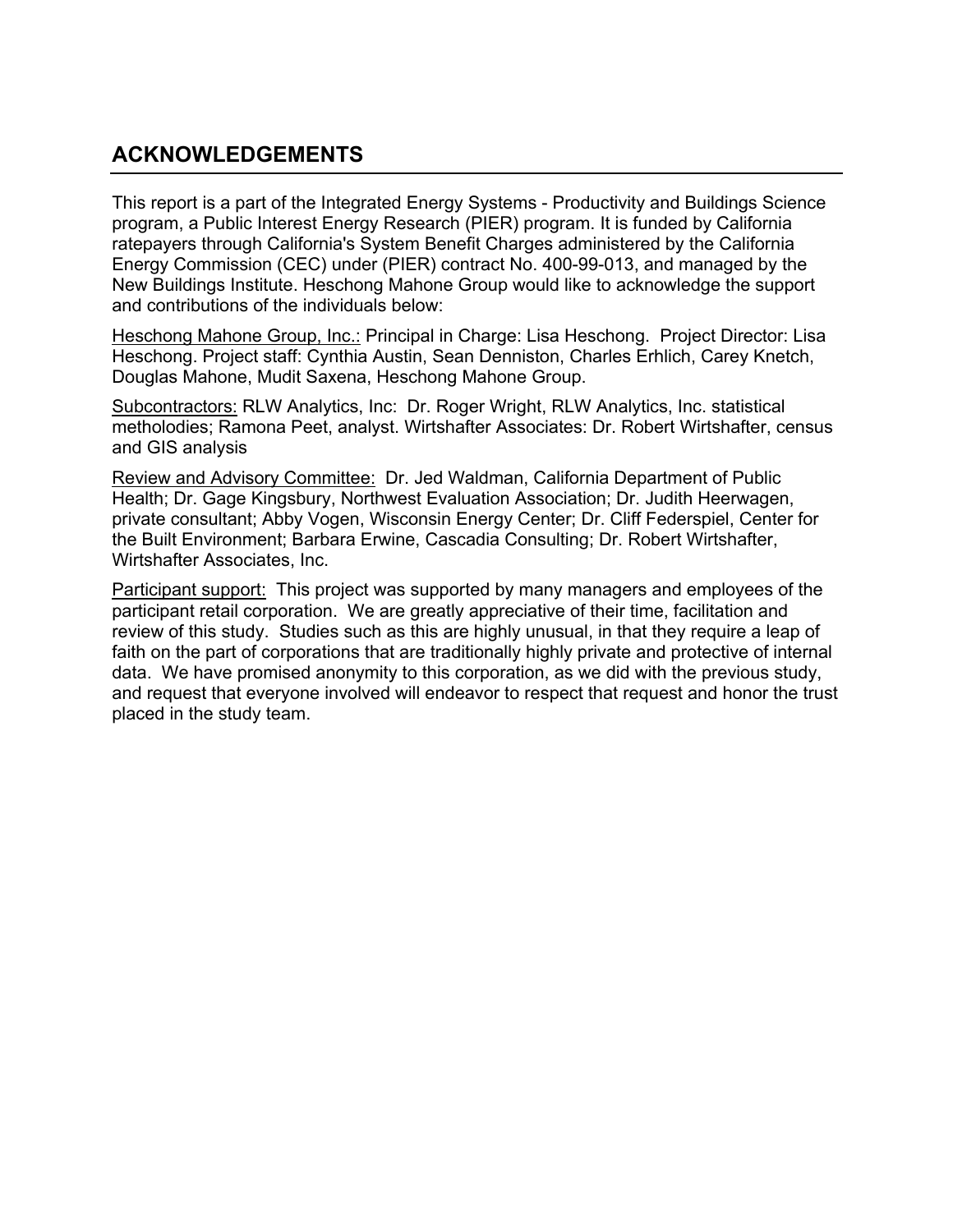### **PREFACE**

The Public Interest Energy Research (PIER) Program supports public interest energy research and development that will help improve the quality of life in California by bringing environmentally safe, affordable, and reliable energy services and products to the marketplace.

This document is one of 33 technical attachments to the final report of a larger research effort called *Integrated Energy Systems: Productivity and Building Science Program*  (Program) as part of the PIER Program funded by the California Energy Commission (Commission) and managed by the New Buildings Institute*.*

As the name suggests, it is not individual building components, equipment, or materials that optimize energy efficiency. Instead, energy efficiency is improved through the integrated design, construction, and operation of building systems. The *Integrated Energy Systems: Productivity and Building Science Program* research addressed six areas:

- ♦ *Productivity and Interior Environments*
- ♦ *Integrated Design of Large Commercial HVAC Systems*
- ♦ *Integrated Design of Small Commercial HVAC Systems*
- ♦ *Integrated Design of Commercial Building Ceiling Systems*
- ♦ *Integrated Design of Residential Ducting & Air Flow Systems*
- ♦ *Outdoor Lighting Baseline Assessment*

The Program's final report (Commission publication #P500-03-082) and its attachments are intended to provide a complete record of the objectives, methods, findings and accomplishments of the *Integrated Energy Systems: Productivity and Building Science Program*. The final report and attachments are highly applicable to architects, designers, contractors, building owners and operators, manufacturers, researchers, and the energy efficiency community.

This Daylighting and Retail Sales Report (Product # 2.3.7) is a part of the final report within the Productivity and Interior Environments research area and presents the results of a study into relationships between daylighting and sales at a retail outlet store.

The Buildings Program Area within the Public Interest Energy Research (PIER) Program produced these documents as part of a multi-project programmatic contract (#400-99-413). The Buildings Program includes new and existing buildings in both the residential and the non-residential sectors. The program seeks to decrease building energy use through research that will develop or improve energy efficient technologies, strategies, tools, and building performance evaluation methods.

For other reports produced within this contract or to obtain more information on the PIER Program, please visit www.energy.ca.gov/pier/buildings or contact the Commission's Publications Unit at 916-654-5200. All reports, guidelines and attachments are also publicly available at www.newbuildings.org/pier.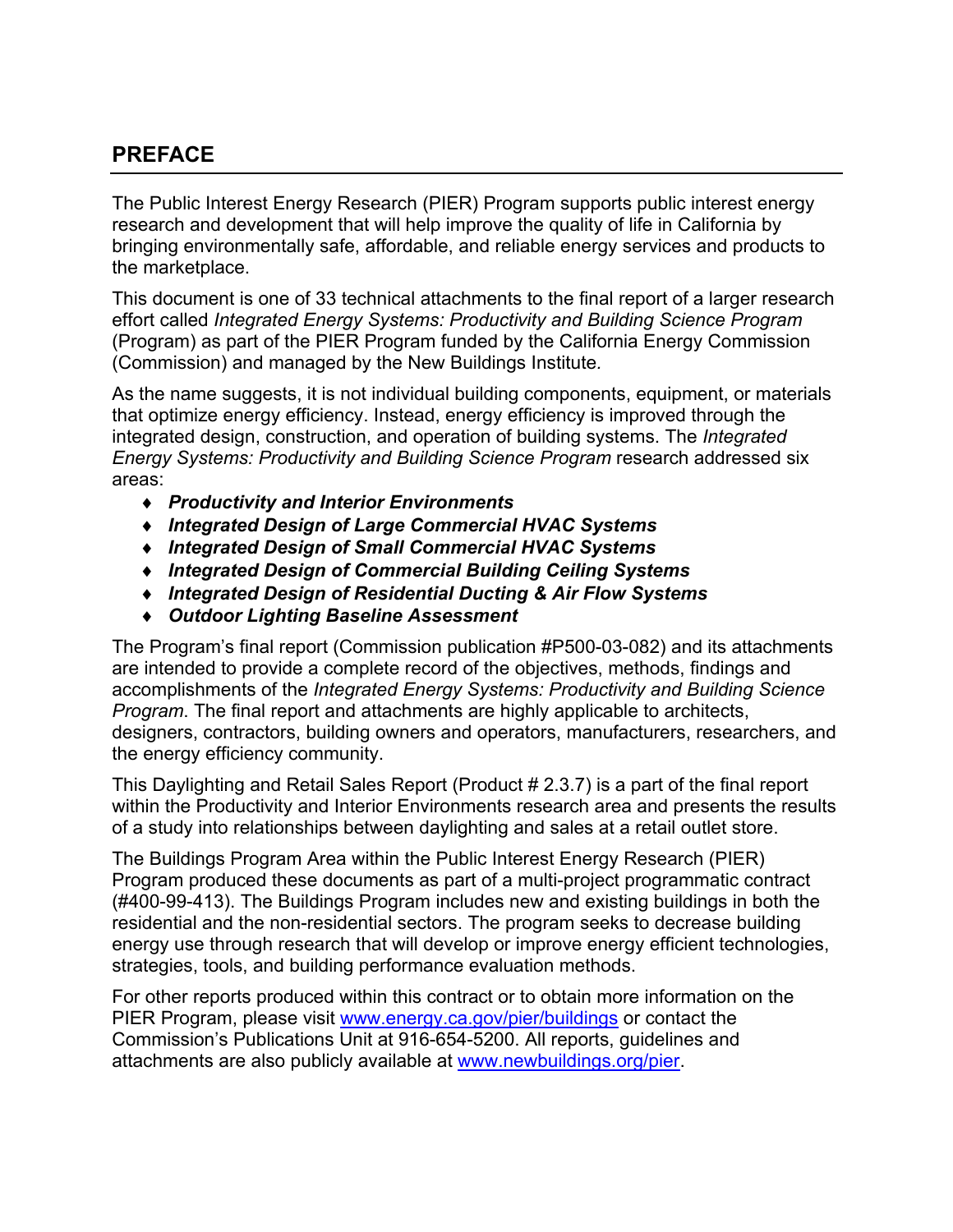### **ABSTRACT**

This study presents evidence that a chain retailer is experiencing higher sales in daylit stores than in similar non-daylit stores. Statistical models, using up to 50 explanatory variables, examine the relationship between average monthly sales levels and the presence of daylight in the stores, while simultaneously controlling for more traditional explanatory variables such as size and age of the store, amount of parking, local neighborhood demographics, number of competitors, and other store characteristics. The study included 73 store locations in California, of which 24 stores were daylit primarily by diffusing skylights. Statistical regression models found that increased annual hours of useful daylight per store were strongly associated with increased sales, but at a smaller magnitude than a previous study. No season variation in the relationship of daylight to sales was found. The study also included interviews with store managers and surveys of employees, along with an analysis of the energy savings due to automatic control of the electric lights.

**Author:** Lisa Heschong, Heschong Mahone Group

**Keywords:** Daylight, Productivity, Retail, Sales, Stores, Window, Skylight, Design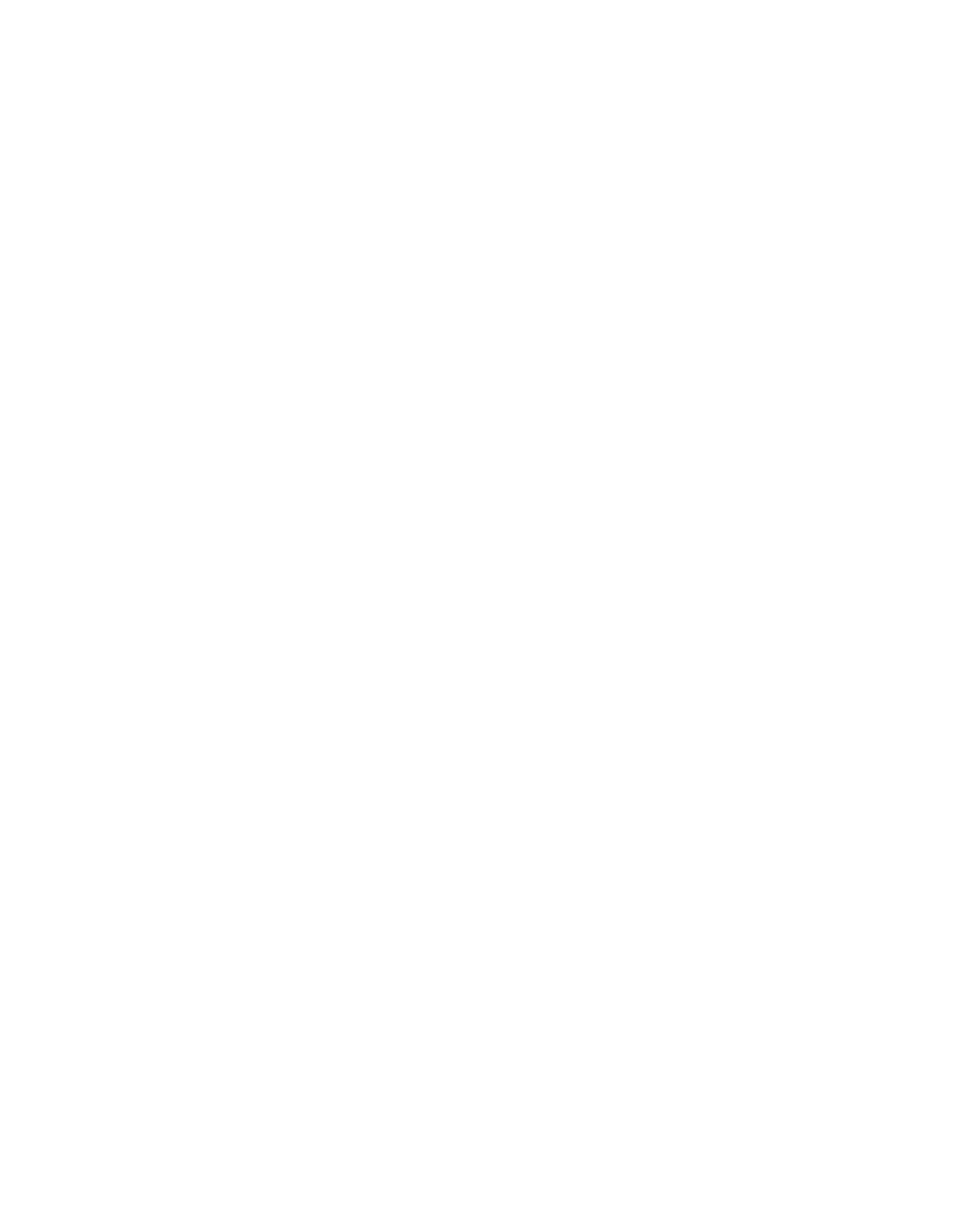## **TABLE OF CONTENTS**

| 3.3.4. Manager Interview 10 and 10 and 10 and 10 and 10 and 10 and 10 and 10 and 10 and 10 and 10 and 10 and 1                           |                      |
|------------------------------------------------------------------------------------------------------------------------------------------|----------------------|
|                                                                                                                                          | 10                   |
|                                                                                                                                          |                      |
|                                                                                                                                          |                      |
|                                                                                                                                          |                      |
|                                                                                                                                          |                      |
|                                                                                                                                          |                      |
| 4.2. Independent, or Explanatory, Variables: ___________________________________14                                                       | $-16$                |
|                                                                                                                                          |                      |
|                                                                                                                                          |                      |
|                                                                                                                                          | 21<br>21<br>22<br>25 |
|                                                                                                                                          |                      |
| 5.3.1. Comparison of Linear versus Log Models __________________________________                                                         | 25<br>26             |
|                                                                                                                                          | 29                   |
| 6.1. Log Models<br><u> 1990 - Johann John Stoff, deutscher Stoffen und der Stoffen und der Stoffen und der Stoffen und der Stoffen u</u> | 29                   |
| 6.1.1. Daylight Effect Interaction with Parking                                                                                          | 31                   |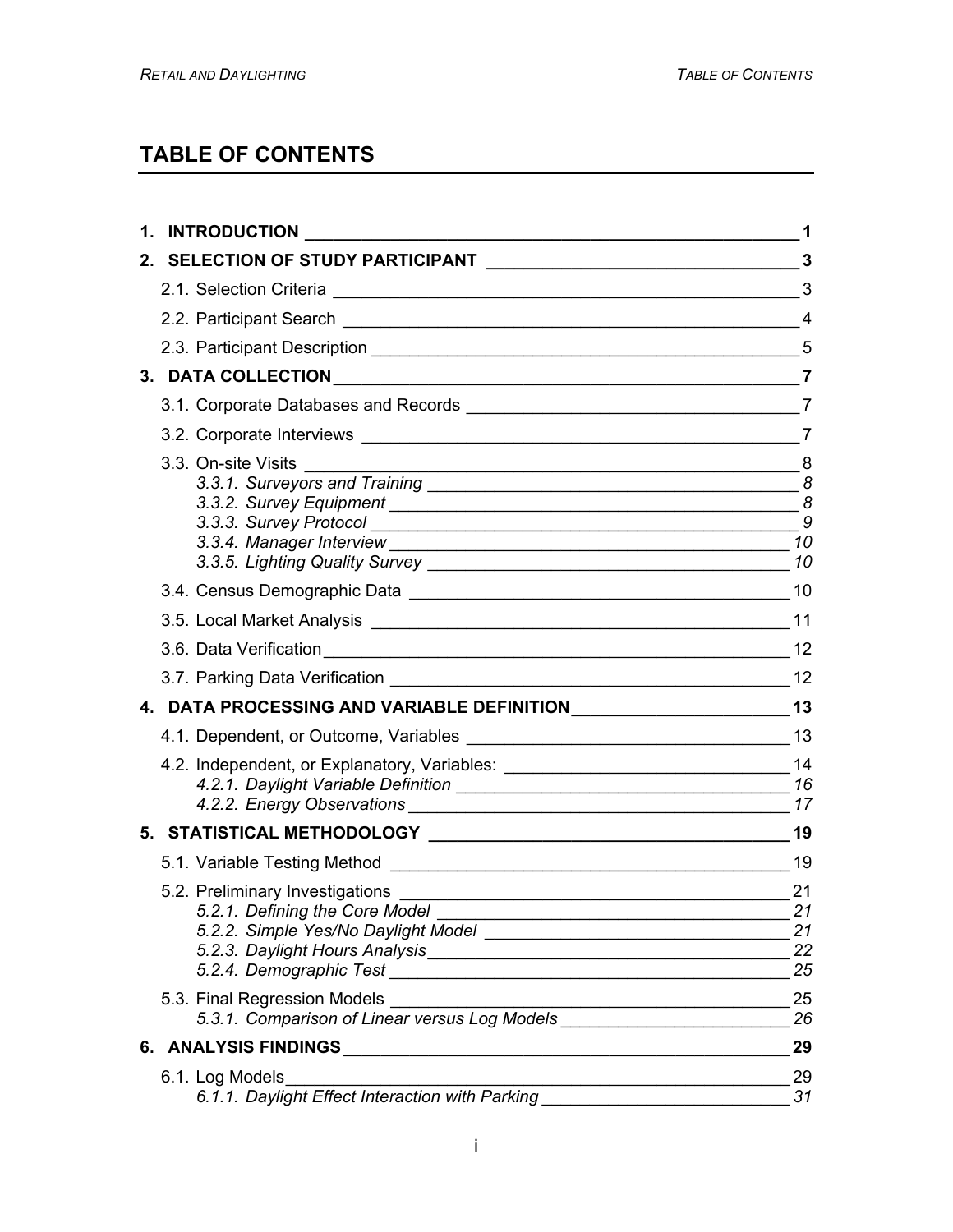|  | 6.1.2. Daylight Effect as a Function of Daylight Hours                                                                                     | 32 |
|--|--------------------------------------------------------------------------------------------------------------------------------------------|----|
|  | 6.2. Linear Models<br><u> 1989 - Johann Barn, mars eta bainar eta bainar eta baina eta baina eta baina eta baina eta baina eta baina e</u> | 34 |
|  |                                                                                                                                            | 36 |
|  |                                                                                                                                            |    |
|  | 6.3.2. Comparison with Previous Study<br>$\frac{1}{100}$ 36                                                                                |    |
|  | 6.3.3. Comparison of 10 Month and 24 Month Time Periods _________________________                                                          |    |
|  |                                                                                                                                            | 38 |
|  |                                                                                                                                            |    |
|  |                                                                                                                                            |    |
|  |                                                                                                                                            |    |
|  |                                                                                                                                            |    |
|  |                                                                                                                                            |    |
|  |                                                                                                                                            |    |
|  | $\frac{1}{2}$ 44<br>7.1.2. Statewide Energy Impacts_                                                                                       |    |
|  | 7.1.3. Energy Impacts Relative to Daylight Effect on Sales_______________________ 45                                                       |    |
|  | 7.2. Employee Assessment of Lighting Quality ___________________________________45                                                         |    |
|  |                                                                                                                                            |    |
|  |                                                                                                                                            |    |
|  |                                                                                                                                            |    |
|  | $\frac{1}{2}$ 51                                                                                                                           |    |
|  |                                                                                                                                            |    |
|  | 8.2. Possible Mechanisms for a Daylighting Effect on Sales ______________________ 52                                                       |    |
|  |                                                                                                                                            | 57 |
|  |                                                                                                                                            |    |
|  |                                                                                                                                            |    |
|  | 9.1.2. Manager Interview 60                                                                                                                |    |
|  |                                                                                                                                            |    |
|  | 9.1.4. Natural log Models 63                                                                                                               |    |
|  |                                                                                                                                            |    |
|  |                                                                                                                                            |    |
|  | 9.2. Parking Area Verification Process 2008 2009 12:00 12:00 12:00 12:00 12:00 12:00 12:00 12:00 12:00 12:00 1                             |    |
|  | 9.3. Statistical Terminology                                                                                                               | 71 |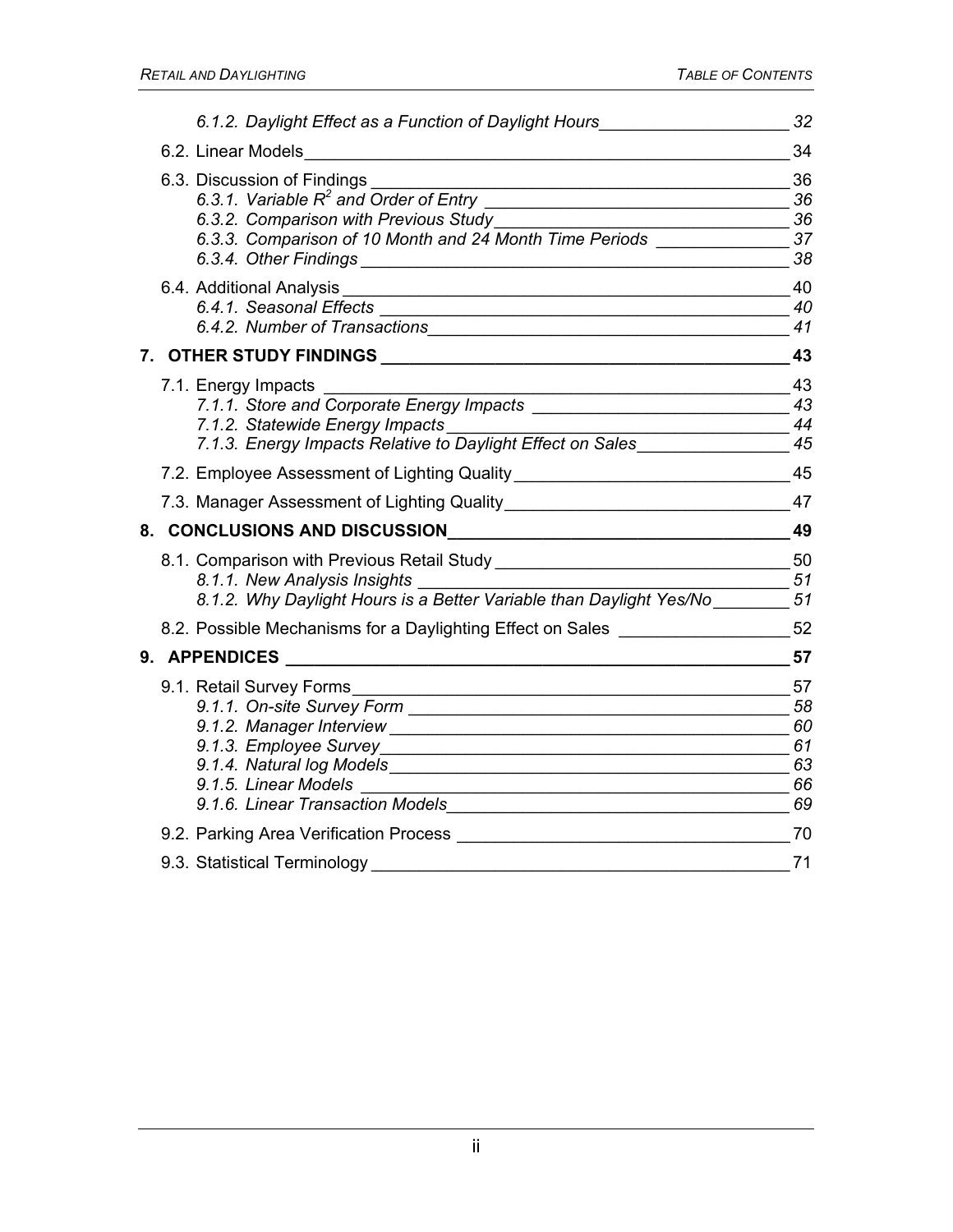## **TABLE OF FIGURES**

| Figure 1: "Core" Model Significant Variables                                            | 21 |
|-----------------------------------------------------------------------------------------|----|
| Figure 2: Daylight Yes/No Model, List of Significant Variables                          | 22 |
| Figure 3: Daylight Hours as Outcome Variable                                            | 23 |
| Figure 4: Diagrammatic Graphs of Linear v Log Scales                                    | 26 |
| Figure 5: Consistency of Daylight Effects - Linear vs. Log Models                       | 27 |
| Figure 6: Comparsion of Daylight Effects per Store – Linear and Log Models              | 27 |
| Figure 7: Range of Daylight Effects per Store predicted by Linear v Log Models          | 28 |
| Figure 8: Results of Log Models                                                         | 30 |
| Figure 9: Graph of Predicted Range of Daylight Effect per Store, Log Models _           | 31 |
| Figure 10: Net Effect of Daylight on Sales, Log Models                                  | 31 |
| Figure 11: Daylight Effect relative to Parking Area                                     | 32 |
| Figure 12: Daylight Effect Independent of Parking, Log 10 Month Sales, 2001             | 32 |
| Figure 13: Daylight Effect as a Function of Daylight Hours, Log 10 Month Sales, 2001 33 |    |
| Figure 14: Daylight Effect as a Function of Daylight Hours, Log 24 Month Sales, 1999-   |    |
| 2000                                                                                    | 33 |
| Figure 15: Results of Linear Sales Model ___                                            | 34 |
| Figure 16: Net Effects of Daylight on Sales, Linear Models                              | 35 |
| Figure 17: Graph of Predicted Range of Daylight Effect per Store, Linear Models         | 35 |
| Figure 19: Net Effect of Daylight on Number of Transactions per Store ____              | 41 |
| Figure 20: Employee Assessment of Lighting Quality                                      | 46 |
| Figure 21: Hourly Illumination Patterns of Average Daylit and Non-Daylit Stores, 10-    |    |
| month and 24-month periods                                                              | 53 |

*APPENDICES* 

| Figure 22: Summary Statistics for Natural Log Models                           | 63 |
|--------------------------------------------------------------------------------|----|
| Figure 23: Log Model of 10-Month Sales, 2001                                   | 64 |
| Figure 24: Log Model of 24-Month Sales, 1999-2000                              | 64 |
| Figure 25: Order of Entry and Partial $R^2$ , Log 10 Month Sales, 2001         | 64 |
| Figure 26: Order of Entry and Partial $R^2$ , Log 24 Month Sales, 1999-2000    | 65 |
| Figure 27: Summary Statistics for All Variables Considered in Linear Models    | 66 |
| Figure 28: Linear Model of 10 Month Sales, 2001                                | 67 |
| Figure 29: Linear Model of 24 Month Sales, 1999-2000                           | 67 |
| Figure 30: Order of Entry and Partial $R^2$ , Linear 10 Month Sales, 2001      | 68 |
| Figure 31: Order of Entry and Partial $R^2$ , Linear 24 Month Sales, 1999-2000 | 68 |
| Figure 32: Linear Model of 10 Month Transactions, 2001                         | 69 |
| Figure 33: Linear Model of 24 Month Transactions, 1999-2000                    | 69 |
| Figure 34: Glossary of Statistical Terminology                                 | 71 |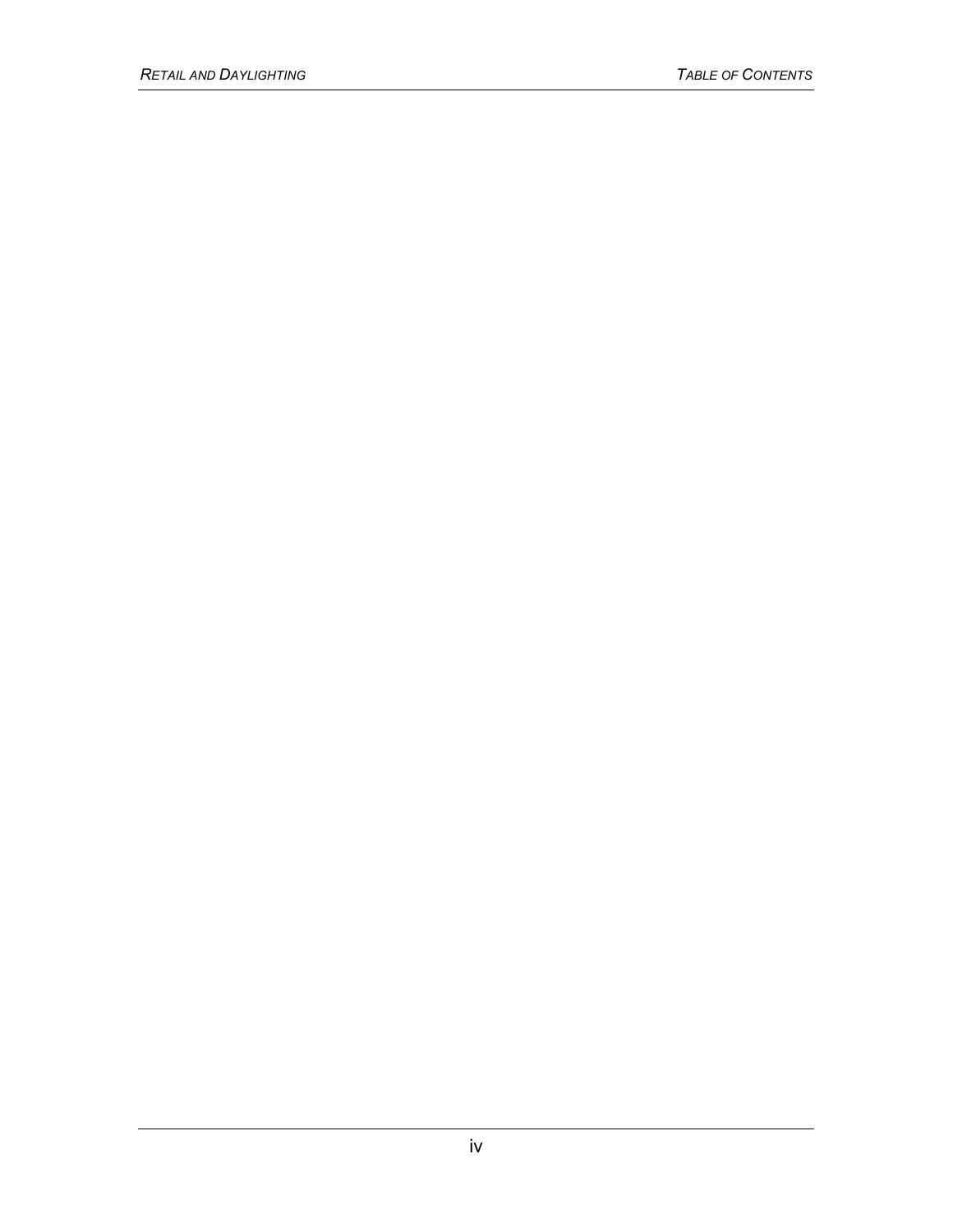### **EXECUTIVE SUMMARY**

This study presents evidence that a major retailer is experiencing higher sales in daylit stores than in similar non-daylit stores. Statistical models were used to examine the relationship between average monthly sales levels and the presence of daylight in the stores, while simultaneously controlling for more traditional explanatory variables such as size and age of the store, amount of parking, local neighborhood demographics, number of competitors, and other store characteristics. The retailer, who will remain anonymous, allowed us to study 73 store locations in California from 1999 to 2001. Of these, 24 stores had a significant amount of daylight illumination, provided primarily by diffusing skylights.

This study was performed as a follow-on to a similar study completed for Pacific Gas and Electric in 1999**<sup>1</sup>** , which found that for a certain retail chain, all other things being equal, stores with skylights experienced 40% higher sales than those without skylights. This study, on behalf of the California Energy Commission, examined a second retail chain, in an entirely different retail sector, to see if the original findings would hold in a new situation, and if we could learn more about any daylight effect that might exist.

As a first step in this process, a simple model with daylight as a yes/no variable, and using basically the same format and inputs as the previous study, did not find a significant correlation between the presence of daylight, and increased sales. We then pursued the study in greater detail, adding more information to the model and describing daylight on a continuous scale by the number of daylit hours per year in each store.

The retailer in this study had a less aggressive daylighting design strategy and also more variation in both the range of daylight conditions and the range of store designs than the retailer in the first study. For this study, we collected much more detailed information about the characteristics of each store, and verified all information on site. Neighborhood demographics and retail competition were described using detailed, sitespecific GIS analysis. Store managers were interviewed and employees were surveyed about their observations and preferences. For the final analysis, the amount of daylight in each store was described as the number of hours per year that daylight illumination levels exceeded the design electric illumination level.

Statistical regression models of average sales for the stores, using up to 50 explanatory variables, and both linear and natural log descriptions of the variables, found that increased hours of daylight per store were strongly associated with increased sales, but at a much smaller magnitude than the previous study. In addition, for this chain, the daylight effect on sales was found to be constrained by the amount of parking available at the store site. Sites with parking lots smaller than the norm experienced decreased sales associated with daylight, while stores with average and ample parking experienced increased sales as both the amount of daylight and parking increased. The statistical models were also more comprehensive, explaining about 75% of the variation in the data (model  $R^2$ =0.75), compared to 58% in the previous study.

**<sup>1</sup>** Heschong Mahone Group (1999). Skylighting and Retail Sales. An investigation into the relationship between daylight and human performance. Detailed Report for Pacific Gas and Electric Company. Fair Oaks, CA.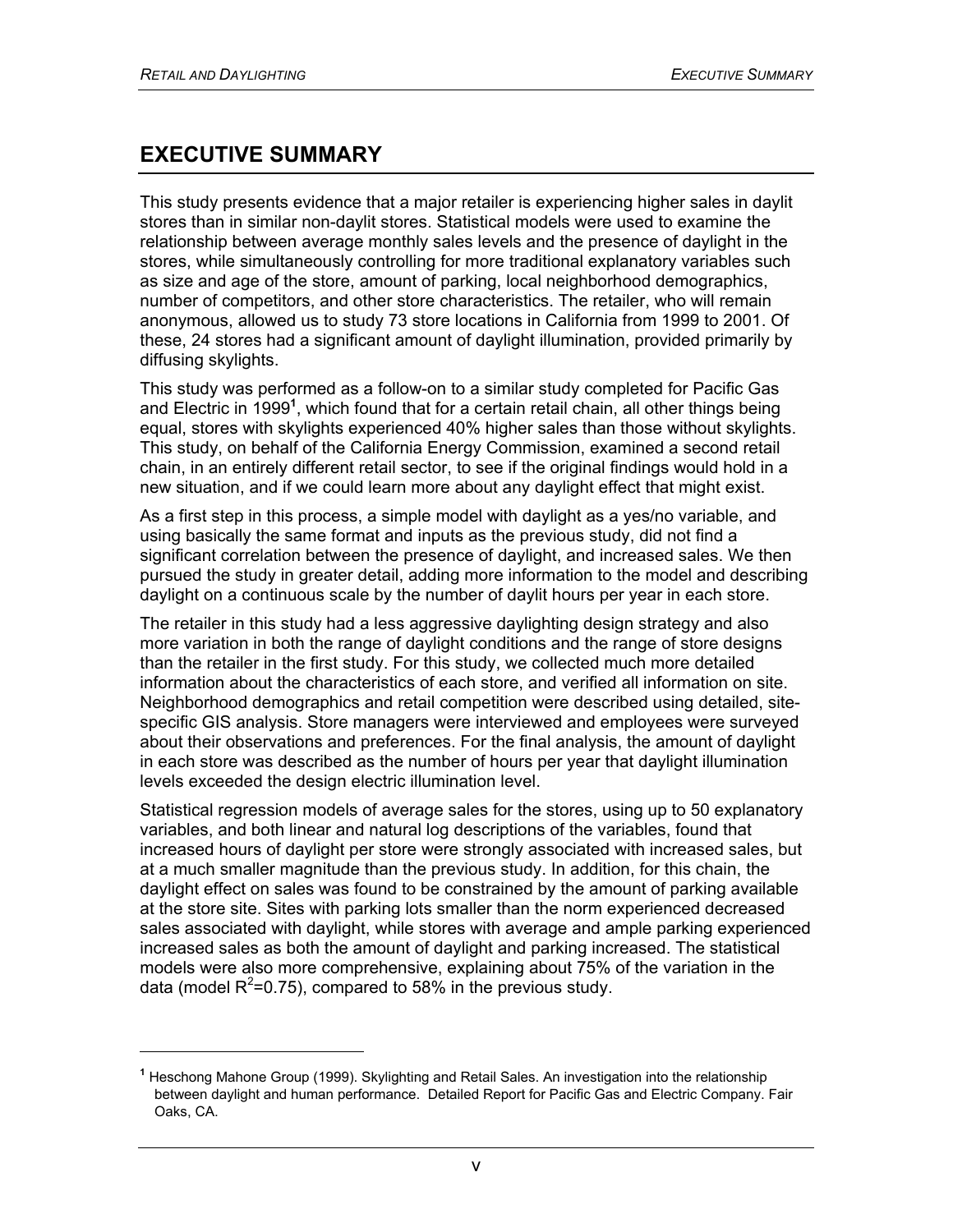Specifically, this study found that:

- Average effect of daylighting on sales for all daylit stores in this chain was variously calculated from 0% to 6%, depending on the type of model and time period considered.
- A dose/response relationship was found, whereby more hours of useful daylight per year in a store are associated with a greater daylight effect on sales.
- No seasonal patterns to this daylight effect were observed.
- A bound of an empirical daylight effect for this chain was detailed, with a maximum effect found in the most favorable stores of about a 40% increase in sales. This upper bound is consistent with our previous finding.
- Daylight was found to have as much explanatory power in predicting sales (as indicated by the variable's partial  $R^2$ ) as other more traditional measures of retail potential, such as parking area, number of local competitors, and neighborhood demographics.
- Along with an increase in average monthly sales, the daylit stores were also found to have slightly smaller increase in the number of transactions per month.
- The retailer reported that the primary motivation for the inclusion of daylight was to save on energy costs by having photocontrols turn off electric lights when sufficient daylight was detected. The retailer has been very pleased with the resulting reduction in operating costs. Based on current energy prices we estimated average whole building energy savings for the daylit stores at \$0.24/sf for the current design, with a potential for up to \$0.66/sf with a state-of-the art design.
- The value of the energy savings from the daylighting is far overshadowed by the value of the predicted increase in sales due to daylighting. By the most conservative estimate, the profit from increased sales associated with daylight is worth at least 19 times more than the energy savings, and more likely, may be worth 45-100 times more than the energy savings.
- During the California power crisis of 2001, when almost all retailers in the state were operating their stores at half lighting power, the stores in this chain with daylight were found to benefit the most, with an average 5.5% increase in sales relative to the other non-daylit stores within the chain (even while all stores in this chain increased their sales compared to the previous period).
- Employees of the daylit stores reported slightly higher satisfaction with the lighting quality conditions overall than those in the non-daylit stores. Most strikingly, they perceived the daylit stores to have more uniform lighting than the non-daylit stores, even though direct measurements showed both horizontal and vertical illuminance levels in the daylight stores to be substantially less uniform.
- Store managers did not report any increase in maintenance attributable to the skylights.
- The chain studied was found to be saving about \$0.24/sf per year (2003 energy prices) due to use of photocontrols, which could potentially increase up to \$0.66/sf per year with an optimized daylighting system.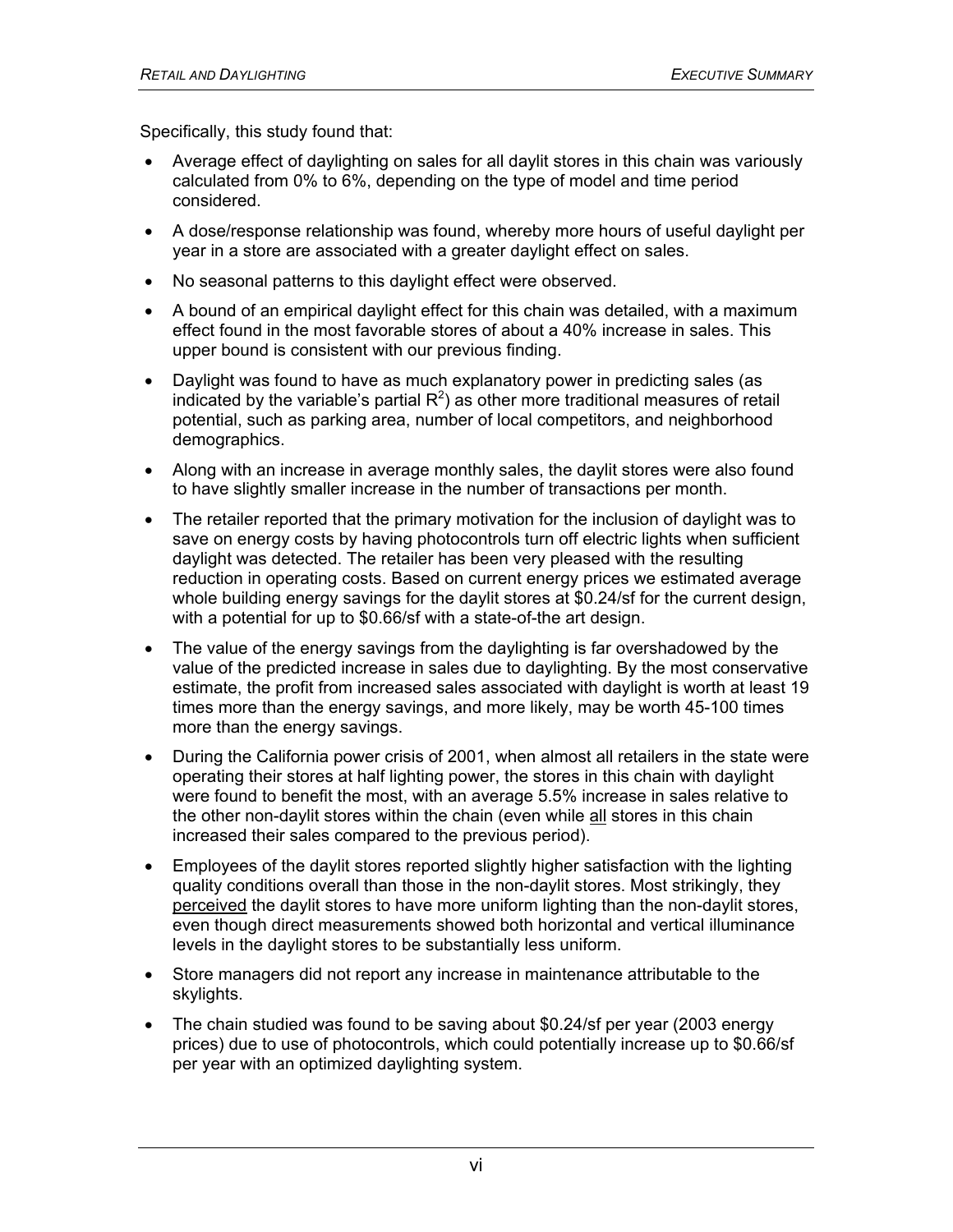-

### **1. INTRODUCTION**

The Skylighting and Retail Sales study**<sup>1</sup>** completed in 1999 by the Heschong Mahone Group on behalf of the California Board for Energy Efficiency found a compelling statistical correlation between the presence of daylighting in a chain retail store and higher sales for those stores.

The study was reviewed by a panel of experts, recruited by Lawrence Berkeley National Laboratory, involving a wide range of disciplines related to the study. In general, the review panel was satisfied with the soundness of the basic methodology and the rigor of the statistical analysis.

There were, however, some weaknesses to the original study and lingering peer review questions,<sup>2</sup> that could only be addressed in follow-up studies.

- 1. **Replicating findings:** The biggest weakness in the original study was that the participant remained anonymous, making it impossible for anyone else to verify the findings. Anonymity was difficult to overcome, since it was unlikely that any retailer would be willing to reveal their identity in a study that publicly discussed sales effects. However, a second study, of another retailer, would increase confidence that such a skylighting effect could be replicated.
- 2. **Controlling for other influences:** The original study controlled for twelve potential influences on sales. Not all stores in the study were visited to verify conditions. It was highly probable that there were other factors affecting sales that were collinear with skylighting that the original research team could not determine. A more detailed study, including verification visits to all sites in the study, and collection of more information about store characteristics, should be able to reduce the uncertainty that other factors collinear with skylighting might actually be responsible for the original findings.
- 3. **Bounding the effect:** The 40% increase in sales associated with skylighting seemed to be improbably high. At best it could be assumed to be an upper bound of an effect. If we found positive sales associated with daylighting in another chain, could we establish upper and/or lower bounds to the effect?
- 4. **Investigating temporal effects or other causal mechanisms:** If we found positive sales associated with daylighting in another retail chain, could we determine if it had a seasonal nature, associated with longer hours of daylight in the summer, or a daily effect, associated with more intense levels of daylight during the middle of the day? Alternatively, might a positive daylight effect be related to increased customer loyalty, improved employee moral, or some mechanism less tied to temporal variation in daylight availability?

**<sup>1</sup>** Heschong Mahone Group (1999). Skylighting and Retail Sales. An investigation into the relationship between daylight and human performance Detailed Report for Pacific Gas and Electric Company. Fair Oaks, CA.

**<sup>2</sup>** Heschong Mahone Group (1999). Daylighting and Productivity. An investigation into the relationship between daylight and human performance. Review Report. Fair Oaks, CA.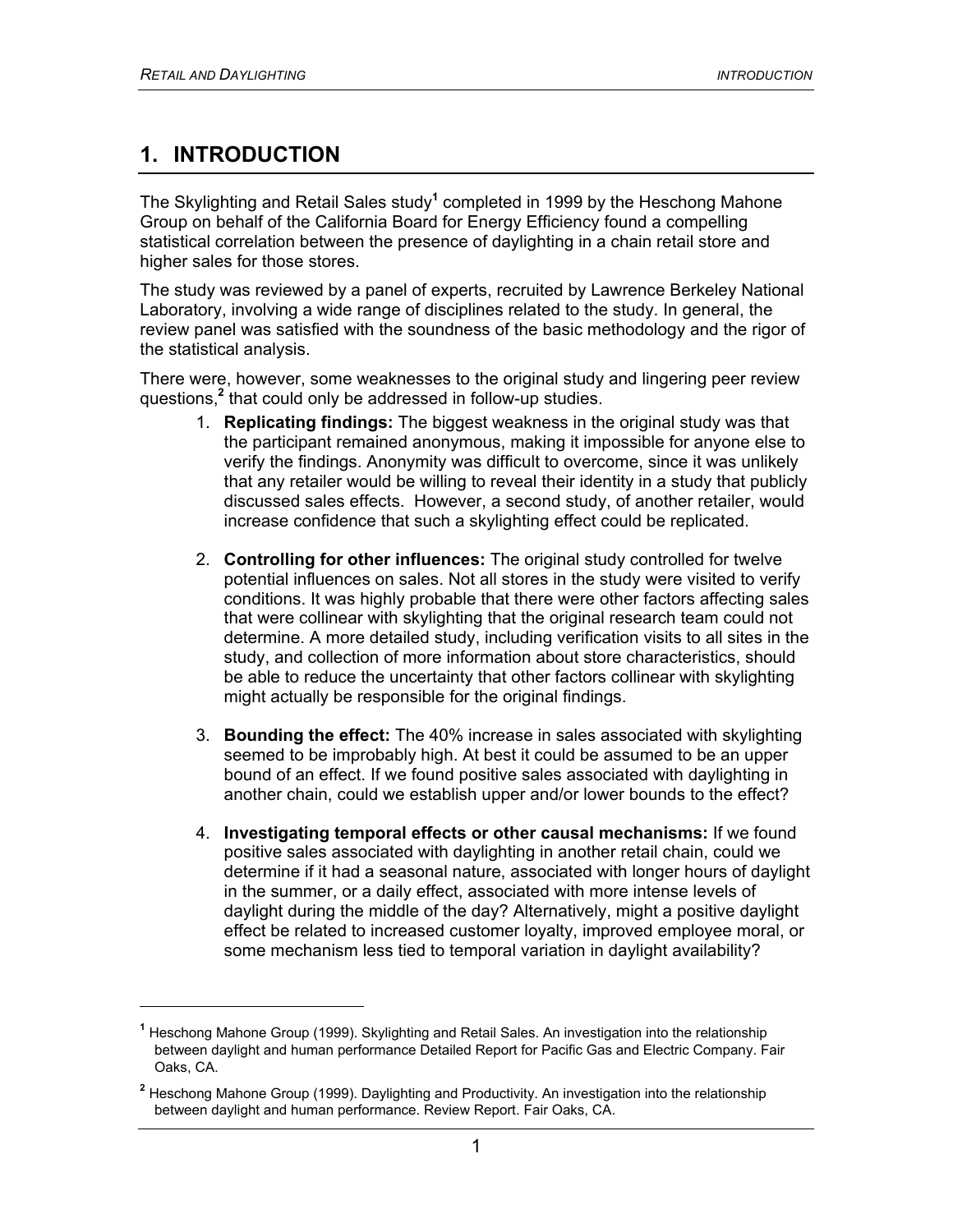The study described in this report, supported through the California Energy Commission's Public Interest Energy Research (PIER) program, was designed to address these concerns, while also expanding other areas of our knowledge about the interaction of retail sales and daylighting.

In this study, a second retailer was identified who had appropriate conditions for such a study, and who was willing to participate in the study. As with the original retail study, strict anonymity was requested and observed. The retailer provided us with dimensionless monthly sales index data for each store for a 34-month period. The research team then identified 73 store sites appropriate for the study, one-third with daylighting, and collected extensive data about each site.

The research team's information about each store site was used in a statistical regression model, and for secondary analysis. This information included:

- 1. Information about the size, age, history and monthly sales volumes of the stores (from corporate sources)
- 2. Population characteristics within a radial distance of the stores (from U.S. Census 1990 and 2000)
- 3. Number of competitors within a radial distance of the stores (from public databases)
- 4. On-site observations about the neighborhood and about the stores' architectural features, skylighting system, lighting, mechanical systems, and other site-specific conditions.
- 5. Interviews and surveys with store managers and employees.

This data was processed and put into a multivariate regression model. A number of modeling approaches were investigated. Monthly data allowed us to look for seasonal patterns. Two different electric lighting conditions during the study period allowed us to examine illumination intensity issues. Although we were not allowed to interview customers, interviews with store managers and surveys of store employees allowed us to examine attitudes and perceptions associated with daylighting. A range of daylighting conditions within the participant's store sites allowed us to probe for a dose/response relationship between daylighting and sales.

Finally, the analysis results were studied, and conclusions were drawn about the role of daylighting in the sales of this retail chain. This report describes the data and analysis methodologies in greater detail. Conclusions are then presented in Chapter 8. The Appendices include the data collection forms and other study details, as well as a brief glossary of statistical terms to assist readers who are less familiar with the statistical methods utilized by this study.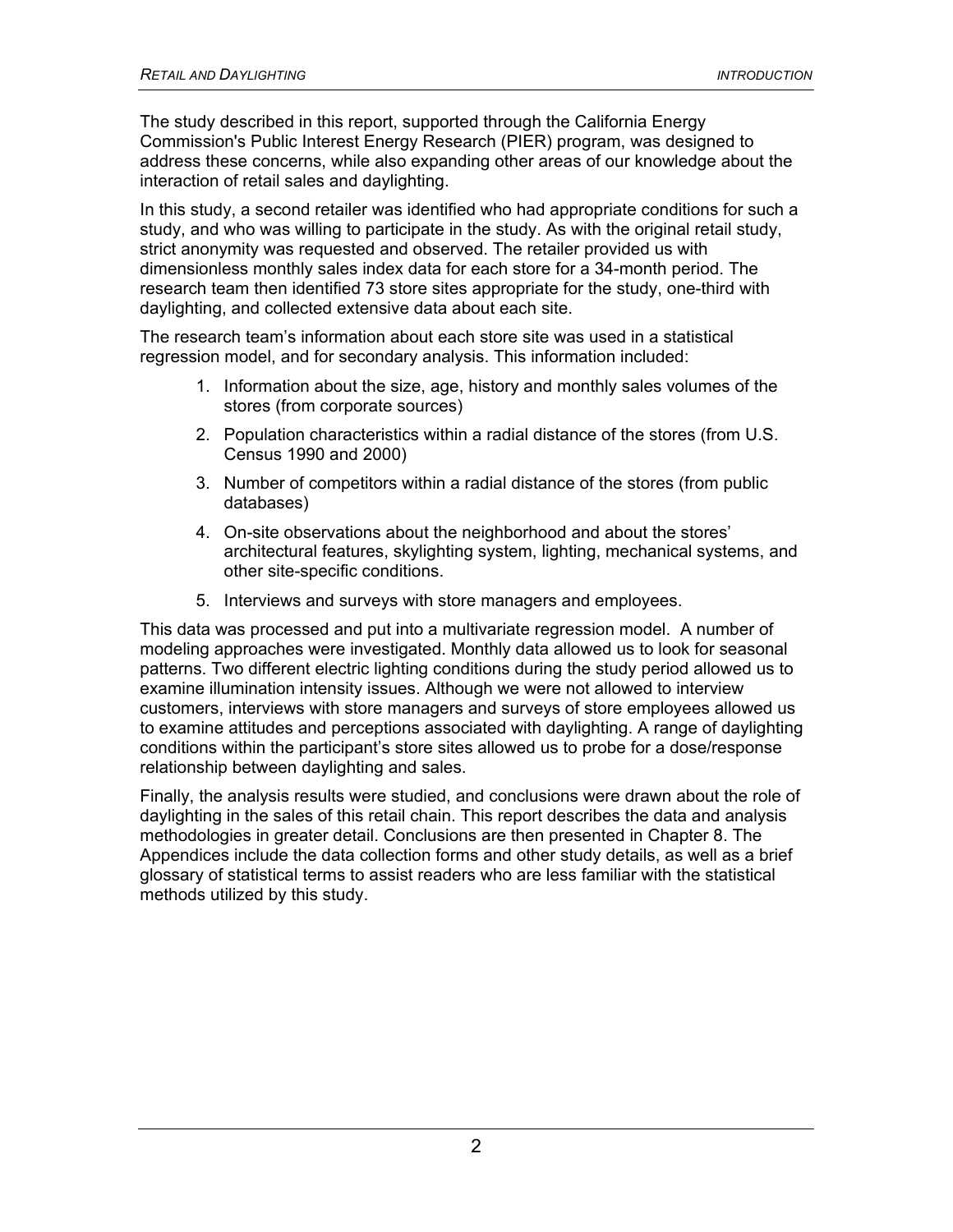### **2. SELECTION OF STUDY PARTICIPANT**

Selection of a participant for a large statistical study is a very important and strategic investment. We invested a considerable amount of time and effort to find the most promising retail corporation to study for our second effort at understanding how daylight might effect retail sales patterns.

### **2.1. Selection Criteria**

Prior to beginning the search for a participant retail store, we determined a set of ideal characteristics that we would use to evaluate and qualify the candidate retail stores. The following criteria guided our selection process. They were intended to maximize the potential significance of the study and to minimize confounding factors.

At a minimum, the retail store selected for this study would:

- 1. Be a **large chain retailer** with consistent building size, merchandising practices, merchandise layout and product selection across its stores.
- 2. Have a **large number of stores** in relatively small geographical region. The strength of the statistical analysis is directly related to the number of store sites studied, so the chain would ideally have at least one hundred sites available for study. The closer these stores are to each other, the lower the data collection costs would be for on-site visits, and the more likely that the stores will have similar climate profiles.
- 3. Have **some daylit and some non-daylit stores** so that daylighting effects could be compared between otherwise identical environments. It would be ideal to have a continuous range of daylighting conditions so that a doseresponse relationship between daylighting and sales could be studied.
- 4. **Maintain a database** on the performance of each store. This information would most likely be sales data, but could be other metrics of store performance. The finer the grain of the sales data in terms of time period or sales department, the more detailed the analysis we would be able to do. Similarly, if the participant could provide data on the characteristics of the individual store locations, we would be able to invest project resources in other types of data collection and thus conduct a more precise analysis overall.
- 5. Be **willing to participate**. The research could not proceed without the corporation's permission to utilize their sales tracking data and to allow us to physically inspect their buildings. Enthusiasm for the study was likely to facilitate and expedite such access.
- 6. Be willing to **allow the study results to be published publicly**. As a project funded with public goods moneys from the State of California, we are obligated to make our findings public. If the participant preferred to remain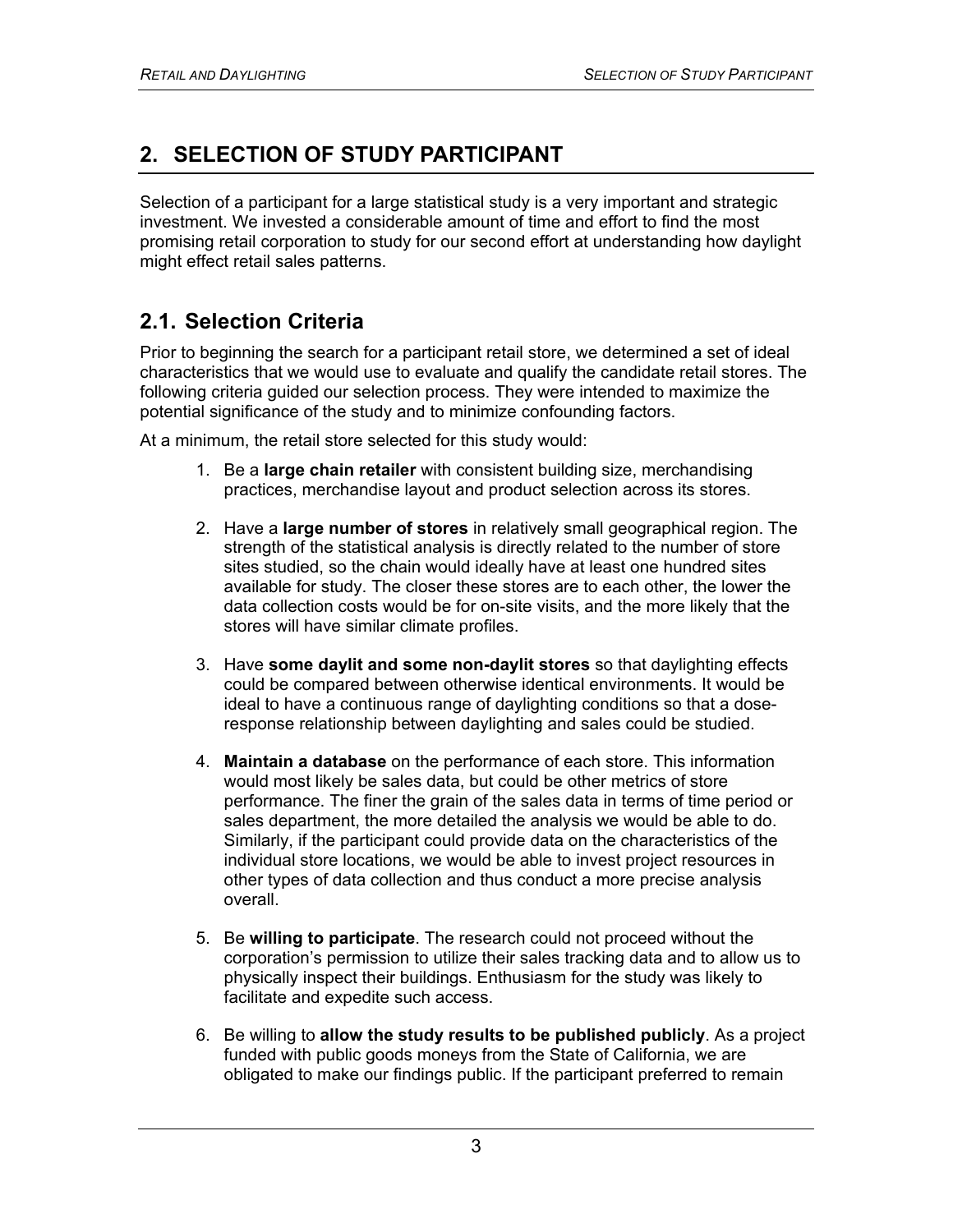anonymous, we could accommodate this request with careful attention to confidentiality issues, but the results would be published.

In addition, other desirable, but not required, characteristics included:

- 7. Allow us to **collect data at each store location**, if necessary, to complete our data gathering process. It was unlikely that all of the information necessary to control for other influences on performance would be available in the existing data. Therefore, we were likely to need to collect additional data on site.
- 8. Have **little variation between daylit and non-daylit** stores other than the amount of daylight available. This would minimize the number of other factors that needed to be controlled for.
- 9. Be a **different retail sector** than the original participant. A specific goal of this project was to study a retail participant in a different market sector than the previous study, so that we could start to understand the range of applications where daylighting may have an effect and bound the magnitude of those effects.
- 10. Allow us to **interview store customers** to understand how customer perceptions and attitudes toward the store relate to the productivity of each location. In the absence of direct customer interviews, alternative approaches to collecting customer reactions could be considered.
- 11. Allow us to **interview store personnel**. Obtaining the opinions of store employees could be in addition to, or as an alternative to, interviewing customers and could help us understand influences on store performance from a wider perspective.

### **2.2. Participant Search**

The above selection criteria provided us with a basis for deciding the appropriateness of various candidate retail participants. Our search for participants involved reviewing library information, examining web-based resources and conducting interviews with potential candidate stores. Our research identified about a dozen chain stores as potential study sites, who we then interviewed about their interest in participating in the study.

Our initial search process resulted in four candidate chain stores that expressed interest in the study and met our basic criteria. We referred to these four potential participants as Retailer A, B, C and D. We then interviewed each candidate more closely about the implications and potential for participation. We particularly focused on the number of stores with and without skylights, the variety of daylighting conditions and the presence of any confounding factors, especially the presence of any obvious store characteristics that might be collinear with the presence of skylights at particular store locations, such as higher ceilings only in skylit stores, or skylights only in new stores.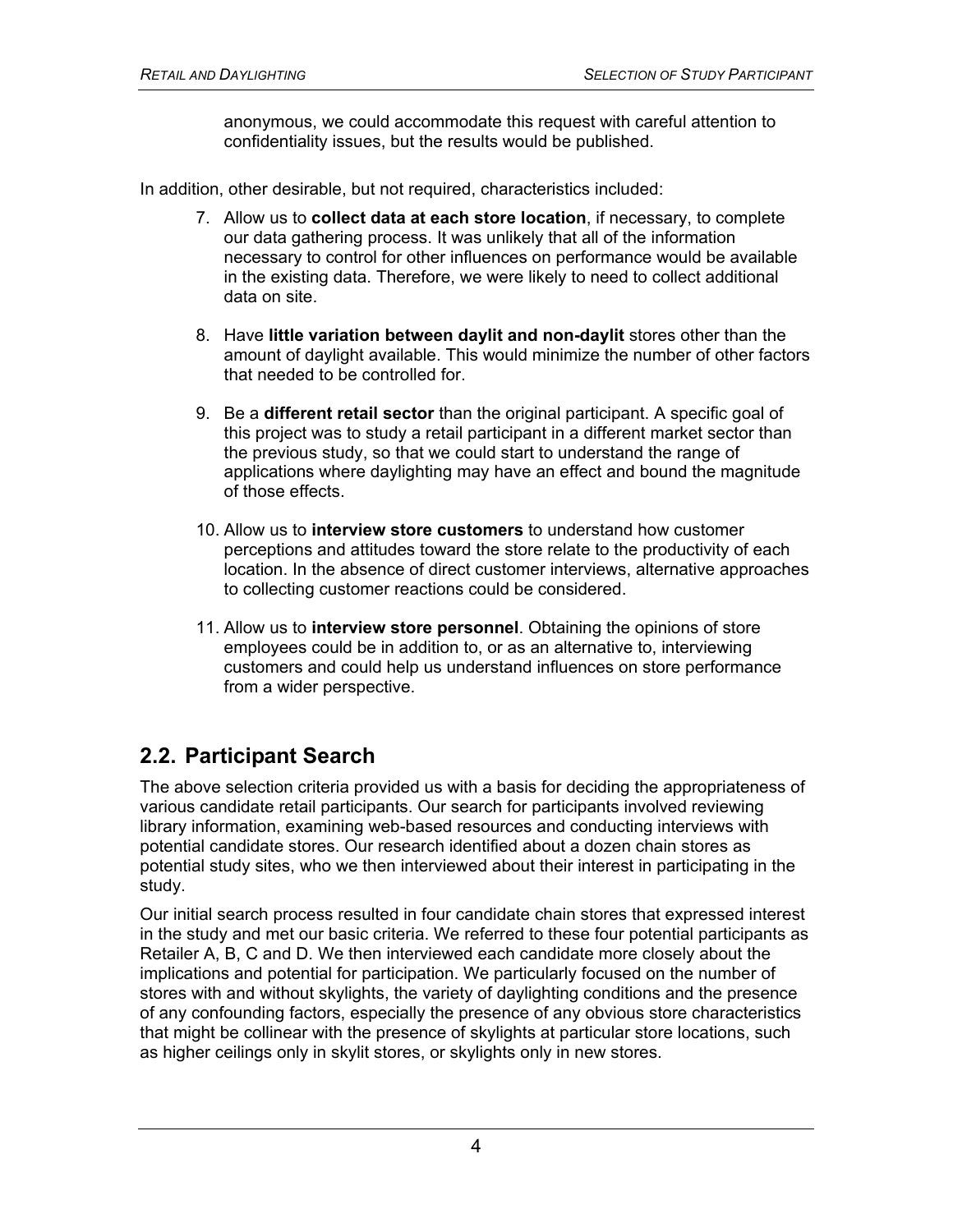Each of the four chain stores had very different characteristics of skylight distribution and store design issues. The corporate history of the chains also varied widely. Two participants, Retailer A and B, showed the most potential for study.

The team discussed the possibility of doing two studies, each with less depth, in order to increase the diversity of the study. We received initial site characteristics data from both candidates and visited a sample of sites from both retailers. From the initial site reconnaissance, we concluded that Retailer B had some particularly confounding variables that we would not be able to fully control for in our statistical analysis. Retailer A seemed to have fewer confounding issues, and more data available about store performance, history and design characteristics. At this point, Retailer A allowed us to review store plans, and provided additional information that reassured us about the feasibility of the study. We finally decided to work with Retailer A on the study and expressed our appreciation to the others for their interest.

### **2.3. Participant Description**

The selected study participant, hereafter simply called "the retailer," is a large chain retailer who initially indicated that between 50 and 100 sites could be made available for our study. The participant met all of the above minimum selection criteria (numbers 1-6) and all of the secondary ideal characteristics with two notable exceptions. As in the previous study, the participant requested anonymity. In addition, while they allowed us access to store sites and interviews with employees and managers, they requested that no customers be contacted or interviewed.

Reviewing the corporate files, we identified 73 store sites that met our study criteria. These were all located in California. Of the sites included in the study, all but two were single story buildings. Twenty-four of the 73 sites had some form of daylighting, primarily with diffuse skylights. While there was a fairly standard store plan and skylight design, there was enough variation in how the daylighting was accomplished among the daylit stores that we felt we might be able to treat the presence of daylight as a scalar variable, rather than as a yes/no variable as in the previous study.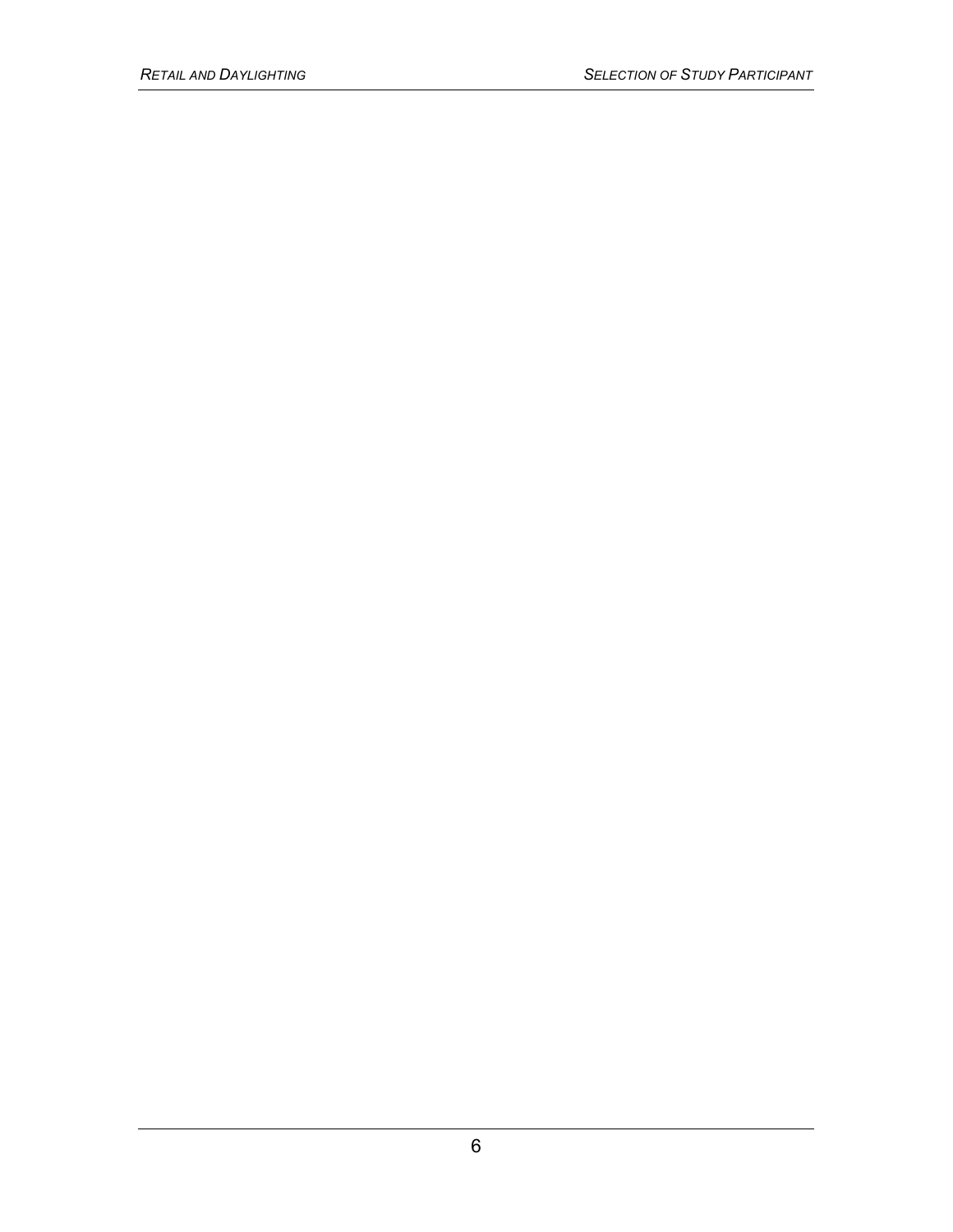## **3. DATA COLLECTION**

Data collection for the study proceeded from a number of sources. First we collected as much information as possible from the retail participant directly, from corporate records, plan rooms, and interviews with corporate managers. We then conducted on-site surveys of every store to be included in the study, to confirm information from the corporate records and to collect new, detailed data about the physical conditions at each store. Next we collected and processed Census and market conditions information from various public databases, using GIS analysis to create site specific information. Finally, we analyzed interviews with store managers and surveys of store employees to gain a more qualitative understanding of the conditions at each store.

## **3.1. Corporate Databases and Records**

The retailer maintained databases that included each site's location, age, size of building and sales areas in square feet, number of product lines, monthly sales, and number of sales transactions. They provided us with this data, including 34 months of the monthly sales data.

The retailer also maintained a reference set of miniature architectural plans, aerial photos, and other construction and maintenance records. These were examined for each site to determine the layout of the sales floor, the length of street frontage, the number of parking spaces, and in most cases, the ceiling height and the lighting system type and layout. We were also able to review lighting maintenance records to determine the most recent relamping period for each store and other operational details. Two surveyors reviewed the plans and filled out a Plan Review Survey Form.

## **3.2. Corporate Interviews**

From telephone and in-person interviews, we gathered information about the history of particular stores and why some sites had skylights while others did not. This historical data helped us to determine if there were any factors that might prove collinear between skylighting and store sales performance.

We learned that the retailer had a wide variety of ownership/tenant relationship for their store sites. Skylights were typically installed in sites that were acquired for construction of a new store, regardless of whether the store site was to be owned or leased. Stores without skylights typically had been acquired from another chain and remodeled to meet the retailer's needs. The company felt that it was too expensive to retrofit skylights into an existing store shell. Occasionally skylights were added to older store sites when extensive remodels were undertaken.

We also probed for other site variables that the retailer thought were likely to particularly affect sales performance. This information helped us to decide what additional information we should try to collect about the sites in order to control for other influences on sales.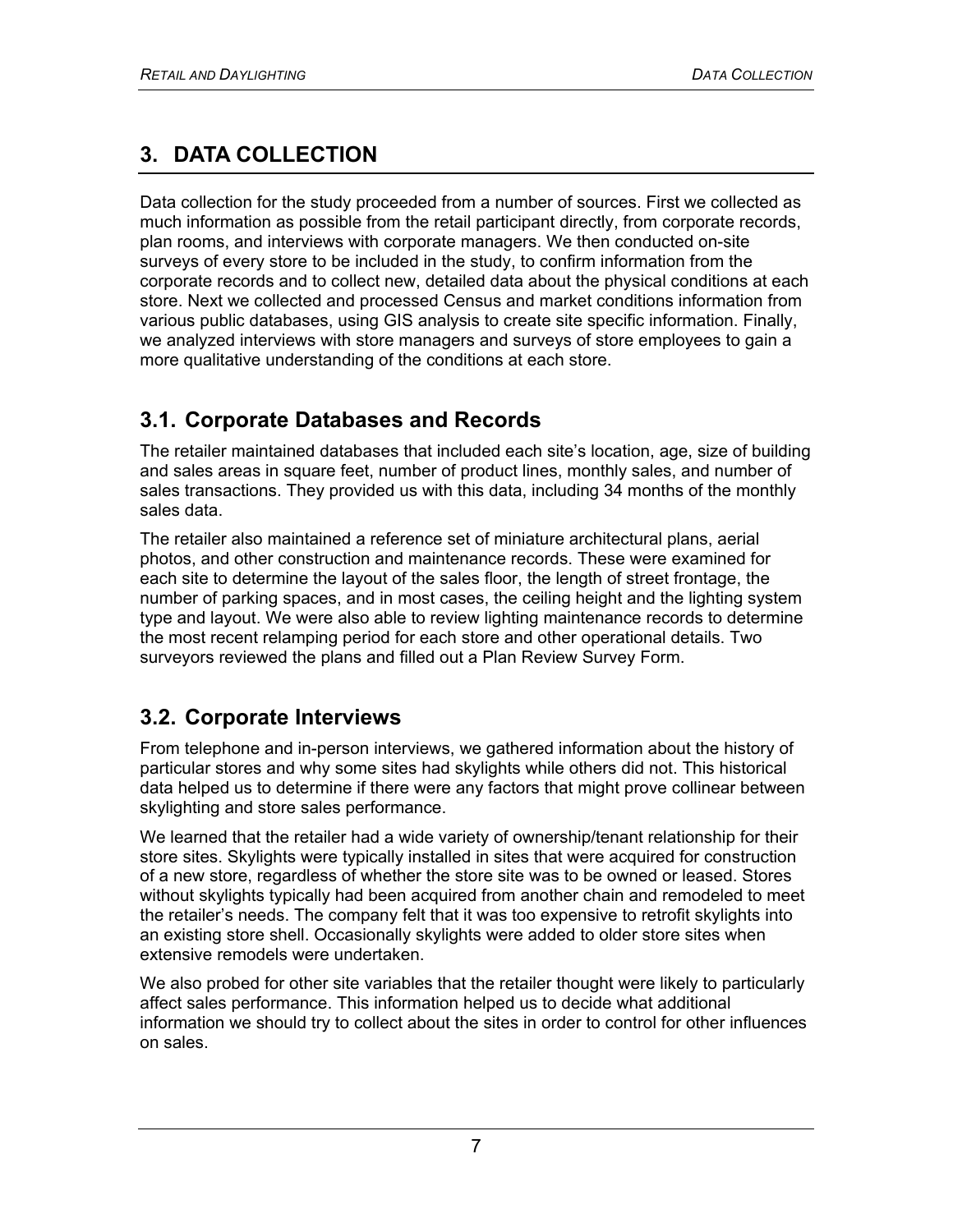### **3.3. On-site Visits**

Based on the assessment of available data, we determined that we would need to visit all 73 study sites, to collect additional information and verify the information provided in the corporate records.

The retailer gave us parameters of when and how to conduct the surveys to minimize any intrusion on store operations. We had to limit each site visit to less than one hour, and minimize the use of instrumentation. We were limited to data that we could reliably collect within the one-hour site visit. In addition to simple observation, photography and instrument readings, we would be allowed to interview the store manager and ask the manager to have employees complete a simple lighting quality survey.

### **3.3.1. Surveyors and Training**

Three surveyors, who were all were permanent employees of the Heschong Mahone Group (HMG), collected the on-site data. All of the surveyors were architecturally trained and had a background in daylighting. The surveyors wore neutral colored clothes such as khakis to minimize influence on the light meter readings.

The surveyors practiced the survey methods together in an initial store that was part of the chain, but not part of the study. They discussed the interpretations of each field in the survey data collection form, and practiced finding the standard locations for photos and instrument readings. In addition to the standard photograph locations, surveyors were encouraged to take additional photographs to help explain any unique conditions found at a store. Throughout the on-site survey period, surveyors met periodically to discuss findings and the survey instrument to aid in the normalization of results.

A generic version of the survey instrument is included in the Appendix, providing more specifics on the format of on-site data collection.

### **3.3.2. Survey Equipment**

The surveyors used the following equipment:

#### **Clipboard with:**

**Floor Plan**: an 8.5 x 11" Xerox of the store floor plan(s)

**Plan Review Survey Form**: copy of the plan review survey for each store, both for reference and verification or completion.

**Site and Manager Survey Forms**: blank site and manager survey forms

**Authorization**: Letter of permission to visit site from retailer headquarters

**Camera**: a Toshiba PDR-M70 digital camera.

**Light Meter:** a hand held Minolta TL-1 Illuminance Reader. Illumination readings were taken in footcandles; A 10x filter allowed for outdoor daylight readings. Only one illuminance meter was used to avoid calibration inconsistencies.

**Thermometer**: a hand held digital dry bulb and temperature meter for taking dry-bulb temperature readings, in degrees Celsius.

**Anometer**: hand held meter for taking air movement readings in ft/min.

**Decibel meter**: hand held meter for taking ambient noise level readings in dBA.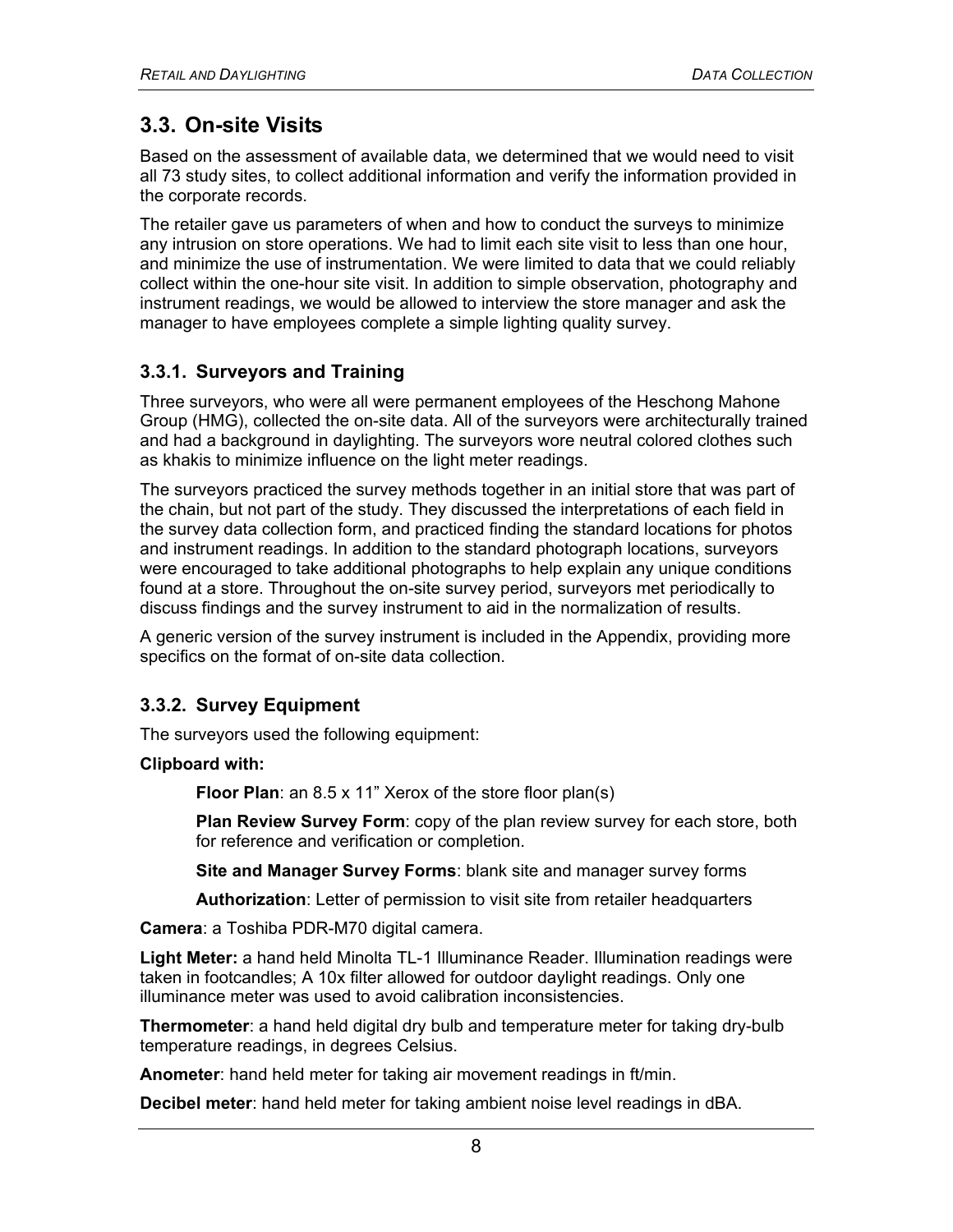**Flicker Checker**: a spinning tool from Motorola for checking for the presence of electronic flicker in the lighting.

**Tape measure**: to measure dimensions not found in the plan review.

#### **3.3.3. Survey Protocol**

-

Upon receiving permission from the store manager to start the survey, the surveyor took the initial outdoor horizontal illuminance reading and exterior photos at designated locations. The surveyor then also made other exterior site observations about the neighborhood conditions, building signage, size of the main street, visibility from the main street and sky conditions at the time of the survey.

Next, the surveyor confirmed information about the store that had been collected from the earlier review of corporate records and/or shown on the plan. Interior building information recorded included surface reflectance observations, luminaire characteristics, skylight characteristics, thermal environment and acoustic environment. In addition, illuminance measurements were taken, and several photographs were taken from standard vantage points to document building conditions.

Four sets of illuminance measurements were taken at the check out area and the primary, secondary and back aisles of the store in order to quantify the variety of lighting conditions in the store. At each location, the hand-held measurements included a horizontal measurement at 4 feet in the center of the aisle (typical shopping cart and display height), and vertical measurements on the face of the product at 2 feet, 4 feet and 6 feet on each side of the aisle (heights easily managed by the surveyors without use of aids). In skylit stores, the aisle measurement sets were doubled, with one set taken as directly underneath a skylight as possible and one set taken in between two skylights. The goal was to quantify the maximum range of illumination conditions found in the store. This procedure was slightly modified from the Lighting Baseline Study of 25 California Retail Stores**<sup>1</sup>** . All other readings, such as temperature and noise readings, were taken at the center of the store.

At the conclusion of the survey, the surveyor took a second reading of exterior illumination levels. The average of the entrance and exit readings were later used to normalize the interior daylight readings.

Site visits were scheduled during non-peak sales periods and were completed within 30 to 60 minutes. Visits to skylit stores were preferentially scheduled towards the middle of the day, between 10 AM and 3 PM, in order to measure full daylight conditions. Nonskylit stores were often visited earlier or later, or even at night, since we were only measuring electric illumination. The site visits were completed within an eight-week period, from late January to early March of 2002.

The fact that not all site visits were conducted during the same time of day or week made some site observations more suspect. For example, the surveyor observed noise levels and perceptible air movement, but these observations are likely to be a function of time of day and the intensity of customer activity at the time of observation.

Upon completion, a copy of all photographs and on-site data collection was provided as a service to the retailer for their records.

**<sup>1</sup>** Heschong Mahone Group, *Lighting Baseline Study*, for Southern California Edison, 2000. Presented at the IESNA conference 2001, Ottawa Canada.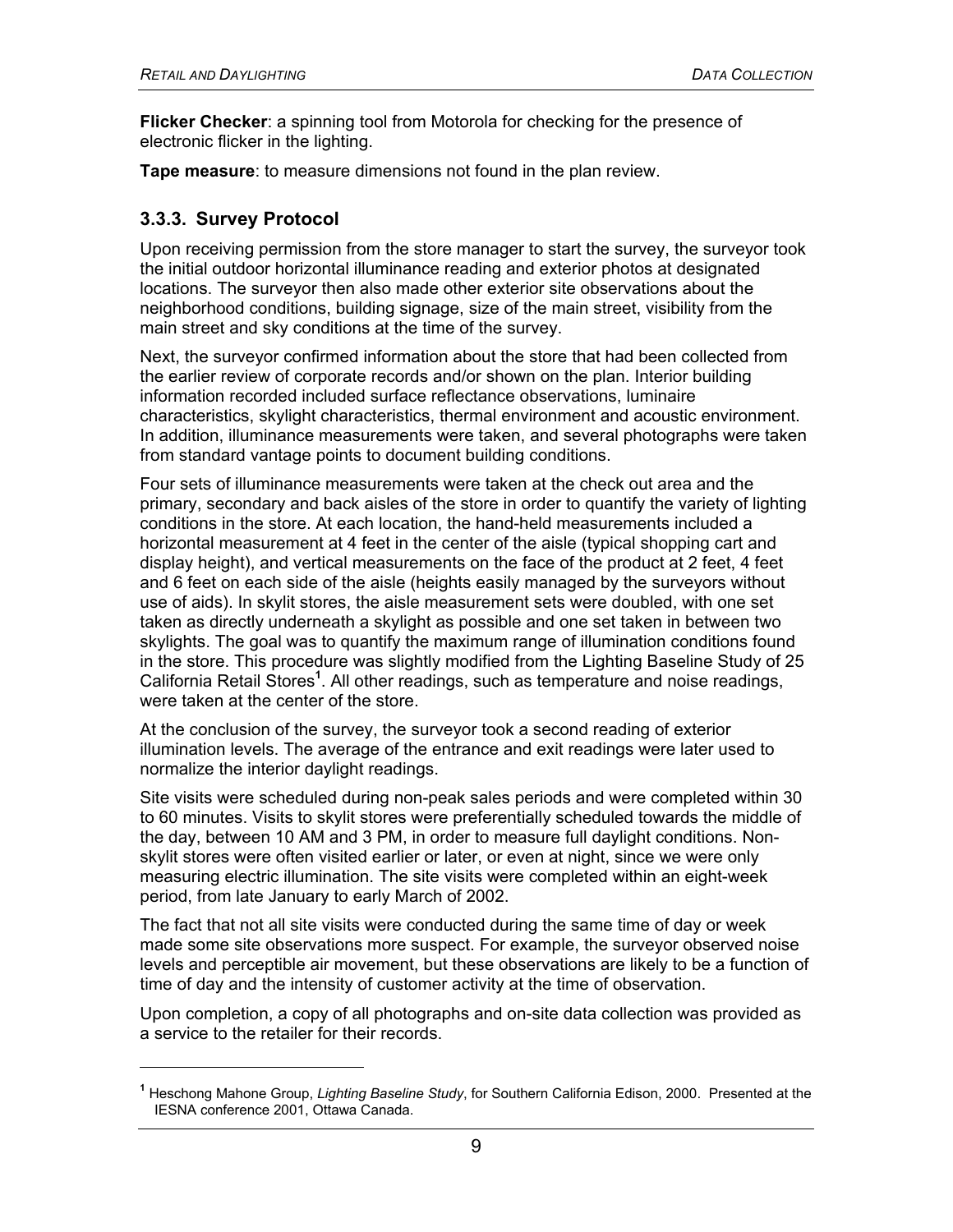#### **3.3.4. Manager Interview**

The short interview with the store manager offered an opportunity to collect information about a store that would not be readily apparent from the corporate records or a site visit. For example, we asked if there had been any disruptions to sales in recent history, due to nearby construction, natural disasters, power outages, or other intermittent events. Similarly, the store manager was usually in a position to tell us about the recent arrival of competitors in the neighborhood or about special attributes of that particular store or location that we might not otherwise notice.

Store manager interviews were kept confidential and not provided to the retailer.

### **3.3.5. Lighting Quality Survey**

Finally, we developed a lighting quality survey to be administered to the employees of each store. This survey was modified from a lighting quality survey originally developed by Dr. Peter Boyce at the Lighting Research Center for office settings. It was subsequently modified to a retail and school format for the Lighting Baseline Study**<sup>1</sup>** sponsored by Southern California Edison. That study collected baseline lighting quality data on 25 examples each of existing, newly constructed California office spaces, classrooms and retail stores. Those studies found that the survey, which asked only yesno questions, tended to be somewhat insensitive, with all respondents rating their lighting above average. Therefore the survey was revised, with responses requested on a 1-7 scale instead. The question wording remained the same.

The lighting quality survey forms were handed out by the manager to 20 to 30 retail sales staff at a convenient time. The lighting quality survey forms were returned to HMG via a self-addressed stamped envelope. We ultimately received an average of 18 responses per store.

### **3.4. Census Demographic Data**

 $\overline{a}$ 

From our previous retail daylighting study, we learned that the ZIP-code level census data did not predict retail sales particularly well. The two census variables used in the original study, average household income and total population by zip code location of the stores, only achieved 95% significance as a predictor of store sales performance, and together only explained 3% of the variation in the data. Our goal was to use better demographic predictors of store sales in the current study.

Current practice in the field of real estate location analysis uses US Census data within either a fixed radius or a calculated drive time from a proposed store location. Drive time analysis is often considered the best analysis available. Global Information Systems (GIS) maps that have up-to-date streets and drive times allow a computer to map out the distances from any location that take, say, 10 minutes to drive at normal traffic speeds. Such a calculation allows accurate comparisons of residents within an accessible distance of an urban store site surrounded by slow surface streets and a suburban store site located off of a fast highway.

**<sup>1</sup>** Heschong Mahone Group, *Lighting Baseline Study*, for Southern California Edison, 2000. Presented at the IESNA conference 2001, Ottawa Canada.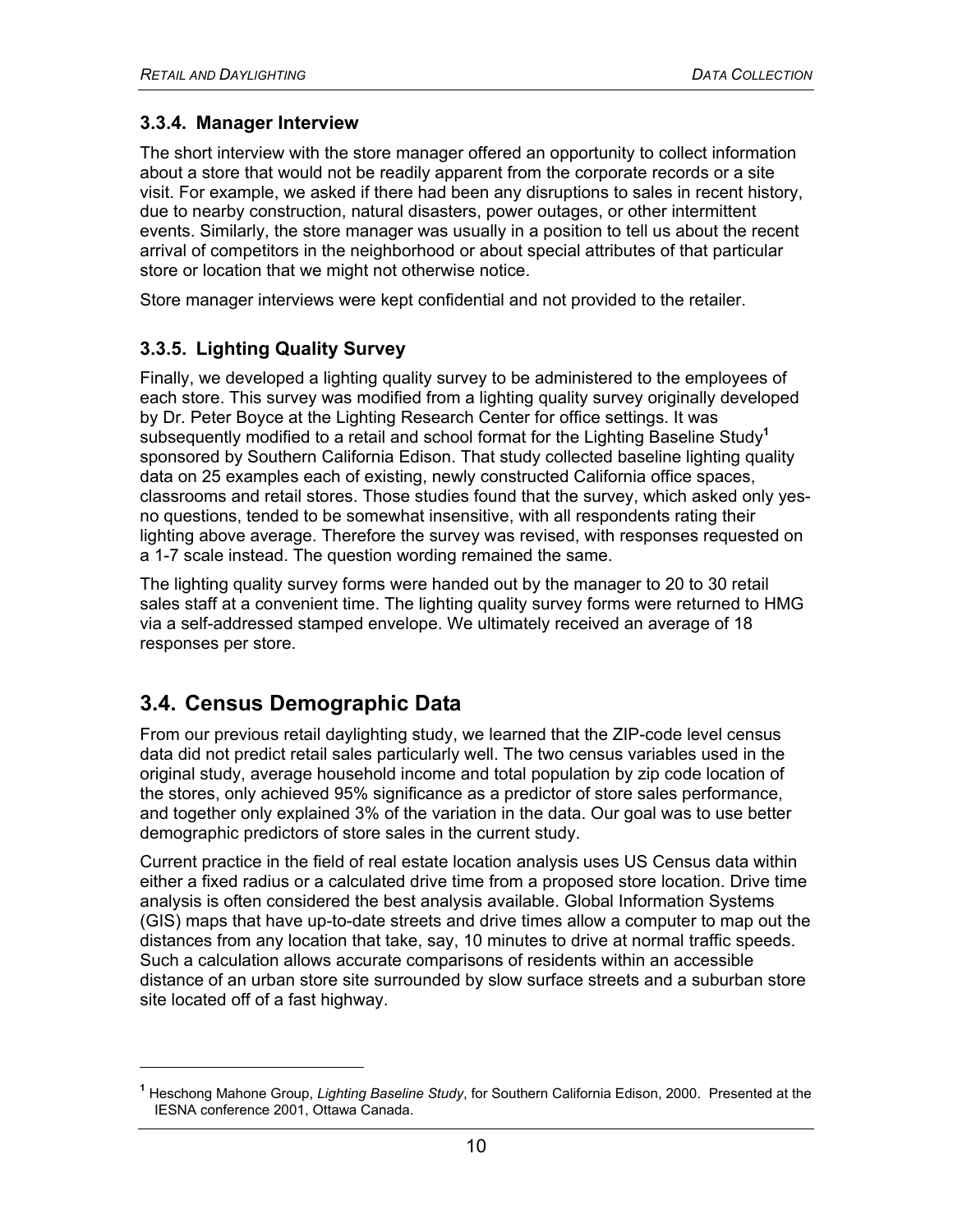Our goal was to create a reliable comparison between sites in our study as a control variable, rather than pre-determine the most favorable location for a new store. An initial comparison of a few store sites in our study showed that the simpler fixed radius analysis captured population effects within 85 to 90% accuracy of the far more complex drive-time analysis. In addition, we noted that many of our store sites were located in rapidly developing areas where street information was not up-to-date in the GIS databases. Thus, we determined that using a fixed radius Census analysis would give us sufficient accuracy, and perhaps also a more reliable comparison between our sites. We interviewed the real estate manager for the chain and determined the appropriate radius to use in the census analysis. This is henceforth called the "standard radius."

We reviewed 34 possible census characteristics with the real estate manager for the retailer, and together selected twelve characteristics that represented a range of population, economic, ethnic, housing and transportation information, and that were considered most relevant to this particular chain's target customer. We will not identify the specifics of the census variables considered in order to protect the retailer's identity. A GIS consultant processed this information into ten census variables for each study site. Since each variable was based on census data within the area determined by a standard radius, the census variables also became density indicators for each site.

At the time of our data collection, the 2000 US Census data was just becoming available. Population and ethnic characteristic data was available for the 2000 census, but for housing, economic and transportation data we had to use 1990 data. The difference between the 1990 and 2000 population data determined growth rates for the sites.

### **3.5. Local Market Analysis**

We also used a GIS mapping database to locate competitors close to the subject store sites. The retailer told us whom they considered to be their major competitors. We determined the number of these competitor stores within one standard radius and twice the standard radius of each site. We used a simple count of store locations within a fixed radius, rather than a more sophisticated "gravity" analysis, which attempts to account for floor area and volume of other competitors relative to distance from a given location. Since competitor stores tended to be fairly standardized, this provided acceptable accuracy. This information formed two additional variables considered in the analysis: *Compet 1* (number of competitors within one standard radius) and *Compet 2* (number of competitors within two standard radii).

In addition, co-tenants for any site were observed during the site visit and assigned a scalar of 0-4 based on the store type, size and typical intensity of customers use. A zero indicated no co-tenants, one indicated small local stores, while a four indicated an extremely large (big-box) co-tenant with a steady stream of customers.

Interviews with store managers revealed if there had been any event in the neighborhood that might have dramatically impacted sales during the time period of the study. This included such things as major construction nearby which interfered with customers' access, or a nearby fire or other disaster that affected sales. This information was converted to a flag variable that indicated a negative sales event for that store.

The retailer also told us that they had observed an effect whereby additional stores of the retailer in a given area tended to boost sales for all stores in that area. This was attributed to the advantages of co-advertising with a given media market and additional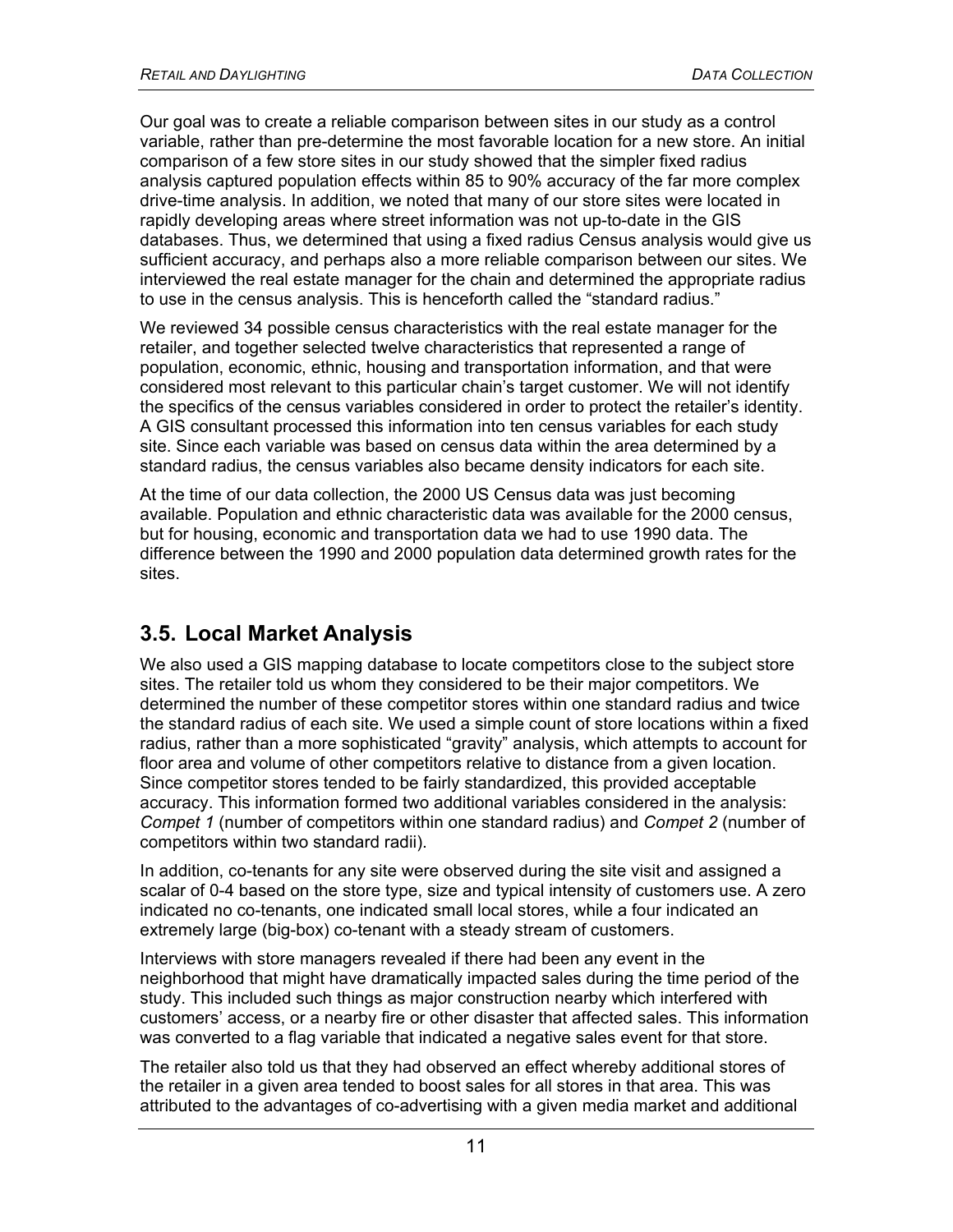local customer awareness of the stores. To account for this effect, we create a "sister store" scalar. We mapped out the stores in the study and counted the number of stores sharing a similar media market. The store locations were rated, on a scale of 1 to 5, for the density of other sister stores nearby from the same chain. A store with a rating of 1 was alone in its media market, while a store with a rating of five had the highest density of sister stores nearby.

## **3.6. Data Verification**

The data from the site visits was collected on paper survey forms, then entered into electronic databases, with standard error bounds testing and validation features. The data was checked and processed within Microsoft Access, and then transferred into SAS for statistical analysis.

All of the site data was examined to make sure that it was reliable and provided a sufficient range of conditions for useful analysis. The acoustic, dry bulb air temperature and air movement instrument readings were found to be inconsistent, and frequently out of bounds, and so were dropped from the analysis. Surveyor observations about noise sources and perceptible air movement were found to be more believable and consistent and were used in their place.

## **3.7. Parking Data Verification**

During the course of analysis it was discovered that some of the parking lot counts collected in the initial plan review phase of data collection did not seem plausible. Many of the site plans reviewed were old or incomplete, and it was possible that the parking lot had been modified since the plan date. Since the parking lot variable was quite significant in initial models of sales performance, we decided to verify the parking lot counts during the study period.

We obtained parking lot counts from the retailer for about 80% of the store sites. However, these counts were of uncertain dates and based on a variety of counting methodologies. We also obtained low-resolution aerial photographs for about 80% of the sites (not the same 80%), from which we could estimate the parking capacity of the lots. While the aerial photos were considered the most reliable in terms of time period (they were all from approximately the study period) they were often difficult to interpret.

After consideration of a number of methodologies, we created a method to select between the available information sources for a given store. This method is described in Appendix 9.3. This process resulted in about 25% of the parking counts being revised. As a result of this process the parking data was brought into a more normal range. This data was re-entered into the models, and forms the basis of our final reports.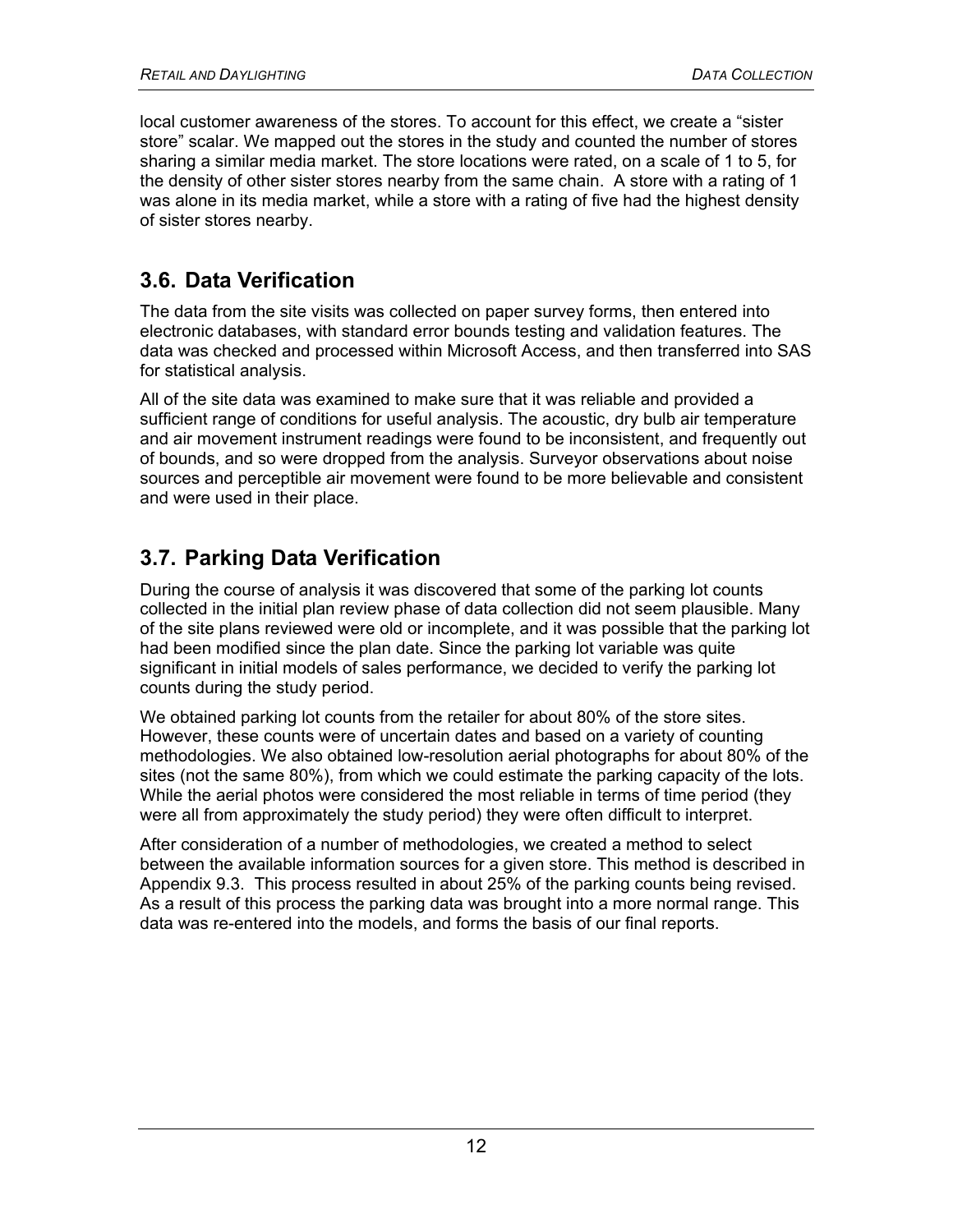### **4. DATA PROCESSING AND VARIABLE DEFINITION**

Upon completion of data collection and verification, the data was processed into useful variables for analysis. If a store characteristic did not exhibit sufficient variation between stores, we could not use it in the analysis. For example, the variety of signage was not found to vary much between survey sites, and so signage type was not considered in the analysis. Likewise, whenever fewer than four stores exhibited a particular characteristic, that characteristic was dropped from the analysis.

In some cases data was combined in order to increase the range of variation in the data for analysis. For example, the acoustic properties of the stores were originally collected according to five different properties, but they were subsequently combined into one acoustic scalar indicating overall noise levels in the stores. Similarly, we were given data on the square footage and number of products sold for a variety of sales areas. We first collapsed this information into three types of sales areas, and eventually collapsed it into a variable named "total sales area scalar."

Forty-one explanatory variables and two dependent variables were ultimately defined and included in the preliminary analysis. These variables took the form of binary variables (yes/no) or scalar variables (a range of values indicating relationships from small to large). In order to preserve the anonymity of the participant, not all information about the variable definitions or ranges can be revealed. For reporting purposes, most variables were transformed into a dimensionless scalar in order to mask identifying information about the retailer.

Descriptive statistics for the variables considered in the analysis are included in the Appendix. These include the minimum, maximum, range, mean and standard deviation for that variable. When a scalar variable is used, the minimum is a dimensionless unit of one, and the maximum illustrates the relative range of that variable.

### **4.1. Dependent, or Outcome, Variables**

The retailer provided us with 34 months of monthly sales totals and number of transactions per store site. All these data were transformed into dimensionless scalars that would not reveal actual amounts, but that could be used consistently in statistical analysis, with different multipliers used for each type of data.

The 34 month study period included the California "power crisis" of 2001, when most retailers in California agreed to operate their stores at one-half of normal electric light levels in order to reduce peak loads on the state electric grid. This voluntary reduction in light levels, by both retailers and other companies, had an enormous impact in helping to reduce the peak power demands in California that year, thereby helping to avert many potential rolling blackouts.

During normal operations our participant had used automatic photocontrols to reduce electric illumination when sufficient daylight was available in daylit stores, while nondaylit stores were operated at full light output at all times. During the 10 months of the power crisis, all stores were operated at reduced illumination levels. Thus, the automatic photocontrols were overridden and both daylit and non-day lit stores were at approximately one-half normal electric illumination levels at all times.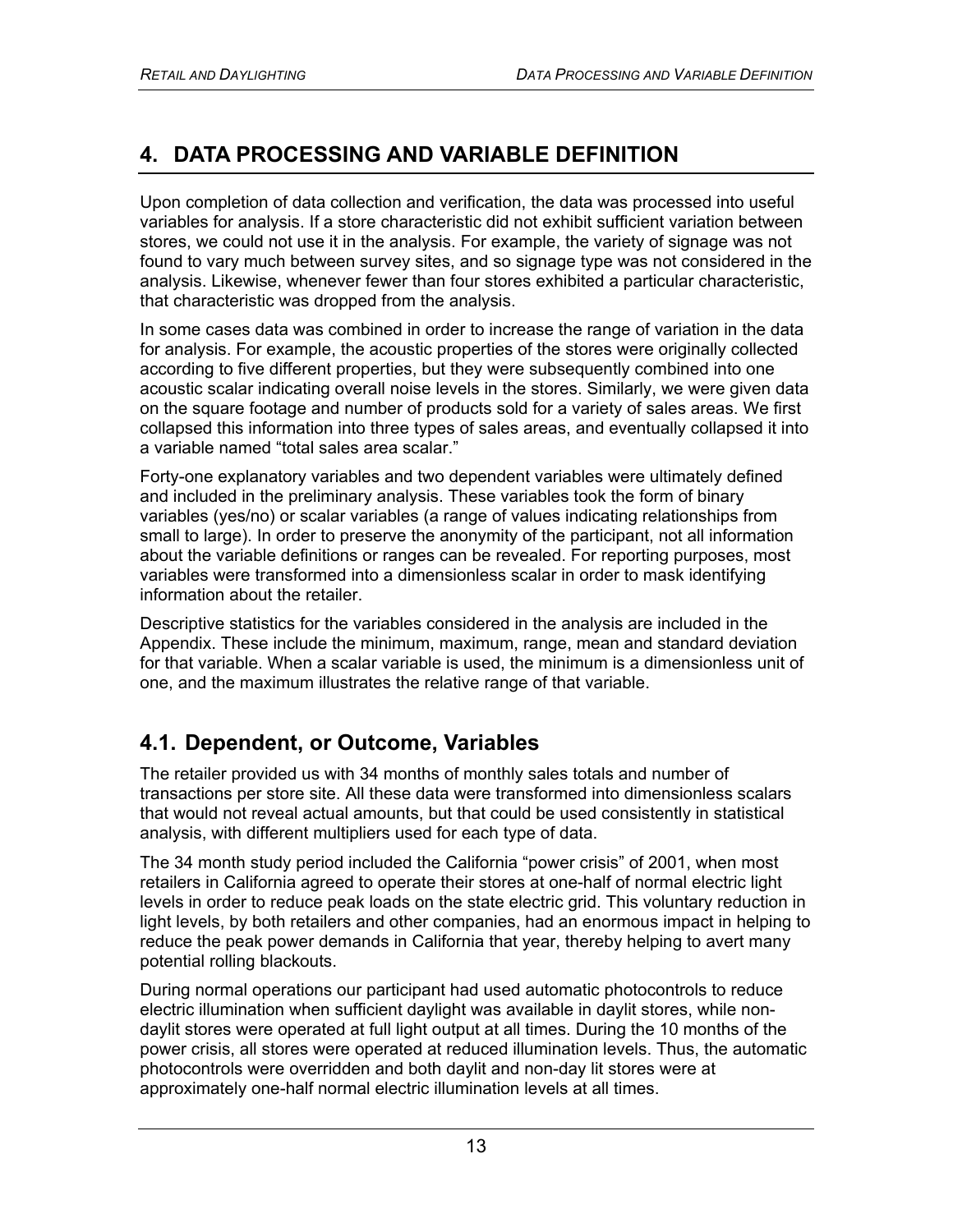We took advantage of this change in operation to create a natural experiment. We divided our data into two periods: a 24-month period of normal lighting system operation, during 1999-2000, and a 10-month period when all stores were operated at about onehalf of normal illumination, during 2001.

For each of these two time periods, we analyzed the data with two mathematical approaches, using both linear and log models of the sales data. The transaction data were similarly broken into the two periods, but were only analyzed with linear models. Each outcome variable was considered in a separate regression model.

#### **Outcome variables considered:**

- **Sales24:** Sales index per store, the average of the monthly sales index for the 24 month period during 1999 and 2000
- **Sales10:** Sales index per store, the average of the monthly sales index for the 10 month period during 2001
- **Log Sales24:** Natural log of the sales index per store, the average of the monthly sales index for the 24-month period during 1999 and 2000
- **Log Sales10:** Natural log of the sales index per store, the average of the monthly sales index for the 10-month period during 2001
- **Trans24**: Transaction index per store, the average of the monthly transaction index for 24-month period during 1999 and 2000
- **Trans10**: Transaction index per store, the average of the monthly transaction index for 10-month period during 2001

### **4.2. Independent, or Explanatory, Variables:**

Independent variables were considered in five basic groups: corporate level variables, census variables, local market influences, comfort conditions, and interaction variables. Below we describe each explanatory variable considered in the analysis and give the data source. The term "scalar" is applied to variables that have been transformed from the raw data into a dimensionless scale in order to mask information about the identity of the retailer Indented variables are variants of the one above, used in preliminary investigation or final log models. Summary statistics for all variables are described in Figure 21 and Figure 26 in the Appendix.

#### **CORPORATE LEVEL DATA:**

- **Area:** Total sales area scalar, the relative size of the sales area in each store, per corporate records
	- In preliminary analysis Area was broken into three sub areas, termed Sales Area 1, 2 and 3.
	- **LogArea**; Natural log of the total sales area scalar, used in log models
- **Hours**: Longer work week yes/no, indicator for a store with hours open longer than standard, per corporate records
- **Age**: Store age scalar, relative age of the store, per corporate records
	- **LogAge**; Natural log of the store age scalar, used in log models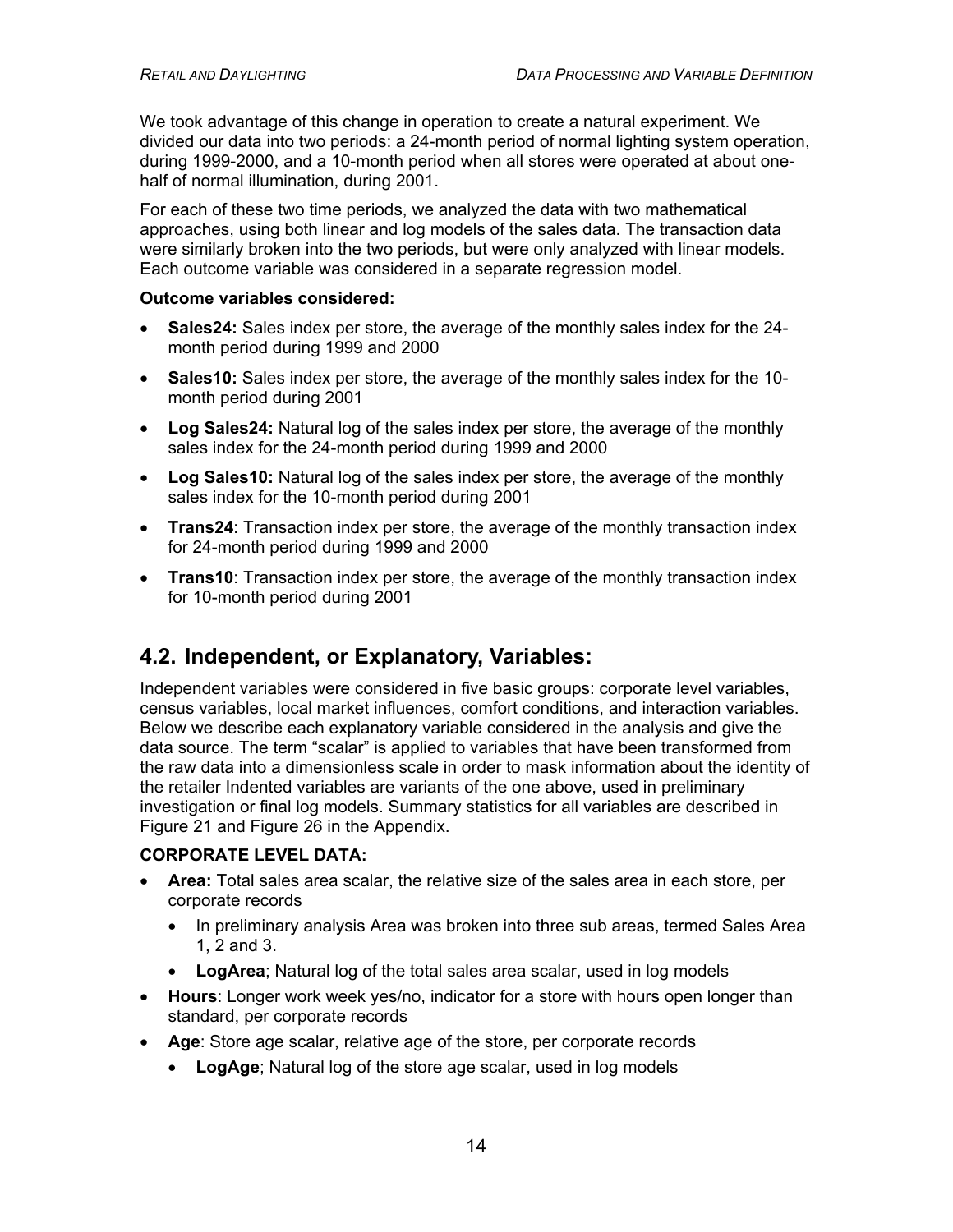• **Mgr**: Manager seniority scalar, relative seniority in corporation, reported by store manager

**CENSUS DATA** (all per standard radius from store location; census year indicated):

- **Housing**: Housing status, 2000
- **Pop**: Population density, 2000
- **PopGrow**: Population growth percentage, (2000-1990)
- **Ethnic**: Ethnic status, 2000
- **Household**: Household status, 2000
- **Income**: Income status, 1990
- **Econ**: Economic status, 1990
- **Education**: Education status, 1990
- **Language**: Language status, 1990
- **Transport**: Transportation status, 1990

#### **LOCAL MARKET INFLUENCES** (source indicated):

- **Co-mktg**: Number of sister stores within standard radius, GIS analysis
- **Compet 1**: Number of competitor stores within standard radius, GIS analysis
- **Compet 2**: Number of competitor stores within twice standard radius, GIS analysis
- **Cotenant**: Co-tenant scalar, a scale of 0-4 for co-tenants, based on estimated intensity of customer visits to co-tenant, observed by surveyor
- **Lanes**: Number of lanes on the main street, observed by surveyor
- **Visible**: Street visibility scalar, relative visibility of store from primary frontage street, on a scale of 1-4, observed by surveyor
- **Sign**: Building signage yes/no, signage for store is typical or atypical, observed by surveyor
- **Event**: A negative sales event in neighborhood, yes/no, reported by store manager
- **Length**: Storefront length scalar, relative length of storefront visible to frontage street, taken from plans
- **Height**: Storefront height scalar, relative height of highest part of store frontage, taken from plans
- **Parking**: Parking scalar, relative number of parking spaces, taken from plans, corporate data and aerial photos (see Appendix for data source selection method)

#### **STORE COMFORT CONDITIONS**

- **DayHrs**: Hours of daylight above a certain illumination threshold, as derived from annual SkyCalc or DOE-2 simulations based on store design and climate location (discussed in next section)
	- Daylight, yes/no (significant daylight in store, other than from entrance façade glass), used in preliminary investigations
	- Daylight, partial area illuminated, yes/no, used in preliminary investigations
	- Daylight, from vertical glazing, yes/no, used in preliminary investigations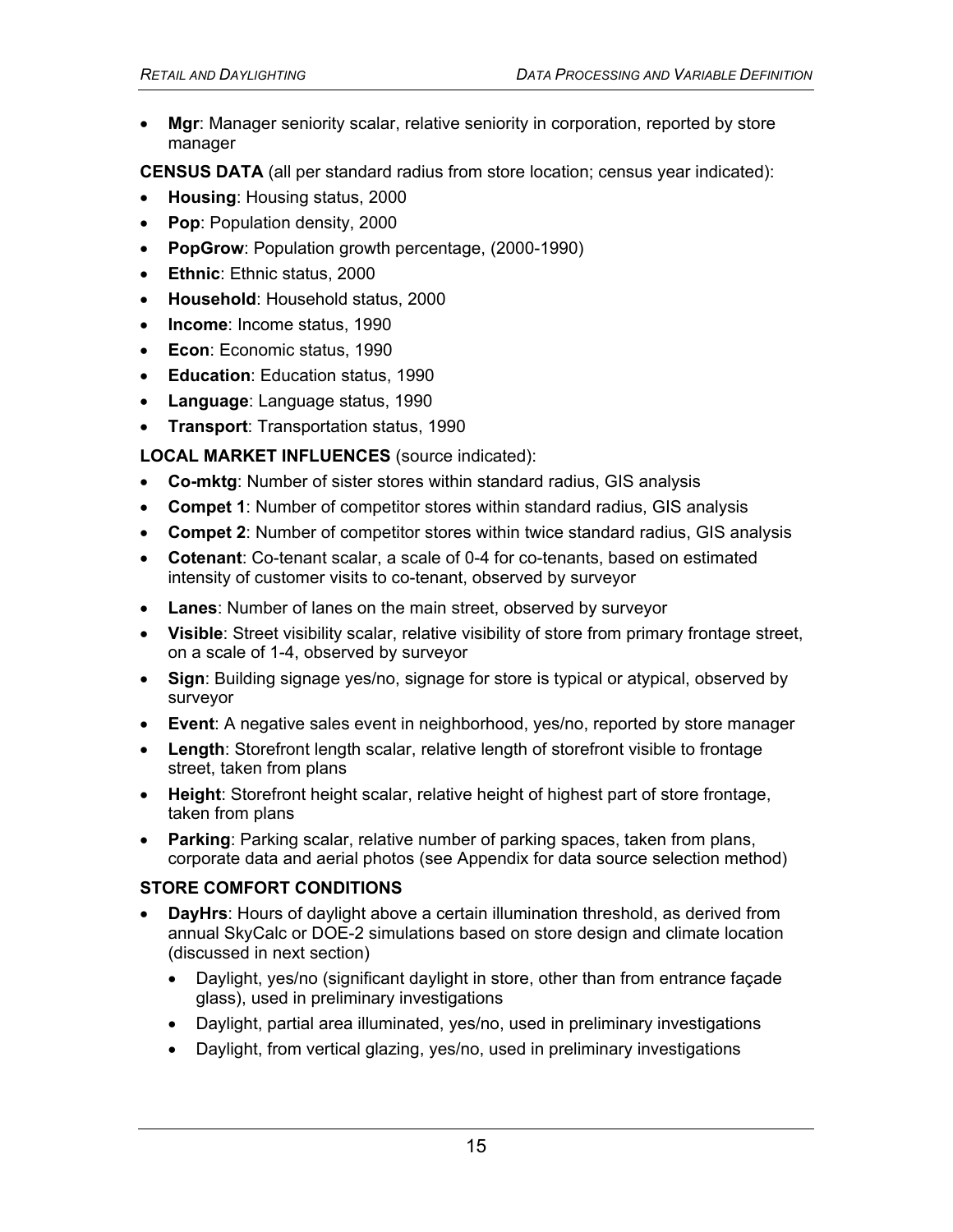- **VertAvg**: Average of all vertical illuminance readings, a measure of intensity of illuminance (normalized for outside illuminance at time of measurement in daylit stores), per site measurements
- **VertSD**: Standard deviation of all vertical illuminance readings, a measure of uniformity of vertical illuminance levels, per site measurements
- **Luminaire**: Atypical luminaire yes/no, standard luminaire layout for retailer or atypical, observed by surveyor
	- Lamps: Type of lamps, standard or atypical, used in preliminary investigations
- **Lightson**: Electric lighting scalar, relative scalar of portion of electric lights on during study period, based on corporate records and on-site observations
- **Ceiling**: Ceiling height scalar, relative average height of ceiling, taken from plans
- **Air**: Noticeable air movement yes/no, observed by surveyor
- **Smell**: Odor scalar, relative presence of pleasant or unpleasant smells in store, observed by surveyor
- **Noise**: Noise scalar, relative distracting noise levels in store, observed by surveyor
- **Clean**: Cleanliness of store scalar, observed by surveyor

**INTERACTION VARIABLES** (interaction variables with daylight hours were tested for all variables that were significant in preliminary models)

- **AreaDH**: Sales area scalar times daylight hours
- **AgeDH**: Store age scalar times daylight hours
- **PopGrowDH**: Population Growth times daylight hours
- **MktgDH**: Number of sister stores times daylight hours
- **Comp1DH**: Number of competitors within radius 1 times daylight hours
- **HeightDG**: Store maximum height scalar times daylight hours
- **FrongtageDH**: Store length scalar times daylight hours
- **ParkDH**: Parking area scalar times daylight hours
- **AreaDHhours**: Store area scalar times daylight hours times longer work week yes/no

### **4.2.1. Daylight Variable Definition**

In the previous retail study we were only able to describe the presence of daylighting as a yes/no variable. We were assured in that study that the skylighting design was highly standardized in all stores, which seemed to be confirmed by site visits to a sample of sites. Thus, a yes/no variable seemed a reasonably accurate description of conditions for these stores. However, in this newer study, we hoped to use a more sensitive metric to describe the amount of daylight in the stores. The new participant had a greater variety of daylighting conditions, including differences in the type, amount and placement of skylights, and also included a few stores daylit from roof monitors or clerestories.

We decided to use the number of daylit hours above a certain threshold illumination as the daylight metric. Threshold illumination was defined as the design horizontal illumination in non-daylit stores reported to us by the store management (which was also empirically found to be very close to the observed average horizontal illumination in nondaylit stores). This daylight hours variable could capture the variation in both intensity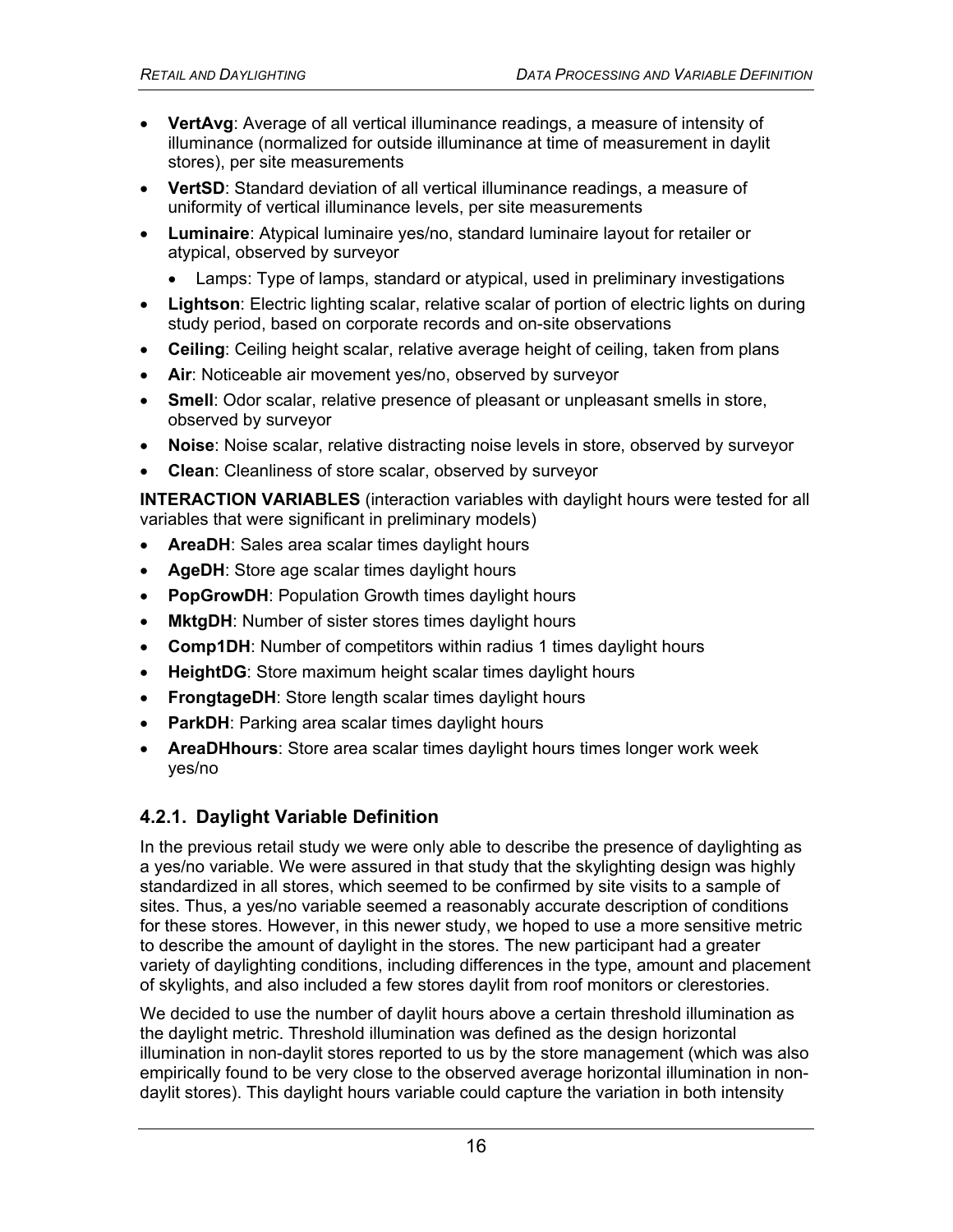and duration of daylight due to climate location, daylight system and store interior design. When only a sub-area of the sales floor had useful daylight, the daylit hours were calculated for that sub-area, then proportioned relative to the size of the store. Thus, if only one half of the sales area was daylit, the annual daylight hours were reduced by half.

Number of daylit hours per year per store was predicted by running computerized hourly simulations of each store, based on building design variables, local climate using typical meteorological year data (TMY2), type of glazing, amount of glazing area, dimensions and surface reflectances within the store. This was fairly easy for the standard skylit stores, using our automated spreadsheet SkyCalc<sup>®</sup>. It was more difficult for the few stores using non-standard daylighting systems, such as clerestory windows or roof monitors. For those, we used an annual DOE-2 model, which could account for the effects of vertical glazing.**<sup>1</sup>**

The SkyCalc daylight hour calculations are limited by the granularity of TMY weather data available for each site that could be used to generate input. There are 16 climate files available for SkyCalc in California, based on the 16 climate zones defined by the California Energy Commission for the Title 24 Building Energy Standards. Thus, the daylight availability analysis is for typical weather in a nearby city representing the appropriate California climate zone for each site, rather than actual yearly weather for a specific city or store site.

### **4.2.2. Energy Observations**

Using this method to estimate store daylight system performance, we found that daylight availability above threshold conditions varied from a low of 270 hours per year, to a high of 1800 hours per year, with a mean of 1090 and a standard deviation of 409. There are a total of 4,380 daylight hours available per year (12 hrs \* 365 days). Thus, this retailer was estimated to be reducing electric lighting in the daylit stores about 25% of the daylight hours.

We were not able to monitor actual practice. Simulation of these skylight systems suggested that these stores were far below optimum daylight performance. More aggressive daylighting design could have produced more hours of useful illumination, and more aggressive photocontrol operation (at a lower threshold) could also have produced far greater energy savings. A more optimized system could probably have reduced electric lighting in the daylit stores for about 75% of the daylit hours.

Further discussion of the energy impacts of the design and comparison to the daylight effect on sales is included in Section 7.1 Energy Impacts.

**<sup>1</sup>** For more information on SkyCalc, see: Heschong, Lisa and Jon McHugh, "*Skylights: Calculating Illumination Levels and Energy Impacts*," *Journal of the Illumination Engineering Society*, Winter 2000, Vol. 29, No. 1, pp. 90-100, and *Skylighting Guidelines,* 1999, a web-based publication on skylighting design, downloadable from www.energydesignresources.com.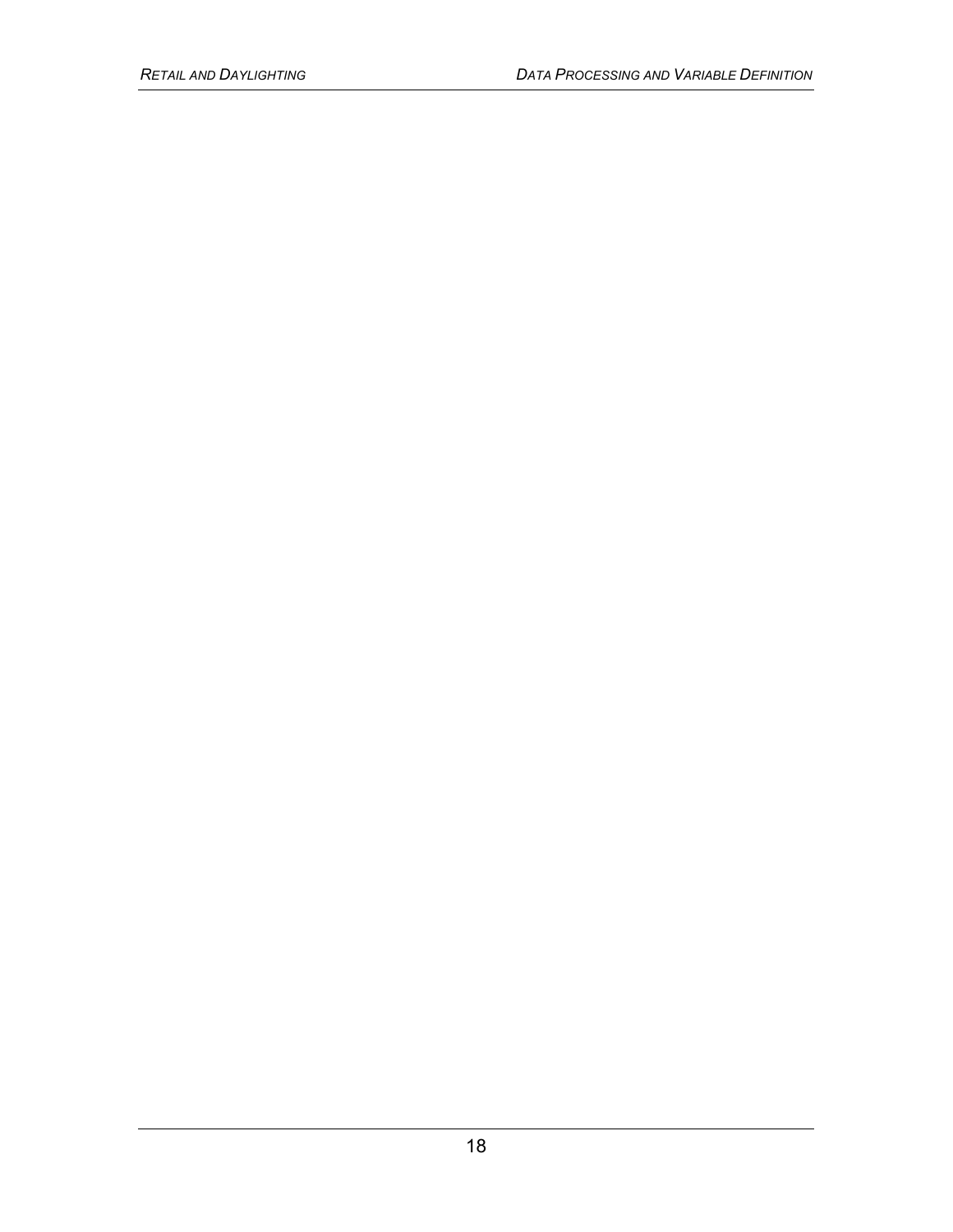### **5. STATISTICAL METHODOLOGY**

The heart of this study was the statistical analysis of the data collected. This analysis entailed developing statistical models that seek to explain the factors that affect retail sales in this particular chain. Our goal was to control for other influences on sales in order to isolate the effect of our key variable of interest: daylighting. Developing these models requires both science and insight. It requires reasonable experience with what is likely to influence sales, a thorough understanding of how reliable the available data is, and a certain amount of trial-and-error looking for mathematical models which best fit the data. A variety of statistical tests are used to determine which modeling approach provides the most mathematically accurate representation of the data. It is important to remember that the statistical models are a mathematical abstraction of reality. They do not so much provide true or false answers, as provide a way to simplify a very complex retail environment and start to quantify the relative magnitude and certainty of various influences on sales performance.

Regression models try to fit lines that best describe a plot of data points. Multivariate models consider more than one dimension at once. Linear models try to fit straight lines through the data. It is also possible, but far more complex, to consider curved, or nonlinear, relationships, as we did with models using a natural log function.

All of the analysis was pursued using multivariate regression models run in SAS using a variant of backwards step-wise regression to eliminate the least significant variables. Ftests**<sup>1</sup>** were performed on groups of variables to insure that they could be dropped as a group as well as individually. The analysis used p≤0.10 as the threshold criteria for inclusion of explanatory variables in the models, meaning that for a variable to be considered significant in determining sales, there must be no greater than a 10% chance of error in making this decision, or 90% certainty. All statistical terms are explained in Section 9.2 in the Appendix.

Models were judged based on their  $R^2$  (the percentage of variation in the data explained by the model), the parsimony (minimum explanatory variables for maximum explanatory power), and consistency between the models. Ultimately, models predicting more moderate effects for daylight were also judged to be more realistic than those with wildly diverging values.

### **5.1. Variable Testing Method**

There are 3 stepwise variable selection procedures that are often employed in linear regression: forward selection, stepwise selection, and backward elimination. The forward selection procedure starts with an equation that contains only the constant term and successively adds explanatory variables one-by-one, until the last variable added to the model is insignificant. Stepwise selection is essentially a forward stepwise procedure, with the exception that at each iteration, the possibility of deleting a variable is also considered.

<sup>&</sup>lt;sup>1</sup> See Appendix Section 9.2 for an explanation of "F-test" and other statistical terms used in this report.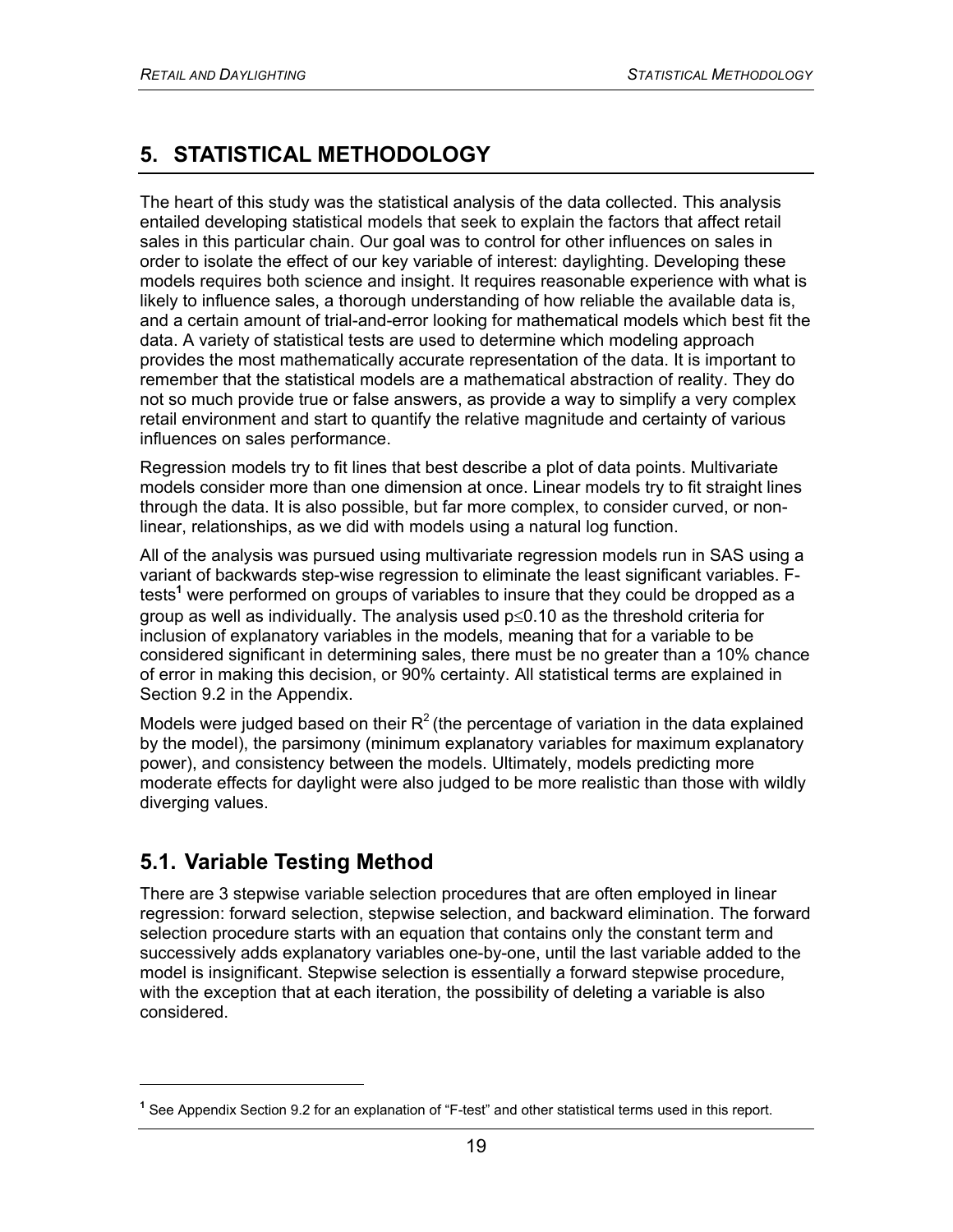-

The backward elimination method first calls for fitting a model using all potential explanatory variables and calculating the t-statistic associated with each variable. The explanatory variables are then deleted from the model one-by-one, until all variables remaining in the model are associated with a significant t-statistic. During each iteration, the variable with the least explanatory power is identified and deleted from the model.

The RLW variable selection method<sup>1</sup>, used in this study, is a variant of the backward elimination method. Similar to the backward elimination method, the RLW variable selection method begins with calculating a model using all potential explanatory variables and the associated t-statistics. However, the RLW method allows for the deletion of multiple variables during each iteration, whereas the backward elimination method does not. This procedure helps to identify co-linearities between insignificant variables, which might otherwise be dropped without first understanding how such colinearities could potentially influence results. Specifically, the RLW method consists of the following steps:

- 1. Calculate a "full" linear regression model including all potential explanatory variables.
- 2. Identify all insignificant variables from the model resulting from step 1.
- 3. Perform an F-test to test whether the set of individually insignificant variables are statistically significant as a group. Specifically, the null hypothesis of the F-test is that the beta coefficients of each of the variables in the group are zero, while the alternative hypothesis is that there is at least one variable in the group where the beta coefficient is not zero. If the F-test shows the set of variables are not statistically significant as a group, all variables identified in step 2 are also identified for deletion. If the set of variables tested is statistically significant as a group, this indicates there is a collinear relationship between the variables that is affecting the model. In this case, a reduced set of variables is defined for the Ftest and deletion from the model.
- 4. Calculate a reduced model including all explanatory variables that were not identified for deletion.
- 5. If any previously significant variables become insignificant in the reduced model, calculate an F-test for all variables previously deleted from the model and the newly insignificant variables under the guidelines provided in step 3.

**<sup>1</sup>** The RLW variable selection methodology was developed by Dr. Roger Wright, lead statistician of this study.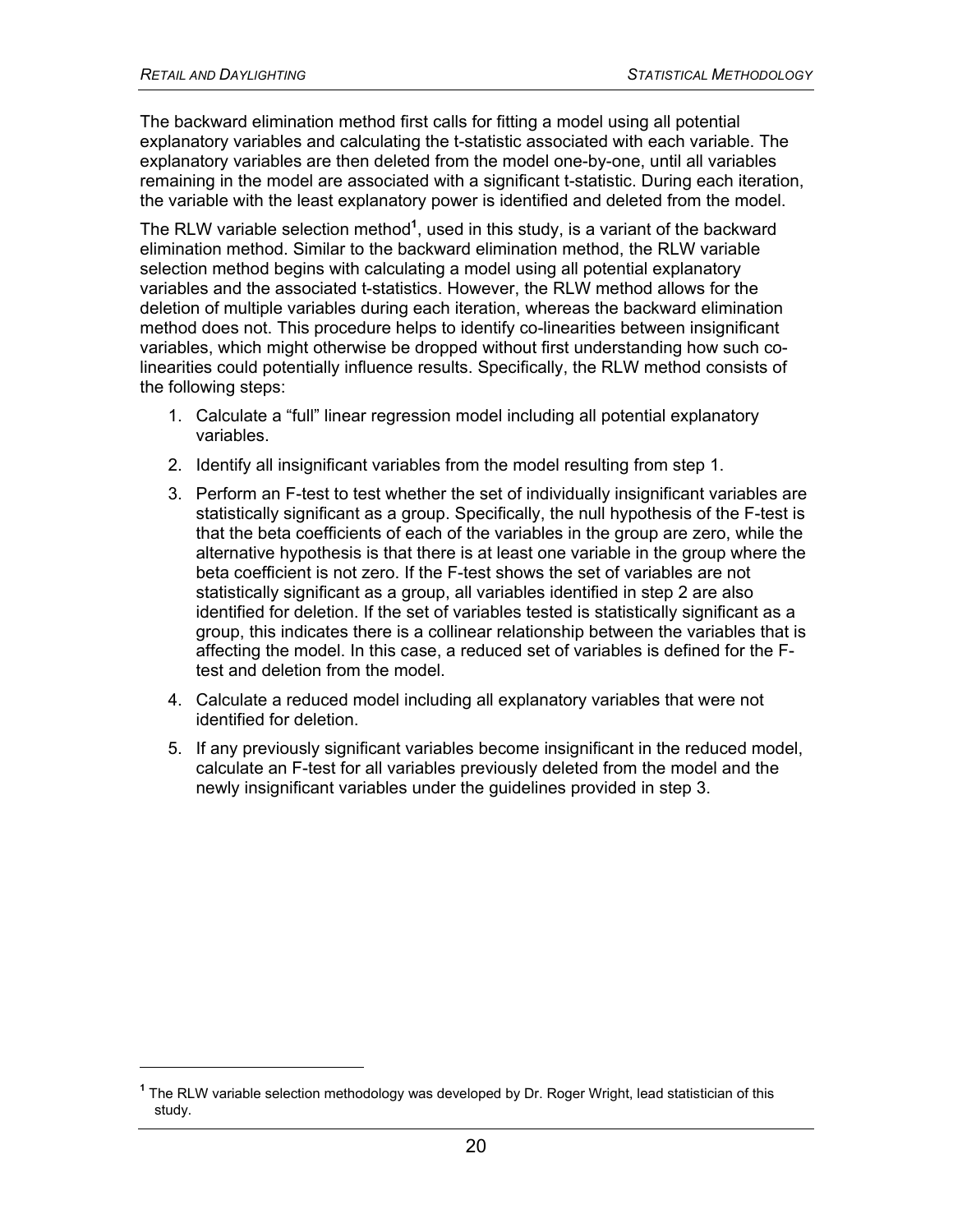## **5.2. Preliminary Investigations**

We began the statistical analysis with a number of preliminary investigations to help us identify appropriate variables and the best form of the model.

### **5.2.1. Defining the Core Model**

We had a very long list of potential variables that we wanted to consider as explanatory variables in this study. To simply this process of identifying the most significant variables, we began by running simple models, first testing just the corporate level information, then adding the demographic and marketing variables in groups.

We ran a series of preliminary models testing these variables for consistency between both the 10-month and the 24-month models. After a series of about four comparative runs, we settled on a core model with the highest  $R^2$  and the most consistent set of explanatory variables. Figure 1 lists the variables significant in these core models, and their respective p-values.

| "Core" Model, Significant Variables |          | (p≤0.10) |
|-------------------------------------|----------|----------|
|                                     | 10 month | 24 month |
| Sales Area 1                        | .018     | .032     |
| Sales Area 3                        | .036     | .034     |
| Longer Hours                        | .011     | .003     |
| Store Age                           | .000     | .000     |
| Population Growth                   | .008     | .038     |
| <b>Population Density</b>           | .078     | .053     |
| <b>Household Status</b>             | .085     | .043     |
| <b>Sister Stores</b>                | .036     | .013     |
| Competitors, Radius 1               | .016     | .006     |
| <b>Height of Storefront</b>         |          | .053     |
| Parking Scalar                      | .000     | .000     |
| Model $R^2$                         | 68.5     | 70.2     |

*Figure 1: "Core" Model Significant Variables* 

The models were tested for "outliers," or store sites that were performing significantly different from all the others, and therefore unduly influencing the findings. One store tested as an outlier and so was isolated from the equation. This store was a very high selling daylit store.

These two core models were then used to test various ways of defining the daylight variable and other physical conditions of the individual stores.

### **5.2.2. Simple Yes/No Daylight Model**

First we attempted to replicate the simple models that had been used in the previous Retail and Daylight study. For this model, daylight was defined as a simple yes/no variable. In the original study, we had used zip code-based census information. Here, we used the more detailed, and presumably more accurate, census information by radius. We also used information about the market conditions of each store. We did not,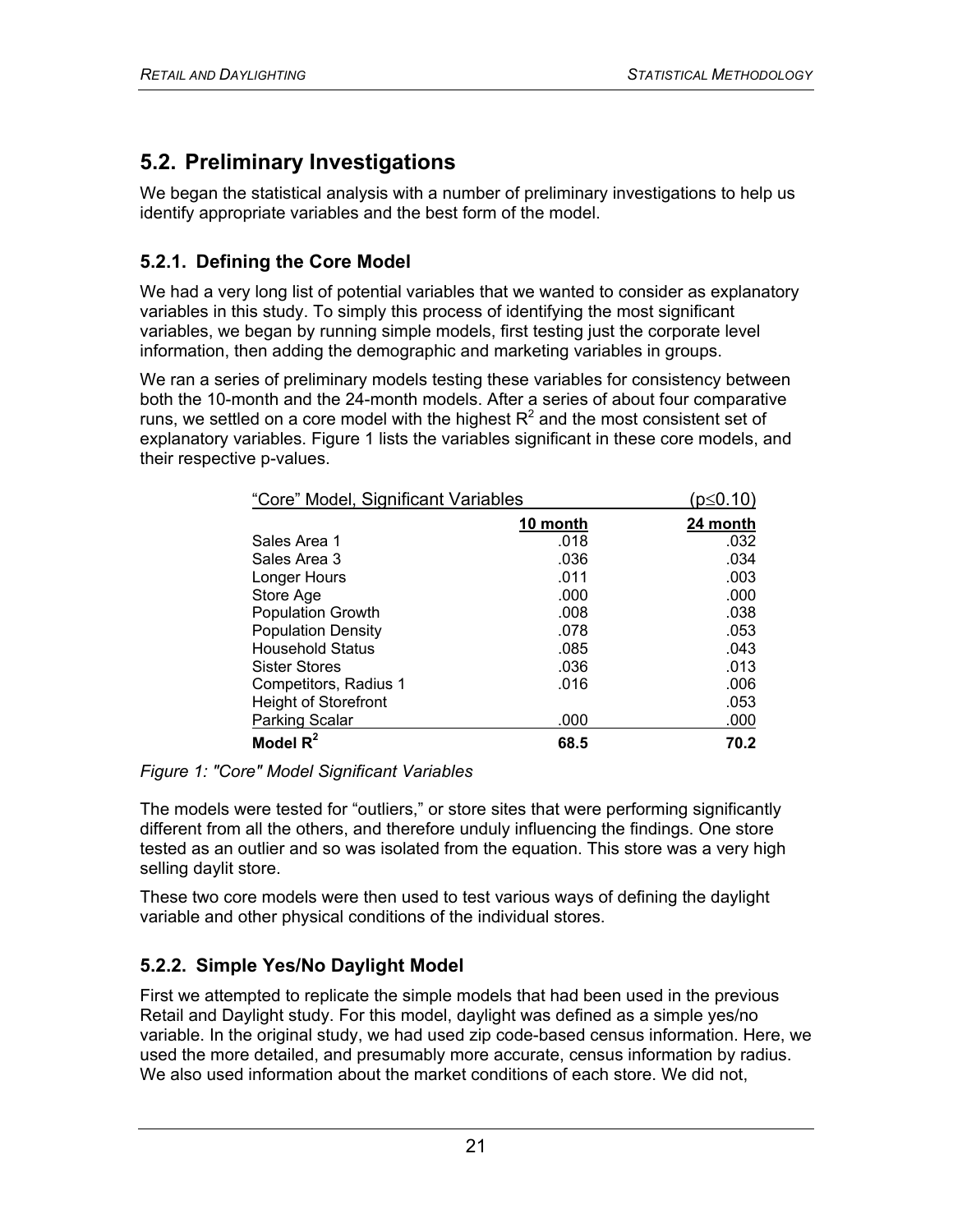| Daylight Yes/No Model, Significant Variables |          | (p≤0.10) |
|----------------------------------------------|----------|----------|
|                                              | 10 month | 24 month |
| Sales Area 1                                 | 0.018    | 0.069    |
| Sales Area 2                                 | 0.036    | 0.019    |
| Longer Hours                                 | 0.011    | 0.051    |
| Store Age                                    | 0.000    | 0.001    |
| <b>Population Growth</b>                     | 0.008    |          |
| <b>Population Density</b>                    | 0.078    |          |
| Housing                                      | 0.085    |          |
| Education                                    |          | 0.029    |
| Transportation                               |          | 0.037    |
| # Sister Stores                              | 0.036    | 0.019    |
| Competitors, Radius 1                        | 0.016    | 0.011    |
| Frontage Height                              |          | 0.027    |
| Parking                                      | 0.000    | 0.000    |
| Model $R^2$                                  | 68.5     | 68.7     |

however, include physical comfort characteristics about each store. Figure 2 shows the p-values for significant variables in this model.

#### *Figure 2: Daylight Yes/No Model, List of Significant Variables*

In these initial models, the yes/no daylight variable was not significant. The  $R^2$  of the models was higher than the previous study ( $R^2$  went from 58% to 69%), suggesting the other variables we included were increasing our precision in predicting sales. The new census variables were significant, but were not consistent for both models. Likewise, the height of the storefront was significant in one model, but not both.

### **5.2.3. Daylight Hours Analysis**

Our next set of investigations focused on creating a more precise way to model daylight, rather than using a simple yes/no indicator. The amount of daylight in a store varies in intensity through out the day and year. For simple skylit spaces, there is a fairly predictable relationship that the more intense the daylight is under peak conditions, the more overall hours of useful daylight there will be per year. Thus, as a measure of both intensity and duration, we chose to calculate the number of hours per year that the daylighting illuminance would exceed a certain threshold illuminance. We calculated this value for various illuminance thresholds. Ultimately, we used the target electric illuminance for the non-daylit stores as our threshold, as this variable provided the greatest discrimination in values across the daylit stores. This target illumination level was obtained from the management, and confirmed by measuring the average horizontal illuminance for non-daylit stores.

We discovered early in our analysis that many of the variables we defined were highly correlated with each other. Some of these had a fairly obvious causal explanation, such as higher ceiling heights and higher average vertical illumination levels in the daylit stores.

Others sets of correlated variables had no obvious explanation, such as the observation that daylit stores tended to have slightly larger parking lots. In order to account for all potential correlations between daylight and other variables, we undertook two tasks. First we ran a test model with the daylight hours as the outcome variable, as described below, which highlighted those variables most strongly correlated with daylight. Second, we identified a set of interaction variables for inclusion in the final models, which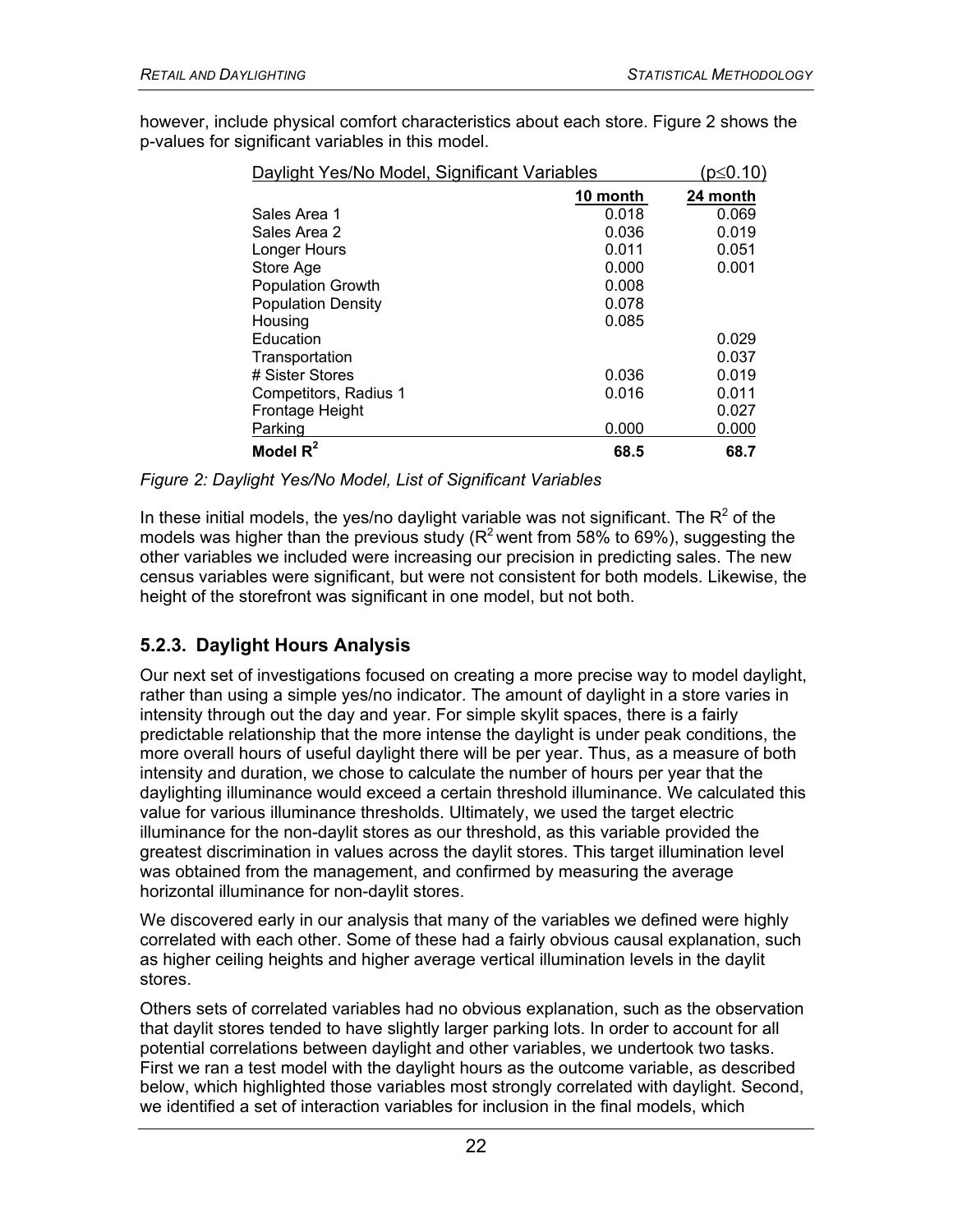accounted for interaction effect between the presence of daylight and other significant variables in predicting the sales index.

### *Identifying Variables Co-Linear with Daylight*

In order to understand the magnitude of the collinearities between the daylighting variable and the other explanatory variables under consideration, we calculated a linear regression model where the outcome, or dependent, variable was the number of daylight hours. We allowed all of the information we had about the stores to compete in the models we tested, and we found that these models explained 70% of the variation in daylight hours predicted per store. Variables significant above the 90% level ( $p \le 0.10$ ) included:

| <b>Significant Variables Predicting Daylight Hours</b> |                |
|--------------------------------------------------------|----------------|
|                                                        | $(p \le 0.10)$ |
| Sales Area 2                                           | 0.058          |
| Competitors, Radius 2                                  | 0.022          |
| Length of store front                                  | 0.034          |
| Average of all vertical illuminance                    | 0.000          |
| Electric lighting scalar                               | 0.000          |
| Type of lamps                                          | 0.034          |
| <b>Cleanliness of store</b>                            | 0.062          |
| Ceiling type                                           | 0.000          |
| Model $R^2$                                            | 70.5           |

#### *Figure 3: Daylight Hours as Outcome Variable*

The good news from this exercise was that none of variables that had shown up as predicting sales in the "core" models were significant in predicting the daylight hours, thus they were determined not to be collinear with daylighting.

The bad news from this exercise was that there were clearly many potential explanatory variables that were collinear with daylight hours. In addition to those shown above, a quick test told us that there were many other variables that were collinear with daylight hours, but below the model threshold 90% significance level. All of these collinear variables could potentially cause problems in our subsequent sales analysis, confounding the effect of the daylight variable on the sales index. This was likely to be the greatest concern for explanatory variables that were also significant predictors of sales.

A number of these collinear variables had a logical relationship to the presence of daylight, such as the ceiling type, which was almost a yes/no indicator for daylight, or higher vertical illuminance levels, which was almost universally higher in daylight stores. When there were such obvious dependencies between variables related to daylight levels, we ran the variables in separate sales index models, testing which of the competing variables had more significance and predictive power. In these tests, the daylight hours variable stayed in the model as significant and the other descriptors dropped out as not significant. Thus, we concluded that daylight hours, rather than other correlated conditions, were more useful predictors of sales. Therefore, we left the other variables out of our subsequent models.

While we can never be certain that excluded collinear variables are not influencing the daylight hour results, we have higher confidence in the daylight hour variable for two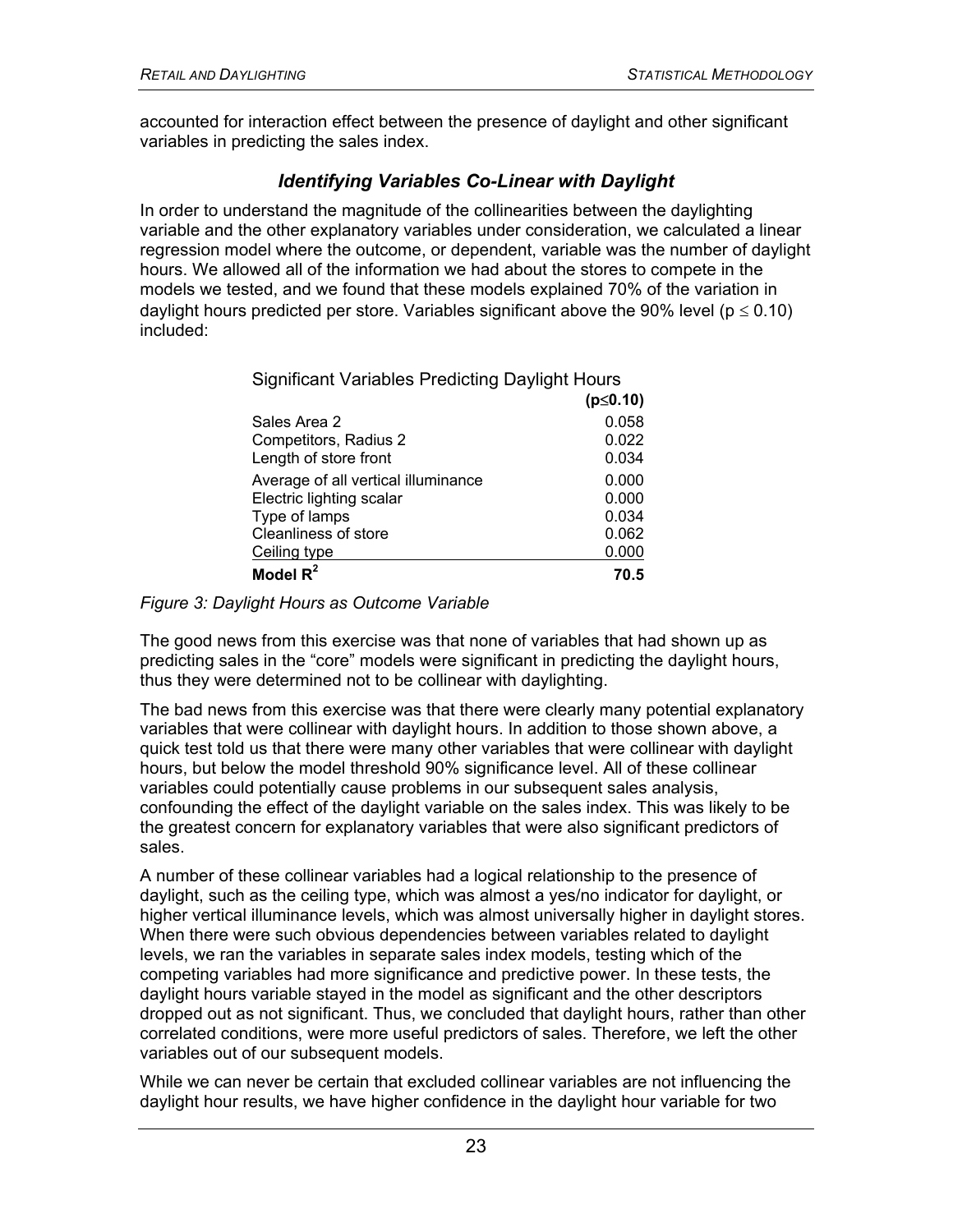reasons. First, per above, it provided more precision in predicting a sales effect. Secondly, there was a more obvious hypothesis for a causal relationship.

For similar reasons, at this point we also dropped the electric lighting scalar, type of lamps, and cleanliness of store variables. We did not have confidence these variables were reliable. The electric lighting scalar was based on observations at the time of the survey, but the lighting could easily have been different during the other times of the study period. The type of lamps variable was based on conflicting evidence from a number of sources, and may also have changed during the study period. The cleanliness variable had a very limited range of conditions between stores, and was also rather subjective. We have seen in our previous study that shoppers tended to associate daylighting with a cleaner store, and it seemed possible that our surveyors may have made the same assessment.

### *Daylight Interaction Variables*

To control for the effects of the co-linearities observed above, we created a model that considered interaction variables between the daylighting variable and all explanatory variables that had been retained as significant throughout the preliminary tests of models.

We were especially concerned that *Sales Area 2* was collinear with skylighting, even through it was not showing up in the core models as a significant predictor of sales. Two versions of the interaction model were tested – one where the different sales areas and associated interactions were considered separately and one that considered the aggregate of the various sales areas (total sales area) and an interaction variable between it and daylighting. The models that considered the different sales areas separately were generally somewhat illogical, inconsistent and un-interpretable, while the variant using the total square footage was more stable and easily interpreted. Both versions had almost identical explanatory power. For this reason, we selected the variant of the model that was based on the total sales areas.

The use of interaction variables made for more precise models, but also made them a bit more difficult to interpret directly. With interaction variables, the effect of more daylight in the stores can only be understood relative to the other influences on the daylight effect. Interaction variables basically describe second-order effects, which modify the primary effects of the two variables considered. When using interaction variables, if one interaction variable is found to be significant, then all of its component parts are also forced into the model, whether they are significant or not, so that the net effect can be properly calculated. In the case of one of our models, the 10-month linear sales model, two daylight variables were kept in the model, even though they fell below the threshold significance level of p≤0.10.

It is important to recognize that the models using Daylight Hours with interaction effects are far more complex than the Daylight Yes/No models used in the previous study. The simple Yes/No Daylight models predicted the same daylight effect for every daylit store. The Daylight Hours models with their interaction variables, on the other hand, predict a varying range of effects, per individual store, as a function of each store's unique combination of physical conditions. The predicted daylight effect per store is calculated by applying the model's equation to each store's specific characteristics relative to its daylight hours and interaction variables. Thus, this calculation includes the effects of total daylight hours as predicted by local climate conditions, store surface reflectances,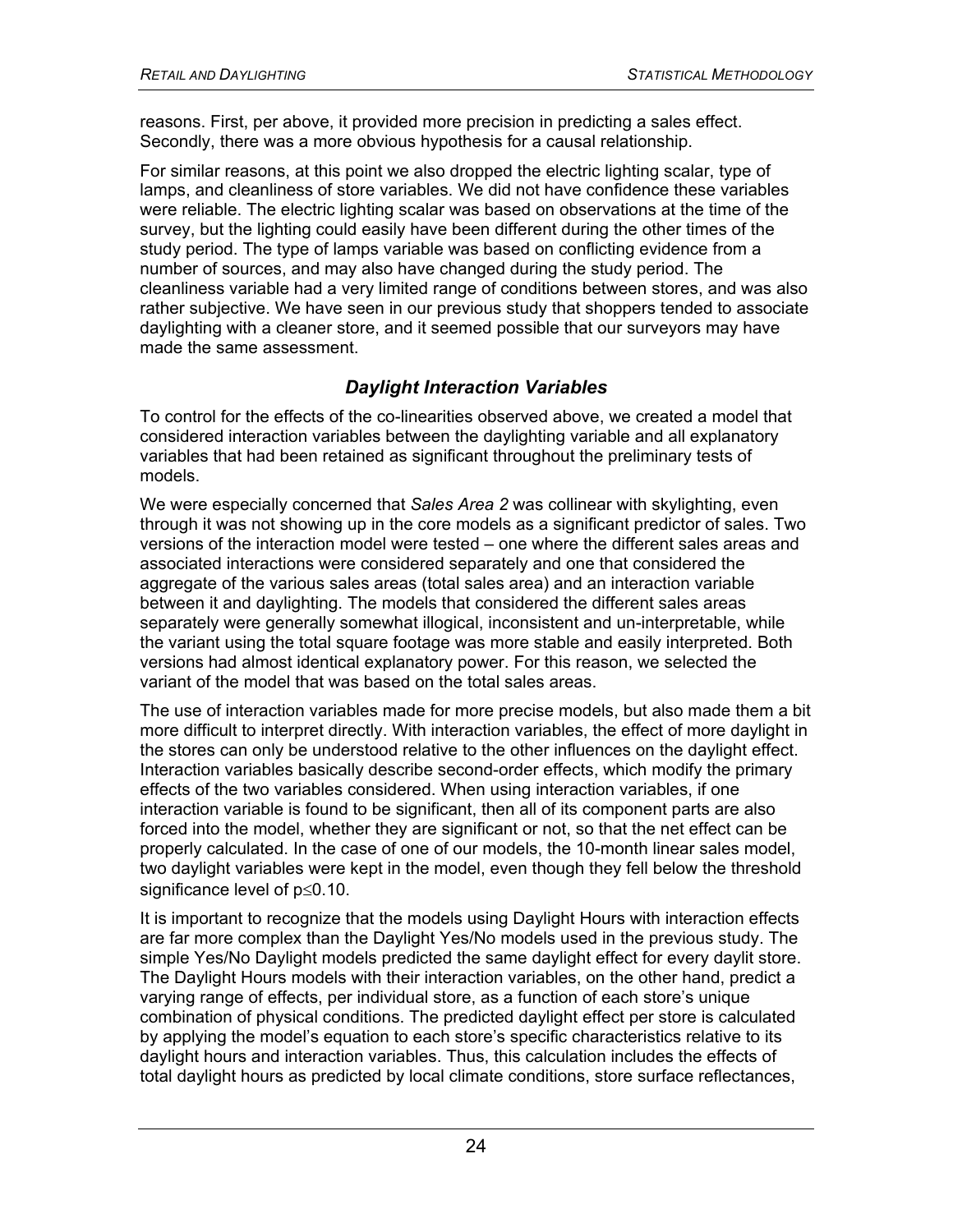skylight area, etc, and the daylight interaction variables included in that model, such as parking area or age of the store.

This is a much more nuanced approach to studying the effects of daylight. Sometimes the daylight effect for an individual store is predicted to be positive and sometimes it is negative. The key issue of interest is whether the net effects of daylight across the fleet of stores in the chain is positive or negative. Using the interaction variables, we calculated the predicted sales for each store according to the models, and then summarized the net effect on the chain. When we calculated this net effect for the chain for each model, we found a net positive effect for three of the four models. These values are reported in the Findings, Section 6.1.

### **5.2.4. Demographic Test**

Somewhat surprisingly, very few, and often only one, of the 10 demographic variables were found to predict sales in these preliminary models. We hypothesized that two of the other explanatory variables, which measured the amount of competition within the area, were absorbing all of the market effects that would be normally predicted by demographic information.

For example, if both the study retailer, and all of its competitors, were carefully and consistently analyzing demographic information in order to select new store sites, then the number of sister and competitor stores within a certain radius would already predict most of the demographic variables. To test this theory, we ran another series of models, dropping the sister store and competitor store explanatory variables. When we did this, two more demographic variables, which characterized the local population's economic status, did indeed enter the models at high significance. The  $R^2$  of these models, however, were slightly lower, convincing us that our two "competition" variables did indeed do a better job of capturing demographic effects.

## **5.3. Final Regression Models**

The mathematics of the regression models can take different forms, depending on the kind of effect one is trying to study. In many studies, linear regression models are perfectly adequate, and this is the type of model that was used in our previous daylighting and retail sales study. For this study, however, we tested two types of models, one using the linear sales index and the other using the natural log<sup>1</sup> of the sales index.

Log variables have often been found to be highly appropriate for models dealing in economic functions, or variables likely to have diminishing effects as their size increases. Since our models were dealing with sales indices, and were also likely to include diminishing effects, this seemed appropriate.

Using the natural log of the outcome variable basically puts the Y-axis on a log scale with diminishing effects as one moves up the scale. This is illustrated in the diagrammatic graphs shown in Figure 4, which plots the same data on the two different scales. Figure 4 shows that for a log model, a unit change in X value at the low end of the range makes a bigger difference in Y, than the same change in X value at the high

<sup>&</sup>lt;sup>1</sup> a logarithmic function based on the natural number "e"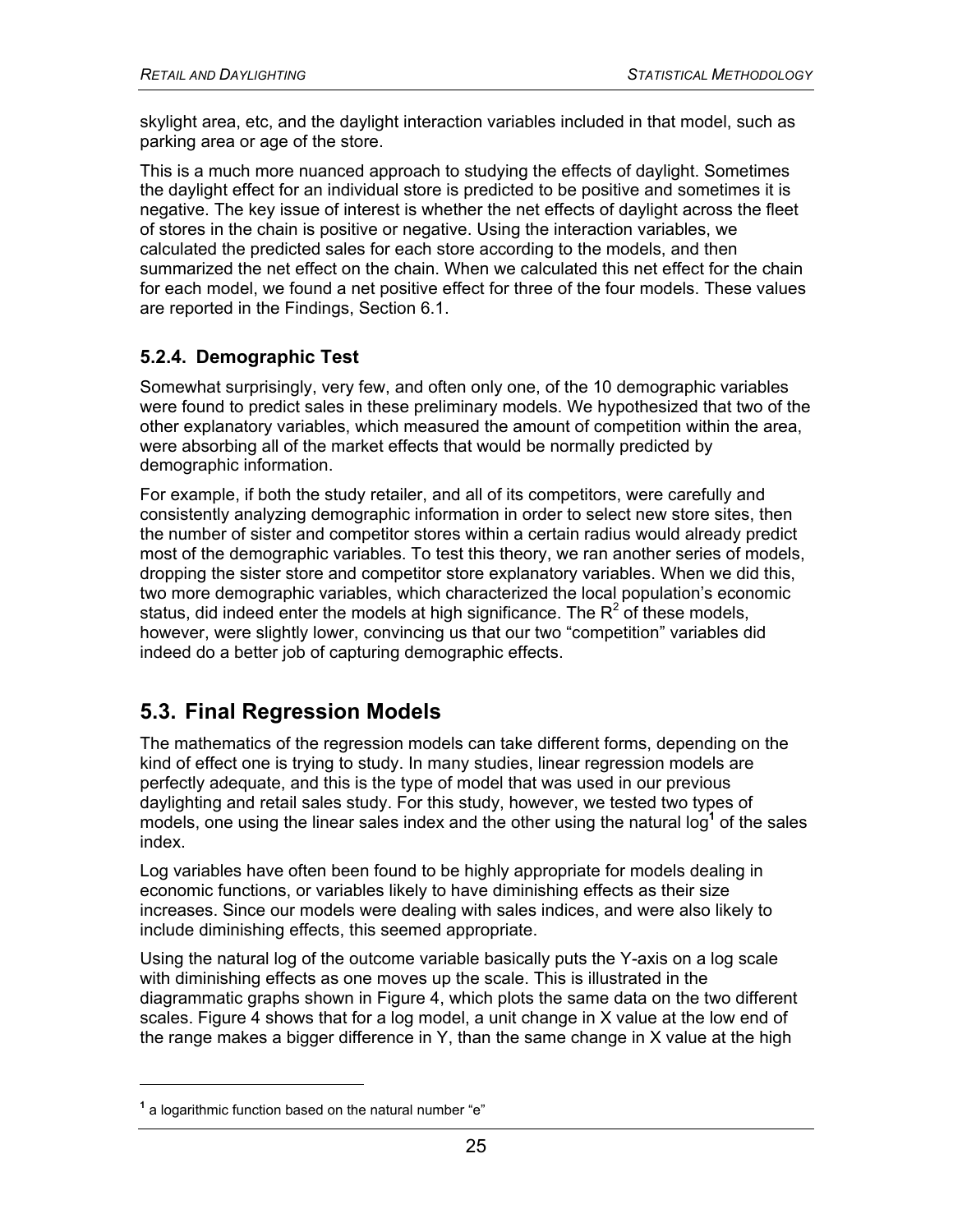end of the scale. A log model thus makes sense when one expects there to be a case of diminishing returns, where a unit increase in an explanatory variable at the bottom of the scale is expected to have a proportionately bigger effect than at the top. For example, one might hypothesize that doubling the size of a parking lot will have a relatively greater effect for a small 50 space lot than a large 500 space lot.



*Figure 4: Diagrammatic Graphs of Linear v Log Scales* 

We tested models using natural logs of both the dependent variable (sales) and of some of the explanatory variables that seemed appropriate for a logarithmic scale. A logarithmic function requires that the variable be defined on a continuous scale, and also that it does not include any values less than or equal to zero, since the natural logarithm function is only defined for positive numbers. Thus, only some variables can be converted to natural logarithms. In addition to meeting the mathematical criteria for taking the log of a variable, a logged variable should also have a logical explanation for why a diminishing effect might be expected as the scale of the variable increases.

Using these criteria, we took the natural log of the following explanatory variables and included them in a "log" model of the Sales Index: Sales Area, Store Age, and Parking. When we did this, the number of significant interaction variables was also reduced, suggesting that taking the log of these variables was doing a better job of accounting for the interaction effects than the explicit interaction variables. In the log models, only the *parking\*daylight hours* interaction variable remained significant.

### **5.3.1. Comparison of Linear versus Log Models**

We used a number of criteria to compare the validity of the linear and log models. The primary criterion was the mathematical "fit" of the models, as expressed in the  $R^2$ . The explanatory power, as expressed in  $R^2$ , of all the models is quite high<sup>1</sup>. For the linear models it is 74% (24m) and 80% (10m). In other words, the models are explaining 74- 80% of the variation in sales among the stores studied. This is considerably more than our previous retail study, which achieved an  $R^2$  of 58%.

The  $R<sup>2</sup>$  of the log models is in a similar range. However, it is not appropriate to compare the  $R<sup>2</sup>$  of linear versus log models, since the outcome variables are not defined on the same scale. An appropriate comparison between models of this type was developed by statisticians called the "Box-Cox Transformation".

<sup>&</sup>lt;sup>1</sup> See Appendix 8.3 for an explanation of the  $R^2$  expression.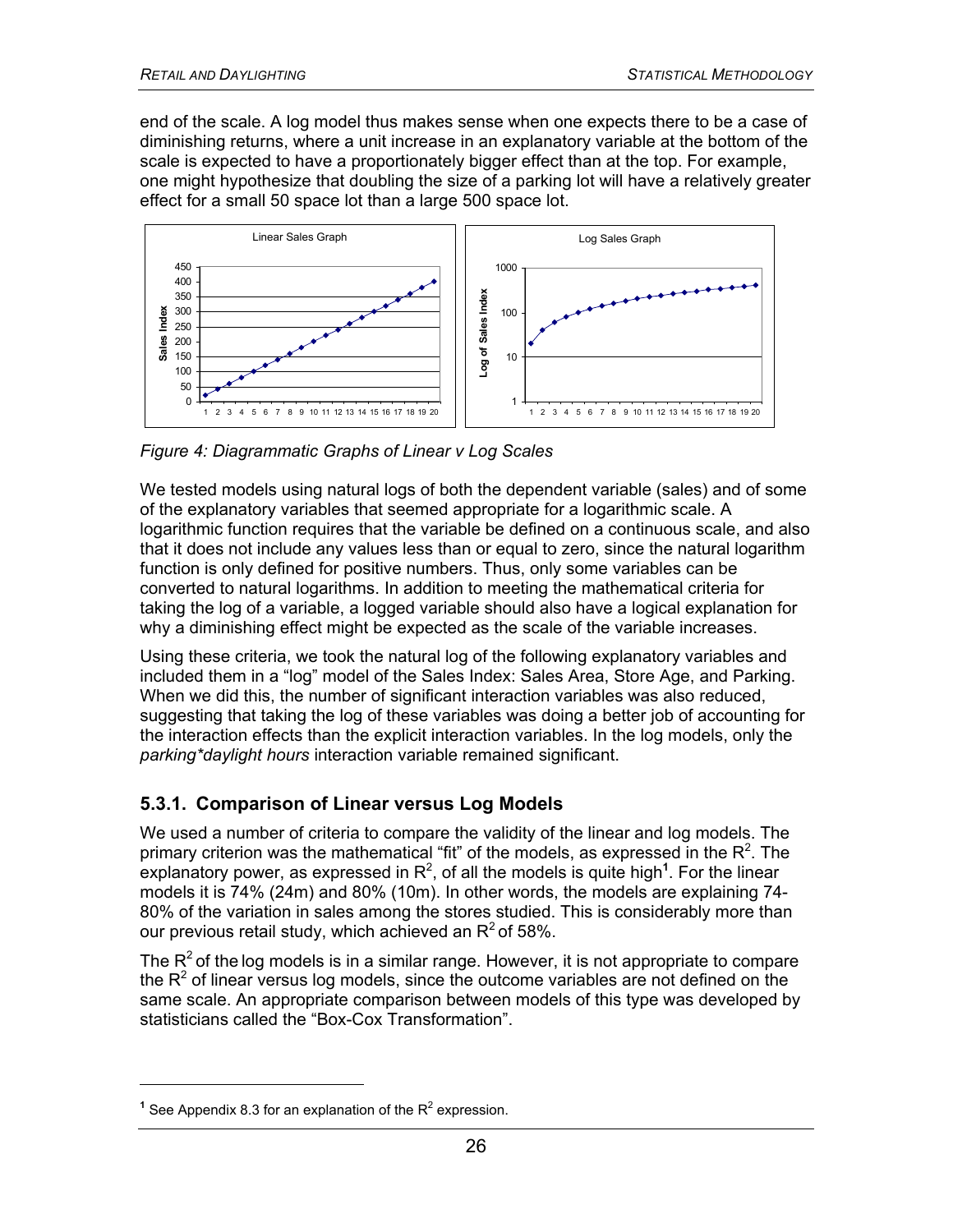A Box-Cox comparison was run between the linear and the natural log models. Using this method, it was found that there was virtually no difference in the explanatory power of the two sets of models. Thus, they were judged equally good at explaining the data.

We then applied secondary criteria to comparing the models including the parsimony of the models, the consistency between the two time periods, and the reasonableness of the predicted effects.

- PARSIMONY: The log and linear models were found to be equally parsimonious. In both cases the 10 month models used 11 variables and one outlier and the 24 month models used 10 and the same outlier. The log and linear models had degrees of freedom of 62 and 59 respectively.
- CONSISTENCY: The log and linear models were found to be equally consistent in their predictions of a daylight effect per store site between the two time periods. This is illustrated visually in Figure 6, which shows a very consistent pattern of predicted daylight effects between the two time periods for both types of models.



*Figure 5: Consistency of Daylight Effects – Linear vs. Log Models* 

• MODERATE EFFECTS: The log models predicted slightly more conservative daylight effects across the range of daylit stores than the linear models. This is illustrated in Figure 6, which shows the difference in predicted daylight effects between the log and linear models for the two time periods. Figure 7 reports on the numerical ranges between the minimum and maximum daylight effects predicted by the various models. The 24m and 10m log models had predicted ranges that were 77% and 63% respectively of the linear models.



*Figure 6: Comparsion of Daylight Effects per Store – Linear and Log Models*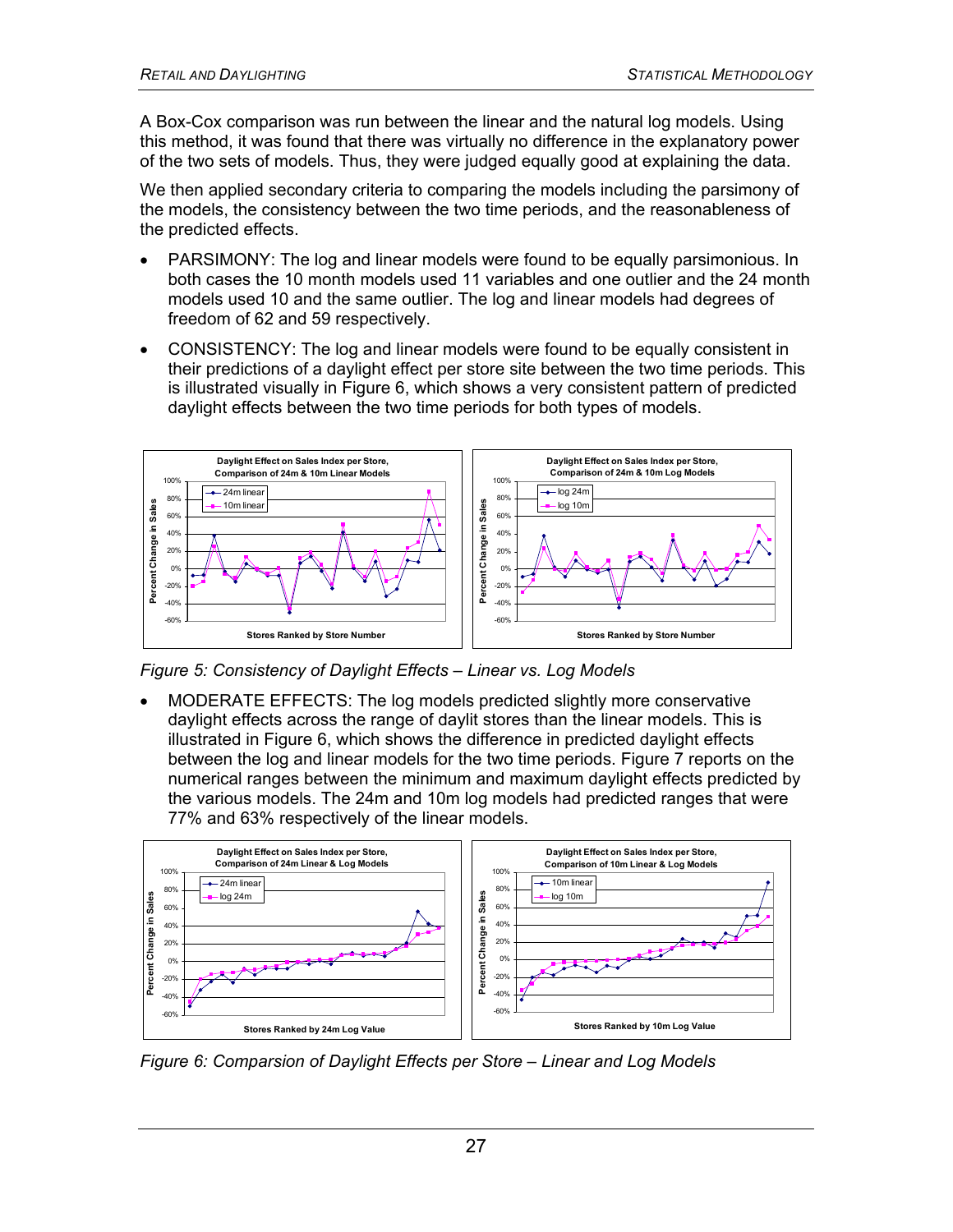| Model Name                                     | Min Effect | Max Effect | Range of Effects |
|------------------------------------------------|------------|------------|------------------|
| 24 m Linear                                    | $-50%$     | 56%        | 106%             |
| 24 m Log                                       | $-45%$     | 37%        | 82%              |
| 24m Log range as a percent of 24m Linear range |            |            | 77%              |
|                                                |            |            |                  |
| Model Name                                     | Min Effect | Max Effect | Range of Effects |
| 10 m Linear                                    | -46%       | 88%        | 134%             |
| 10 m $Log$                                     | $-35%$     | 49%        | 84%              |

*Figure 7: Range of Daylight Effects per Store predicted by Linear v Log Models* 

Based on the secondary criteria of a more moderate range in prediction of effects, we selected the logged models as the preferred models of the daylight effects of this retailer, and so the logged models are considered first with greater detail in analysis. The results of both types of models, however, were remarkably similar and so we will present the findings about the net daylight effects of both the linear and log approaches in the next section.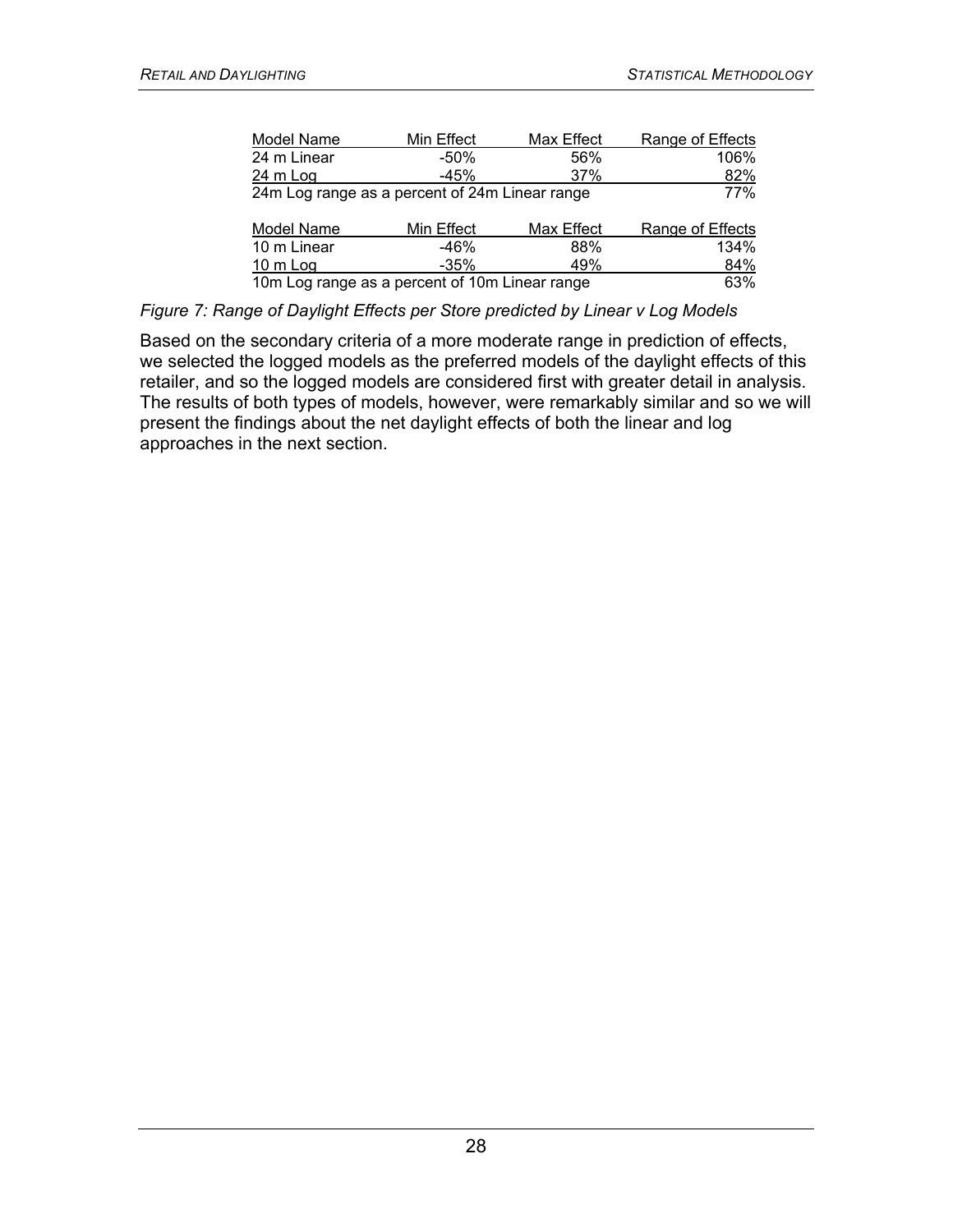## **6. ANALYSIS FINDINGS**

In this section we report on the findings primarily from the log models and secondarily, the linear models. The full equation for each model, and the descriptive statistics for all the variables considered in the model, are detailed in the Appendix.

As mentioned earlier, some of the variables have been converted into "scalars" in order to preserve the anonymity of the participant. In all cases, these scalars were created using simple division or multiplication as appropriate, so that they are statistically consistent.

To calculate the overall effect of more daylight on corporate sales, we first calculated the effect of daylight on each individual store, considering all interaction effects specific to each store. We then summed the effects on all daylit stores, and divided by the sum of all sales for those stores, to calculate the "net daylight effect," or the average predicted effect on sales for adding daylight to any store in the chain.

It is not really appropriate to calculate a standard deviation for these findings, since they are not based on one yes/no variable, but a multi-dimensional group of variables. In order to express the range of the potential effect of daylight on an individual store, we have plotted the range of predicted effects for the two models in Figure 9 and Figure 17, below. It is important to note that the models do not predict a positive effect for every individual store. Some stores are predicted to have lower sales associated with daylighting, based on the effects of the interaction variables.

We performed an additional statistical test to consider the certainty of the net effect predicted by the combination of interaction variables. We used an F-Test to test the null hypothesis that the beta coefficients of each of the interaction variables in the group are simultaneously zero. The alternative hypothesis is that there is at least one variable in the group where the beta coefficient is not zero. The groups of interaction variables were found to be significant in all models, and so remain in our final models.

# **6.1. Log Models**

The log models had consistent explanatory variables for both the 10-month and the 24 month versions, except for one additional interaction variable in the 10 month model. The magnitude of each variable's effects and significance are also quite similar. The  $R^2$ of the log models are 74.7 and 75.7 respectively. Thus, we are explaining about 75% of the variation in the sales data between stores, while 25% remains unexplained due to other factors not considered, or just random variation.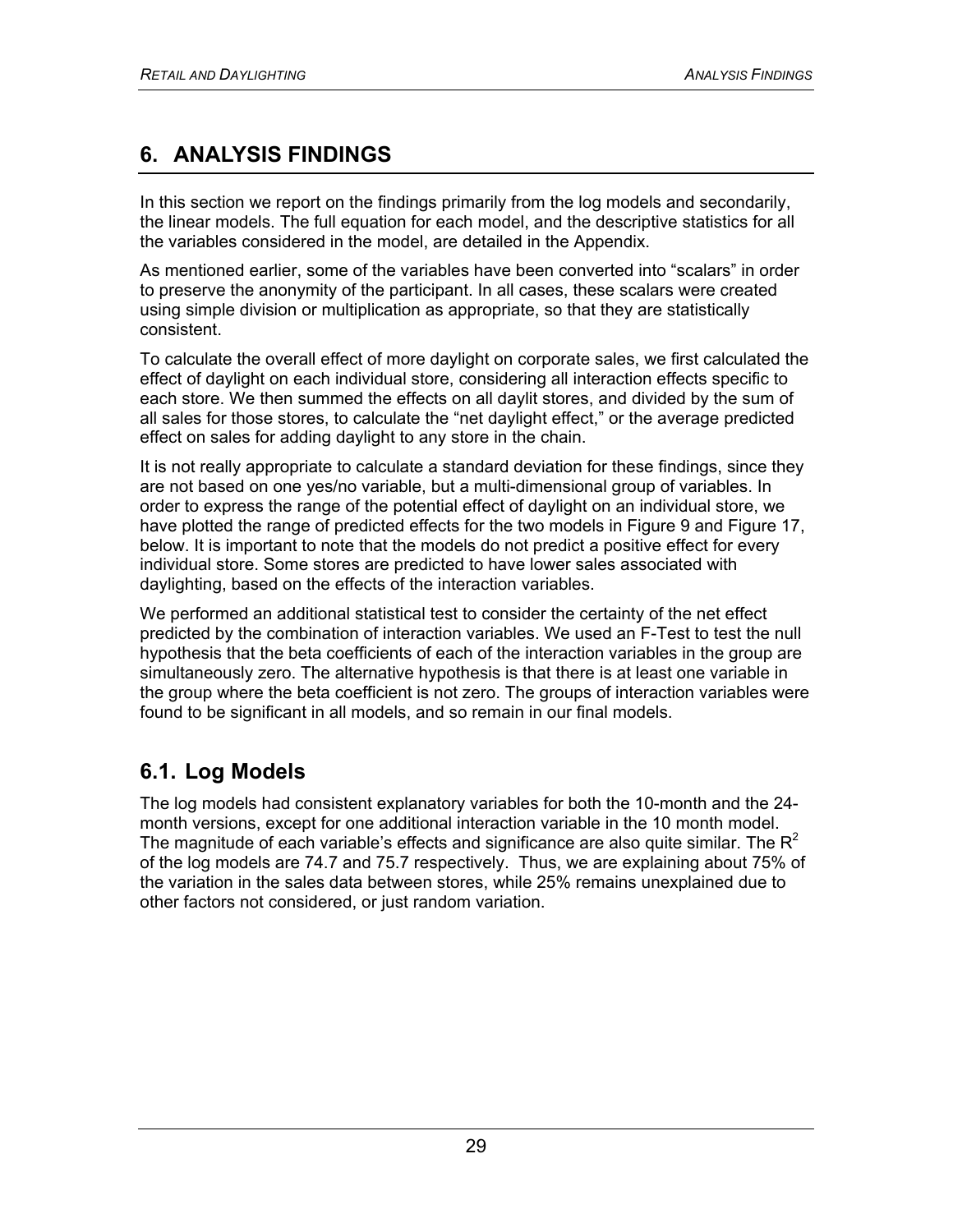| Model Name: LN 99, 00 |                |       |
|-----------------------|----------------|-------|
| Variable              | B              | Sig.  |
| logArea               | 7.694          | 0.001 |
| logAge                | 0.246          | 0.000 |
|                       |                |       |
| Transport             | $-0.00002$     | 0.000 |
| Education             | 0.00001        | 0.001 |
|                       |                |       |
| Co-mktg               | 0.091          | 0.000 |
| Compet 1              | $-0.056$       | 0.004 |
| Height                | $-0.161$       | 0.023 |
| logPark               | $-1.823$       | 0.000 |
|                       |                |       |
| out440                | 0.651          | 0.002 |
| DayHrs                | $-0.00057$     | 0.003 |
| ParkDH                | 0.00024        | 0.002 |
|                       |                |       |
|                       | Model Summary: |       |
| <b>RMSE</b>           | 0.19           |       |
| $R^{\wedge}2$         | 74.7%          |       |

| <b>Model Name: LN 01</b> |             |       |  |  |
|--------------------------|-------------|-------|--|--|
| Variable                 | B           | Sig.  |  |  |
| logArea                  | 6.133       | 0.002 |  |  |
| logAge                   | 0.305       | 0.000 |  |  |
|                          |             |       |  |  |
| Transport                | $-0.000014$ | 0.000 |  |  |
| Education                | 0.000004    | 0.001 |  |  |
|                          |             |       |  |  |
| Co-mktg                  | 0.072       | 0.000 |  |  |
| Compet 1                 | $-0.047$    | 0.004 |  |  |
| Height                   | $-0.140$    | 0.007 |  |  |
| logPark                  | $-1.828$    | 0.027 |  |  |
|                          |             |       |  |  |
| out440                   | 0.651       | 0.002 |  |  |
|                          |             |       |  |  |
| DayHrs                   | $-0.00040$  | 0.003 |  |  |
| AgeDH                    | $-0.00003$  | 0.092 |  |  |
| ParkDH                   | 0.00024     | 0.015 |  |  |
| Model Summary:           |             |       |  |  |
| <b>RMSE</b>              | 0.17        |       |  |  |
| $R^{\wedge}2$            | 75.7%       |       |  |  |

*Figure 8: Results of Log Models* 

Figure 8 lists the variables this model found to be significant in predicting the sales index, along with their magnitude and significance. The variable with by far the strongest positive effect on sales was the size of the sales area. Other variables with positive effects include the age of the store, the number of sister stores nearby, and a more educated local population.

In a linear model, a one-unit change in the explanatory variable  $(X)$  predicts an approximate constant, or *fixed*, unit change (B) in the sales index (Y). So for example, if the size of the store increases by one square foot, then the sales index will go up by *B*. In these log models, a one-unit change in a non-logged explanatory variable predicts an approximate *percentage* change in the sales index. And for logged explanatory variables in the log model, a *one-percent* increase in the explanatory variable predicts an approximate *percentage* change in the sales index. So for example, in these log models, since square footage was also logged, as the size of the store increases by one percent then sales index is increased by approximately 6-7 percent.

While the B-coefficient for the Daylight Hours variable appears negative in these models, the actual net daylight effect turns out to be positive, once the effects of the interaction variables are taken into account. In order to express the range of the potential effect of daylight on an individual store, we have plotted the range of predicted effects for the two Log models in Figure 9 below.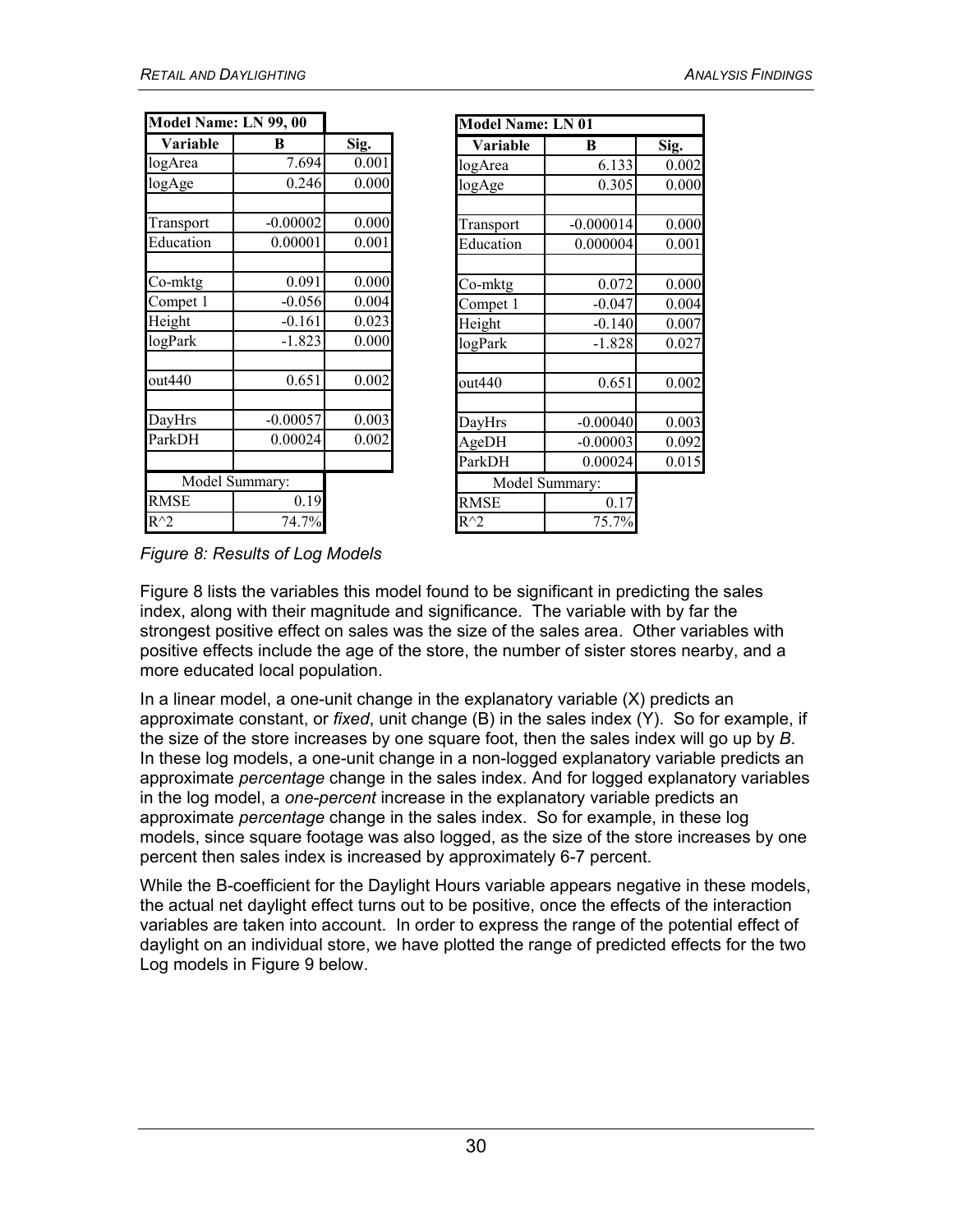

*Figure 9: Graph of Predicted Range of Daylight Effect per Store, Log Models* 

The Log Models find that adding daylight to stores (based on the norm of the corporate design, or about 1090 hours of useful daylight per year, or about  $\frac{1}{4}$  of the total yearly daytime hours) will be associated with a "net daylight effect" showing an increase in sales per Figure 10 below:

| Model Name            | Net Effect of Daylight | group F-test |
|-----------------------|------------------------|--------------|
| Natural log 10 months | $+5.7%$                | > 01         |
| Natural log 24 months | $+1.1%$                | > 0.005      |

#### *Figure 10: Net Effect of Daylight on Sales, Log Models*

Figure 10 shows that the average net effects for the daylight interaction variables as a group are positive for both models, and that the interaction variables are all significant as a group (group F-test). This average effect is, however, not large enough in either case to give certainty that it would not dip down below zero if we considered a different population of stores in our analysis. A larger population of study sites (for example, doubling the number of sites from 73 to 150) would have provided greater statistical power, and would have likely provided greater certainty in the analysis.

#### **Thus, the log models predict a chain-wide average increase in sales associated with the presence of daylight of 1% to 6%.**

### **6.1.1. Daylight Effect Interaction with Parking**

In all of our models, we found that the *daylight hours\*parking* interaction variable was significant. This means that, for whatever reason, the daylight effect was being modified by the amount of parking available at each store site. As explained above, we calculated a net daylight effect for each store site, based on the value of the parking scalar and daylight hours variable for that site.

Figure 11 plots the predicted daylight effect for each store as a function of its parking area relative to the norm. It is clear from this graph that as available parking area increases the predicted daylight effect also rises. The daylight effect starts to go negative when parking is reduced to 90% or less of the norm for the chain.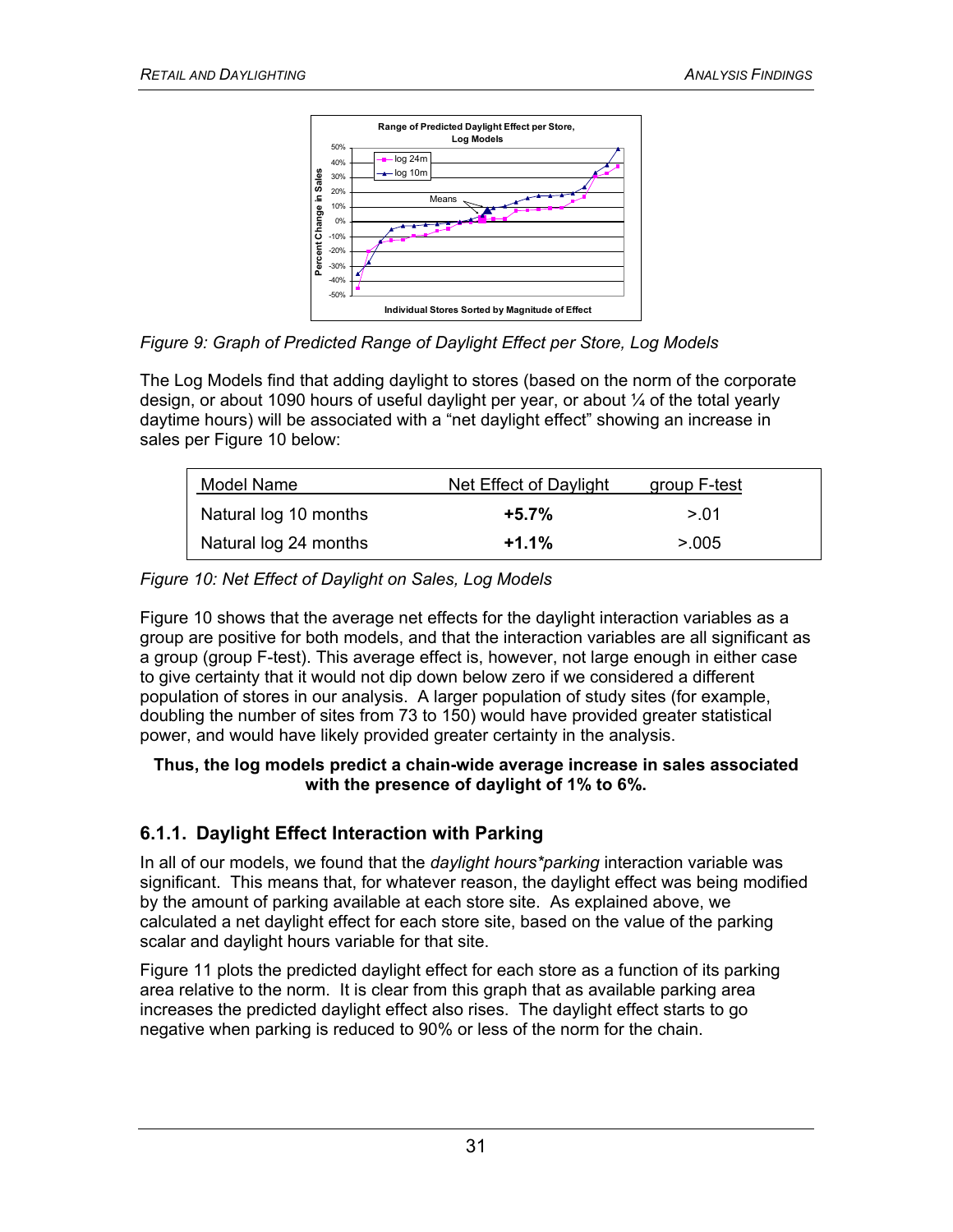

*Figure 11: Daylight Effect relative to Parking Area* 

In order to understand the theoretical impact of the daylighting effect independent of the parking interaction variable, we held parking constant. We performed this exercise at three levels—the norm for the daylit stores, and the norm plus or minus the standard deviation of parking for the daylit stores—and then predicted the net daylight effect for the group of daylit stores, as shown in Figure 12. When parking is greater than norm, the daylight effect jumps up dramatically to +20%. When parking is restricted, the daylight is seen to have a negative effect. The nature of the linear equations used in the regression models forces one end of the range to go negative when the other end is strongly positive, something like a see-saw. Thus, there is less certainty about the high or low ends of the predicted effect than the norm.

| $+5.6\%$  |
|-----------|
| $-8.7\%$  |
| $+19.7\%$ |
|           |

*Figure 12: Daylight Effect Independent of Parking, Log 10 Month Sales, 2001* 

Figure 12 suggests that the daylighting effect may have its greatest advantage when there is sufficient parking to take advantage of the additional demand created.

## **6.1.2. Daylight Effect as a Function of Daylight Hours**

Once we understood the interaction of parking with daylighting effect, we looked at the predicted daylight effect as a function of increasing daylight hours per store, holding the size of the parking lot constant. This analysis showed that there is clearly a relationship between more hours of daylight per store and a greater daylight effect on sales.

#### *This is a clear dose/response relationship, which says that as the number of daylit hours increases, the relative effect on sales also increases.*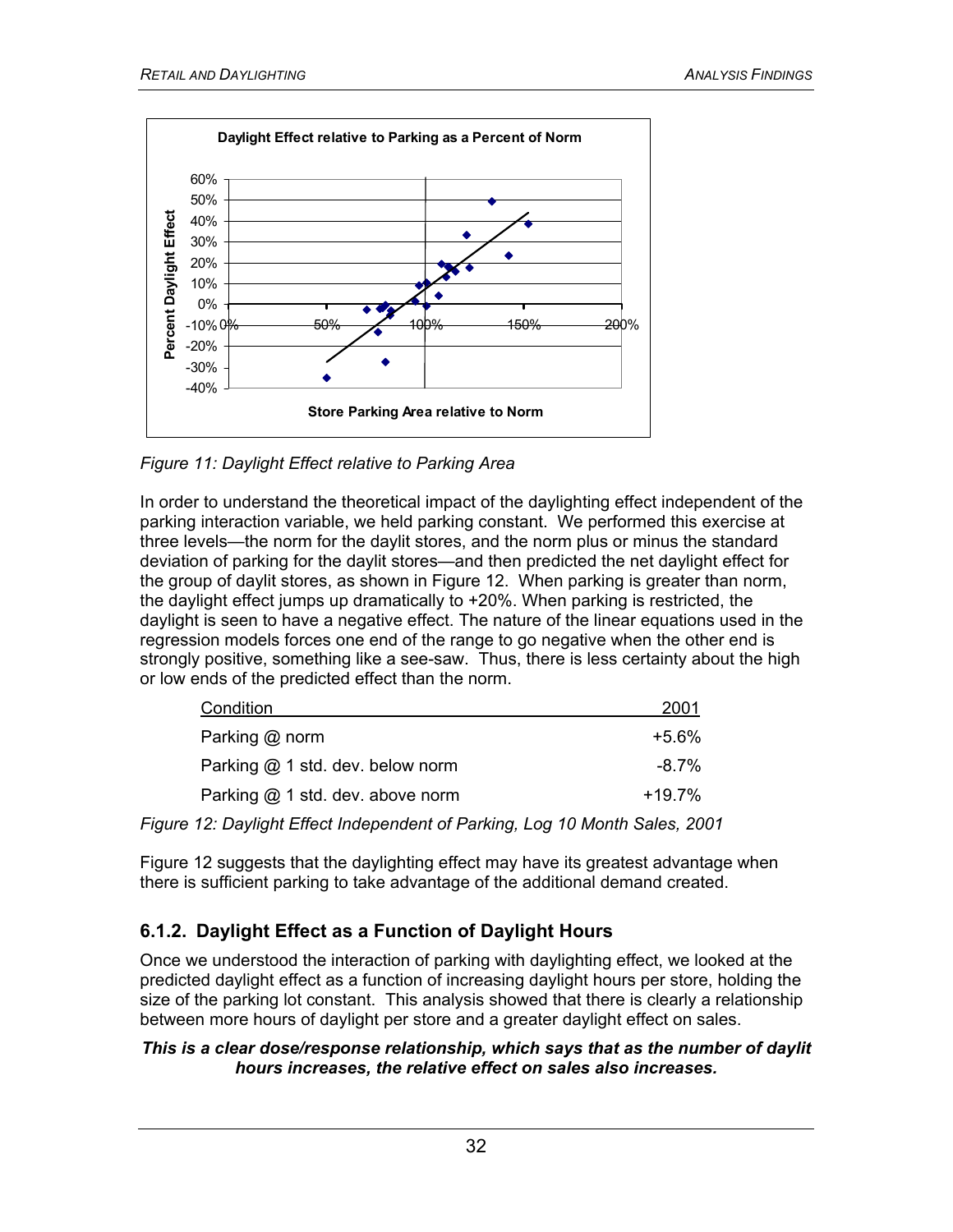The 2001 model suggests that, when parking is held constant at the mean, for every increase in 100 daylight hours per year per store, the daylight effect increases by 1%, ranging from a low of -2% to a high of +14%. When parking is held constant at a high level (the mean plus one standard deviation), then for every increase in 100 daylight hours per year per store, the daylight effect increases by 2.4%, ranging from +2% to +37%. These predictions are illustrated in Figure 13.

In the 1999-2000 model, when parking is held constant at the mean, an increase in 100 hours of daylight increases the daylight effect by 0.1%, ranging from +0.4% to +2.0%. When parking is held constant at a high level (the mean plus one standard deviation), then for every increase in 100 daylight hours per year per store, the daylight effect increases by 2%, ranging from +5% to +27%. These predictions are illustrated in Figure 14. (Note that in Figure 14 the scale for one graph, "1999-2000 parking at mean model," has a different vertical scale, 1/10 the size of the others, in order to show detail in the smaller effects seen in this example.)

The results for these plots suggest a "bounds" for a daylight effect. When parking is held at norm, the daylight effect varies from a low prediction of –2% to a high of +14% increase in sales per store. In these equations, the amount of parking becomes a limiting factor. When we allow parking to increase up to a higher level, one standard deviation above the norm, the prediction of the daylight effect per store ranges from +2% to +37%. In all cases, as the number of useful daylight hours per year increases, the relative daylight effect on sales also increases.



*Figure 13: Daylight Effect as a Function of Daylight Hours, Log 10 Month Sales, 2001* 



*Figure 14: Daylight Effect as a Function of Daylight Hours, Log 24 Month Sales, 1999- 2000*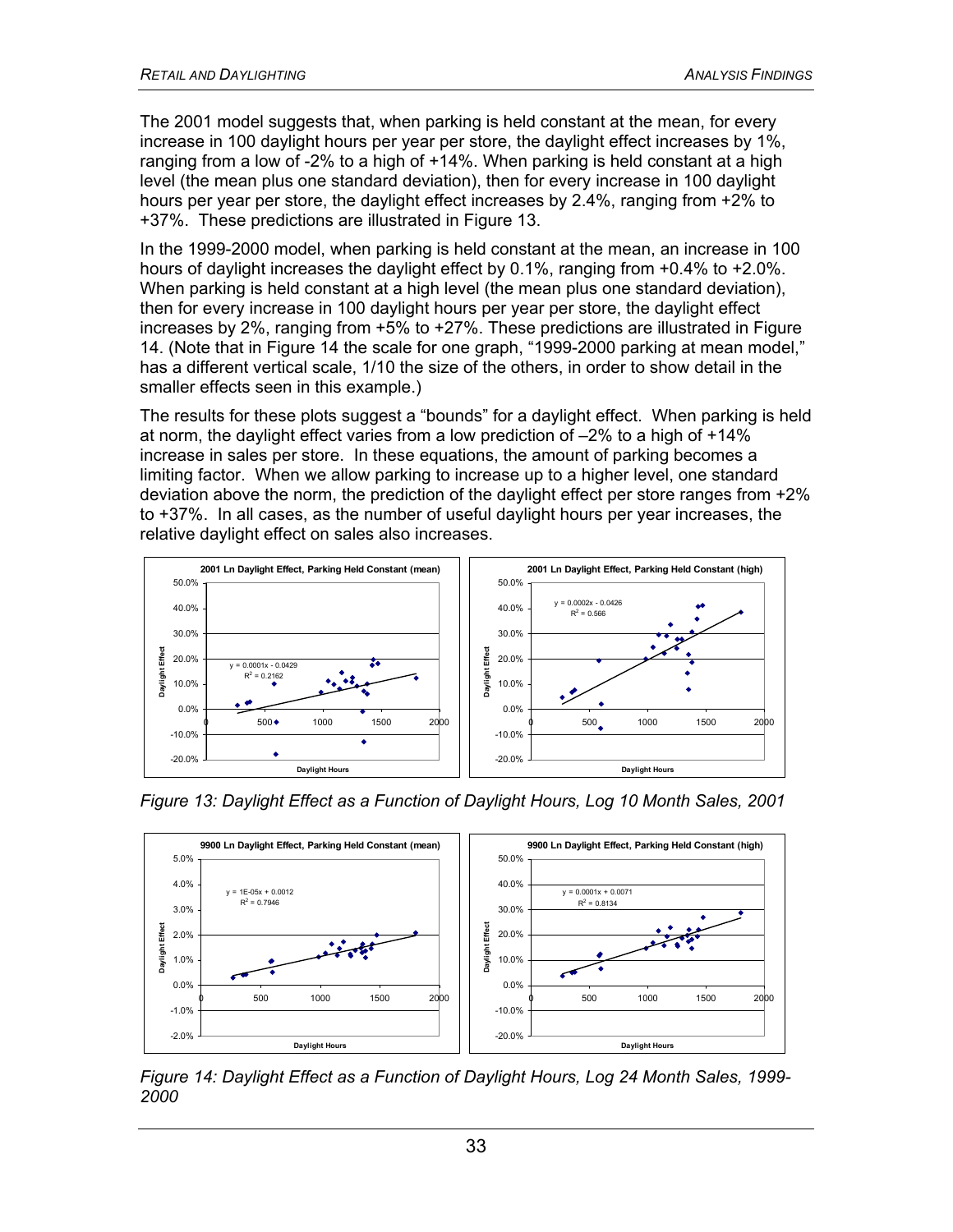## **6.2. Linear Models**

For completeness we present the findings of the linear models for comparison to the log models described above.

The linear models had the same set of explanatory variables as the log models, consistent across both the 10 month and the 24 month versions, and the same additional interaction variable in the 2001 model.

The  $R^2$  of the linear models are 76.5 and 75.3 respectively. Thus, again we are explaining about 75% of the variation in the sales data between stores, while 25% remains unexplained due to other factors, or is just random variation. As explained earlier in Section 5.3.1, the  $R^2$  of log and linear models cannot be compared directly, since their outcome variables are on different scales. A comparison was done via a Box-Cox transformation, and the explanatory power of the two equations was found to be essentially identical.

| <b>Model Name: Linear 01</b> |          |       |
|------------------------------|----------|-------|
| Variable                     | В        | Sig.  |
| Area                         | 1052     | 0.002 |
| Age                          | 147      | 0.000 |
|                              |          |       |
| Transport                    | $-0.038$ | 0.010 |
| Education                    | 0.009    | 0.007 |
|                              |          |       |
| Co-mktg                      | 181      | 0.001 |
| Compet 1                     | $-122$   | 0.006 |
| Height                       | $-416$   | 0.007 |
| Parking                      | -579     | 0.000 |
|                              |          |       |
| Out44                        | 2183     | 0.000 |
|                              |          |       |
| DayHrs50                     | $-1.41$  | 0.002 |
| AgeDH                        | $-0.08$  | 0.089 |
| ParkDH                       | 0.73     | 0.000 |
| <b>Model Summary:</b>        |          |       |
| <b>RMSE</b>                  | 440      |       |
| $R^{\wedge}2$                | 76.5%    |       |

| <b>Model Name: Linear 99-00</b> |          |       |  |  |
|---------------------------------|----------|-------|--|--|
| Variable                        | В        | Sig.  |  |  |
| Area                            | 1305     | 0.000 |  |  |
| Age                             | 111      | 0.000 |  |  |
|                                 |          |       |  |  |
| Transport                       | $-0.064$ | 0.000 |  |  |
| Education                       | 0.013    | 0.000 |  |  |
|                                 |          |       |  |  |
| Co-mktg                         | 217      | 0.000 |  |  |
| Compet 1                        | $-130$   | 0.006 |  |  |
| Height                          | -389     | 0.019 |  |  |
| Parking                         | $-517$   | 0.000 |  |  |
|                                 |          |       |  |  |
| Out44                           | 1982     | 0.000 |  |  |
|                                 |          |       |  |  |
| DayHrs                          | $-1.57$  | 0.001 |  |  |
| ParkDH                          | 0.64     | 0.001 |  |  |
|                                 |          |       |  |  |
| <b>Model Summary:</b>           |          |       |  |  |
| <b>RMSE</b>                     | 475      |       |  |  |
| $R^{\wedge}2$                   | 75.3%    |       |  |  |

*Figure 15: Results of Linear Sales Model* 

Here the B-coefficients for the *Daylight Hours* variable are again negative, but once the effect of the interaction variables are taken into account, the net daylight effect becomes positive in the 10 month model. In the 24 month model it is found to be effectively zero, as described in Figure 16 below. In order to express the range of the potential effect of daylight on an individual store, we have plotted the range of predicted effects for the two linear models in Figure 17 below.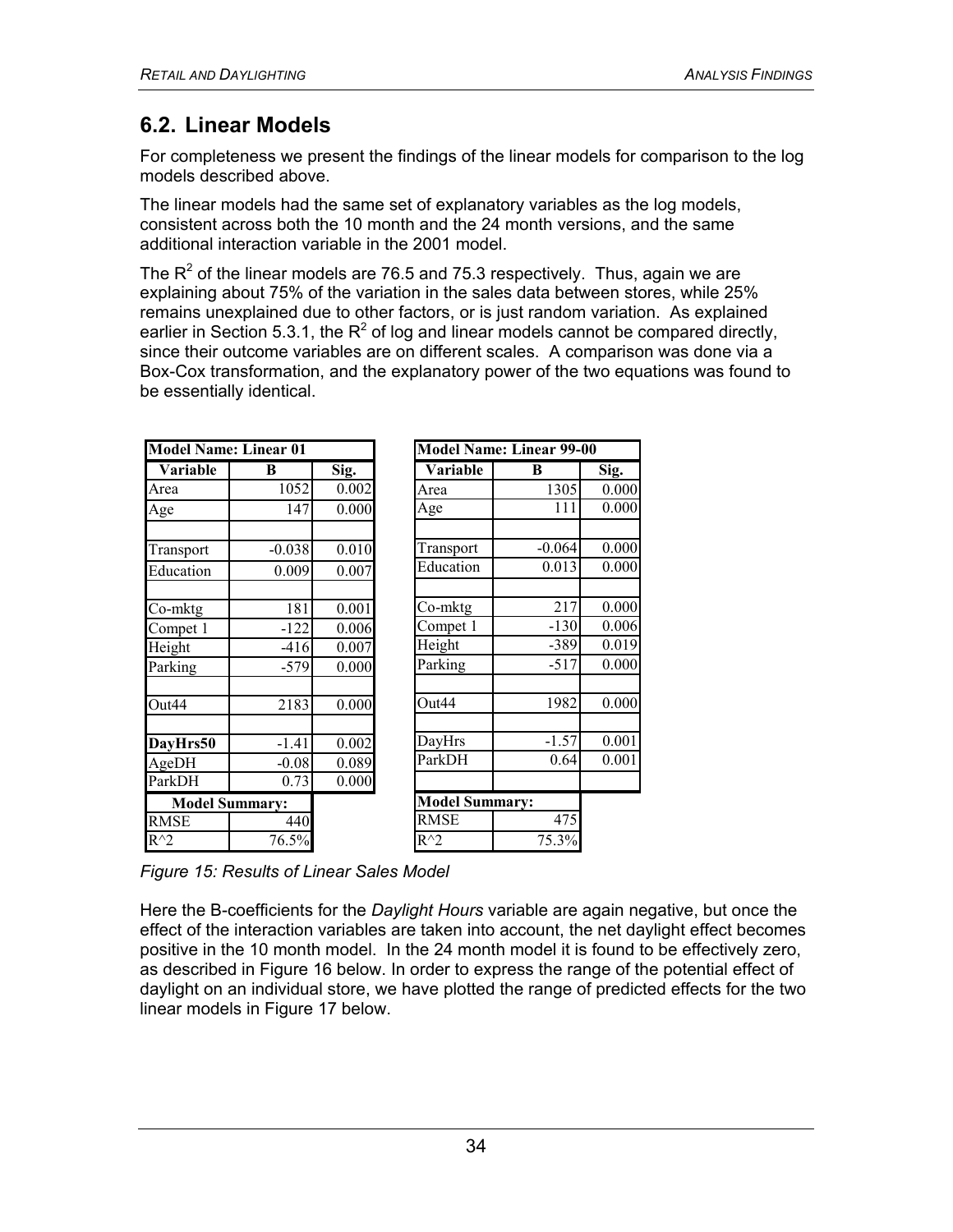The linear models find that adding daylight to stores (based on the norm of the corporate design, or about 1090 hours of useful daylight per year) will be associated with the following increase in sales:

| Model Name       | Net Effect of Daylight | group F-test |
|------------------|------------------------|--------------|
| Linear 10 months | $+5.2%$                | > 0001       |
| Linear 24 months | $-0.3%$                | > 0.005      |

| Figure 16: Net Effects of Daylight on Sales, Linear Models |  |  |  |  |  |  |  |
|------------------------------------------------------------|--|--|--|--|--|--|--|
|------------------------------------------------------------|--|--|--|--|--|--|--|

Figure 16 shows that the predicted net effects are positive for the ten month model, but slightly negative (or essentially zero) for the twenty-four month model. The interaction variables are all significant as a group (group F -test) in both models, and so were retained as a group. The linear and log models thus have essentially the same prediction: that during the 10 month period during 2001 daylit stores increased their sales relative to non daylit stores by 5-6%. During the 24 month period during 1999- 2000 the daylit stores were found to be selling at very similar levels to the non-daylit stores (i.e., 0% to 1%).

In order to express the range of the potential effect of daylight on an individual store, we have plotted the range of predicted effects for the two linear models in Figure 17 below.



*Figure 17: Graph of Predicted Range of Daylight Effect per Store, Linear Models* 

Given the similarity of results, we did not attempt to describe the effect of daylight independent of parking, as we did above with the log models.

Again, per the discussion in the log models, this average effect is not large enough to give certainty that it would not dip down below zero (in the case of the ten month model) or rise above zero (in the case of the twenty-four month model) if we considered a different population of stores in our analysis. A larger population of study sites (say doubling the number of sites from 73 to 150) would have been helpful to provide greater certainty in the models' predictions.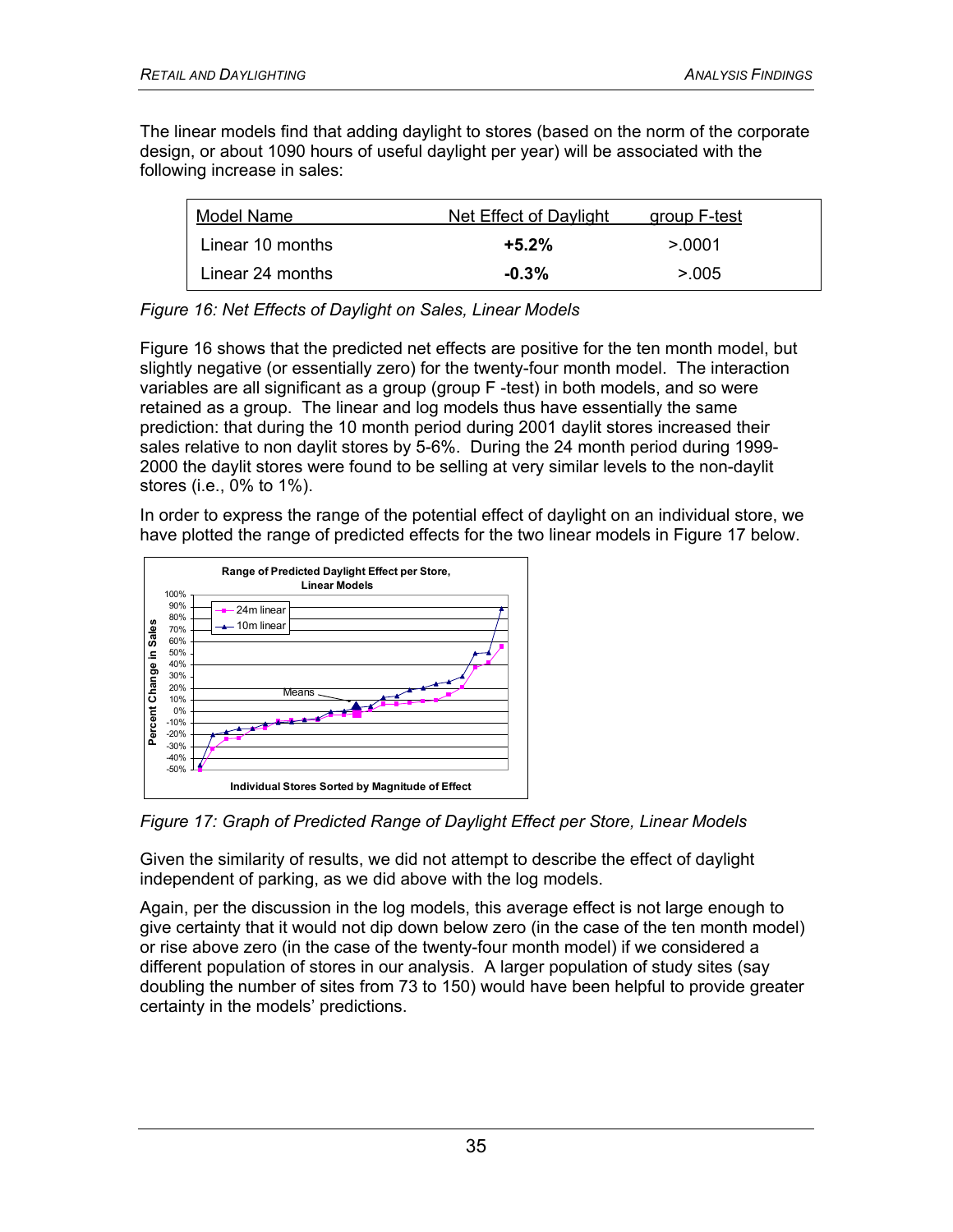## **6.3. Discussion of Findings**

These statistical models are substantially more complex than considered in the previous study, and give less dramatic results. However, we actually have higher confidence in this analysis, given the amount of attention given to verifying details of the data, and testing alternative hypotheses. The smaller magnitude of the predicted daylight effect is actually closer to what one would intuitively expect. Indeed, the very size of the prediction of the previous study (that daylit stores were selling 40% more than non-daylit stores) made it subject to criticism and disbelief.

This analysis has also provided us with a rich field of information that has allowed us to extend the results into more detailed consideration of the implications of daylighting and illumination on sales.

### 6.3.1. Variable R<sup>2</sup> and Order of Entry

The order of entry of variables into the model and the amount of variance explained by each variable (partial  $R^2$ ) can be an important indicator of the relative importance of a variable in predicting an outcome. We show these statistics for our four models in the Appendix in Figure 24, Figure 25, Figure 29, and Figure 30.

In both the log and the linear models, the age of the store is consistently the most important predictor of sales for this chain, explaining from 28% to 38% of the variance in the sales data. All of the rest of the variables in the model are considerably less robust, predicting less than 8% of the variance, and often less than 1%. The size of the store and the amount of parking tend to be the two next most powerful variables, at partial  $R^2$  = 5-8% and 4-8% respectively. It is interesting to note that the daylight hour variable tends to be the next most powerful predictor of sales (4%-5%), consistently at least as strong as, if not stronger than, the competition variables (3%-6%) and than the demographic variables from census data (1%-6%). This means that information about the amount of daylight hours in a store is doing at least as good of a job, if not better, of explaining variation in store sales than information about the number of nearby competitors or the population demographics of the neighborhood.

#### **Thus, these models strongly suggest that the amount of daylight in a store is equally useful in explaining sales potential as the more traditional characteristics—parking, competition and demographics—to which classic real estate analysis pays a great deal of attention.**

### **6.3.2. Comparison with Previous Study**

The retailer in this study had a less aggressive daylighting design strategy and also substantially more variation in both the range of daylight conditions and the range of store designs than the retailer in the first study. On the one hand, the greater range of conditions, combined with a smaller number of study sites, would suggest that we would not be as successful in predicting the influences on sales as with the previous participant, who maintained greater uniformity in their operations. On the other hand, the greater range of information and the presumed greater accuracy of the information, given the attention to site verification, would suggest that we should have greater success in predicting influences on sales. The  $\overline{R}^2$  of the models suggest that the second trend was stronger, as the models of this study explain about 75% of the variation in the sales data compared to 58% in the previous study.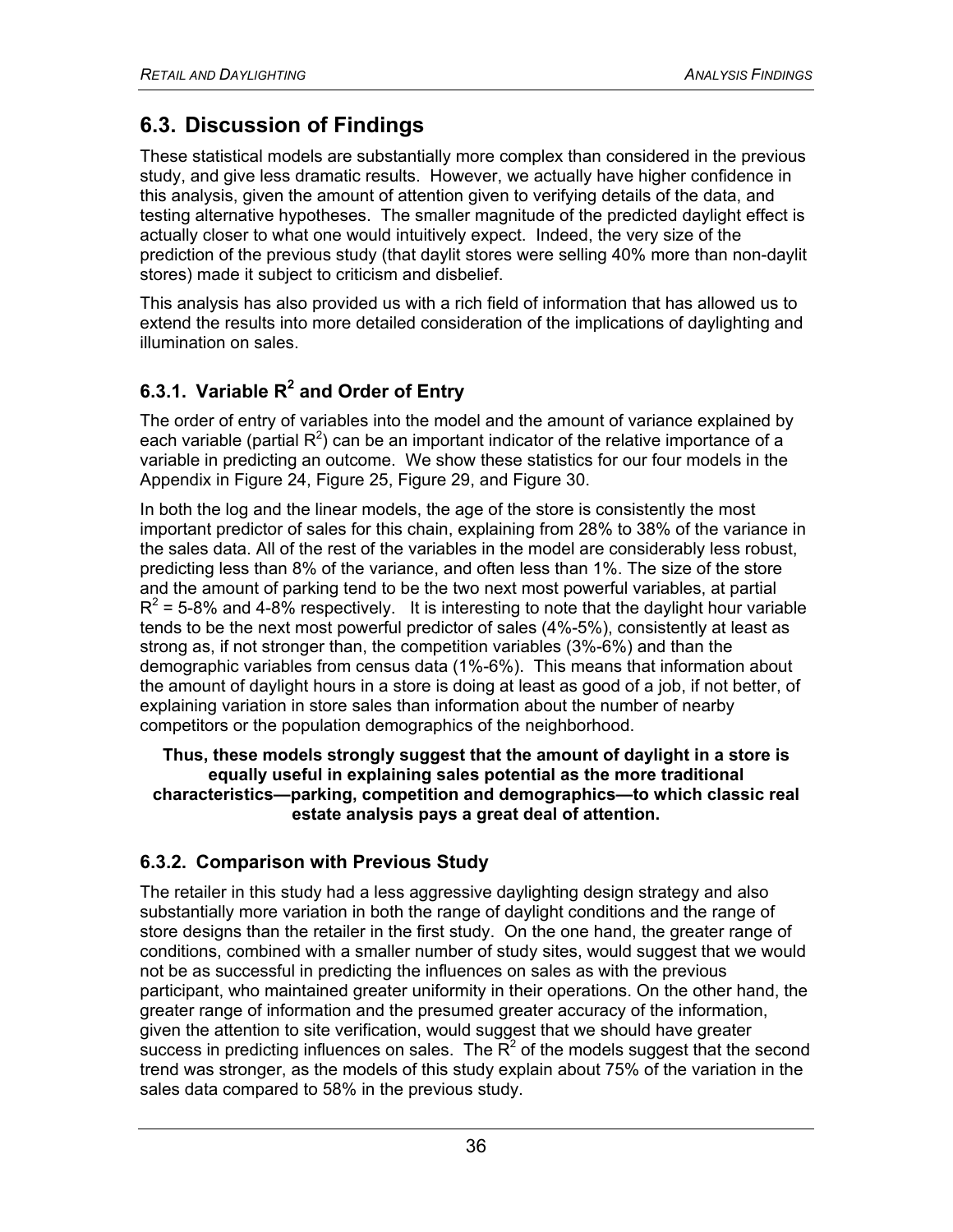The attempt to replicate the format of the previous model was most likely unsuccessful because of two characteristics of the stores in this study. First of all, the average daylight effect was observed to be much smaller, i.e. closer to zero, and therefore less likely to be found significant in a simple yes/no model. The greater sensitivity of a scalar description of daylight, describing the number of hours per year of daylight above a certain threshold helped to provide better resolution of the relationship between daylight and sales.

Secondly, for this particular chain there seems to be an important interaction between the amount of parking and any daylight effect. We do not know why this is so – we can only hypothesize based on common sense why such an interaction might occur. There is also always the possibility that this statistical interaction is simply a random occurrence of how the types of stores are distributed in the data. In the previous model we had no information about the amount of parking available at the various stores. Parking was not considered as an explanatory variable in the original model. Thus, we have no way to compare this parking-daylight effect with information from the previous participant.

The use of the daylight hours variable in this set of models has allowed us to detect a more subtle effect of daylight on sales, and also to describe a dose/response relationship between more daylight and more sales. This dose/response relationship is inherently more useful information to designers. It basically says that "more is better." It is not simply the presence of daylight at some threshold level, but progressively increased exposure that is most useful. It is unclear, however, from this analysis whether the increase has to do with more hours of useful daylight or higher levels of daylight illumination, since the two go hand in hand and we cannot distinguish between the two characteristics in the stores we studied.

### **6.3.3. Comparison of 10 Month and 24 Month Time Periods**

It is interesting to consider why there was a significant daylight effect observed for the 10 month period and not for the 24 month period. There are at least two possible explanations for this finding, which we will call the "contrast" hypothesis, where daylit stores gain in comparison to sister stores, and the "competitive" hypothesis, where daylit stores are more likely to gain competitors' business.

On the one hand, we separated the time periods in the analysis specifically because they had different lighting operation conditions. In the 24 month period (1999-2000) electric lights in the non-daylit stores were on at full power at all times, while lights in the daylit stores were controlled to respond to daylight. During the 10 month period (2001) the electric lights in all stores were at reduced levels, both day and night. As a result, there was a greater contrast in ambient light conditions between daylit and non-daylit stores during the 10 month period.

The contrast hypothesis suggests that the greater daylight effect observed during the 10 month period was partly caused by the greater contrast in illumination levels between daylit and non-daylit stores. If daylit stores are observed to be selling more than nondaylit stores during the power reduction, it might be tempting to argue the alternative: that the reduction in lighting power during the 10 month period "hurt" sales for the nondaylit stores. However, this does not seem to be the case since all stores in the chain increased their sales during the 10 month period. Something in the general economy (or perhaps, store management) seems to have increased sales for all participant stores.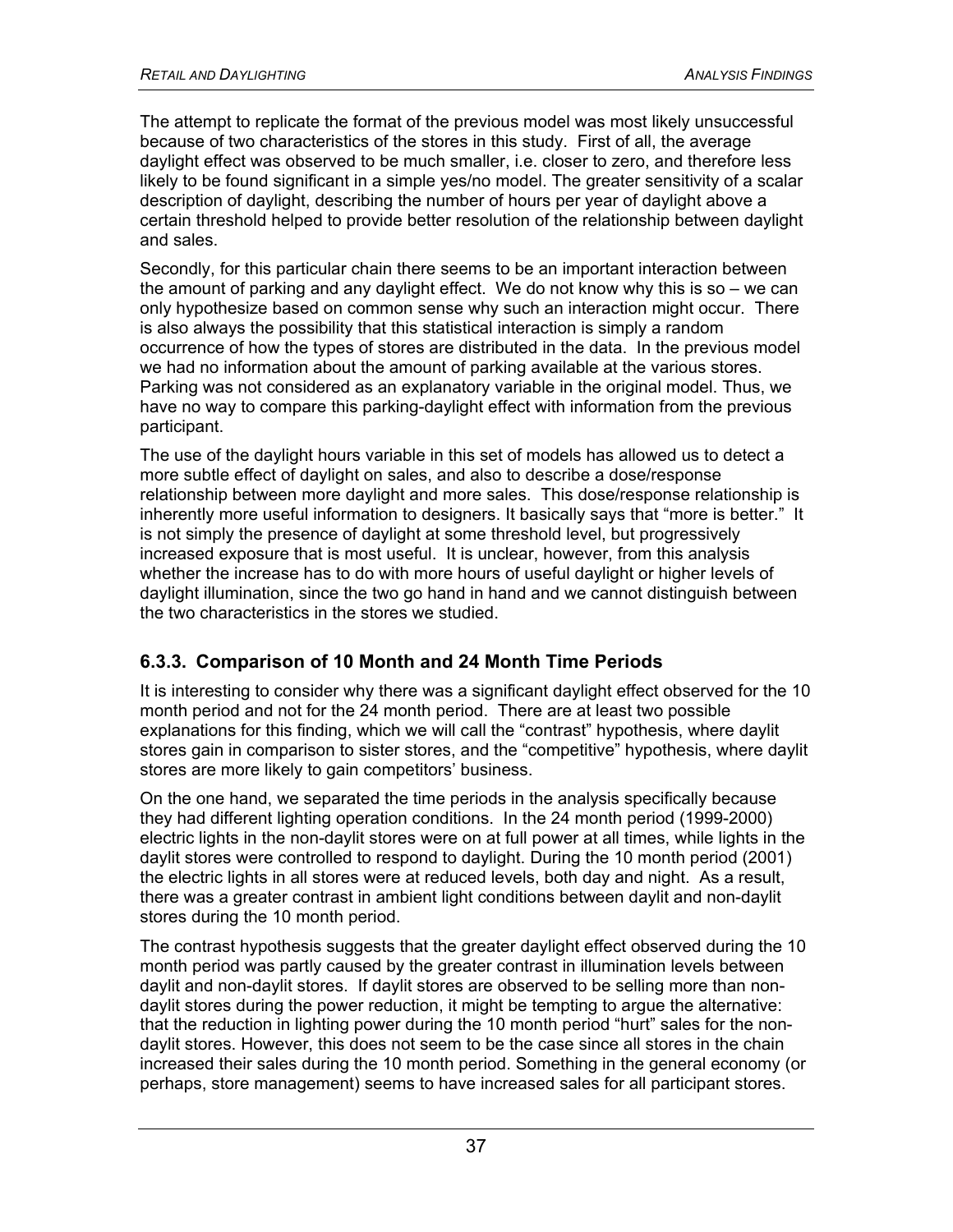The contrast hypothesis focuses on the differences between sister stores within the same chain. But, from the corporation's perspective, each store site is more importantly competing with the competitor's stores. Differences *between* this chain and other chains are more likely to be important determinants of corporate success than differences *within* the chain. During the California power crisis of 2001 almost all retailers in the state agreed to operate their stores at reduced lighting power in order to conserve energy and reduce peak loads on the state electric system. As a result, not only the study participant but most of their competitors were also operating at reduced electric lighting levels. Under these conditions, the daylit participant stores were even more successful than the rest of the chain.

The competitive hypothesis suggests that under favorable economic conditions, the daylit stores in the study were even more attractive relative to the competitors' options than the non-daylit stores. Could it be that when shoppers are motivated to buy more products from the participant, they are even more motivated by the daylit stores? During the California power crisis of 2001 almost all retailers in the state agreed to operate their stores at reduced lighting power in order to conserve energy and reduce peak loads on the state electric system. As a result, not only the study participant but most of their competitors were also operating at reduced electric lighting levels. Under these conditions, the daylit participant stores were even more successful than the rest of the chain.

Because both events—the overall favorable economic conditions and the reduced lighting levels—seem to have happened simultaneously, we cannot distinguish between possible effects. Research into economic conditions that may have supported one these hypotheses was outside the scope of this report. Of course, other possible differences may exist between the two time periods that we did not observe or consider.

### **6.3.4. Other Findings**

The details of the four models are shown in the tables in the Appendix. In simple English, the models tell us that the following variables, out of all of those we considered, are the best predictors of how much a given store operated by this retailer will sell:

- Bigger stores sell more
- Stores that are open longer hours sell more (or stores that sell more, are chosen to stay open longer)
- The older the store, the more it sells
- When the local population spends more time commuting to work, the lower the sales
- When the local population is more educated, the higher the sales
- The more sister stores within a certain radius, the higher the sales for all
- The more competitors within a certain radius, the lower the sales
- The higher the store front, the lower the sales
- The more parking spaces, the lower the sales
- The more hours of useful daylight per store per year, when combined with ample parking, the higher the sales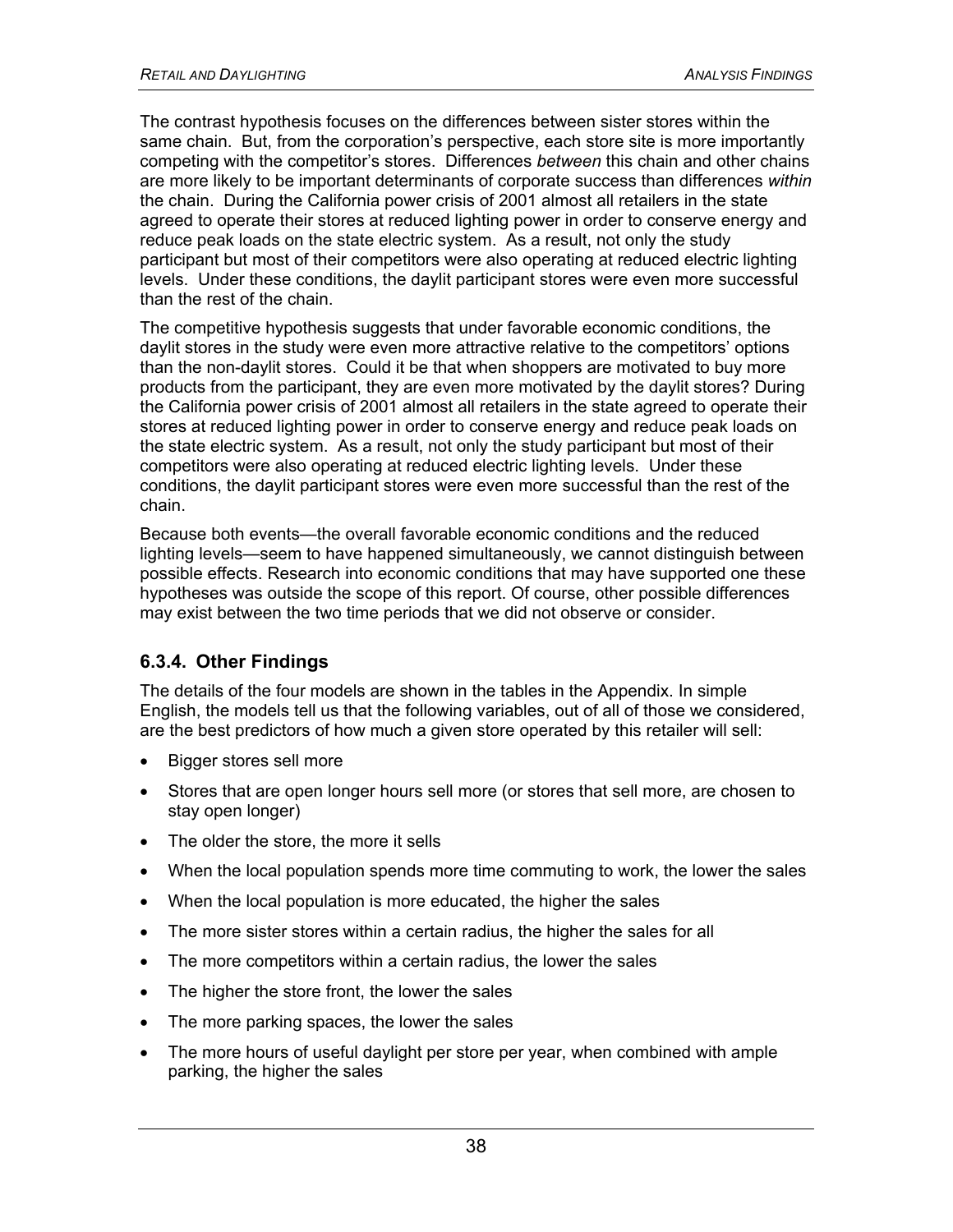In understanding these model predictions, it is just as important to look at which explanatory variables were not found to predict sales. Somewhat surprisingly, only 2 of the 10 demographic variables tested were found to reliably predict sales. We conducted a test, described in Section 5.2.4, to see why this was the case. It was fairly clear that other variables that described the competitive environment—number of sister stores and number competitors within a certain radius—were already accounting for most of the demographic influence on sales.

It is also interesting, that of all the information we gathered on-site about the physical conditions of the stores, only daylighting was found to be reliably significant. Specifically, luminaire type, air movement, odors and noise were not found to predict sales. It could be that there was not enough variation between stores on these characteristics for meaningful analysis. Indeed, this chain makes great efforts to promote uniformity among stores. It could also be true that the conditions of these variables that our surveyors observed were not consistent over time or that we did not define the measurement protocol sufficiently accurately to define the response. Other variables associated with daylight, such as ceiling height, ceiling type, and vertical illumination levels, were also found to be positive and significant in earlier models, but *daylight hours* was found to be a better predictor then each of them, so they were dropped from the final models.

### *Storefront Height and Parking*

In reviewing these results, the two results most controversial and counter-intuitive for the corporate managers were that higher storefronts and more parking were associated with reduced sales. They believe that higher storefronts and more parking should increase sales. Thus, they proposed that our findings for these variables might be a function of collinear effects with age or location. However, when we checked for interaction between these variables and age or demographics, the results still held. The storefront and parking variables are quite robust, and appeared highly significant in every model we have tried.

Alternatively, we propose that these findings might be a function of corporate decisions made relative to perceived competition in the area. When a site is perceived to have a great deal of competition from other chains that have high store fronts, then a new store site for this chain will be more likely to be designed with a high store front. Likewise, if competitors have very large parking lots, then a new store site with larger parking area would likely be preferred over a smaller site. Since these types of decisions would be made in a more competitive environment, it might be that they are associated with reduced sales due to the character of the local competition, rather than to a direct cause/effect relationship associated with the store front or the parking area.

Alternatively, it might be hypothesized that store sites with parking areas larger than norm were likely to be located in less successful shopping centers, for two possible reasons. One, lower pressure on land prices due to less retail activity might encourage the establishment of larger parking lots. Or two, highly successful shopping centers might be more likely to add additional stores to the complex, thereby reducing the availability of parking for the group of tenants as whole. Indeed, sites for future additional stores are often reserved in new shopping centers, but are maintained as overflow parking until the demand for new stores arises. Our methodology would not have distinguished the difference between normal (required) parking and parking areas designated for future store sites. Thus, less successful shopping centers are unlikely to fill in their extra store sites and therefore would be counted as having larger overall parking areas.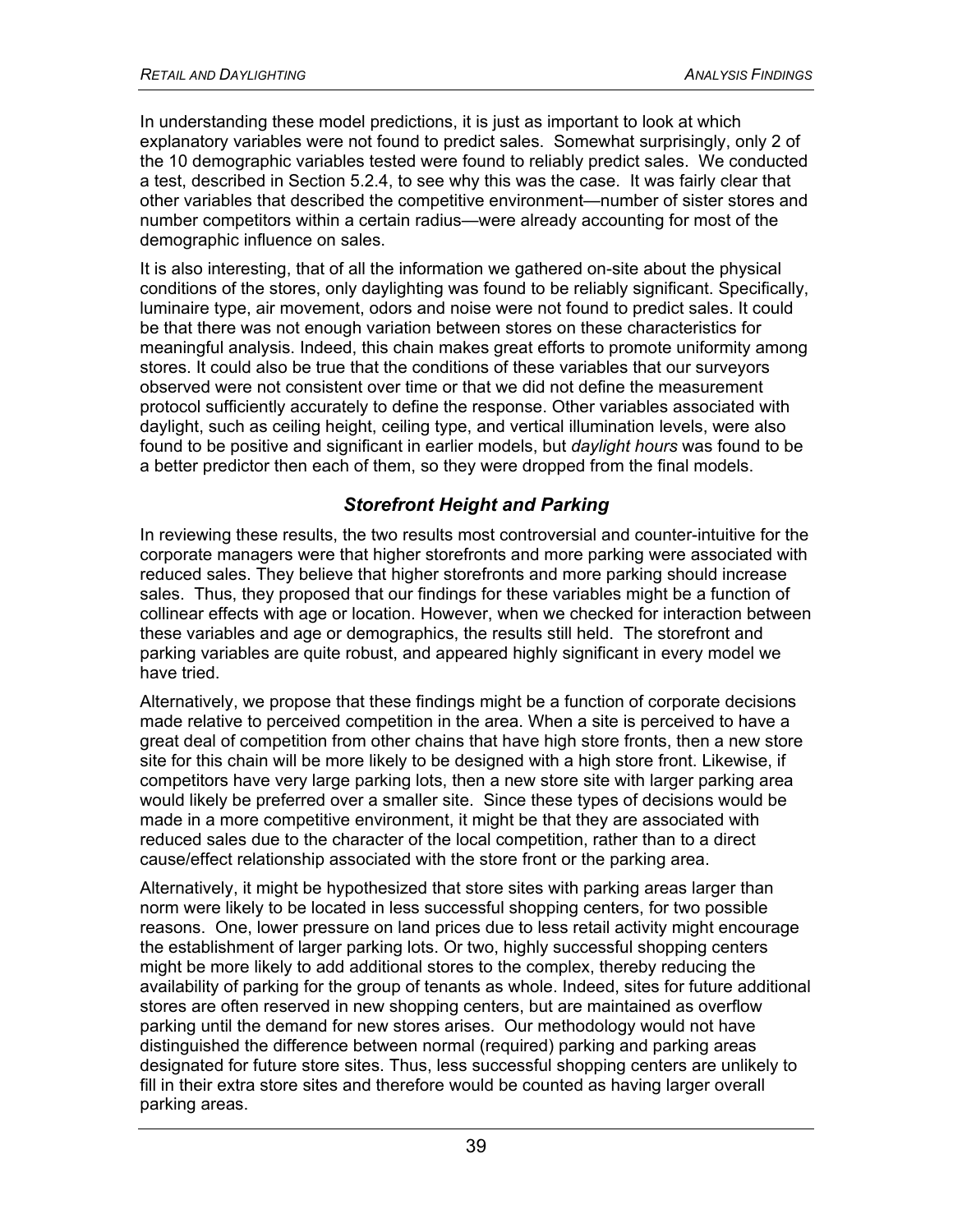### *Interaction Variables*

The interaction variables are also of interest. It was clear from the start of the study that this retailer had a much greater variety of store conditions than our previous study participant, and that a number of store characteristics were strongly associated with the presence of daylight. The interaction variables account for these interactions and moderate the effect of daylight relative to the presence of these other influences on sales that are correlated to daylight. The interaction variables certainly make for a more complex model, but also help us describe a more nuanced reality.

The interaction of parking with daylight hours is perhaps the least expected. As a simple variable, more parking, relative to all other variables, is seen to have a negative effect on sales. However, when we add in the interaction variable *parking\*daylight*, more parking increases the positive effect of more daylight. This is true in both the log and linear models. This suggests that the negative effect of more parking is slightly overstated in the simple variable, and is moderated in the daylit stores.

# **6.4. Additional Analysis**

We were able to perform some additional analysis to clarify secondary issues, using the same data sets. The following sections report on models which looked at potential seasonal variations in a daylight effect and a potential effect of daylight on the number of transactions per store.

### **6.4.1. Seasonal Effects**

As part of our initial analysis, we also looked at the seasonal difference between daylit and non-daylit stores. This was first done simply by comparing the difference in monthly sales averages between the two types of stores. No other control factors were included. A plot of the difference in sales between the two groups of stores showed no obvious seasonal pattern. Indeed, it seemed to be rather random. There was no evidence of increasing or decreasing sales due to predictable changes in the climate, solar intensity, or outdoor temperature.

It was still possible, however, that a more sophisticated, multivariate seasonal analysis might turn up seasonal differences in sales performance between the two types of stores. To test this theory, we created a seasonal model using all of the variables considered in the sales models. Instead of yearly average sales indexes as outcome variables, we used the monthly average sales indexes for two extreme seasonal conditions—July and January—for all three years. July represents some of the longest, sunniest days of the year, and January represents some of the shortest, cloudiest days of the year. Using these two months also allowed us to avoid any anomalies due to the holiday period in December and include three years of observations for each season. This model included two additional types of explanatory variables; an indicator variable for each year and an indicator variable for month. These monthly models basically made the same predictions as the larger yearly models, with no hint of a variation in daylight effect between the two months. We reasoned that with no suggestion of seasonal variation between these two extremes, it was not worthwhile pursuing further efforts to find a seasonal effect.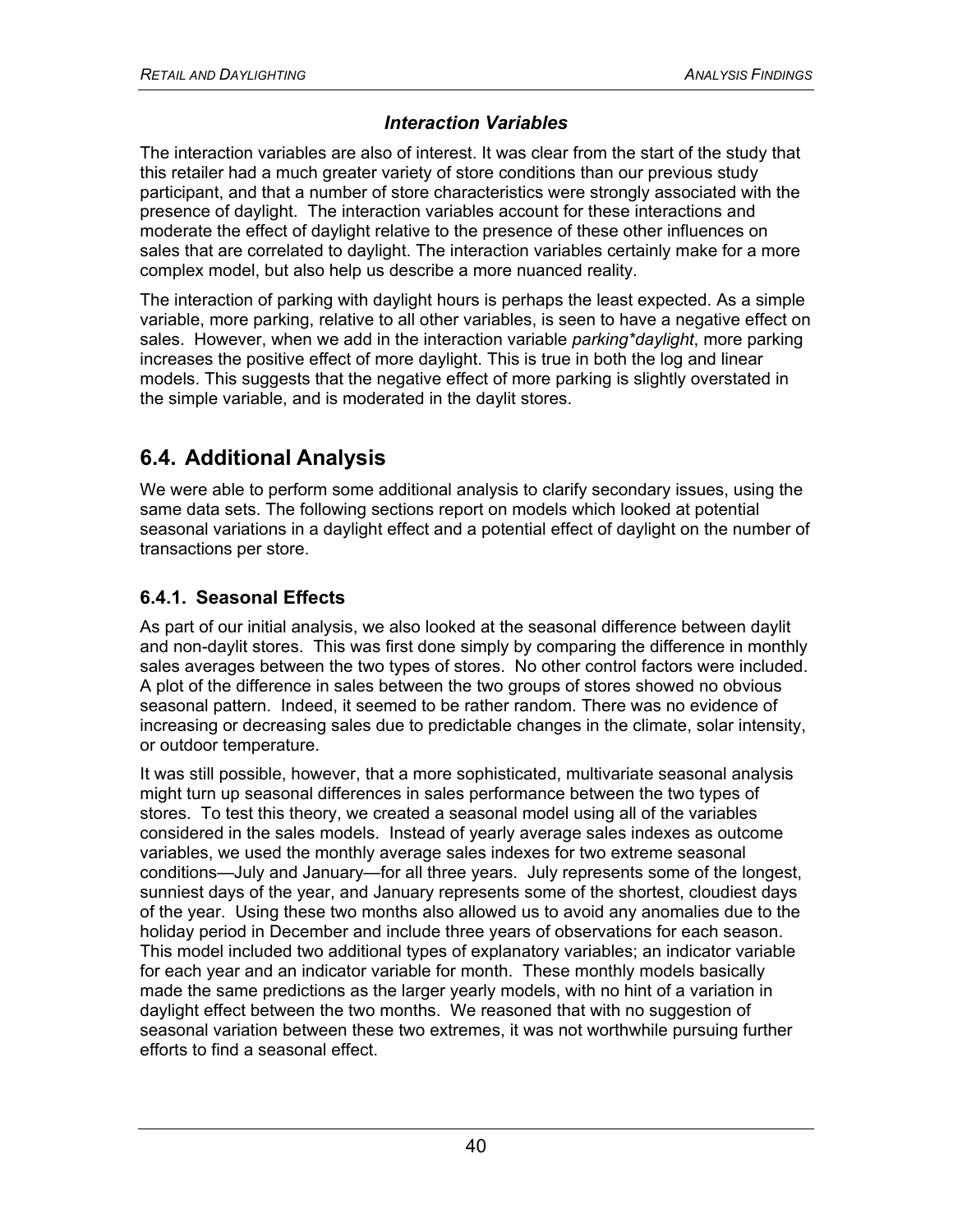**Given our null finding of a seasonal difference in a daylight effect, we conclude that any "daylight effect" is more likely to be a result of long-term impact on overall customer loyalty, affecting sales through out the year, rather than a shortterm boost in sales due to higher illumination levels or longer daylight hours.** 

### **6.4.2. Number of Transactions**

Since we were given information about the number of transactions per store in addition to the value of sales, we decided to test the hypothesis that daylight increased sales by increasing the number of transactions rather than the value of sales per transaction. A transaction for this purpose is counted as one store visit per customer which resulted in sale of any number of items. Thus, an increase in the number of transactions at a store site could result from either an increase in the number of customers or an increase in the number of visits per customer, or both. As with the sales information, all of the transaction data was transformed into a dimensionless index for the analysis to preserve confidential information. Since the sales index and transaction index use different transformations, their values in the models cannot be compared.

We created linear regression models using all the explanatory variables considered in the sales index models. The findings of the transaction models are shown in Figure 31 and Figure 32 in the Appendix. The  $R^2$  for the ten and twenty-four month models were 0.77 and 0.75 respectively. The models used the linear format, and both include interaction variables, similar to the sales models, thus the average effect of daylight on number of transactions for the chain as a whole must be predicted by averaging the combined interaction effects for each store.

| Model Name       | Net Effect of Daylight | group F-test |
|------------------|------------------------|--------------|
| Linear 10 months | $+2.1%$                | > 0.005      |
| Linear 24 months | $+1.2%$                | > 0.005      |

*Figure 18: Net Effect of Daylight on Number of Transactions per Store* 

#### **Figure 18 shows that the chain-wide average net effect of daylight is positive for both models, ranging from a 1% to 2% increase in number of transactions.**

The interaction variables are all significant as a group (group F-test) in both models, and so were retained as a group. The magnitude of the predicted increase in transactions is modest, and somewhat less than the prediction for the increase in sales for the comparable linear 10-month model. Thus it is likely that the "daylight effect" is working both to increase the amount of traffic through the stores, as evidenced by the increase in the number of transactions, and also to increase the value of each set of purchases, as evidenced by the relatively greater sales effect than transaction effect.

Somewhat surprisingly, the models maintained an almost identical format as the sales models, with all of the same explanatory variables being retained, with the exception of the demographic variables. In the sales transaction models, the demographic variable *housing* was significant for both the ten month and twelve month models, and the variables for *population growth* and *transportation* were significant in only the ten month model. The inconsistency of the demographic variables once again argues that they are slightly less reliable predictors of sales (or in this case, number of transactions) than the other variables which are consistent across all models. The consistency of daylight in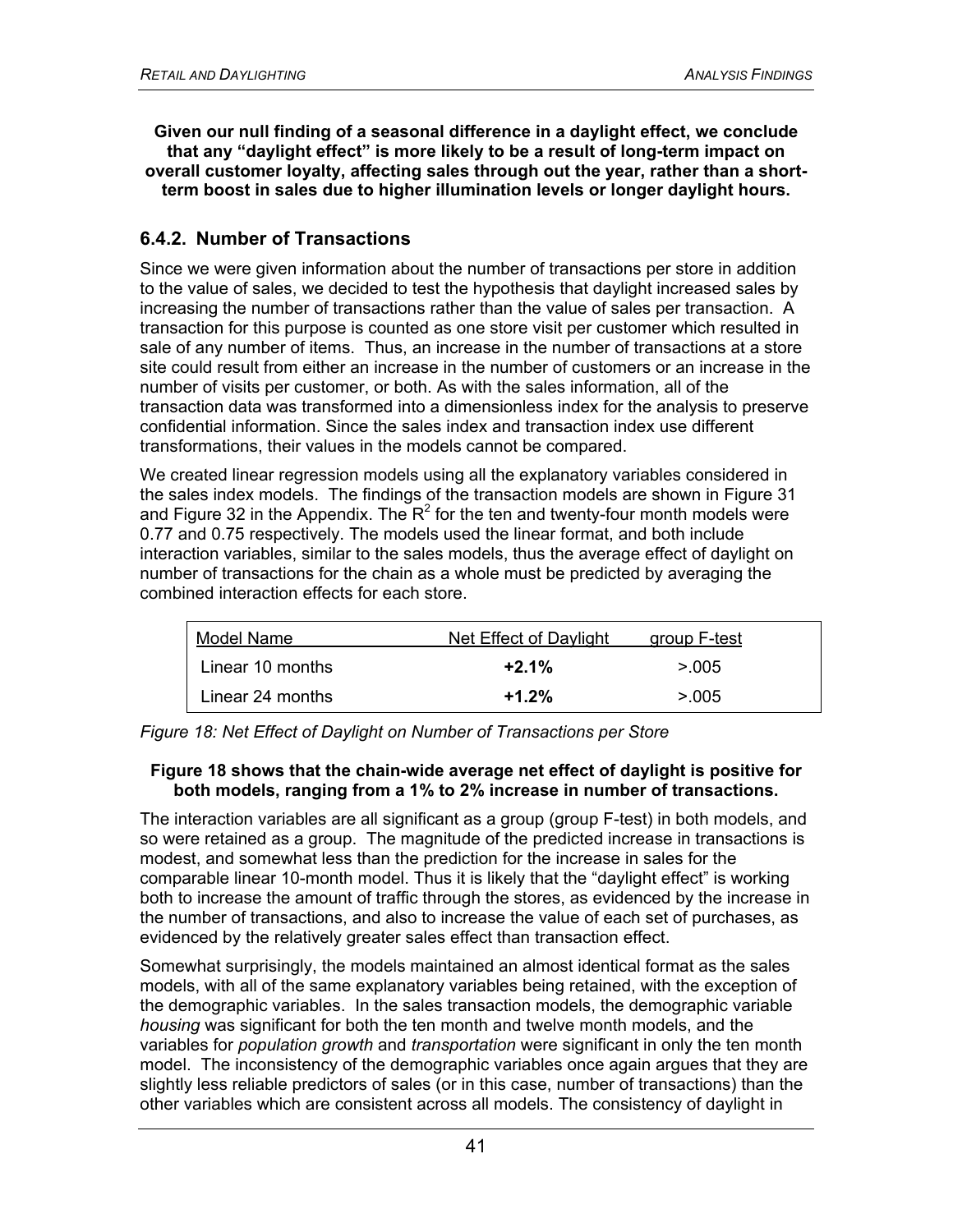predicting a positive effect based on a different outcome variable once again increases our confidence that it is likely to be a true effect.

We did go through the exercise of isolating the effect of daylight independent of its interaction with size of parking, as we did above with the log sales models, and found a similar pattern; when parking is at or above norm, an increase in the number of useful daylight hours per stores is also associated with an increase in the percentage effect on transactions.

Again, per the discussion in the log sales models, this average effect is not large enough to give certainty that it would not dip down below zero if we considered a different population of stores in our analysis. A larger population of study sites (say doubling the number of sites from 73 to 150) may have provided greater certainty in the models' predictions.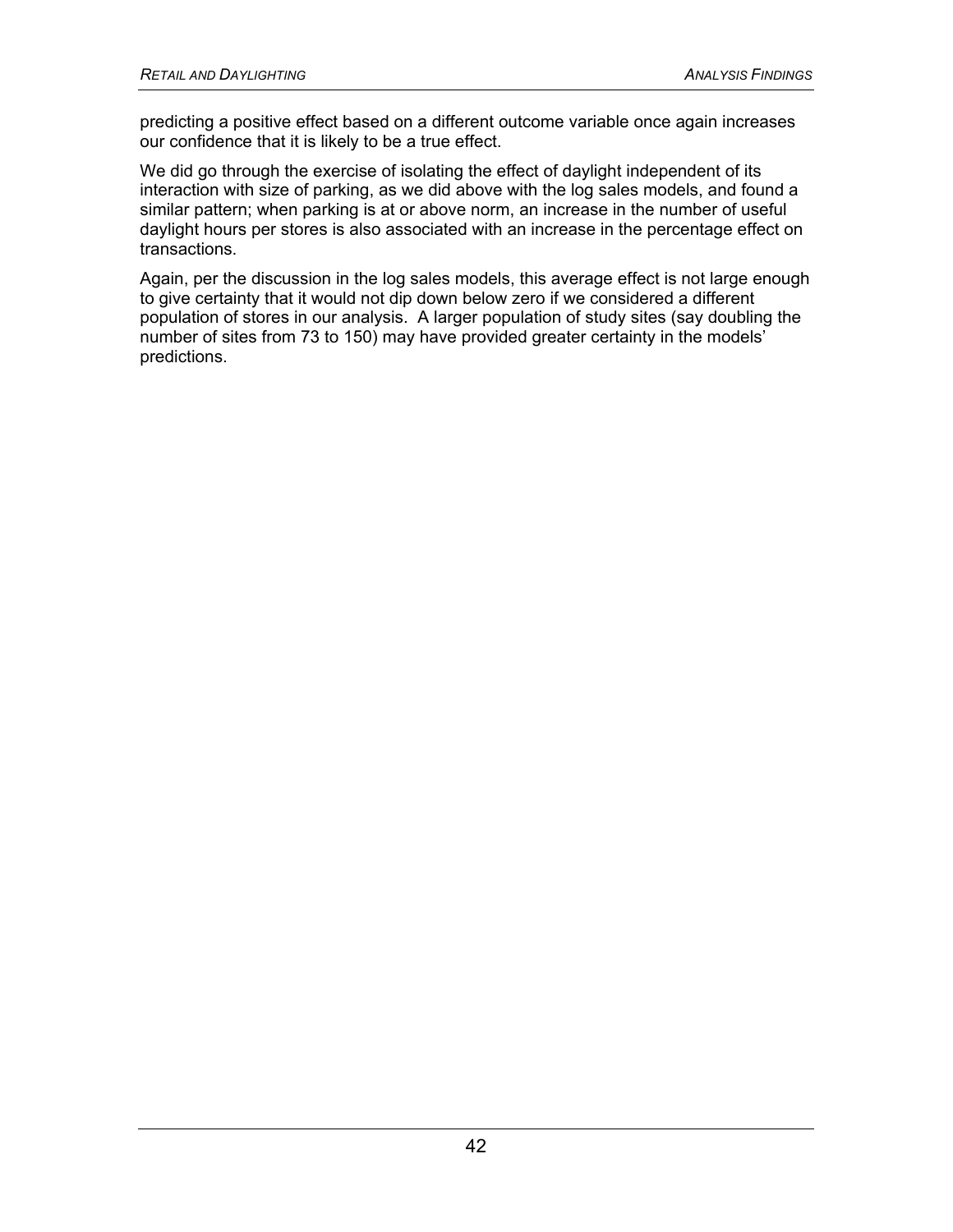# **7. OTHER STUDY FINDINGS**

In addition to the regression analysis of sales and number of transactions per store, which form the core of this research, we also looked at the potential energy impacts of the daylighting system and assessed employee and store manager satisfaction with the daylighting design. We assessed the energy impacts to quantify the rather predictable dollar value of energy savings due to skylights combined with automatic photocontrols, which will reliably occur in addition to any sales impact. We looked at employee and manager satisfaction with the daylighting as a way to try to get insight into the causal mechanisms of any daylighting effect, and also to identify any problems that might be associated with the daylighting systems in the stores.

The analysis of energy impacts were based on both interviews with the corporate management and our own estimates of energy savings based on store characteristics and operation schedules. The energy estimates are not based on monitoring. The assessment of employee and manager satisfaction with the daylighting system was based on interviews with the managers and a formal survey distributed to employees. The following sections present our findings in these two areas, and discuss their relevance to the overall study.

# **7.1. Energy Impacts**

Energy savings were the primary motivation for both the original installation of skylights with photocontrols, and the one-half lighting power reduction during the 10-month study period. Both of these programs resulted in substantial dollar savings for the retailer. The retailer is very satisfied with the resulting energy savings and considers these savings to be an important reduction in operating costs affecting the bottom-line profitability for the chain.

## **7.1.1. Store and Corporate Energy Impacts**

The energy savings achieved by this chain are a result of the use of automatic photocontrols that reduce lighting energy use when there is sufficient daylight available in the stores. Longer hours of useful daylight (above threshold) per day result in greater energy savings.

We did not monitor operation of the photocontrols or the overall energy performance of whole building systems relative to the skylight impacts. We did however, calculate lighting and whole building energy savings using SkyCalc and DOE-2 computer simulation models of the daylit stores, and compared these findings to average energy expenditures for the retailer during the two time periods.

The lighting energy savings from the skylights and photocontrol operation tend to run from about 20% to 30% compared to electric lights on at full power, while the whole building (lighting and HVAC) energy dollar savings range from about 15% to 25%. These numbers all vary by climate, daylighting system and store design, and the photocontrol settings and operation. The stores are not necessarily using optimized designs, so potential savings due to the daylight could be higher with different design choices.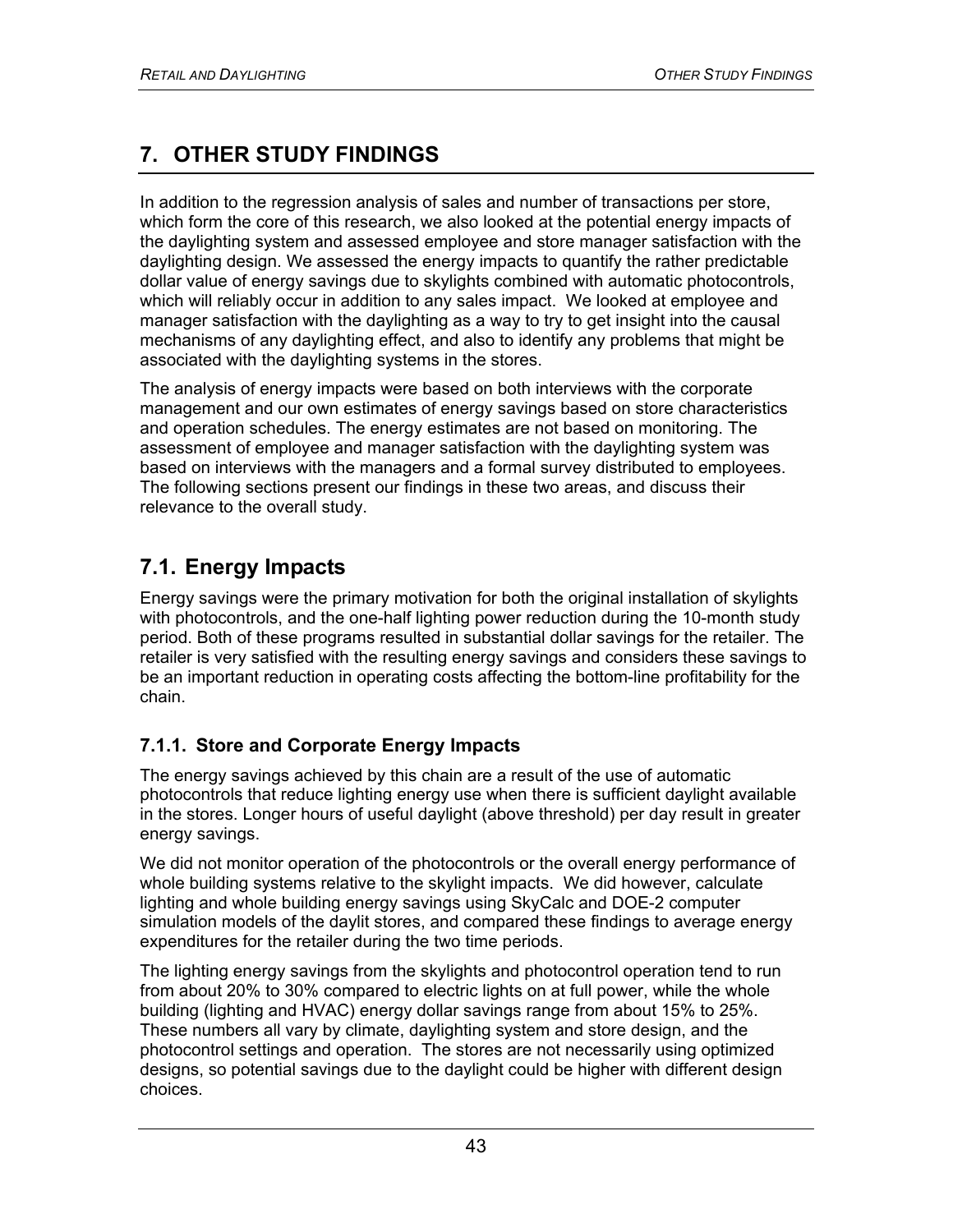We calculated the energy savings from the current design and operation and then gradually increased the optimum performance of the skylight and photocontrol system heading towards a theoretical maximum performance. We found that the current system (good) is saving about \$.24/sf for an average store in the chain, while an improved system (better) using current best-practices could save about \$.54/sf, and an optimum system (best) using state-of-the-art performance could save about \$.66/sf at current energy prices. Thus, the current daylight design is saving about one-third of the maximum amount of energy that could potentially be saved from daylighting.

### **7.1.2. Statewide Energy Impacts**

Applying skylights with automatic photocontrols to new and remodeled retail buildings in California has a potential to provide considerable energy and power savings in the state. California adds about 84.8 million sf of new commercial space each year, of which 4% is groceries and 16% is other retail**<sup>1</sup>** . This adds up to 17 million sf of new retail construction per year. In California the vast majority of this retail space is single story construction. We know from other sources that 46% of retail space nation wide uses hung ceilings, while 54% uses exposed ceilings**<sup>2</sup>** . If we assume that of spaces with hung ceiling 50% of the total area could be realistically skylit, and that of the spaces with exposed ceiling the rate is higher, at 75% of the area, then we estimate that there is 10.8 million sf per year that could potentially include skylighting.

If we apply the energy and dollar savings achieved by the average store described above across the whole state, then the value of this savings would be \$2.5 million dollars per year, or 13.2 megawatt-hours per year<sup>3</sup>. After the end of ten years of construction, the value would potentially increase ten fold, to \$25 million per year, and 132 megawatthours**<sup>4</sup>** .

However, as discussed above, the average store does not have an optimum skylight and photocontrol system. If we applied the "better" design, using current best-practices components, this value could be increased to \$5.8 million per year or 41.6 megawatthours. At the "best" level, with state-of-the-art components capturing the maximum technical potential, these numbers could increase to \$7.1 million per year or 58.4 megawatt-hours per year. Again these values should be multiplied by a factor of 10 to get the value after ten years of construction.

The above calculations assume skylights are added only to new buildings. If a retrofit market for skylights and automatic photocontrols developed, these values would potentially increase by about another 50%.

-

**<sup>1</sup>** Brooks, M. 2002 "California Electricity Outlook: Commercial Building Systems" Presentation at PIER Buildings Program HVAC Diagnostics Meeting, Oakland, CA, April 16.

**<sup>2</sup>** Armstrong Industries, 2002, private communication.

**<sup>3</sup>** These values are based on SkyCalc® runs, which account for lighting, heating and cooling savings, and combine the net annual value of electricity and gas impacts into a blended kWh value.

<sup>&</sup>lt;sup>4</sup> It is not possible to translate megawatthours into peak megawatt impacts, since the dynamics of climate and electric peaks greatly complicate the equation. A separate study should be done to understand the potential peak impacts of skylighting systems on state power demand.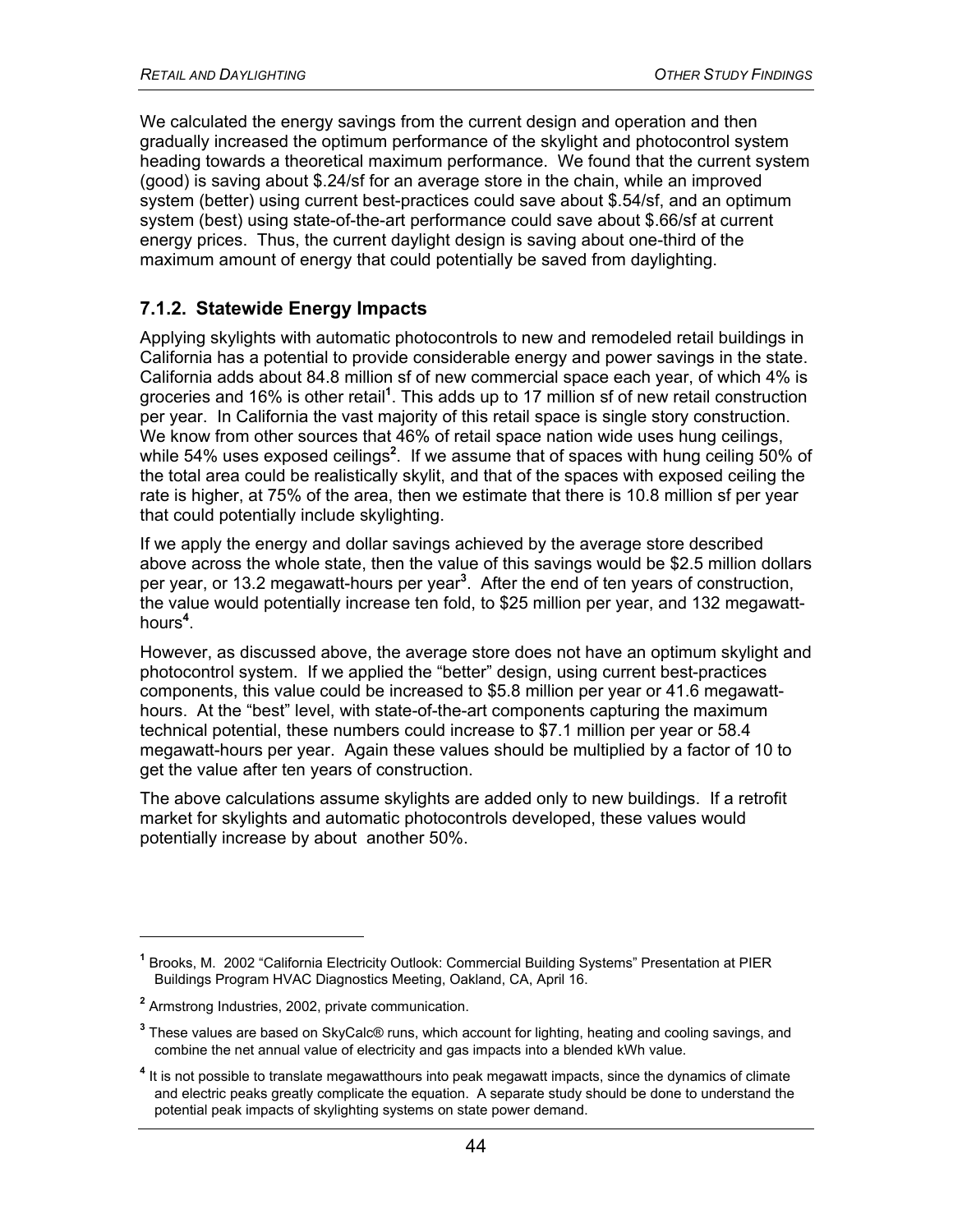### **7.1.3. Energy Impacts Relative to Daylight Effect on Sales**

With each of these steps of daylight system performance improvement, the hours of daylight above threshold also increases. Thus, according to our model of sales performance, the daylight sales effect would also increase. To compare energy savings to sales impacts, we also calculated the progressive increase in sales impacts due to an improved daylighting system, making conservative assumptions about the value of sales per square foot, and assuming a store with average conditions for both daylight and parking. We found that while the sales effect increased with an improved daylighting design since there would be more hours of useful daylight per year, the energy savings increased at an even faster rate. For the 24 month period, the ratio of the value of the daylight sales effect to the energy savings was 45 times at the "good" (existing) level, 22 times at the "better" level and 19 times at the "best" level. For the 10 month period the sales numbers increase dramatically, since a higher value was found for the daylight effect. Under the 10 month conditions the ratio of daylight effect on sales to daylight energy savings was 234 times at the good level, 124 times at the better level and 107 times at the best level.

#### **Thus, for a daylighting design of the current (good) performance, the value of the daylight effect was estimated at 45 times greater than the value of the energy savings, using the conservative estimate of a 1.1% sales effect from the 24-month period.**

With a fully optimized energy design, with three times the energy savings, this ratio is still maintained at 19 times. Should the much higher 5.7% sales effect from the 10-month period apply, the predicted value of additional sales is worth more than 100 times any energy savings.

# **7.2. Employee Assessment of Lighting Quality**

Employees in all surveyed stores were asked to fill out a brief survey on their personal assessment of the lighting quality in the store. We used the same lighting quality assessment instrument that we have used in previous surveys for Southern California Edison, based on an instrument originally developed by Dr. Peter Boyce at the Lighting Research Center in Troy, New York. Our survey asked employees to rate their opinion of the store's current lighting conditions, on a scale of 1 to 7, where 1 is "I strongly disagree" and 7 is "I strongly agree," or 1 is "much worse than norm" and 7 is "much better than norm, depending on the nature of the question. We received 1128 responses from an average of 18 employees in 62 out of 73 of the stores studied.

We then compared the responses of employees in daylit versus non-daylit stores. For all questions, employees in the daylit stores rated all aspects of lighting quality slightly better than those in the non-daylit stores. The responses to the various questions gave daylit stores higher ratings ranging from 1% to 9%, with an average of 5% fewer reported problems. The overall assessment was that the daylit stores were 8% better lit than non-daylit stores within the chain, and also 8% better lit than all comparable stores. Those answers with 5% or greater percentage difference have more than 90% certainty  $(p<0.10)$ .

The comparison between the two types of stores is summarized in Figure 19 below.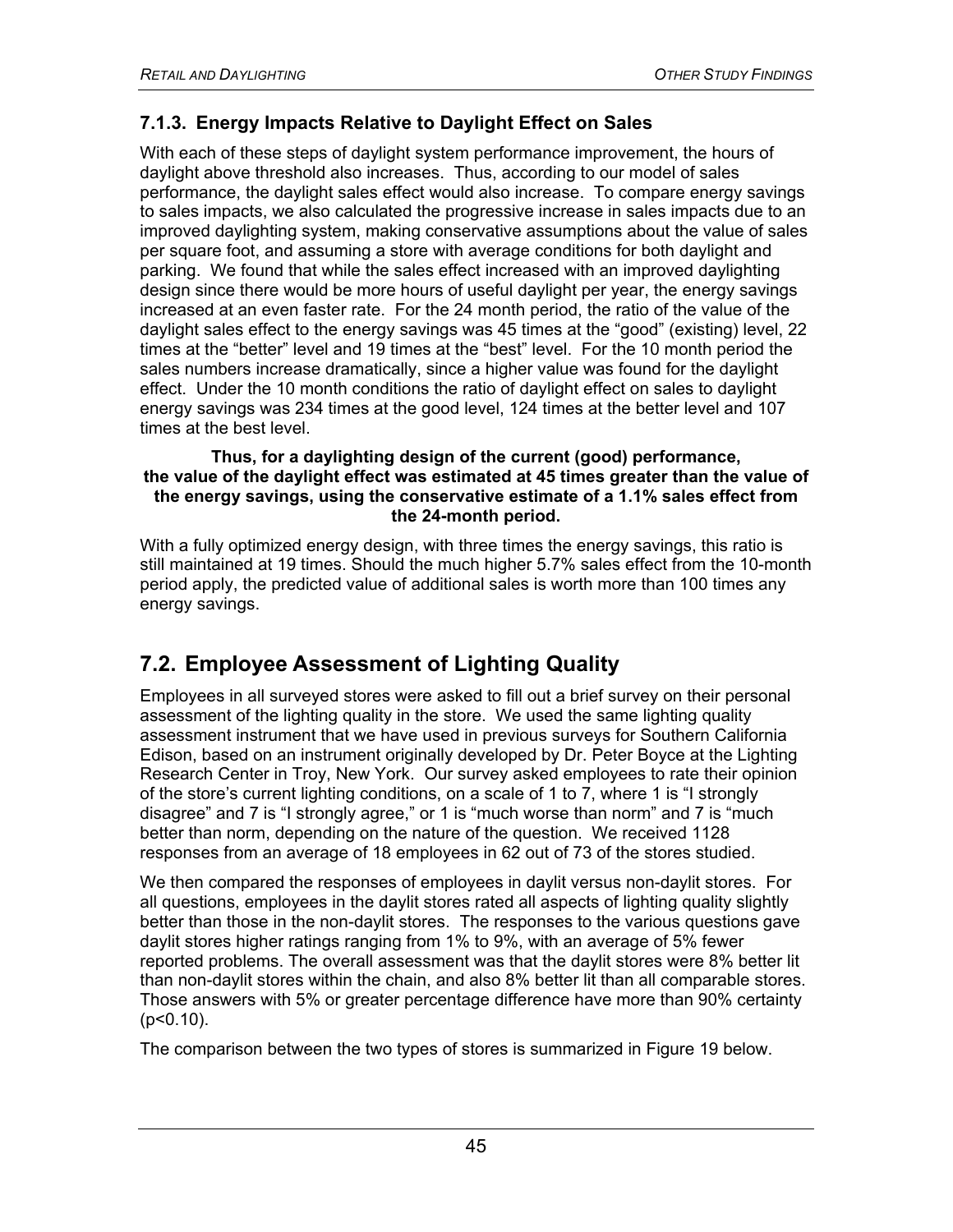| 1.  | Overall, the lighting quality in this store is comfortable.<br>*Daylit stores rated 5% better than non-daylit stores                |
|-----|-------------------------------------------------------------------------------------------------------------------------------------|
| 2.  | The lighting helps make the merchandise look appealing.<br>Daylit stores rated 1% better than non-daylit stores                     |
| 3.  | The store is uncomfortably bright.<br>Daylit stores rated 2% better than non-daylit stores                                          |
| 4.  | The store is uncomfortably dim.<br>*Daylit stores rated 8% better than non-daylit stores                                            |
| 5.  | The light fixtures themselves are too bright.<br>Daylit stores rated 2% better than non-daylit stores                               |
| 6.  | There is too much light in some areas and not enough in others.<br>*Daylit stores rated 9% better than non-daylit stores            |
| 7.  | The lighting makes it difficult to examine detail closely.<br>*Daylit stores rated 6% better than non-daylit stores                 |
| 8.  | Reflections on the merchandise are sometimes a problem.<br>*Daylit stores rated 6% better than non-daylit stores                    |
| 9.  | Skin tones look unnatural under this lighting.<br>Daylit stores rated 3% better than non-daylit stores                              |
| 10. | It is difficult to distinguish shades of color under this lighting.<br>*Daylit stores rated 6% better than non-daylit stores        |
| 11. | The lights sometimes flicker or hum annoyingly.<br>Daylit stores rated 4% better than non-daylit stores                             |
| 12. | How does the lighting in this store compare to lighting in similar stores?<br>*Daylit stores rated 8% better than non-daylit stores |
|     | * indicates p<.10, statistical certainty greater than 90%                                                                           |



The biggest specific differences reported between the two store types were that:

Daylit stores overall were less uncomfortably dim (8%)

Daylit stores had fewer problems with uniformity (9%)

When these surveys were taken, the daylit stores tended to have higher illumination levels than the non-daylit stores, and indeed employees reported fewer problems with the stores being "uncomfortably dim".

*It is especially interesting that the employees reported that the daylit stores had better uniformity by 9% ("There is too much light in some areas and not enough in others"), even though we measured substantially bigger variation in illumination levels in the daylit stores than in the non-daylit stores (the standard deviation of both horizontal and vertical illumination was four times greater in the daylit stores).*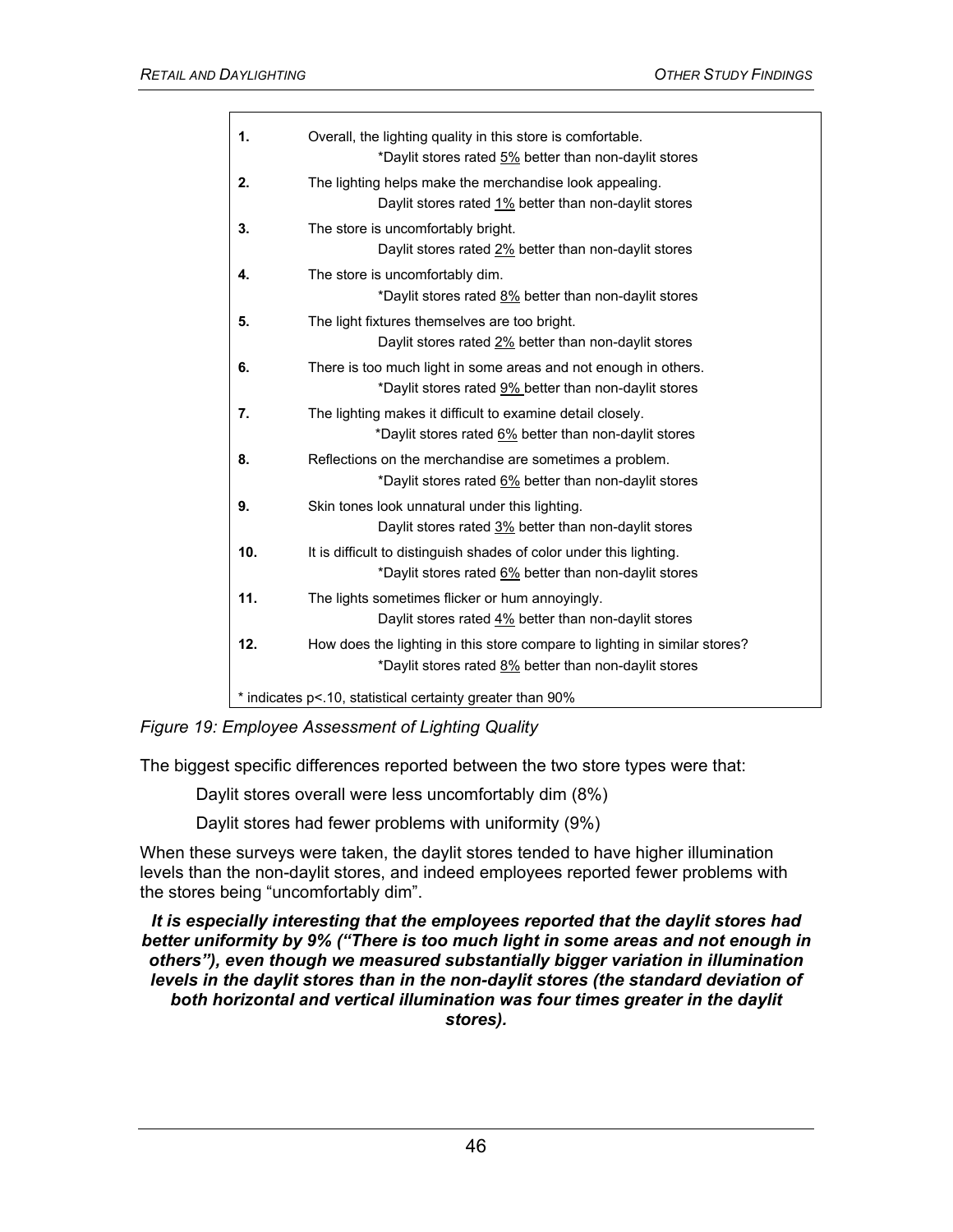## **7.3. Manager Assessment of Lighting Quality**

During the 24-month period store managers assessed the lighting quality in both the daylit and the non-daylit stores to be equally high (86% and 83% respectively). During the 10-month period, many more (2.5x) managers thought the lighting quality in the daylit stores was good or superior than did managers in non-daylit stores.

Managers were also asked if they thought that the lighting quality in their store had a positive effect on sales. Managers of both daylit and non-daylit stores had generally the same opinions. The big difference was between the 10-month period at one-half power and the 24-month period at full power. During the 24-month period, three times as many managers in the non-daylit stores and twice as many managers in the daylit stores thought that the lighting quality had a positive effect on sales, compared to their answers relative to the 10-month period.

Interestingly, the managers' intuitive attitudes contradict our findings. We found both types of stores had higher sales during the 10-month period, and that the daylit stores always had higher sales than the non-daylit stores. The difference in sales between daylit and non-daylit stores was also greater during the 10-month period.

Mangers were asked if they had any comments to volunteer about the lighting at onehalf or full power and about their experiences with the skylights and photocontrols. Fifteen out of 73 managers either commented negatively about the reduced light levels or responded that full light levels were better. Three out of the 73 managers volunteered that they found the one-half light levels superior. Two of those three were in skylit stores. Only two volunteered that they thought the energy savings from running the lights at one-half power was important.

Relative to the skylights, six out of the twenty-four managers in skylit stores made strongly positive comments about the skylights, and only one made a negative comment. When asked about specific problems that had ever occurred in the past (indefinite time period), four reported a skylight had leaked once, and one reported that one skylight had been broken for one day. None reported any problems with criminal break-ins or accidental falls, problems with skylights that are sometimes cited as concerns by building owners who are considering the use of skylights.

It should be noted that store managers tend to be focused on their own stores, so they may not be able to make meaningful comparisons to other stores with different conditions.

#### *Thus, we found that store managers tended to have either a neutral or a positive attitude towards the daylighting system. They did not report problems of any greater magnitude than might be expected of any other building function.*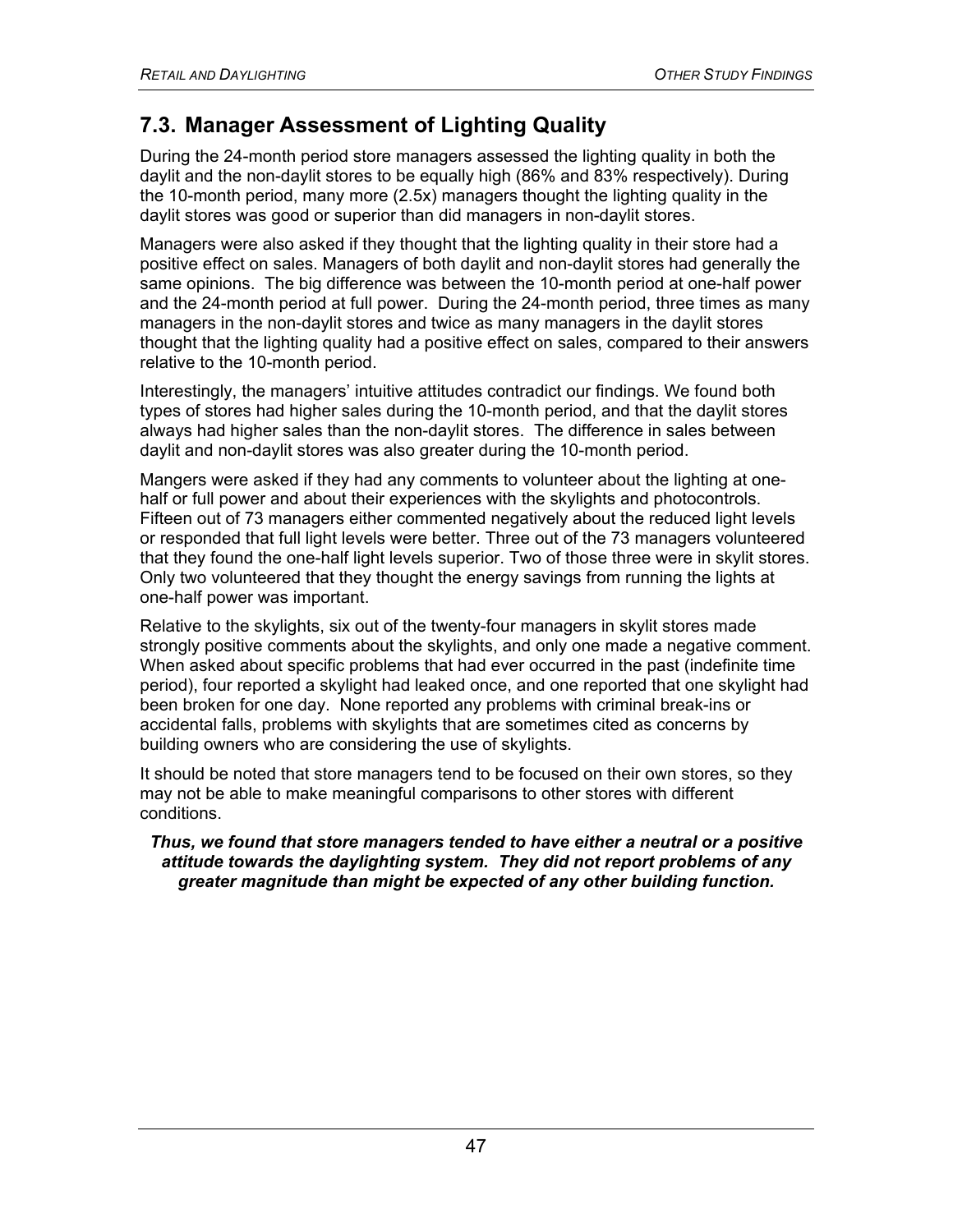48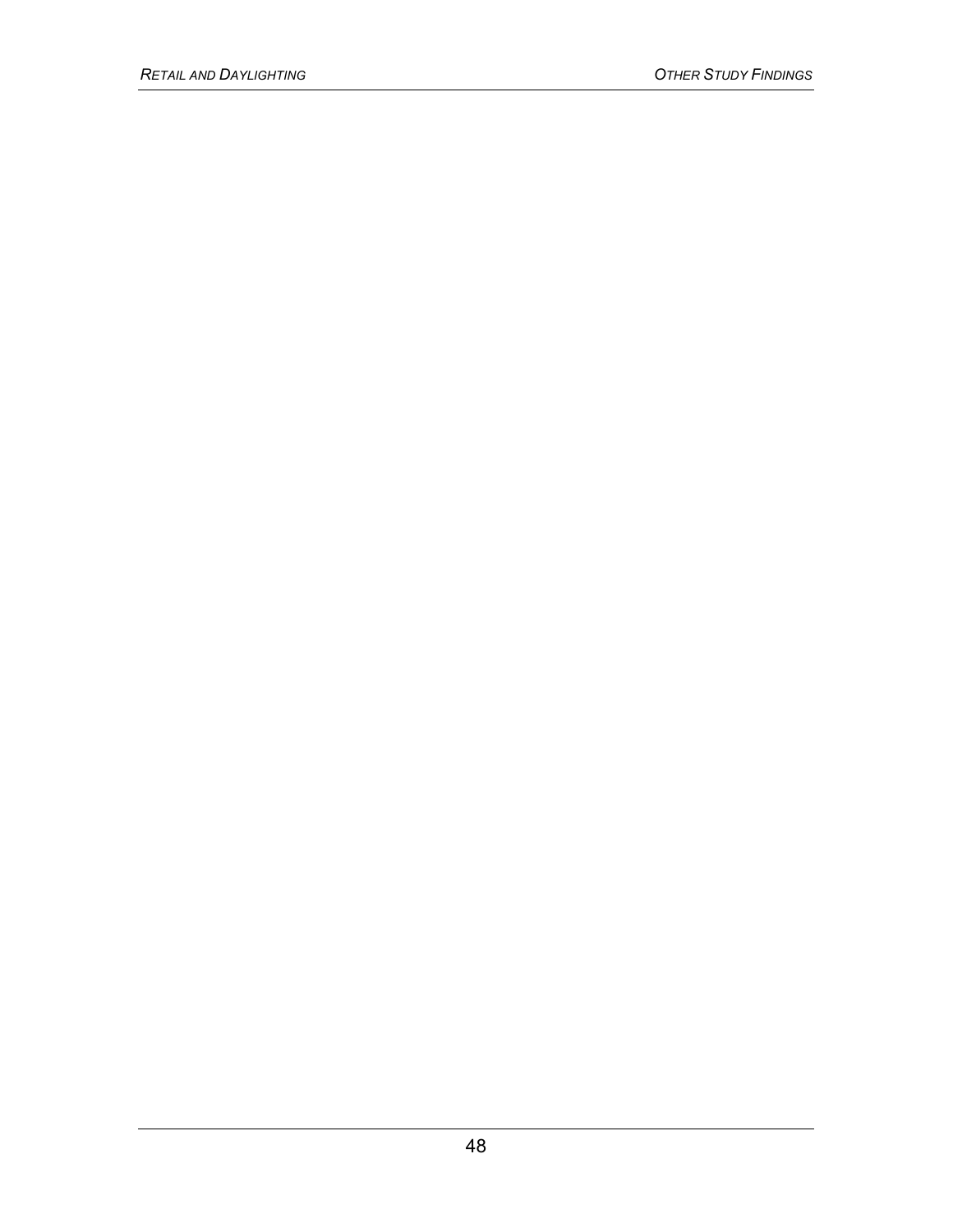## **8. CONCLUSIONS AND DISCUSSION**

This study represents evidence that a major retailer is experiencing higher sales in daylit stores compared to similar non-daylit stores. In addition to replicating the findings of the previous study, this study added other important dimensions of information:

- Average effect of daylighting on sales for all daylit stores in this chain was variously calculated at 0% to 6%, depending on the type of model and time period considered.
- A dose/response relationship was found, whereby more hours of useful daylight in a store are associated with a greater daylight effect on sales.
- A bound of an empirical daylight effect for this chain was detailed, with a maximum effect found in the most favorable stores of about a 40% increase in sales. This upper bound is consistent with our previous finding.
- Daylight was found to have as much explanatory power in predicting sales (as indicated by the partial  $R^2$ ) as other more traditional measures of retail potential, such as parking area, number of local competitors, and neighborhood demographics.
- Along with an increase in average monthly sales, the daylit stores were also found to have 1-2% increase in the number of transactions per month.
- No seasonal patterns to this daylight effect were observed.
- The value of the energy savings from the daylighting is far overshadowed by the value of the predicted increase in sales due to daylighting: by the most conservative estimate of at least 19 times, and more likely, under current conditions, by 45-100 times.
- During the California power crises, when almost all retailers in the state were operating their stores at half lighting power, the stores in this chain with daylight were found to benefit dramatically, with an average 5.5% increase in sales relative to the other stores in the chain (which also increased their sales compared to the previous period).
- Employees of the daylit stores reported slightly higher satisfaction with the lighting quality conditions overall than those in the non-daylit stores. Most strikingly, they perceived the daylit stores to have more uniform lighting than the non-daylit stores, even though direct measurements showed the daylight stores to have much greater variation in both horizontal and vertical illuminance levels.
- Store managers did not report any increase in maintenance attributable to the skylights.
- The chain studied was found to be saving about \$0.24/sf per year (2003 energy prices) due to use of photocontrols, which could potentially increase up to \$0.66/sf per year with an optimized daylighting system.

We were allowed extraordinary access to the store sites and employees, and have had the opportunity to review the methodology, findings and conclusions with the retailer management. Thus, we have high confidence in the validity of source data, and the reasonableness of these findings.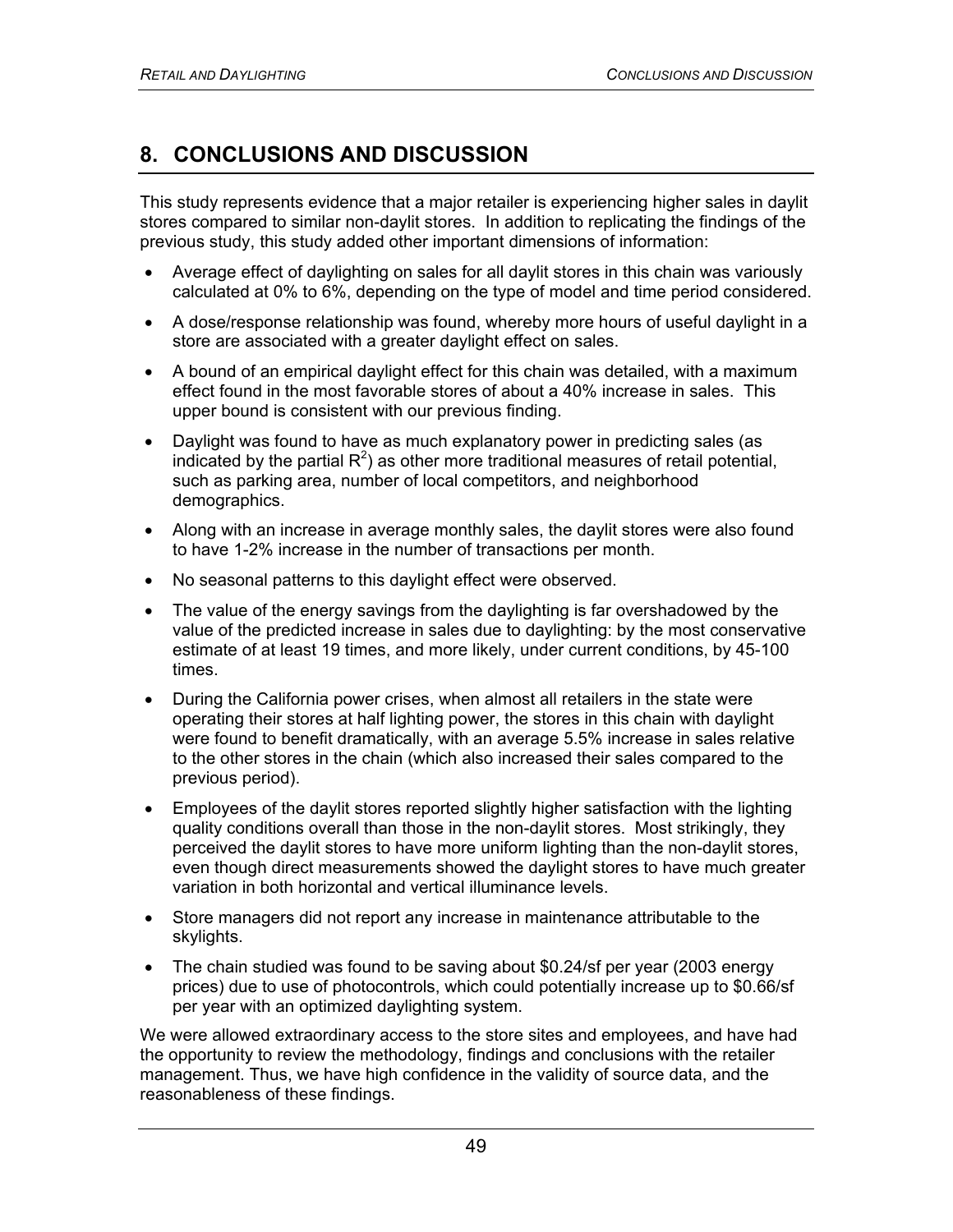# **8.1. Comparison with Previous Retail Study**

In this study we have attempted to make a much more detailed study of the relationship between daylight and retail sales than the previous study. Two major differences existed between this study and the previous study. First, in the current study, we were able to account for many more explanatory variables, including radius-based census data, marketing conditions and other physical conditions of the stores, with on-site verification of physical conditions at all sites. The second major difference is that in this study we described the daylight variable as a scalar rather than a simple yes/no variable.

The retailer participant for this study had a greater range of daylighting and climatic conditions than the previous study participant, whereas the previous study had implemented a highly standardized store and daylight design. This range of conditions allowed us to create a scalar variable for the presence of daylight, based on the number of hours of daylight above a certain illumination threshold per year. Upon analysis, we also discovered that there were a number of collinear relationships between daylighting hours and other conditions at the stores. In the previous study we did not have the resources to study all the interactions of explanatory variables. In the previous study we had no information about parking, which proved to be highly significant in this study and, of particular importance, to interact with the predicted daylight effect.

We had a smaller study population in this study (73 versus 108 previously) and much greater variation in the physical conditions of the stores. Most notably, there was greater variation in the basic store plan and layout. We did not have sufficient information about the remodeling status of each store to include that variable in our analysis, whereas in the previous study, "Months Since Remodel" had been one of the most powerful predictors of sales.

The previous set of store sites had higher levels of interior horizontal daylight illumination, often measured at 100% to 300% of electric illumination levels. The current study site had lower levels of horizontal daylight illumination, typically measured at 50% to 100% of electric illumination levels during the 24 month period (100% to 200% during the 10-month period).

In the previous study we predicted an average 40% net daylight effect for the chain, with a statistical model that was able to explain about 60% of the variation in the sales data. In this study we predicted much lower values for an average daylight effect on sales, from 0% to 6%, with a statistical model that was able to explain about 75% of the variation in the sales data. However, for individual stores in this study with the most favorable daylighting conditions (longest hours of daylight, ample parking areas) the daylighting effect was predicted to be on the order of 40%.

Given the findings of the statistical models for this chain's average sales, it is likely that we were near the minimum of a viable study population with only 73 sites, one-third of which were daylit. A 50% increase in study sites would have increased the certainty of our findings. Thus, we would recommend that any future study consider 120 sites a minimum study population, and preferably try to achieve 150 or 200 study sites, of which about ½ should include the variable of interest.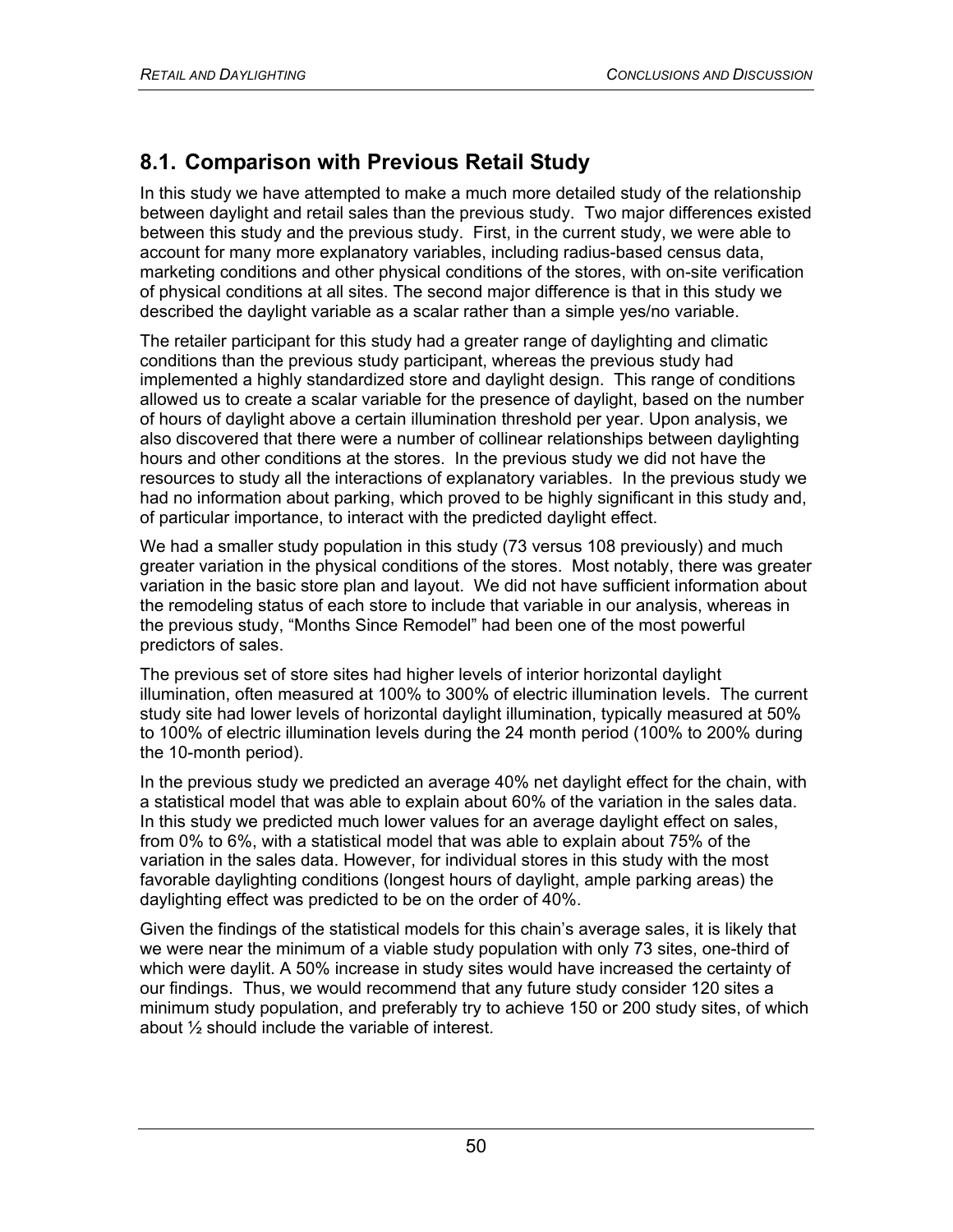### **8.1.1. New Analysis Insights**

In this study we were able to include a number of additional analysis methodologies. First, we were able to compare two different sales periods, which were distinguished by different illumination levels in the stores. During the period with lower illumination levels, the relative daylight effect increased by 4.5%, even while average sales for all stores in the chain rose.

Since we had monthly data, we looked for seasonal effects for daylighting, and in both a two-dimensional analysis and multivariate analysis, we did not observe any seasonal differences in sales patterns between daylit and non-daylit stores. We did not have sufficiently detailed information that would have enabled us to study time-of-day effects. The implication of the lack of a seasonal effect is that daylight would seem to increase customer loyalty throughout the year, rather than just during peak daylight periods, like summer. Thus, we hypothesize that once a customer has decided that they prefer the retailer's stores (perhaps partially due to the presence of daylight) then they continue to shop at the chain throughout the year instead of competitors' stores. This hypothesis would seem to be consistent with general marketing theory about brand loyalty.

We also interviewed the store managers and found that a small percentage of them strongly believed that daylighting increased sales. A survey of store employees found a significant, but very slight increase in positive attitudes towards the lighting conditions in daylit stores. We were not able to interview shoppers, as we did in the previous study. The evidence from the managers' interviews and employee surveys suggests that subjective evaluation of daylight conditions is positive, but less robust than the statistical evidence of an increase in sales.

Discounting subjective evaluation is consistent with other studies that have shown that, in general, people tend to have little conscious awareness of lighting conditions, and that they are likely to be influenced in their evaluation of lighting conditions by outside forces or their education on the issue.<sup>1</sup> Perhaps the best evidence we have of this phenomenon is the increased discussion of the positive effect of daylighting in schools since the publication of the first PG&E Daylighting in Schools study**<sup>2</sup>** . When we began that study, finding teachers or administrators commenting on the positive effects of daylight was fairly rare, and required prompting. Now, four years later, when we visit schools for surveys or observations, teachers and administrators frequently volunteer opinions about the positive effects of daylight, even when they have no idea why we are visiting the schools or that we were connected with the earlier study.

### **8.1.2. Why Daylight Hours is a Better Variable than Daylight Yes/No**

The daylight conditions in this chain were far more variable than those in the previous study site. First, they ranged over more climatic conditions, which could influence daylight availability. Secondly, there was a greater range in the store designs, with some stores receiving daylight in only part of their main sales area, and a few stores receiving daylight from vertical windows rather than horizontal skylights.

<sup>&</sup>lt;sup>1</sup> N Eklund, P Boyce, SN Simpson, "Lighting and Sustained Performance," Journal of the IESNA, Vol. 29, No 1, Winter 2000, p 116-130.

**<sup>2</sup>** Heschong Mahone Group, *Daylighting and Student Performance*, PG&E 1999.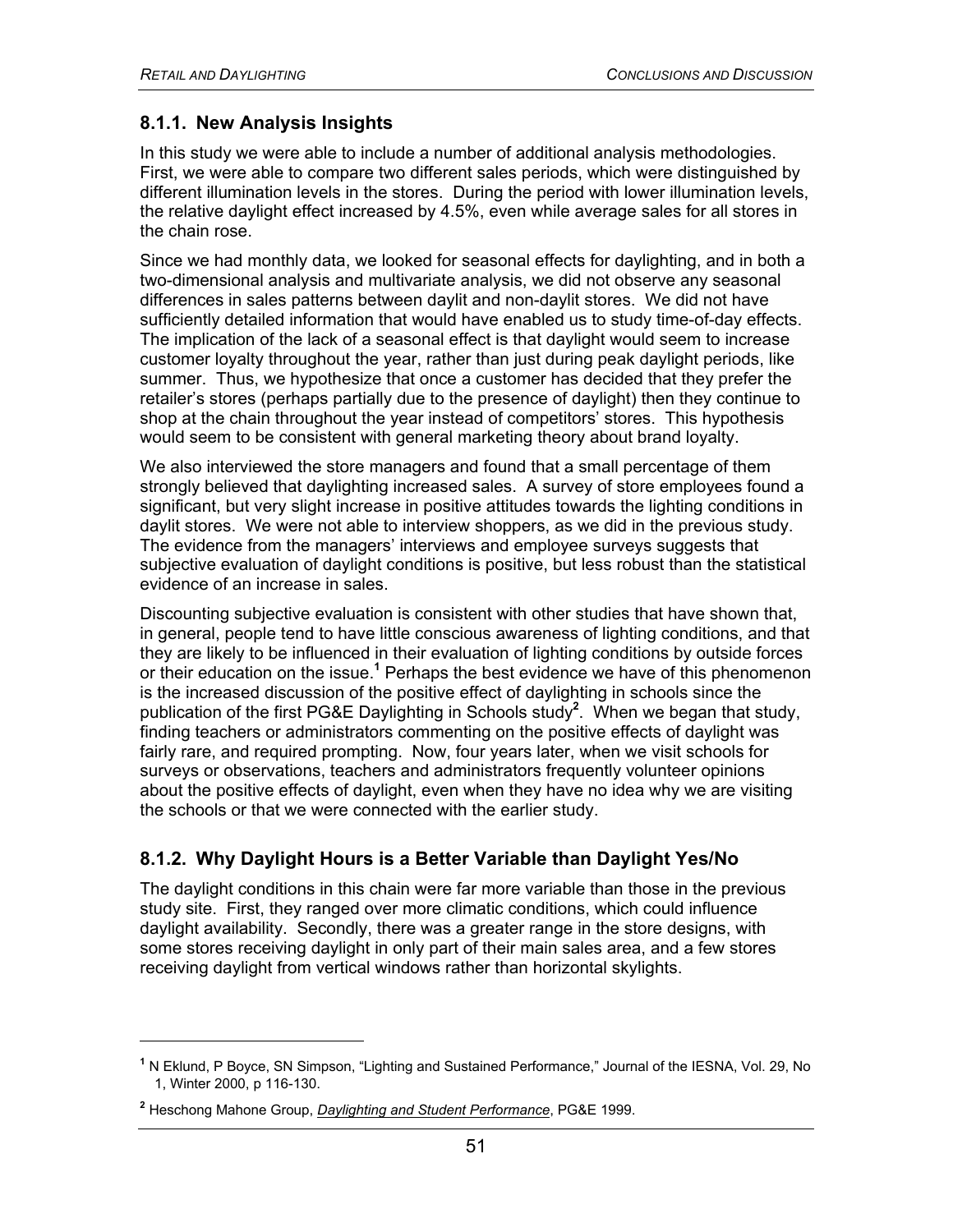Since we had more information about each store, in this study, we were able to test a number of different ways of defining the daylight presence in the stores. In addition to the Daylight indicator variable (yes/no), we tried using indicator variables for Vertical Glazing (yes/no), and Partial Daylight (yes/no). Ultimately, putting all of the stores on a single scalar of daylight hours per year seemed to be the most robust approach, and the most useful in providing design guidance.

The presumption here is that, if the presence of daylight is a positive attribute in a store, then more hours of daylight per year will provide a greater benefit. As discussed earlier, in the skylight design typically used in these stores, hours of daylight per year and intensity of daylight at peak periods are strongly related: i.e. the more intense the daylight at peak periods, the more hours of useful daylight per year. However, this relationship is not necessarily a given. It is possible to design skylighting systems that increase useful daylight during morning and evening hours by increasing the penetration of low angle sunlight, while reducing peak intensities by reducing the transmission of high angle sun. While it is our hypothesis that hours of useful daylight per year, rather than average or peak daylight intensity, will likely be a more useful metric for evaluating daylighting systems, we cannot distinguish between the two in this analysis.

## **8.2. Possible Mechanisms for a Daylighting Effect on Sales**

The results from the employee survey suggest that the differences in visual quality between daylit and non-daylit stores can be observed in subjective surveys, but just barely. Employees' evaluations showed a subtle difference in lighting quality between daylit and non-daylit stores. All of the stores, daylit and non-daylit, were judged to be adequately well lit, and none were judged to have lighting problems. The daylit stores were judged to have slightly fewer problems, and slightly better lighting quality overall. Thus, it would seem that the daylight effect is operating at a different level than conscious perception of the lighting environment. This finding is consistent with the informal surveys done in the previous study, where over 90%of the shoppers had not even noticed when the stores had skylights, and yet judged them to be "cleaner" and "more spacious."

Lighting designers in general tend to agree that illumination conditions operate below the level of conscious awareness. Unless the lighting conditions are actively disabling, either too dark or too glaring, people rarely seem to take conscious note of the lighting conditions, or the source of the light. In the previous study, we suggested a number of possible mechanisms for the daylight effect, and below we will discuss these in light of the current study.

Higher illumination levels is perhaps the most obvious candidate for a causal mechanism, since the pathway between illuminance levels and performance is well understood. Other possible benefits of daylight in stores include improved color rendition, improved lighting quality, greater variability in the store's appearance by time of day and season, greater connection to the outdoors through observation of weather conditions, or improved health and morale of the employees (and possibly shoppers) due to biological effects of daylight. We will discuss each of these possibilities in turn

**Higher Illumination Levels**: Higher illumination levels are likely to increase the visibility of product details, especially for older customers with weaker eyesight. Higher illumination levels may be responsible for subtle biological effects, as discussed below. Higher illumination levels may also increase the general perception of the attractiveness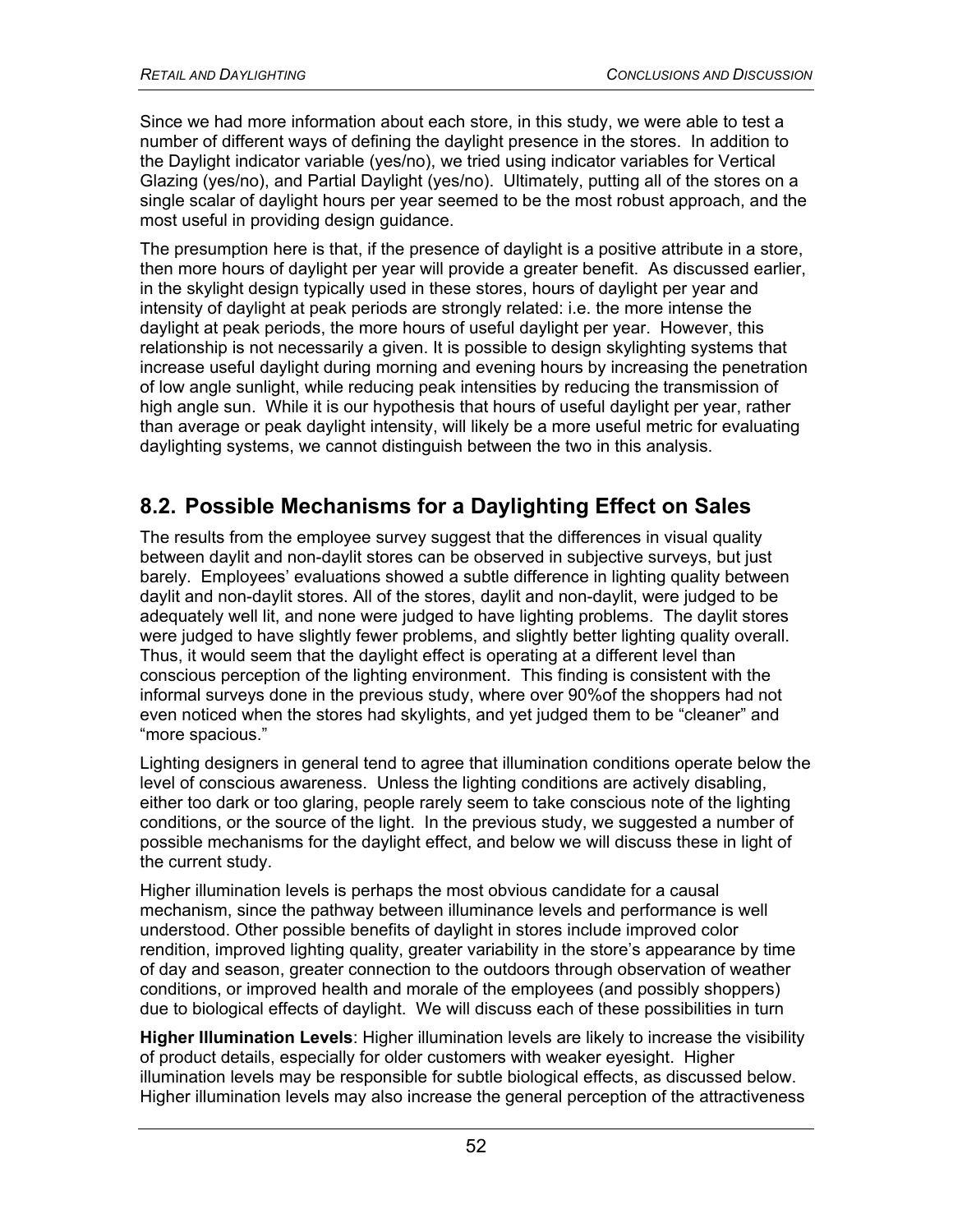of the sales space and products, as evidenced in the perceptions of the shoppers discussed above.

Two findings of this study suggest that higher illumination levels may be partially responsible for the daylight effect. First of all, more daylight hours per year was directly associated with greater sales. In skylit stores, more daylight hours per year will also be directly associated with higher average illumination levels—since as daylight illumination levels increase there are more hours per year above the design illumination threshold. Secondly, we found that the relative daylight effect was greater during the 10-month period when the average electric illumination levels were lower for all stores, thus the difference in daytime illumination between daylit and non-daylit stores was greater. During this period, since the electric lighting levels were constant for all stores, the daylit stores tended to have slightly higher horizontal illumination levels during all daylight hours.

Illumination levels in the daylit stores is a dynamic condition. Our measurements were based on hand held illumination readings taken during the late winter months generally between 10 am and 2 pm. We observed daylit stores to average 66% higher horizontal illumination than the non-daylit stores during the February-March mid-day period of our measurements. SkyCalc projections suggest that it would average about 133% higher during the summer months.

Figure 20 compares the SkyCalc estimated average horizontal illuminance during the two time periods, 10-month and 24-month, and during peak daylight conditions (July) and minimum daylight conditions (December) for two average stores in the chain, one daylit (dashed lines) and one not daylit (solid lines). During the 10-month time period, all stores operated their electric lights at about ½ power, so that became the minimum illumination in daylit stores, and the additional daylight contribution always increased illumination levels during the day. During the 24-month period, all stores operated at full power, but daylit stores turned off some of their lights during the daytime when threshold daylight illumination conditions were met.



*Figure 20: Hourly Illumination Patterns of Average Daylit and Non-Daylit Stores, 10 month (left) and 24-month (right) periods* 

Based on our understanding of the photocontrol operations controlling the electric lights, and SkyCalc analysis of hourly daylight levels, we believe that during the 24-month period the daylit stores operated above the non-daylit stores' illumination level for about 20% of the store hours. Another 40% of the time, they would have been operating at slightly less than the non-daylit stores' illumination level, and the remaining 40% of the time at the same level. *Thus, increased horizontal illumination may not be solely responsible for the increased sales due to a daylight effect.*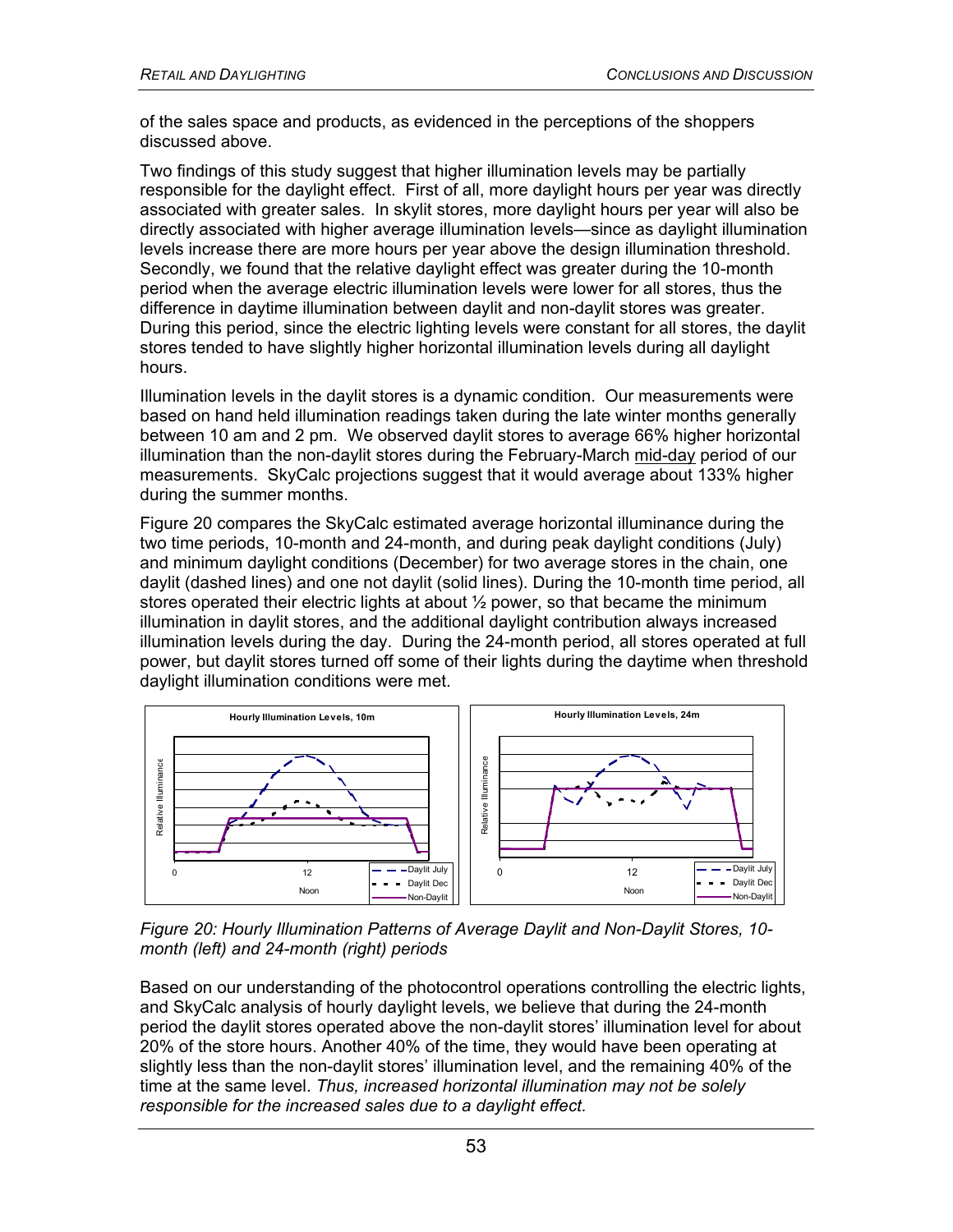**Improved Color Rendition:** Daylight has the greatest range of spectral wavelengths of any of our light sources, and is the source our eye has naturally adapted to through millenniums of evolution. With a continuous spectrum of light, all colors will be more vivid and have a more naturally rendered appearance under daylight. Any store which sells products distinguished by color, or where color is a key selection criteria, is likely to benefit from improved color rendition. This particular retailer, as well as the previous study participant, does sell some products that would benefit from better color discrimination. It is possible that there are fewer returns due to poor color selection and greater attraction to products due to more vivid color rendition. In this study, we did not collect evidence on this issue.

**Greater Depth Perception:** There is a second possible effect of the spectrum of daylight, due to its greater richness in the blue end of the spectrum. One current theory suggests that people perceive a space to be more brightly lit, and that the resulting size of their pupil is smaller, under so-called "scotopic" sources of light, those rich in the blue end of the spectrum. The smaller pupil size is likely to increase the depth of field of the viewer, allowing a shopper to see greater detail over a wider range of focal distances.

**Improved Lighting Quality:** The daylit stores had consistently higher illumination levels on vertical surfaces. During our daytime observations, average vertical illuminance readings were 62% higher in the daylit stores, and the average minimum readings (average-standard deviation) were 50% higher. The lowest vertical illumination reading found in any daylit store was four times higher than the lowest reading in any non-daylit store.

We examined a set of photographs of a sample of comparable daylit and non-daylit stores looking for obvious changes in appearance or visual quality that we could not capture with our surveyors' light meter readings. The appearance of the product in the aisles was remarkably similar between the two types of stores. Shadows and highlights on products appeared very similar.

The most obvious differences between the two store types were in the appearance of the floor, ceiling and upper walls. The floor in daylit stores was more likely to have subtle shadows and changes in color, due to alternating patterns of skylight versus electric light dominating the aisles, whereas the floors in the non-daylit stores were very uniform in appearance. Similarly the ceiling in the daylit stores might best be described as "lively," with daylight bouncing off of many surfaces, compared to a much more uniform appearance of the ceilings of the non-daylit stores. In the non-daylit stores the uniform pattern of bright electric lights tended to accentuate the contrasting darkness of the non-illuminated ceiling. Even when ceilings were the same height, the daylit stores seemed to have higher ceilings since the ceiling surfaces were more brightly lit, attracting the viewer's eye upwards. The daylit stores also tended to have higher illumination levels on the upper walls and high-mounted signage, creating a bright horizon and perhaps helping with shopper navigation through the store.

**Greater Variability:** The range of illumination levels in daylit stores is considerably greater than in non-daylit stores, and yet the employees judged the daylit stores to have slightly better lighting quality, and substantially greater lighting uniformity, than the nondaylit stores. The standard deviation for both vertical and horizontal illumination readings was four times greater in the daylit versus the non-daylit stores. While uniformity of illumination is often a key goal of lighting designers, the non-uniformity of the daylit stores may actually be a positive feature.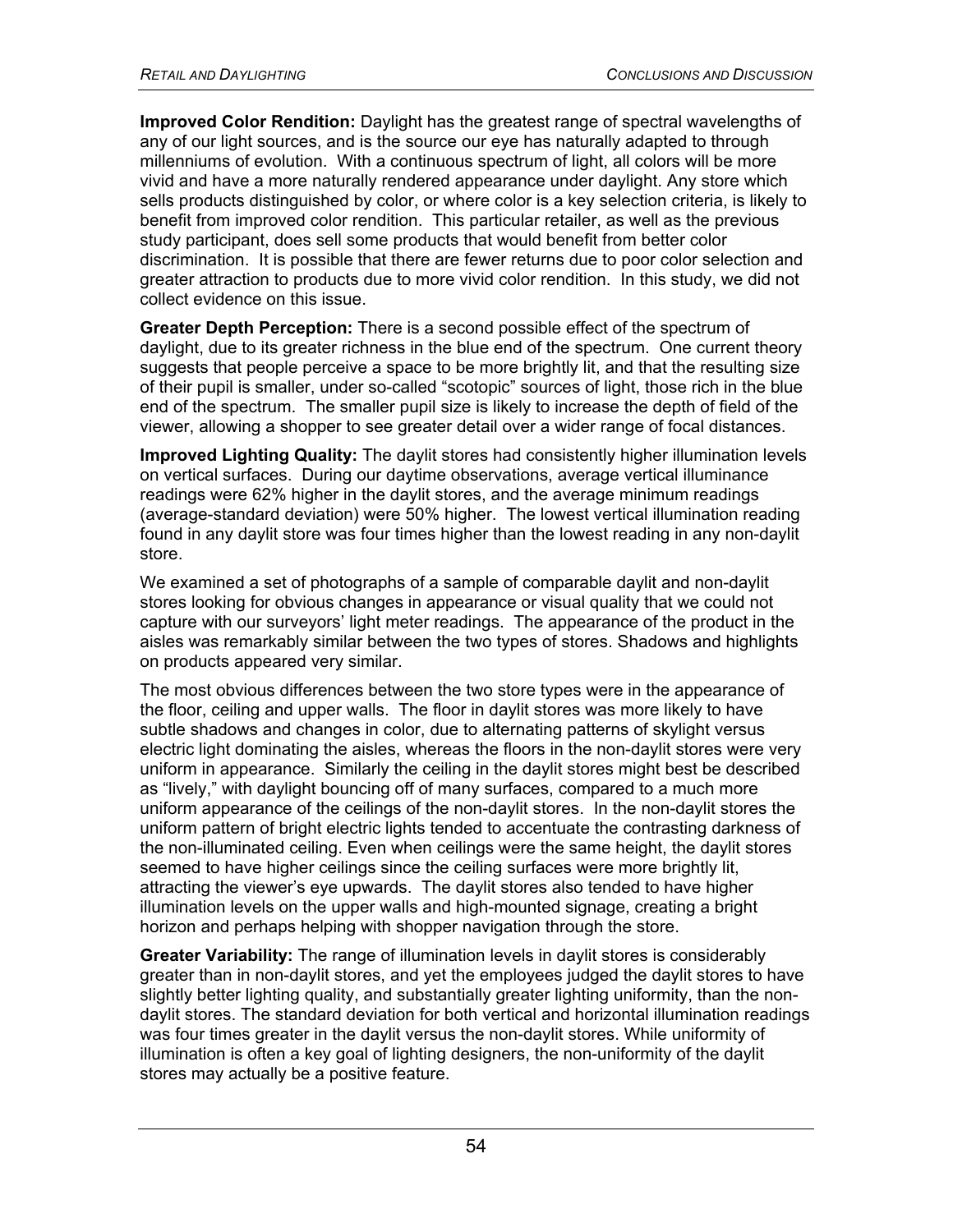Daylight variability is a function of both space and time. The variation in illumination levels for daylit stores over time is even greater than the variation in space described above. Highlighted areas move around the store as the sun moves through the day and seasons. A daylit store looks different in the morning than in the afternoon, and different in the summer than in the winter, with slightly changing color of light and patterns of soft shadows. Such variation in appearance may help to stimulate shopper interest over repeated visits, and may also help to keep employees alert and mentally engaged over time.

**Connection to the Outdoors**: Daylit stores offer some information about the weather outside of a store. Most of the stores in this chain had diffuse skylights that offered no view of the sky, but the intensity of daylight or the passing of clouds is clearly discernable. Rain and hail can be heard through the skylights. This information about weather conditions outside may also have a stimulating effect, as discussed above under "Greater Variability."

**Biological Effects**: There is a growing body of research being undertaken to understand the biological effects of light. To date it is clear that bright light exposure during the day helps reinforce the natural circadian rhythms of various hormones and neural transmitters. Bright light, most likely in the natural daylight spectrum favoring blue wavelengths, suppresses melatonin and increases the production of neural transmitters such as serotonin and dopamine. Healthy circadian rhythms have been implicated in better immune function and activity patterns. The illumination intensity, duration, timing and spectral sensitivity of these effects are still being researched, and may likely vary by time of day. We believe these are fairly slow biochemical effects, unlikely to be detectable in less than 30 minutes, and most likely to be reinforced over days of exposure. Thus, short store visits by shoppers are not likely to involve biological effects from daylight exposure. Store employees, on the other hand, may experience some health benefits from working in a daylit environment that reinforces their circadian rhythms. We did not study any indicators that would identify any of these effects. We hypothesize, however, that positive feelings generated from daylight exposure could possibly reinforce general positive feelings towards the store for both shopper and employees.

Although further research will be required to uncover the mechanisms of daylight's importance, this study reinforces the finding that daylight does truly increase retail sales. We have presented evidence from a second retail sector that daylight can increase retail sales on average for the chain by up to 6%, or for individual stores by up to 40%, depending on the daylight design, parking lot size, and other store variables. The effect of daylighting on sales is of a magnitude similar to more traditional retail location variables and has a value many times greater than the energy savings that accompany daylighting. These results give us greater confidence in recommending daylighting strategies for the design of new retail stores.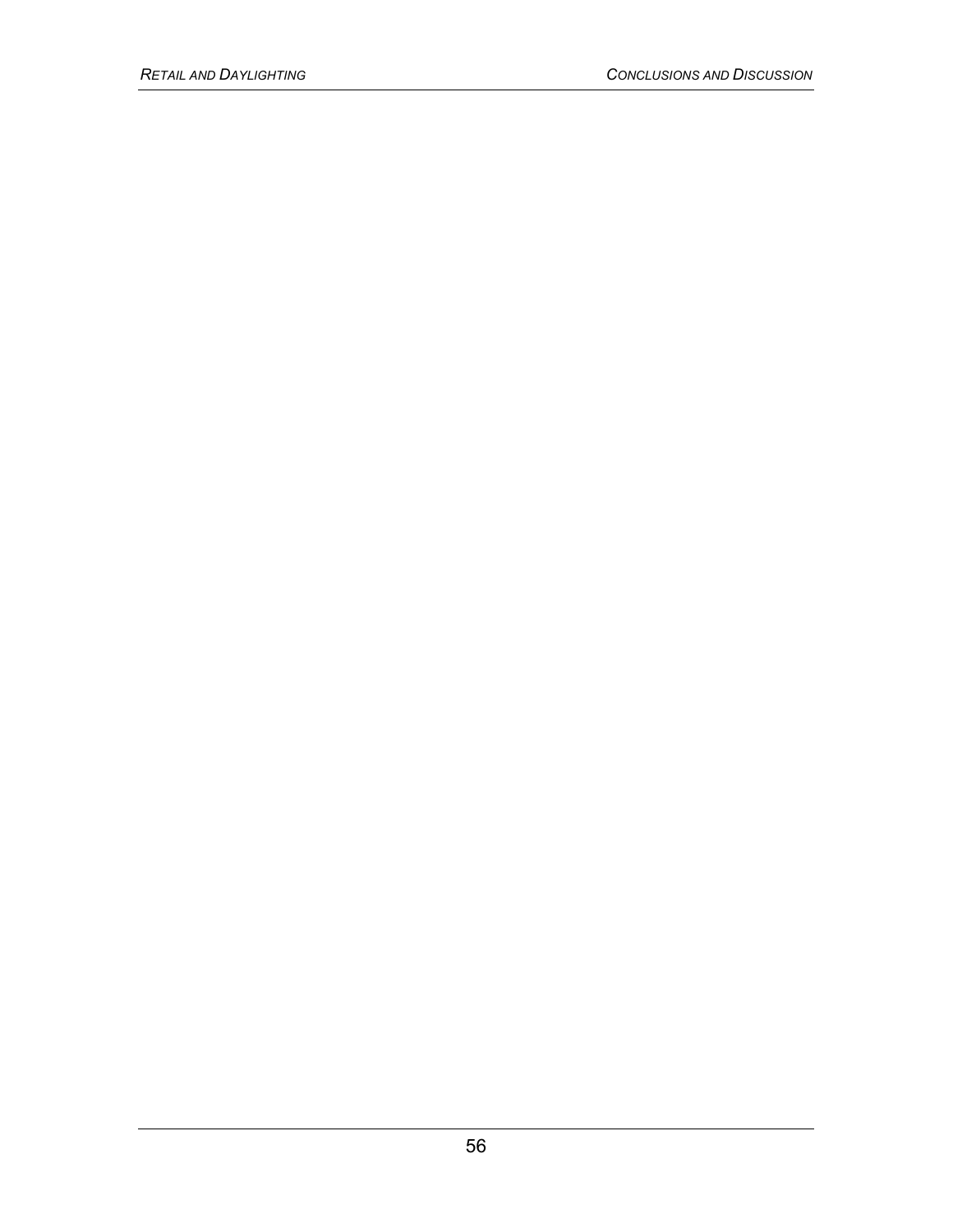## **9. APPENDICES**

## **9.1. Retail Survey Forms**

Attached are three survey forms that were developed for the study, for on-site data collection, to interview the manager, and to survey employees. Any potentially identifying information has been re-coded as option "A,B,C etc". Some formatting was lost in transferring the forms, but the basic content and structure remains.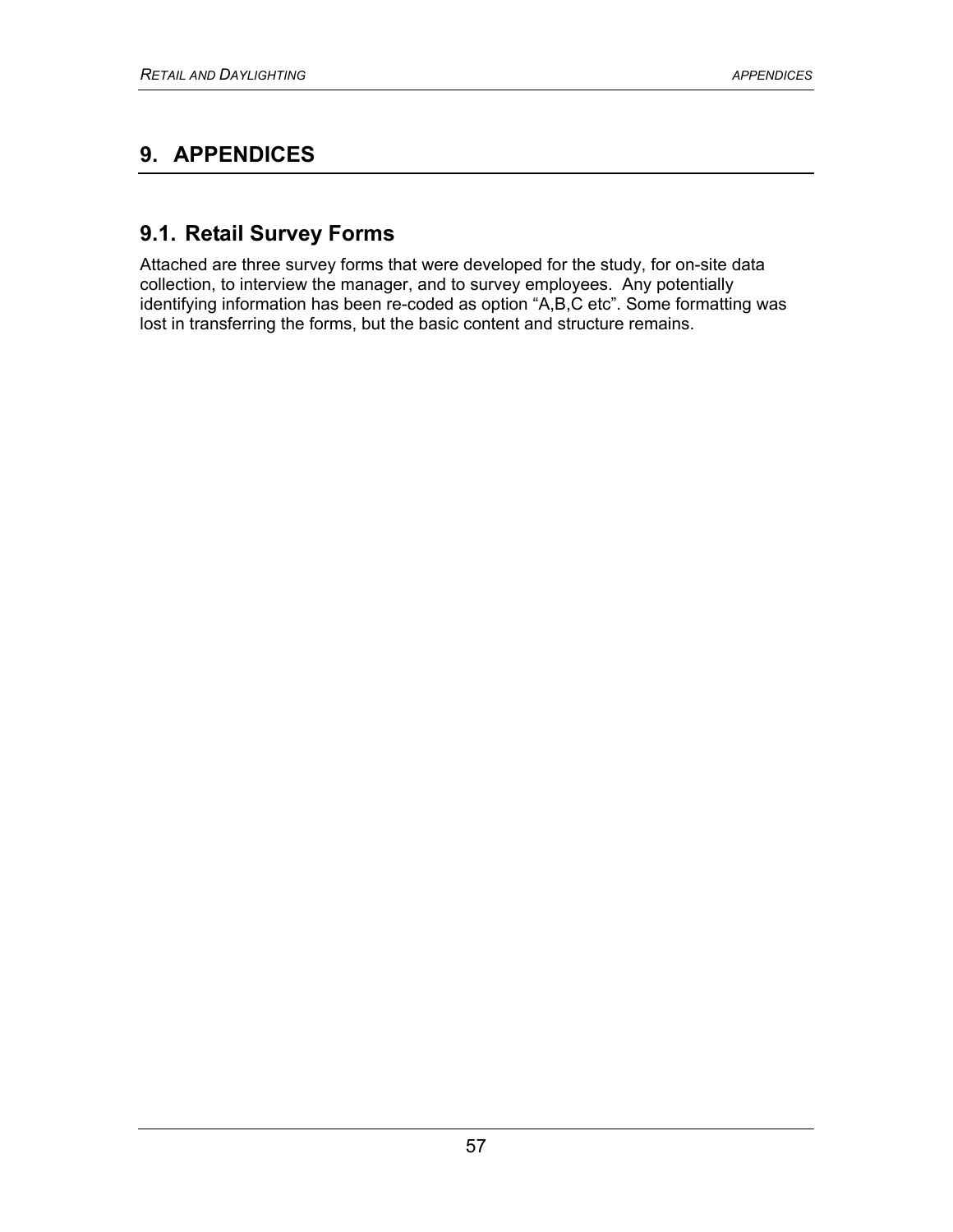# **9.1.1. On-site Survey Form**

# RETAIL ON-SITE SURVEY

| <b>Store location</b>                              |                                                                             |                                                                                                      |                                              |                                                                       |                                   |                                                                                                                                                                                                                               |                               |
|----------------------------------------------------|-----------------------------------------------------------------------------|------------------------------------------------------------------------------------------------------|----------------------------------------------|-----------------------------------------------------------------------|-----------------------------------|-------------------------------------------------------------------------------------------------------------------------------------------------------------------------------------------------------------------------------|-------------------------------|
| <b>Exterior site information</b>                   |                                                                             |                                                                                                      |                                              |                                                                       |                                   |                                                                                                                                                                                                                               |                               |
| <b>Location type</b>                               | urban<br>$\Omega$                                                           | strip mall big-box<br>$\Omega$                                                                       | $\Omega$                                     | rural<br>$\Omega$                                                     | other<br>$\circ$                  | Comments                                                                                                                                                                                                                      |                               |
| Neighborhood<br>Neighborhood rating                | $\Box$ residential<br>dilapidated<br>$\bigcirc$ 1                           | $\Omega$                                                                                             | $\Box$ commercial<br>average<br>$\bigcirc$ 3 | $\bigcirc$ 4                                                          | $\Box$ industrial<br>$\bigcirc$ 5 | high-end Comments                                                                                                                                                                                                             |                               |
| <b>Building Signage</b><br><b>Main Street Sign</b> | $\bigcirc$ A<br><b>O</b> Yes                                                | O B                                                                                                  | $\overline{O}C$<br>$\overline{O}$ No         | $\overline{O}$ D                                                      |                                   |                                                                                                                                                                                                                               |                               |
| Main Street Size Number of lanes                   |                                                                             | Freeway                                                                                              | $\circ$                                      |                                                                       | O                                 | <b>Boulevard Secondary Residential</b><br>O                                                                                                                                                                                   | O                             |
| <b>Main Street Visibility</b>                      | $\Omega$ 1                                                                  | not visible very obstructed<br>$\Omega$                                                              |                                              | some obstructions<br>$\bigcirc$ 3                                     |                                   | few obstructions<br>$\Omega$ 4                                                                                                                                                                                                | no obstructions<br>$\Omega$ 5 |
| <b>Co-Tenancy</b><br><b>Cloud Condition</b>        | O A<br>clear<br>$\circ$                                                     | $\bigcirc$ B<br>high thin puffy<br>$\circ$                                                           | $\circ$ C<br>$\circ$                         | OD.<br>light oc<br>$\circ$                                            | O E<br>dark oc<br>$\circ$         | $\Omega$<br>Comments                                                                                                                                                                                                          |                               |
| <b>Sky Condition</b>                               | stable<br>$\Omega$                                                          |                                                                                                      | changeable<br>O                              |                                                                       |                                   |                                                                                                                                                                                                                               |                               |
| Photograph                                         |                                                                             | $\Box$ Plan with store number<br>$\Box$ Main Street toward store<br>$\Box$ Main Street toward street | $\Box$ 100' from entry toward entry          |                                                                       | frame $#$                         | frame $#$                                                                                                                                                                                                                     |                               |
| Horizontal Illuminance (in parking lot)            | $\frac{\ }{}$ fc                                                            |                                                                                                      | arrival time:                                |                                                                       | AM/PM                             |                                                                                                                                                                                                                               |                               |
| <b>Building manager interview</b>                  |                                                                             |                                                                                                      |                                              |                                                                       |                                   |                                                                                                                                                                                                                               |                               |
| <b>Permission Granted</b>                          | O Manager                                                                   |                                                                                                      | <b>Q</b> Other                               |                                                                       |                                   |                                                                                                                                                                                                                               |                               |
| <b>Interview performed</b>                         | O Yes                                                                       |                                                                                                      | $Q$ No                                       |                                                                       |                                   | Name and the same state of the state of the state of the state of the state of the state of the state of the state of the state of the state of the state of the state of the state of the state of the state of the state of |                               |
| Interior building information                      |                                                                             |                                                                                                      |                                              |                                                                       |                                   |                                                                                                                                                                                                                               |                               |
| <b>Photos</b>                                      | □ 1<br>$\Box$ 2<br>$\Box$ 3<br>$\Box$ 4<br>$\Box$ 5<br>$\Box$ 6<br>$\Box$ 7 |                                                                                                      | frame #<br>frame $#$                         | frame $#$<br><u> 1990 - John Barnett, f</u><br>frame $#$<br>frame $#$ |                                   |                                                                                                                                                                                                                               |                               |
| <b>Notes</b>                                       |                                                                             |                                                                                                      |                                              |                                                                       |                                   |                                                                                                                                                                                                                               |                               |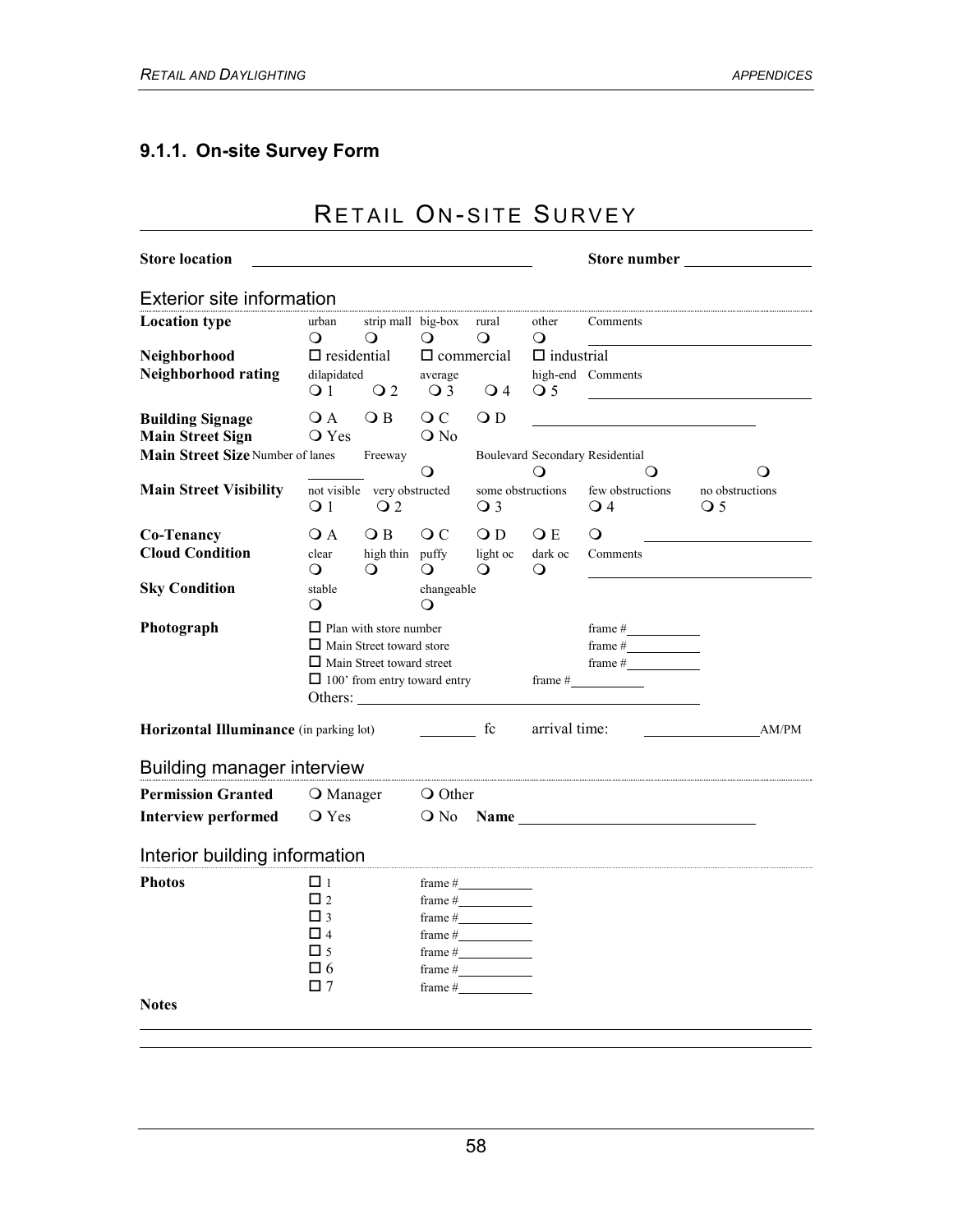| <b>Illuminance Measurements</b>                                                    |                            |                                                             |                         |                        |                                      |                                                                                                                                                                                                                                |                        |                        |                             |
|------------------------------------------------------------------------------------|----------------------------|-------------------------------------------------------------|-------------------------|------------------------|--------------------------------------|--------------------------------------------------------------------------------------------------------------------------------------------------------------------------------------------------------------------------------|------------------------|------------------------|-----------------------------|
| <b>Measurement</b><br>location<br>Wide aisle u/s                                   | Time                       | Horiz $@$<br>4 feet                                         |                         | L vert $(a)$<br>2 feet | L vert $\omega$<br>4 feet            | L vert $\omega$<br>6 feet                                                                                                                                                                                                      | R vert $(a)$<br>2 feet | R vert $(a)$<br>4 feet | $R$ vert $\alpha$<br>6 feet |
| Wide aisle b/s                                                                     |                            |                                                             |                         |                        |                                      |                                                                                                                                                                                                                                |                        |                        |                             |
| Narrow aisle u/s                                                                   |                            |                                                             |                         |                        |                                      |                                                                                                                                                                                                                                |                        |                        |                             |
| Narrow aisle b/s                                                                   |                            |                                                             |                         |                        |                                      |                                                                                                                                                                                                                                |                        |                        |                             |
| Back aisle u/s                                                                     |                            |                                                             |                         |                        |                                      |                                                                                                                                                                                                                                |                        |                        |                             |
| Back aisle b/s                                                                     |                            |                                                             |                         |                        |                                      |                                                                                                                                                                                                                                |                        |                        |                             |
| <b>Checkout</b>                                                                    |                            |                                                             |                         |                        |                                      | n/a                                                                                                                                                                                                                            | n/a                    | n/a                    | n/a                         |
| Legend: $u/s$ =under skylights or if no skylight exists, $b/s$ = between skylights |                            |                                                             |                         |                        |                                      |                                                                                                                                                                                                                                |                        |                        |                             |
| Reflectances                                                                       |                            |                                                             |                         |                        |                                      |                                                                                                                                                                                                                                |                        |                        |                             |
| <b>Floor</b>                                                                       | $\bigcirc$ A               |                                                             | $\bigcirc$ B            |                        |                                      |                                                                                                                                                                                                                                |                        |                        |                             |
| <b>Upper Walls</b>                                                                 | $\bigcirc$ A               |                                                             | $\bigcirc$ B            |                        |                                      |                                                                                                                                                                                                                                |                        |                        |                             |
| Ceiling $O A$                                                                      |                            | О В                                                         | $\overline{Q}$ Other    |                        |                                      |                                                                                                                                                                                                                                |                        |                        |                             |
| <b>Structure</b>                                                                   | O A                        |                                                             | OВ                      |                        |                                      | O Other and the contract of the contract of the contract of the contract of the contract of the contract of the contract of the contract of the contract of the contract of the contract of the contract of the contract of th |                        |                        |                             |
| <b>Cleanliness</b>                                                                 | very cln.                  | clean                                                       | normal                  | dirty                  | very dirty                           |                                                                                                                                                                                                                                |                        |                        |                             |
| Luminaires                                                                         | $\bigcirc$ 1               | $\mathsf{Q}$ 2                                              | $\bigcirc$ 3            | $\bigcirc$ 4           | $\bigcirc$ 5                         | Comment                                                                                                                                                                                                                        |                        |                        |                             |
| <b>Verify</b>                                                                      |                            | $\Box$ Verify mounting height and spacing with plan survey. |                         |                        |                                      |                                                                                                                                                                                                                                |                        |                        |                             |
| Layout $\bigcirc$ A                                                                | $\bigcirc$ B               | $\mathsf{O} \mathsf{C}$                                     | O D                     |                        | $\bigcirc$ Other                     |                                                                                                                                                                                                                                |                        |                        |                             |
| <b>Flicker</b>                                                                     | $\mathbf{Q}$ Yes           |                                                             | $\mathbf{Q}$ No         |                        | Hum                                  | $\mathbf{Q}$ Yes                                                                                                                                                                                                               |                        | $\mathbf{Q}$ No        |                             |
| <b>Cleaning</b>                                                                    | $\overline{Q}$ Clean       |                                                             | $\overline{Q}$ Dirty    |                        |                                      |                                                                                                                                                                                                                                |                        |                        |                             |
| <b>Controls</b>                                                                    | $\overline{Q}$ A           | $\bigcirc$ B                                                | $\mathsf{O} \mathsf{C}$ | $\overline{O}$ D       |                                      | $\bigcirc$ Other                                                                                                                                                                                                               |                        |                        |                             |
| <b>Skylights</b>                                                                   |                            |                                                             |                         |                        |                                      | $\Box$ no skylights (if no skylights, ignore the following 5 questions)                                                                                                                                                        |                        |                        |                             |
| <b>Type</b>                                                                        | $\bigcirc$ A               | OВ                                                          | $\bigcirc$ Other        |                        |                                      |                                                                                                                                                                                                                                |                        |                        |                             |
| <b>Well Depth</b>                                                                  | $\bigcirc$ A               | OВ                                                          | $\mathsf{O} \mathsf{C}$ | Q <sub>D</sub>         | QE                                   | O Other                                                                                                                                                                                                                        |                        |                        |                             |
| <b>Cleaning</b>                                                                    | O Clean                    |                                                             | $\bigcirc$ Dirty        |                        | <b>Discoloring</b>                   |                                                                                                                                                                                                                                | $\mathbf{Q}$ Yes       |                        | $Q$ No                      |
| <b>Obstructions</b>                                                                | $\bigcirc$ A               | $\bigcirc$ B                                                | $Q_{C}$                 | Q <sub>D</sub>         |                                      | O Other                                                                                                                                                                                                                        |                        |                        |                             |
| <b>Thermal Environment</b>                                                         |                            |                                                             |                         |                        |                                      |                                                                                                                                                                                                                                |                        |                        |                             |
| Heating $\bigcirc$ A                                                               |                            | O B                                                         |                         |                        |                                      |                                                                                                                                                                                                                                |                        |                        |                             |
| Air movement                                                                       | OА                         |                                                             | O B                     |                        | Air velocity                         |                                                                                                                                                                                                                                |                        | ft/min or m/s          |                             |
| Cooling $\bigcirc$ A                                                               |                            | O <sub>B</sub>                                              |                         | Cycling $\bigcirc$ Yes |                                      |                                                                                                                                                                                                                                | $Q$ No                 |                        |                             |
| <b>Aural Environment</b><br><b>Ambient</b>                                         | silent<br>$\overline{O}$ 1 | quiet<br>$\overline{O}2$                                    | normal<br>$\bigcirc$ 3  | loud<br>$\bigcirc$ 4   | very loud<br>$\overline{\text{O}}$ 5 | <b>Decibels</b>                                                                                                                                                                                                                |                        |                        |                             |
| PA                                                                                 | $\bigcirc$ 1               | $\Omega$                                                    | $\bigcirc$ 3            | $\bigcirc$ 4           | $\bigcirc$ 5                         | <b>Decibels</b>                                                                                                                                                                                                                |                        |                        |                             |
| Air                                                                                | $\overline{O}$ 1           | $\overline{O}2$                                             | $\overline{O}3$         | $\bigcirc$ 4           | $\overline{O}5$                      | <b>Decibels</b>                                                                                                                                                                                                                |                        |                        |                             |
| <b>Primary Noise Source</b>                                                        |                            | $\Box$ HVAC $\Box$ Street                                   |                         |                        |                                      | $\Box$ Chckout $\Box$ Patrons $\Box$ Other Location                                                                                                                                                                            |                        |                        |                             |
| <b>Olfactory Environment</b>                                                       | very pleasant              |                                                             | neutral                 |                        | very unpleasant                      |                                                                                                                                                                                                                                |                        |                        |                             |
| <b>Pleasantness</b>                                                                | $\bigcirc$ 1               | $\overline{O}2$                                             | $\bigcirc$ 3            | $\bigcirc$ 4           | $\overline{\smash{\bigcirc}}\,$ 5    | Describe                                                                                                                                                                                                                       |                        |                        |                             |
| Horizontal Illuminance (in parking lot)                                            |                            |                                                             |                         | fc                     | departure time:                      |                                                                                                                                                                                                                                |                        |                        | AM/PM                       |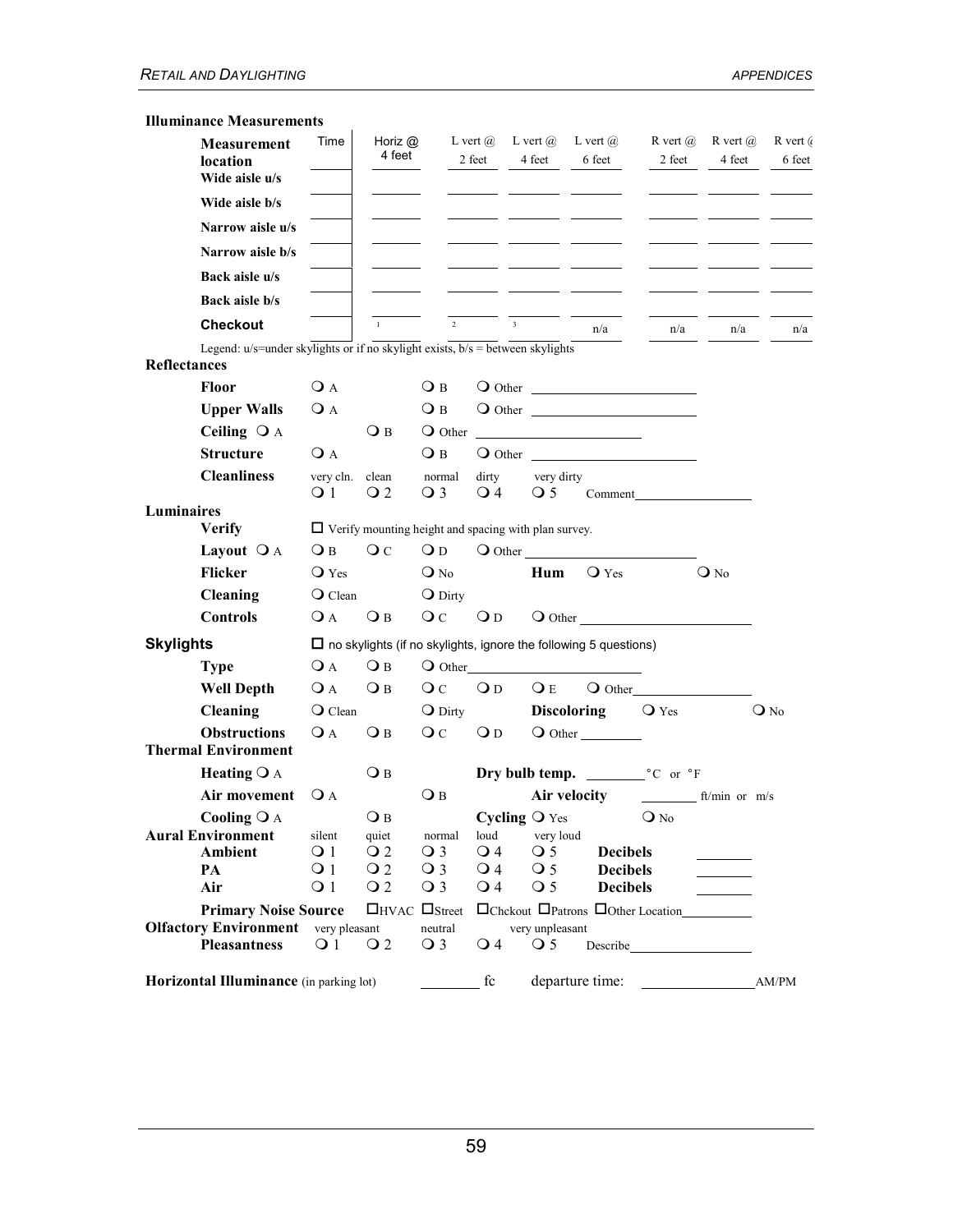# **9.1.2. Manager Interview**

|              |                       |                                    |                                                   | Building manager interview (confidential)                                                                                                                          |                                                               |                                                                                                                                                |                                                          |                   |
|--------------|-----------------------|------------------------------------|---------------------------------------------------|--------------------------------------------------------------------------------------------------------------------------------------------------------------------|---------------------------------------------------------------|------------------------------------------------------------------------------------------------------------------------------------------------|----------------------------------------------------------|-------------------|
|              |                       |                                    | Interviewee Name                                  |                                                                                                                                                                    | Time                                                          |                                                                                                                                                |                                                          |                   |
| <b>Title</b> |                       | O Manager                          |                                                   |                                                                                                                                                                    |                                                               |                                                                                                                                                |                                                          |                   |
| Gender       |                       | $\bigcirc$ Male                    | $\bigcirc$ Female                                 | <b>Eye Glasses</b> $Q$ Yes $Q$ No                                                                                                                                  |                                                               |                                                                                                                                                |                                                          |                   |
| Age          |                       | $Q \leq 30$                        | $Q$ 31-40                                         |                                                                                                                                                                    | $Q_{41-50}$ $Q_{51-60}$                                       | Q > 61                                                                                                                                         |                                                          |                   |
|              |                       |                                    |                                                   |                                                                                                                                                                    |                                                               | Years with this company ______                                                                                                                 |                                                          |                   |
|              |                       |                                    |                                                   | 1. Have you ever worked at a different store location for this company?                                                                                            |                                                               | O Yes O No                                                                                                                                     |                                                          |                   |
|              |                       |                                    |                                                   |                                                                                                                                                                    |                                                               | dates from to                                                                                                                                  |                                                          |                   |
| 2.           |                       |                                    |                                                   |                                                                                                                                                                    |                                                               | What do you think are this store's major advantages compared with similar stores?                                                              |                                                          |                   |
|              |                       |                                    |                                                   | O Neighborhood O Visibility O Personnel O Maintenance                                                                                                              |                                                               |                                                                                                                                                |                                                          |                   |
| 3.           | Other                 |                                    |                                                   |                                                                                                                                                                    |                                                               | Have any new competitors opened up nearby $(X$ distance $+\prime$ -) in the past three years?                                                  |                                                          |                   |
|              |                       |                                    |                                                   |                                                                                                                                                                    |                                                               |                                                                                                                                                |                                                          |                   |
| 4.           |                       |                                    |                                                   |                                                                                                                                                                    |                                                               | $\overline{O}$ Other $\overline{O}$ Other Have any local events in the past three years dramatically affected sales? $O$ Yes $\overline{O}$ No |                                                          |                   |
|              | <b>Q</b> Construction |                                    |                                                   | $\bigcirc$ Resurfacing $\bigcirc$ Flood $\bigcirc$ Personnel                                                                                                       |                                                               | O Crime                                                                                                                                        |                                                          |                   |
|              |                       |                                    |                                                   | $\bigcirc$ Other                                                                                                                                                   |                                                               |                                                                                                                                                |                                                          |                   |
|              |                       |                                    |                                                   | $Date(s)$ approx. duration                                                                                                                                         |                                                               |                                                                                                                                                |                                                          |                   |
| 5.           |                       |                                    |                                                   | On a scale of 1 to 5, how do you rate the electric lighting system in this store?                                                                                  |                                                               |                                                                                                                                                |                                                          |                   |
|              |                       |                                    |                                                   | Part on: O 1 Poor O 2 Fair O 3 Adequate O 4 Good O 5 Superior                                                                                                      |                                                               |                                                                                                                                                |                                                          |                   |
|              |                       | All on: $Q_1$ Poor $Q_2$ Fair      |                                                   |                                                                                                                                                                    | $\bigcirc$ 3 Adequate $\bigcirc$ 4 Good $\bigcirc$ 5 Superior |                                                                                                                                                |                                                          |                   |
|              |                       | Comments                           |                                                   |                                                                                                                                                                    |                                                               |                                                                                                                                                |                                                          |                   |
| 6.           |                       |                                    |                                                   | Do you think the electric lighting system in this store impacts sales performance?                                                                                 |                                                               |                                                                                                                                                |                                                          |                   |
|              |                       |                                    |                                                   | <b>Part on:</b> O 1 very negative O 2 negative O 3 no effect<br><b>All on:</b> $\overline{O}$ 1 very negative $\overline{O}$ 2 negative $\overline{O}$ 3 no effect |                                                               | $\bigcirc$ 4 positive<br>$\bigcirc$ 4 positive                                                                                                 | $\bigcirc$ 5 very positive<br>$\bigcirc$ 5 very positive |                   |
|              |                       | Comments                           |                                                   |                                                                                                                                                                    |                                                               |                                                                                                                                                |                                                          |                   |
| 7.           |                       |                                    |                                                   | Have you had any problems with the electric lighting system? $Q$ Yes $Q$ No                                                                                        |                                                               |                                                                                                                                                |                                                          |                   |
|              |                       |                                    |                                                   | $\overline{O}$ frequent burn out $\overline{O}$ flicker $\overline{O}$ hum $\overline{O}$ switching problems                                                       |                                                               |                                                                                                                                                |                                                          |                   |
|              |                       |                                    |                                                   |                                                                                                                                                                    |                                                               |                                                                                                                                                |                                                          |                   |
| 8.           |                       |                                    |                                                   | Did this store experience any unexpected loss of power last year?                                                                                                  |                                                               | <b>O</b> Yes                                                                                                                                   | $\mathbf{Q}$ No                                          |                   |
|              |                       |                                    | If Yes, did customers have to leave the store?    |                                                                                                                                                                    |                                                               |                                                                                                                                                | $\mathbf{Q}$ Yes                                         | $\overline{Q}$ No |
|              |                       |                                    |                                                   |                                                                                                                                                                    |                                                               | approx. duration                                                                                                                               |                                                          |                   |
|              |                       | Comments                           |                                                   |                                                                                                                                                                    |                                                               |                                                                                                                                                |                                                          |                   |
|              |                       |                                    |                                                   |                                                                                                                                                                    |                                                               | If there are no skylights, skip the following questions and check here $\square$ no skylights                                                  |                                                          |                   |
|              |                       |                                    |                                                   | 9. On a scale of 1 to 5, how do you rate the light from the skylights in this store?                                                                               |                                                               |                                                                                                                                                |                                                          |                   |
|              | Q 1 Poor Q 2 Fair     |                                    | $\bigcirc$ 3 Adequate                             |                                                                                                                                                                    | $\bigcirc$ 4 Good $\bigcirc$ 5 Superior                       |                                                                                                                                                |                                                          |                   |
|              | Comments              |                                    |                                                   | 10. Do you think the skylights in this store impact sales performance?                                                                                             |                                                               |                                                                                                                                                |                                                          |                   |
|              |                       |                                    | $\bigcirc$ 1 very negative $\bigcirc$ 2 negative  | ○ 3 no effect                                                                                                                                                      | $\bigcirc$ 4 positive                                         | $\bigcirc$ 5 very positive                                                                                                                     |                                                          |                   |
|              |                       | Comments                           |                                                   |                                                                                                                                                                    |                                                               |                                                                                                                                                |                                                          |                   |
|              |                       |                                    | 11. Have you had any problems with the skylights? |                                                                                                                                                                    |                                                               | $\bigcirc$ Yes $\bigcirc$ No                                                                                                                   |                                                          |                   |
|              |                       | $\Box$ Water leaks $\Box$ Breakage |                                                   | $\Box$ Crime                                                                                                                                                       | $\Box$ Fall-through                                           |                                                                                                                                                |                                                          |                   |
|              |                       |                                    | $\Box$ Other                                      |                                                                                                                                                                    |                                                               |                                                                                                                                                |                                                          |                   |
|              |                       |                                    |                                                   |                                                                                                                                                                    |                                                               |                                                                                                                                                |                                                          |                   |
|              |                       |                                    |                                                   |                                                                                                                                                                    |                                                               |                                                                                                                                                |                                                          |                   |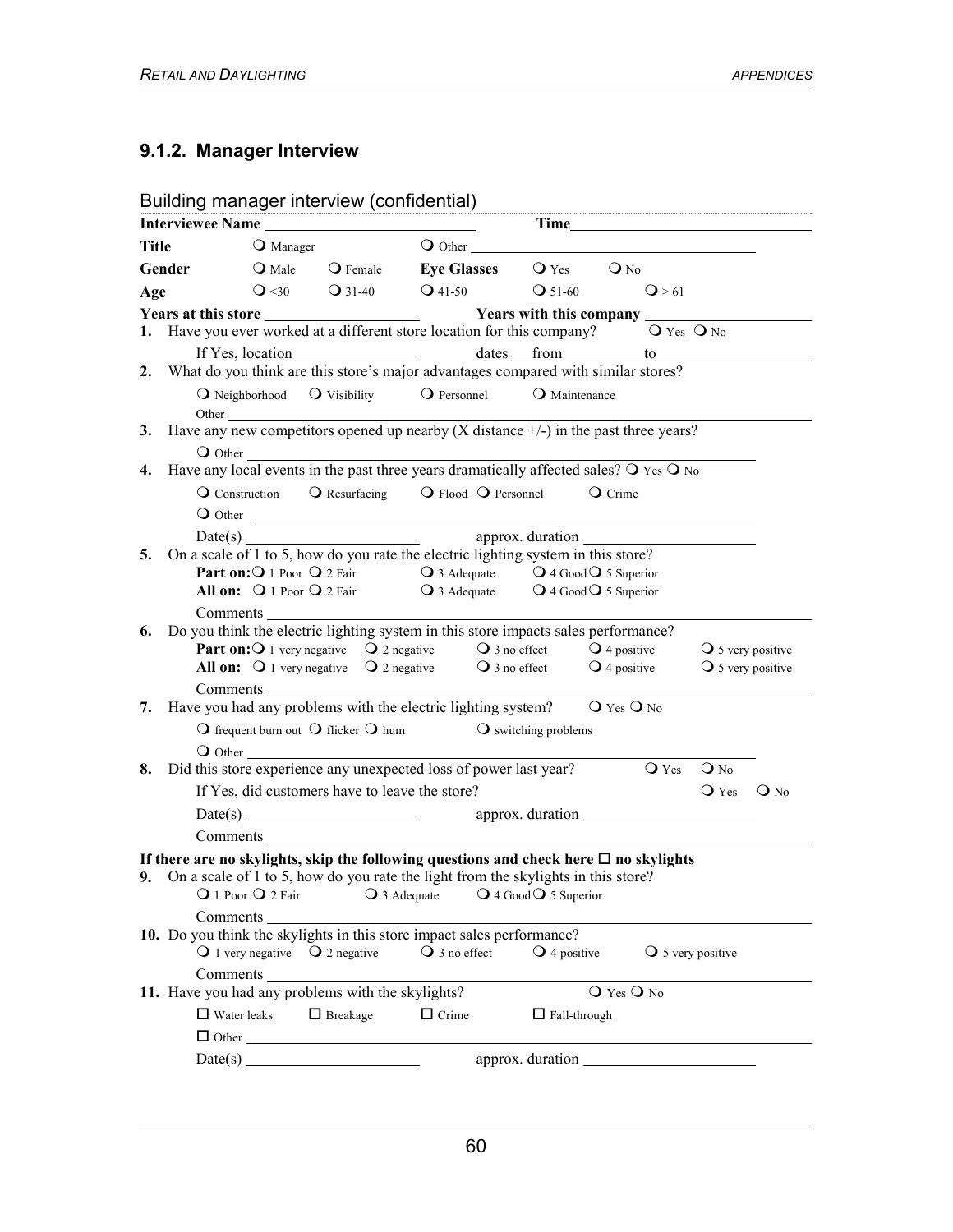# **9.1.3. Employee Survey**

|    | <b>Store location</b>                                                                                                                                                                                                                                                                                                                                                                                                                           |             | <b>Store number</b>     |                        |                      |       |                                 |  |
|----|-------------------------------------------------------------------------------------------------------------------------------------------------------------------------------------------------------------------------------------------------------------------------------------------------------------------------------------------------------------------------------------------------------------------------------------------------|-------------|-------------------------|------------------------|----------------------|-------|---------------------------------|--|
|    |                                                                                                                                                                                                                                                                                                                                                                                                                                                 |             | LIGHTING QUALITY SURVEY |                        |                      |       |                                 |  |
|    | You are being asked to participate in a voluntary study about the lighting quality in this store. This study is<br>conducted by an independent consultant and your answers are confidential. We ask that you complete this<br>survey and return it to the designated person as soon as possible. If you would prefer, you can mail the form<br>to us directly at "Lighting Survey", 11626 Fair Oaks Blvd. #302, Fair Oaks, CA 95628. Thank you! |             |                         |                        |                      |       |                                 |  |
|    | Do you work full or part time?                                                                                                                                                                                                                                                                                                                                                                                                                  |             |                         |                        | $\bigcirc$ full time |       | $\mathbf{\mathsf{Q}}$ part time |  |
|    | Where in the store do you primarily work?                                                                                                                                                                                                                                                                                                                                                                                                       |             |                         | $\bigcirc$ sales floor | O back office        |       | $\mathbf{\odot}$ other          |  |
|    | Please indicate your age.                                                                                                                                                                                                                                                                                                                                                                                                                       | $Q \leq 30$ | $Q$ 31-40               | $Q$ 41-50              | $Q$ 51-60            |       | Q > 61                          |  |
|    | How long have you worked at this store? _________ In years or fraction of a year<br>Please answer the following questions related to your experience of the lighting in this store as it is today.<br>For each question, please circle the number that most closely matches your opinion, where 1 means you<br>strongly disagree and 7 means you strongly agree.                                                                                |             |                         |                        |                      |       |                                 |  |
|    | strongly                                                                                                                                                                                                                                                                                                                                                                                                                                        |             | somewhat                | no                     | somewhat             |       | strongly                        |  |
| a) | disagree<br>Overall, the lighting quality in this store is comfortable.                                                                                                                                                                                                                                                                                                                                                                         | disagree    | disagree                | opinion                | agree                | agree | agree                           |  |
| b) | The lighting helps make the merchandise look appealing.                                                                                                                                                                                                                                                                                                                                                                                         |             |                         | 4                      | 5                    | 6     | 7                               |  |
|    |                                                                                                                                                                                                                                                                                                                                                                                                                                                 |             | 3                       | 4                      | 5                    | 6     | 7                               |  |
| c) | The store is uncomfortably bright.                                                                                                                                                                                                                                                                                                                                                                                                              |             |                         |                        |                      |       |                                 |  |
| d) | The store is uncomfortably dim.                                                                                                                                                                                                                                                                                                                                                                                                                 |             | 3                       | 4                      | 5                    | 6     | 7                               |  |
| e) | The light fixtures themselves are too bright.                                                                                                                                                                                                                                                                                                                                                                                                   |             | 3                       | 4                      | 5                    | 6     | 7                               |  |
| f) | There is too much light in some areas and not enough in others.                                                                                                                                                                                                                                                                                                                                                                                 | 2           |                         | 4                      | 5                    | 6     | 7                               |  |
| g) | The lighting makes it difficult to examine detail closely.                                                                                                                                                                                                                                                                                                                                                                                      |             |                         | 4                      | 5                    | 6     | 7                               |  |
| h) | Reflections on the merchandise are sometimes a problem.                                                                                                                                                                                                                                                                                                                                                                                         |             |                         | 4                      | 5                    | 6     | 7                               |  |
|    |                                                                                                                                                                                                                                                                                                                                                                                                                                                 |             | 3                       | 4                      | 5                    | 6     | 7                               |  |
| i) | Skin tones look unnatural under this lighting.                                                                                                                                                                                                                                                                                                                                                                                                  |             |                         |                        | 5                    | 6     | 7                               |  |
| j) | It is difficult to distinguish shades of color under this lighting.                                                                                                                                                                                                                                                                                                                                                                             |             |                         |                        |                      |       |                                 |  |
| k) | The lights sometimes flicker or hum annoyingly.                                                                                                                                                                                                                                                                                                                                                                                                 |             |                         | 4                      | 5                    | 6     | 7                               |  |
|    |                                                                                                                                                                                                                                                                                                                                                                                                                                                 | 2           | 3                       | 4                      | 5                    | 6     | $\tau$                          |  |

For question 12, please circle the number that most closely matches your opinion of the lighting in this store compared to other stores with which you are familiar. ....

| How does the lighting in this store compare to lighting in similar stores? |  |          |  |        |  |
|----------------------------------------------------------------------------|--|----------|--|--------|--|
| worse                                                                      |  | the same |  | better |  |
|                                                                            |  |          |  |        |  |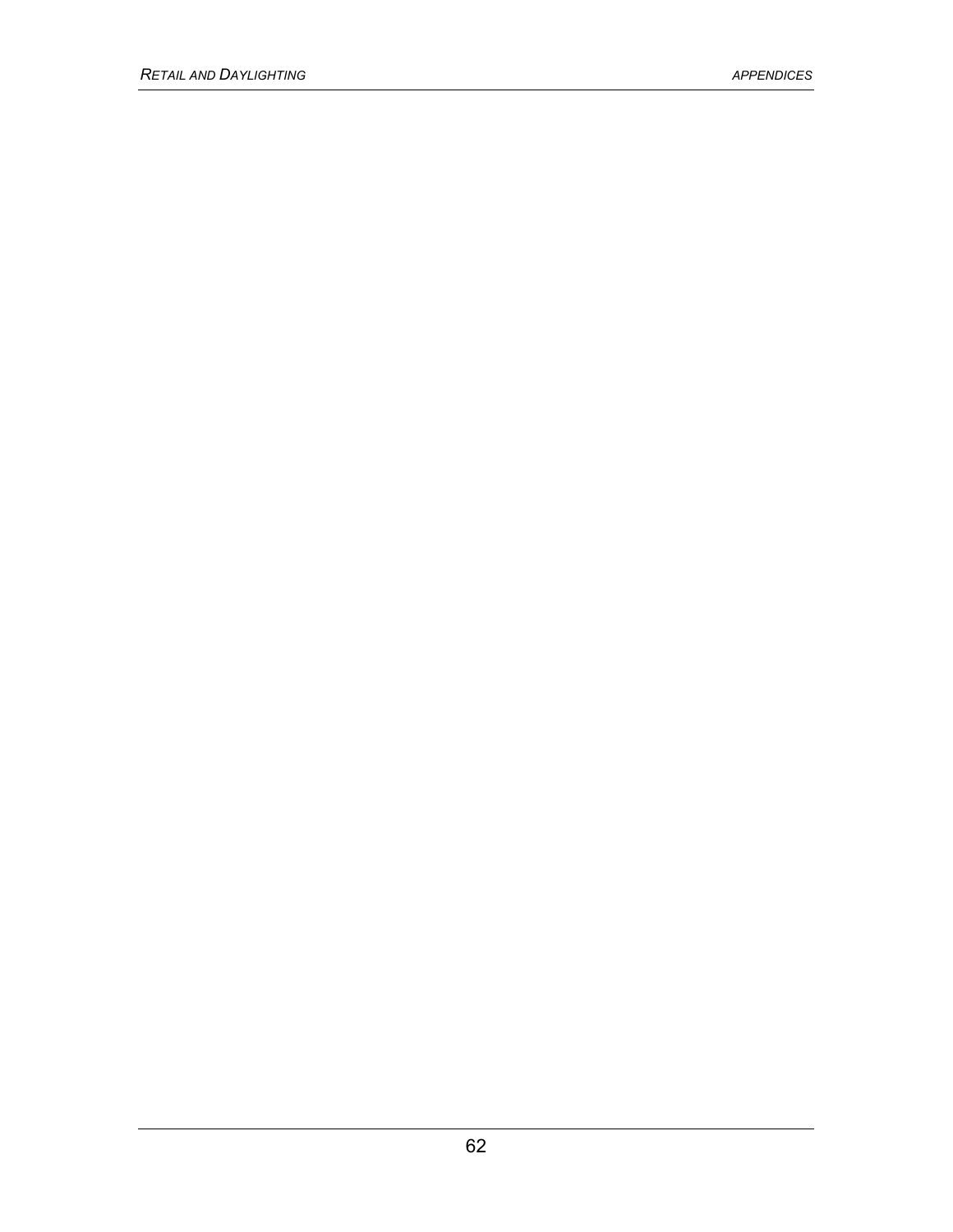### Retail Sales Model Results

### **9.1.4. Natural log Models**

| <b>Summary Stats for Natural Log Models</b>   |             |        |         |         |         |           |  |  |  |  |
|-----------------------------------------------|-------------|--------|---------|---------|---------|-----------|--|--|--|--|
| <b>Variable Description</b>                   | Variable    | Min    | Max     | Range   | Ave     | <b>SD</b> |  |  |  |  |
| ln(sales index 24m)                           | LogSales10m | 7.09   | 8.56    | 1.48    | 7.78    | 0.32      |  |  |  |  |
| ln(sales index 10m)                           | LogSales24m | 6.97   | 8.53    | 1.56    | 7.72    | 0.36      |  |  |  |  |
| ln(Total Area)                                | logArea     | 1.00   | 1.06    | 0.06    | 1.04    | 0.01      |  |  |  |  |
| Longer work week, yes/no                      | Hours       | 0.00   | 1.00    | 1.00    | 0.36    | 0.48      |  |  |  |  |
| ln(Age)                                       | logAge      | 1.00   | 3.68    | 2.68    | 2.11    | 0.59      |  |  |  |  |
|                                               |             |        |         |         |         |           |  |  |  |  |
| Percent Population Growth, 2000-1990          | PopGrow     | 1.00   | 13.18   | 12.18   | 5.09    | 2.55      |  |  |  |  |
|                                               |             |        |         |         |         |           |  |  |  |  |
| Number of sister stores within certain radius | Co-mktg     | 1.00   | 5.00    | 4.00    | 3.93    | 1.26      |  |  |  |  |
| Number of competitor stores within radius 1   | Compet 1    | 0.00   | 10.00   | 10.00   | 2.40    | 2.22      |  |  |  |  |
| Storefront height scalar                      | Height      | 1.00   | 3.57    | 2.57    | 1.91    | 0.47      |  |  |  |  |
| ln(Parking)                                   | logPark     | 1.00   | 1.29    | 0.29    | 1.17    | 0.07      |  |  |  |  |
|                                               |             |        |         |         |         |           |  |  |  |  |
| <b>Outlier Store</b>                          | Out44       |        |         |         |         |           |  |  |  |  |
| Daylit hours per year greater than threshold  | DayHrs      | 270.00 | 1800.32 | 1530.32 | 1090.55 | 408.86    |  |  |  |  |
| Parking * DayHrs                              | ParkDH      | 447.95 | 4557.73 | 4109.77 | 2654.69 | 1289.44   |  |  |  |  |

#### *Figure 21: Summary Statistics for Natural Log Models*

These are only the variables found significant in the Log Models. For more information on other variables considered, look at the Descriptive Statistics table for the Linear Models, also included in the Appendix. For all models, we have dropped out the intercept values for the model equations, since they do not effect any results, and they became difficult to keep consistent across the transformed linear and log models.

| <b>Model Name: LN 10m</b>                     |                |         |                   |         |       |
|-----------------------------------------------|----------------|---------|-------------------|---------|-------|
| <b>Variable Description</b>                   | Variable       | B       | <b>Std. Error</b> | t       | Sig.  |
| ln(Total Area)                                | logArea        | 0.59    | 0.18              | 3.26    | 0.002 |
| ln(Age)                                       | logAge         | 0.28    | 0.05              | 6.10    | 0.000 |
| Transportation variable, 1990                 | Transport      | 0.00    | 0.00              | $-2.53$ | 0.014 |
| Education variable 1990                       | Education      | 0.00    | 0.00              | 2.87    | 0.006 |
| Number of sister stores within certain radius | Co-mktg        | 0.07    | 0.02              | 3.38    | 0.001 |
| Number of competitor stores within radius 1   | Compet 1       | $-0.05$ | 0.02              | $-2.81$ | 0.007 |
| Storefront height scalar                      | Height         | $-0.01$ | 0.00              | $-2.27$ | 0.027 |
| ln(Parking)                                   | logPark        | $-0.41$ | 0.08              | $-4.94$ | 0.000 |
| <b>Outlier Store</b>                          | out440         | 0.68    | 0.18              | 3.84    | 0.000 |
| Daylit hours per year greater than threshold  | DayHrs         | 0.00    | 0.00              | $-2.50$ | 0.015 |
| Age * DayHrs                                  | AgeDH          | 0.00    | 0.00              | $-1.71$ | 0.092 |
| Parking * DayHrs                              | ParkDH         | 0.00    | 0.00              | 3.63    | 0.001 |
|                                               | Model Summary: |         |                   |         |       |
|                                               | <b>RMSE</b>    | 0.17    |                   |         |       |
|                                               | $R^{\wedge}2$  | 75.7%   |                   |         |       |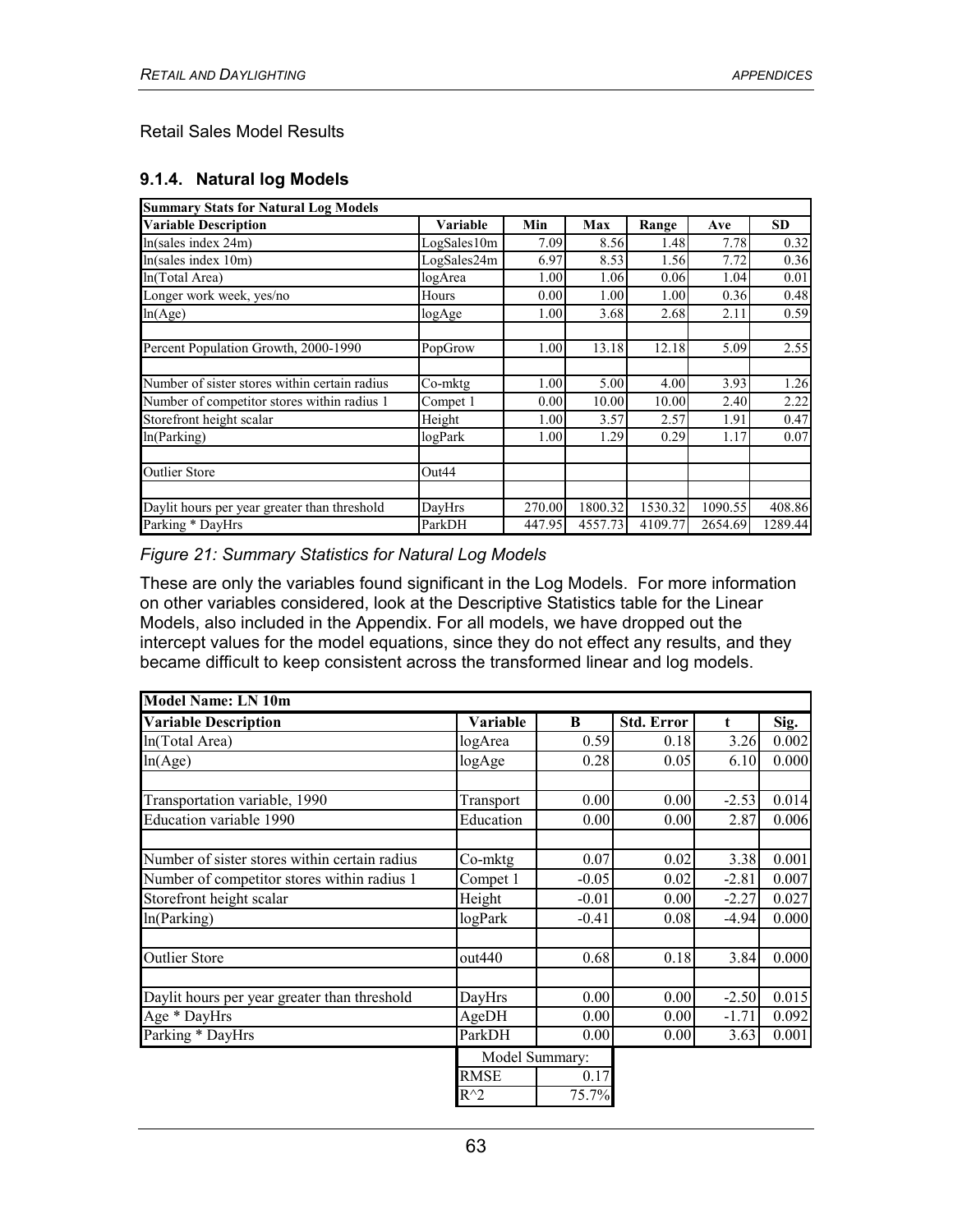| <b>Variable Description</b>                   | Variable       | B          | <b>Std. Error</b> | t       | Sig.  |
|-----------------------------------------------|----------------|------------|-------------------|---------|-------|
| ln(Total Area)                                | logArea        | 7.694      | 2.08              | 3.69    | 0.001 |
| ln(Age)                                       | logAge         | 0.246      | 0.05              | 5.19    | 0.000 |
| Transportation variable, 1990                 | Transport      | $-0.00002$ | 0.00              | $-3.84$ | 0.000 |
| Education variable 1990                       | Education      | 0.00001    | 0.00              | 3.68    | 0.001 |
| Number of sister stores within certain radius | Co-mktg        | 0.091      | 0.02              | 3.85    | 0.000 |
| Number of competitor stores within radius 1   | Compet 1       | $-0.056$   | 0.02              | $-2.97$ | 0.004 |
| Storefront height scalar                      | Height         | $-0.161$   | 0.07              | $-2.34$ | 0.023 |
| ln(Parking)                                   | logPark        | $-1.823$   | 0.41              | $-4.41$ | 0.000 |
| <b>Outlier Store</b>                          | out440         | 0.651      | 0.20              | 3.27    | 0.002 |
| Daylit hours per year greater than threshold  | DayHrs         | $-0.001$   | 0.00              | $-3.06$ | 0.003 |
| Parking * DayHrs                              | ParkDH         | 0.00024    | 0.00              | 3.20    | 0.002 |
|                                               | Model Summary: |            |                   |         |       |
|                                               | <b>RMSE</b>    | 0.19       |                   |         |       |
|                                               | $R^{\wedge}2$  | 74.7%      |                   |         |       |

## *Figure 22: Log Model of 10-Month Sales, 2001*

*Figure 23: Log Model of 24-Month Sales, 1999-2000* 

| <b>Model Name: LN 01</b>                      |           |    |                            |  |  |  |  |
|-----------------------------------------------|-----------|----|----------------------------|--|--|--|--|
| <b>Variable Description</b>                   | Variable  |    | Order of Entry Partial r^2 |  |  |  |  |
| In(Total Area)                                | logArea   |    | 0.069                      |  |  |  |  |
| ln(Age)                                       | logAge    |    | 0.379                      |  |  |  |  |
| Transportation variable, 1990                 | Transport | 12 | 0.026                      |  |  |  |  |
| <b>Education variable 1990</b>                | Education | 11 | 0.009                      |  |  |  |  |
| Number of sister stores within certain radius | Co-mktg   |    | 0.038                      |  |  |  |  |
| Number of competitor stores within radius 1   | Compet 1  | b  | 0.037                      |  |  |  |  |
| Storefront height scalar                      | Height    |    | 0.023                      |  |  |  |  |
| ln(Parking)                                   | logPark   |    | 0.050                      |  |  |  |  |
| <b>Outlier Store</b>                          | out440    |    | 0.059                      |  |  |  |  |
| Daylit hours per year greater than threshold  | DayHrs    | 9  | 0.038                      |  |  |  |  |
| Age * DayHrs                                  | AgeDH     | 10 | 0.016                      |  |  |  |  |
| Parking * DayHrs                              | ParkDH    | 8  | 0.013                      |  |  |  |  |

Figure 24: Order of Entry and Partial R<sup>2</sup>, Log 10 Month Sales, 2001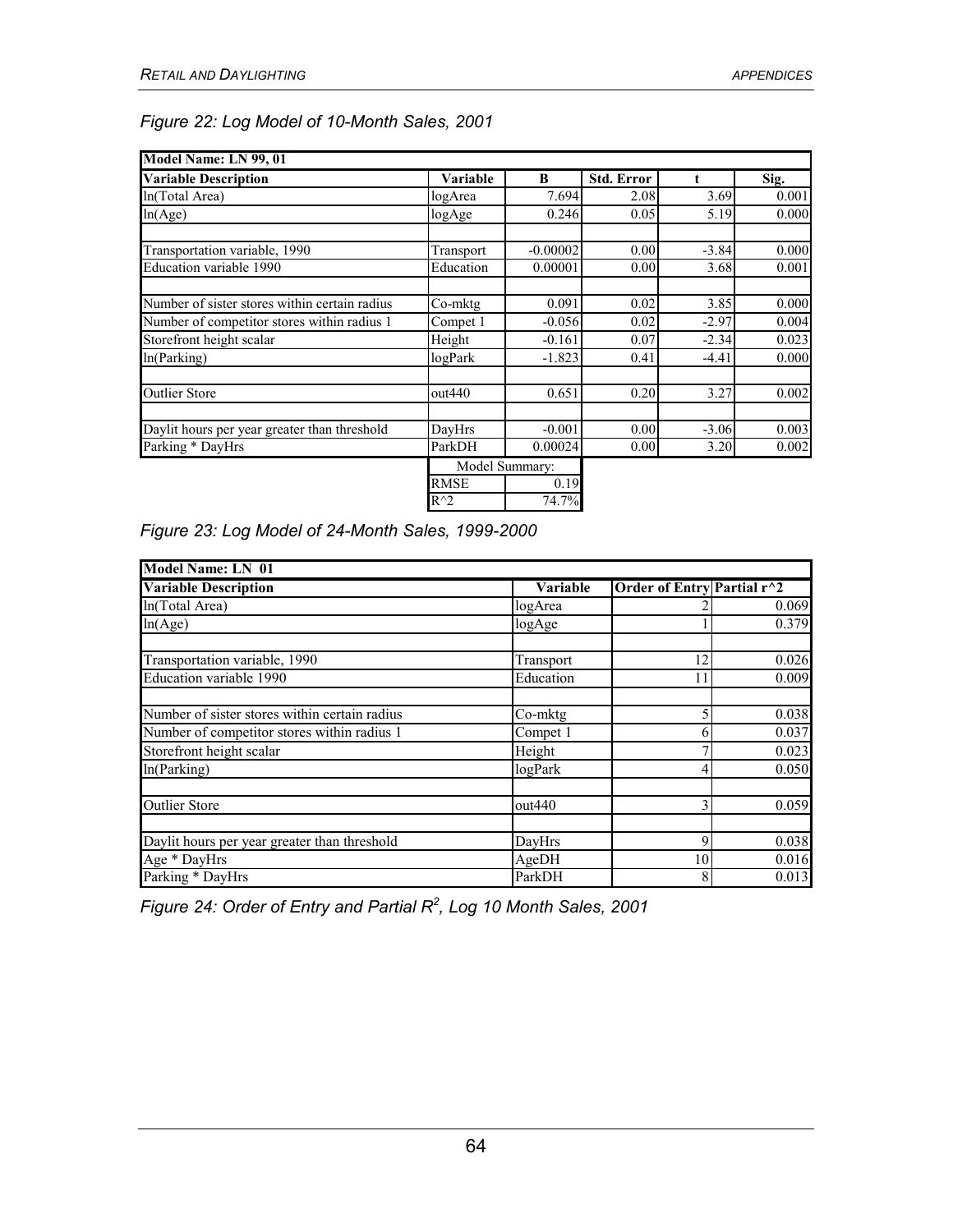| Model Name: LN 99-00                          |               |                            |       |
|-----------------------------------------------|---------------|----------------------------|-------|
| <b>Variable Description</b>                   | Variable      | Order of Entry Partial r^2 |       |
| ln(Total Area)                                | logArea       |                            | 0.077 |
| ln(Age)                                       | logAge        |                            | 0.340 |
| Transportation variable, 1990                 | Transport     | 8                          | 0.015 |
| <b>Education variable 1990</b>                | Education     | 9                          | 0.055 |
| Number of sister stores within certain radius | Co-mktg       | 6                          | 0.037 |
| Number of competitor stores within radius 1   | Compet 1      | 3                          | 0.055 |
| Storefront height scalar                      | Height        | 7                          | 0.041 |
| ln(Parking)                                   | logPark       | 5                          | 0.041 |
| <b>Outlier Store</b>                          | out440        | 4                          | 0.045 |
| Daylit hours per year greater than threshold  | <b>DayHrs</b> | 11                         | 0.039 |
| Parking * DayHrs                              | ParkDH        | 10                         | 0.004 |

*Figure 25: Order of Entry and Partial R2 , Log 24 Month Sales, 1999-2000*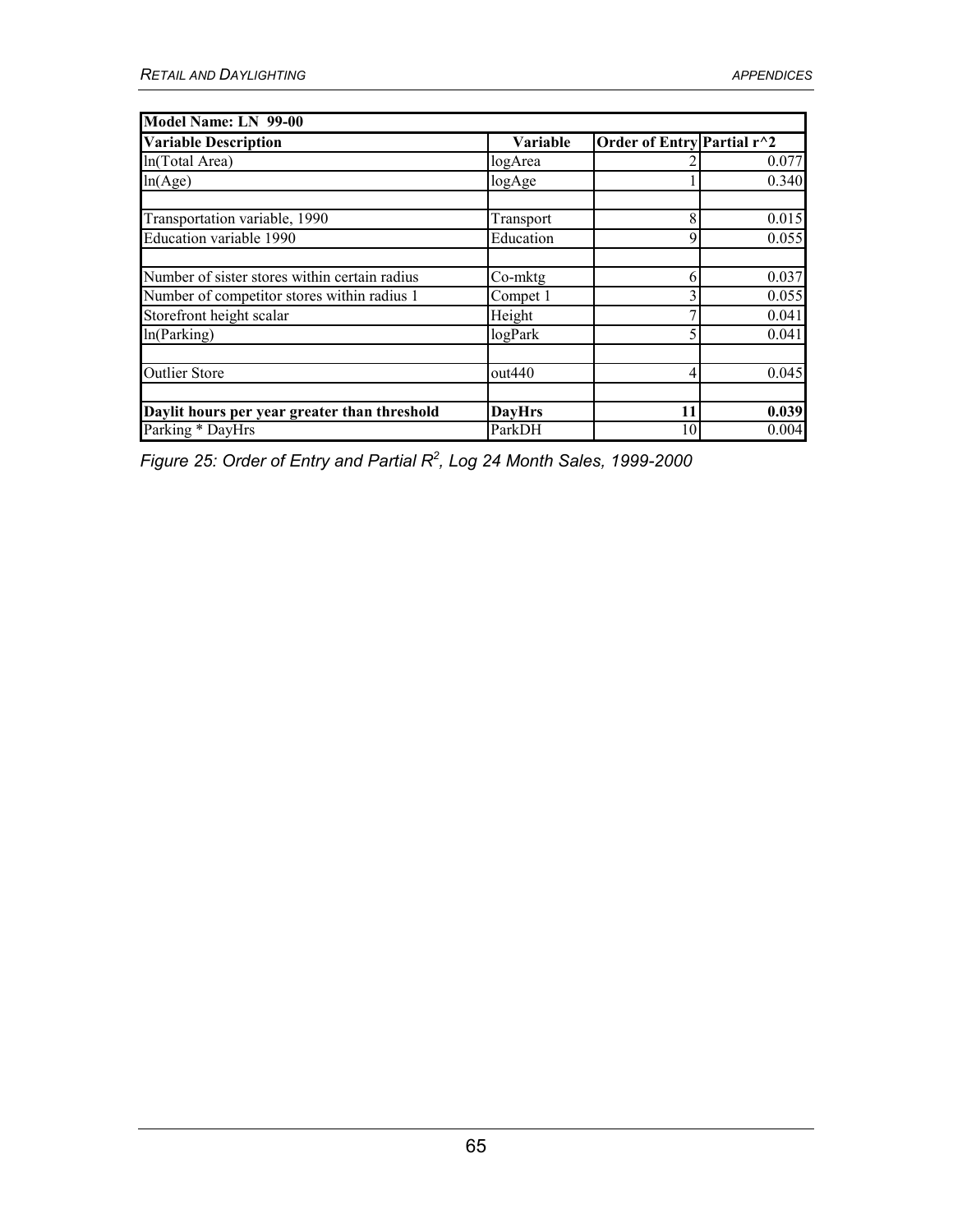## **9.1.5. Linear Models**

| <b>Summary Stats for Linear Models (all variables considered)</b>    |                     |              |                |                |              |              |  |  |
|----------------------------------------------------------------------|---------------------|--------------|----------------|----------------|--------------|--------------|--|--|
|                                                                      |                     |              |                |                |              |              |  |  |
| <b>Variable Description</b>                                          | Variable Name       | <b>MIN</b>   | <b>MAX</b>     | <b>RANGE</b>   | MEAN         | <b>STD</b>   |  |  |
| OUTCOME (DEPENDANT) VARIABLES                                        |                     |              |                |                |              |              |  |  |
| Sales index per store, 24 mo avg for 1999-2000                       | Sales24             | 1068.40      | 5068.17        | 3999.77        | 2390.61      | 867.77       |  |  |
| Sales index per store, 10 mo avg for 2001                            | Sales10             | 1195.07      | 5234.18        | 4039.11        | 2515.70      | 828.65       |  |  |
| <b>EXPLANATORY (INDEPENDANT) VARIABLES</b>                           |                     |              |                |                |              |              |  |  |
| <b>CORPORATE VARIABLES</b>                                           |                     |              |                |                |              |              |  |  |
| Total Sales Area Scalar                                              | Area                | 1.00         | 1.87           | 0.87           | 1.50         | 0.19         |  |  |
| Longer work week, yes/no                                             | Hours               | 0.00         | 1.00           | 1.00           | 0.36         | 0.48         |  |  |
| Store Age Scalar, relative age from date of first opening            | Age                 | 1.00         | 19.00          | 18.00          | 4.17         | 3.03         |  |  |
| Manager seniority scalar                                             | Mgr                 | 1.00         | 56.00          | 55.00          | 21.64        | 13.65        |  |  |
| <b>CENSUS VARIABLES</b>                                              |                     |              |                |                |              |              |  |  |
| <b>Housing Status</b>                                                | Housing             | 2182.00      | 45229.00       | 43047.00       | 22983.55     | 11123.58     |  |  |
| Population Density, 2000                                             | Pop                 | 6701.00      | 321692.00      | 314991.00      | 86522.51     | 60056.14     |  |  |
| Percent Population Growth, 2000-1990                                 | PopGrow             | 1.00         | 13.18          | 12.18          | 5.09         | 2.55         |  |  |
| Ethnic Status, 2000                                                  | Ethnic              | 0.29         | 0.92           | 0.64           | 0.63         | 0.15         |  |  |
| Households, 2000                                                     | Household           | 4026.00      | 175163.00      | 171137.00      | 44657.60     | 32533.27     |  |  |
| Income 1990                                                          | Income              | 10813.34     | 29831.75       | 19018.41       | 17537.69     | 4711.22      |  |  |
| Economic Status 1990                                                 | Econ                | 0.02         | 0.23           | 0.21           | 0.10         | 0.05         |  |  |
| Education variable 1990                                              | Education           | 2886.00      | 143727.00      | 140841.00      | 42678.78     | 31059.53     |  |  |
| Language variable, 1990                                              | Language            | 44.00        | 97023.00       | 96979.00       | 8873.19      | 15428.92     |  |  |
| Transportation variable, 1990                                        | Transport           | 286.00       | 36884.00       | 36598.00       | 7879.32      | 6884.83      |  |  |
| LOCAL MARKET INFLUENCES                                              |                     |              |                |                |              |              |  |  |
| Number of sister stores within certain radius                        | Co-mktg             | 1.00         | 5.00           | 4.00           | 3.93         | 1.26         |  |  |
| Number of competitor stores within radius 1                          | Compet 1            | 0.00         | 5.00           | 5.00           | 1.44         | 1.29         |  |  |
| Number of competitor stores within radius 2                          | Compet 2            | 0.00         | 10.00          | 10.00          | 2.40         | 2.22         |  |  |
| Co-tenant scalar                                                     | Cotenant            | 0.00         | 4.00           | 4.00           | 1.49         | 1.39         |  |  |
| Number of lanes on the main street                                   | Lanes               | 2.00         | 8.00           | 6.00           | 4.55         | 1.32         |  |  |
| Street visibility scalar                                             | Visible             | 1.00         | 5.00           | 4.00           | 3.30         | 1.14         |  |  |
| Building signage is "typical" yes/no                                 | Sign                | 0.00         | 1.00           | 1.00           | 0.90         | 0.30         |  |  |
| Flag for negative sales event in neighborhood                        | Event               | 0.00         | 1.00           | 1.00           | 0.25         | 0.43         |  |  |
| Storefront length scalar                                             | Length              | 1.00         | 3.79           | 2.79           | 1.97         | 0.57         |  |  |
| Storefront height scalar                                             | Height              | 1.00         | 3.57           | 2.57           | 1.91         | 0.47         |  |  |
| Parking scalar                                                       | Parking             | 1.00         | 3.63           | 2.63           | 2.22         | 0.64         |  |  |
| STORE COMFORT CONDITIONS                                             |                     |              |                |                |              |              |  |  |
| Daylit hours per year greater than threshold                         | DayHrs              | 270.00       | 1800.32        | 1530.32        | 1090.55      | 408.86       |  |  |
| Average of all vertical illuminace readings, scalar                  | VertAve             | 2.21         | 31.83          | 29.62          | 6.93         | 4.02         |  |  |
| Standard Deviation of vertical illuminace scalar                     | VertSD              | 1.00         | 41.13          | 40.13          | 2.99         | 4.67         |  |  |
| Atypical luminaire layout yes/no                                     | Luminaire           | 0.00         | 1.00           | 1.00           | 0.12         | 0.33         |  |  |
| Electric lighting percent on, scalar                                 | Lightson            | 1.00         | 4.00           | 3.00           | 2.44         | 0.78         |  |  |
| Ceiling height scalar                                                | ClgHt               | 1.00         | 2.50           | 1.50           | 1.50         | 0.32         |  |  |
| Noticeable air movement , yes/no                                     | Air                 | 0.00         | 1.00           | 1.00           | 0.10         | 0.30         |  |  |
| Odor scalar                                                          | Smell               | 2.00         | 5.00           | 3.00           | 3.04         | 0.48         |  |  |
| Noise scalar                                                         | Noise               | 3.00         | 8.00           | 5.00           | 5.19         | 1.24         |  |  |
| INTERACTION VARIABLES (all based on scalars above)                   |                     |              |                |                |              |              |  |  |
| Sales Area * DayHrs                                                  | AreaDH              | 1.00         | 6.92           | 5.92           | 4.66         | 1.76         |  |  |
| Age * DayHrs                                                         | AgeDH               | 1.00         | 17.79          | 16.79          | 5.73         | 4.13         |  |  |
| Longer Hours * DayHrs                                                | HoursDH             | 1.00         | 3.83           | 2.83           | 2.71         | 1.19         |  |  |
| PopGrowth * DayHrs                                                   | PopGrowDH<br>MktgDH | 1.00         | 13.18          | 12.18          | 5.09         | 2.55         |  |  |
| No. sister stores * DayHrs<br>No. Competitors w/in Radius 1 * DayHrs | Comp1DH             | 1.00<br>1.00 | 16.67<br>21.27 | 15.67<br>20.27 | 7.88<br>6.96 | 3.69<br>5.19 |  |  |
|                                                                      |                     |              |                |                |              |              |  |  |
| Frontage height * DayHrs<br>Parking * DayHrs                         | HeightDH<br>ParkDH  | 1.00<br>1.00 | 8.38<br>10.17  | 7.38<br>9.17   | 4.70<br>5.93 | 2.10         |  |  |
| Area*DayHrs*Hours                                                    | AreaDHhours         | 1.00         | 4.03           | 3.03           | 2.79         | 2.88<br>1.25 |  |  |
|                                                                      |                     |              |                |                |              |              |  |  |

*Figure 26: Summary Statistics for All Variables Considered in Linear Models*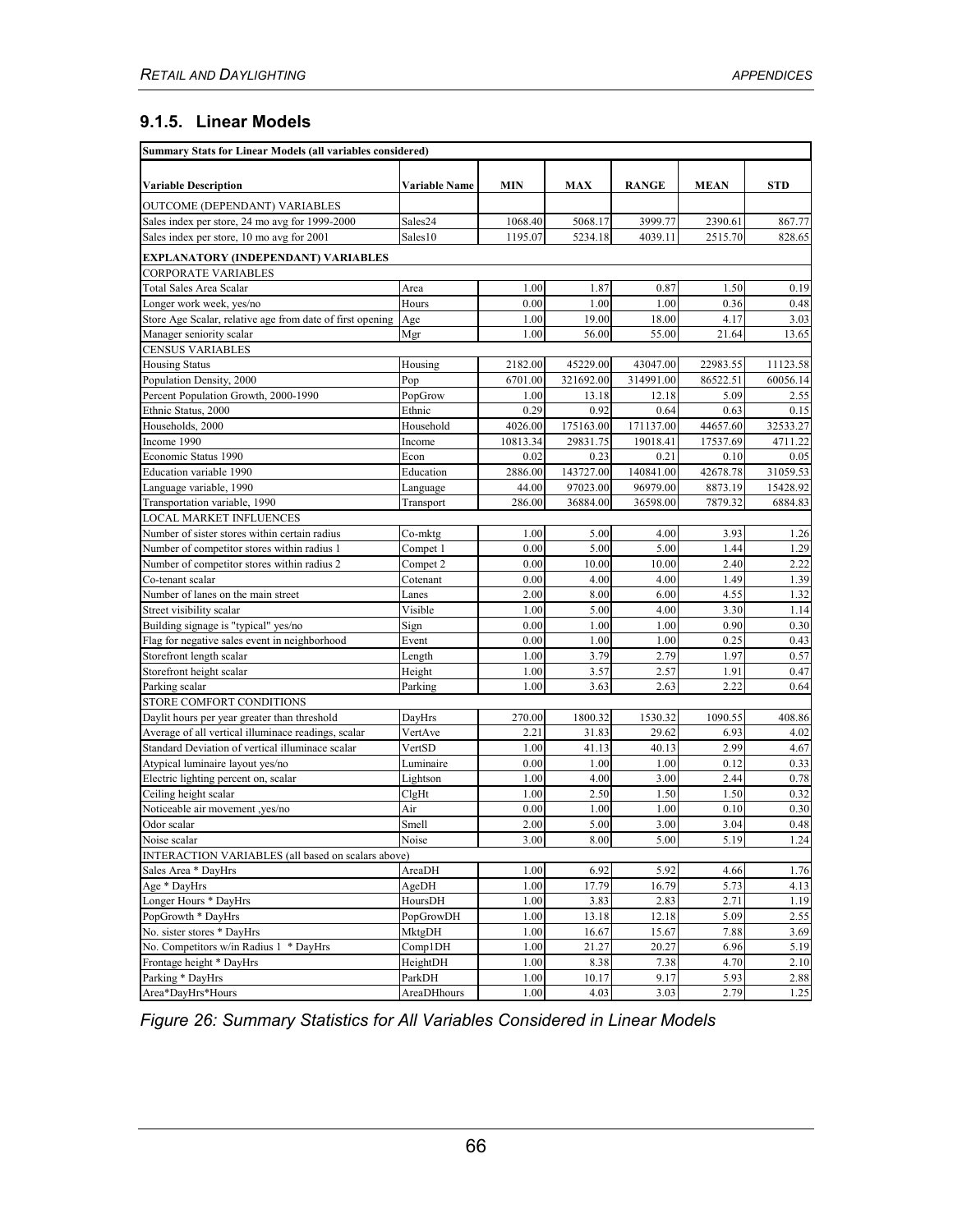| <b>Model Name: Linear 01</b>                                 |                |           |                   |         |       |
|--------------------------------------------------------------|----------------|-----------|-------------------|---------|-------|
| <b>Variable Description</b>                                  | Variable       | B         | <b>Std. Error</b> | t       | Sig.  |
| <b>Total Sales Area Scalar</b>                               | Area           | 1051.87   | 327.90            | 3.21    | 0.002 |
| Store Age Scalar, relative age from date of first openin Age |                | 146.97    | 24.53             | 5.99    | 0.000 |
| Transportation variable, 1990                                | Transport      | $-0.04$   | 0.01              | $-2.67$ | 0.010 |
| Education variable 1990                                      | Education      | 0.01      | 0.00              | 2.78    | 0.007 |
| Number of sister stores within certain radius                | Co-mktg        | 180.89    | 52.71             | 3.43    | 0.001 |
| Number of competitor stores within radius 1                  | Compet 1       | $-122.49$ | 42.79             | $-2.86$ | 0.006 |
| Storefront height scalar                                     | Height         | $-416.25$ | 150.17            | $-2.77$ | 0.007 |
| Parking scalar                                               | Parking        | $-579.25$ | 105.31            | $-5.50$ | 0.000 |
| <b>Outlier Store</b>                                         | Out44          | 2183.45   | 449.62            | 4.86    | 0.000 |
| Daylit hours per year greater than threshold                 | DayHrs50       | $-1.41$   | 0.43              | $-3.25$ | 0.002 |
| Age * DayHrs                                                 | AgeDH          | $-0.08$   | 0.05              | $-1.73$ | 0.089 |
| Parking * DayHrs                                             | ParkDH         | 0.73      | 0.18              | 4.22    | 0.000 |
|                                                              | Model Summary: |           |                   |         |       |
|                                                              | <b>RMSE</b>    | 439.95    |                   |         |       |
|                                                              | $R^{\wedge}2$  | 76.5%     |                   |         |       |

*Figure 27: Linear Model of 10 Month Sales, 2001* 

| <b>Model Name: Linear 99-00</b>                         |                |           |                   |         |       |
|---------------------------------------------------------|----------------|-----------|-------------------|---------|-------|
| <b>Variable Description</b>                             | Variable       | B         | <b>Std. Error</b> | t       | Sig.  |
| <b>Total Sales Area Scalar</b>                          | Area           | 1305.09   | 340.88            | 3.84    | 0.000 |
| Store Age Scalar, relative age from date of first o Age |                | 110.68    | 22.56             | 4.91    | 0.000 |
| Transportation variable, 1990                           | Transport      | $-0.06$   | 0.02              | $-4.14$ | 0.000 |
| Education variable 1990                                 | Education      | 0.01      | 0.00              | 3.95    | 0.000 |
| Number of sister stores within certain radius           | Co-mktg        | 217.31    | 56.38             | 3.85    | 0.000 |
| Number of competitor stores within radius 1             | Compet 1       | $-129.86$ | 45.18             | $-2.87$ | 0.006 |
| Storefront height scalar                                | Height         | $-388.92$ | 161.60            | $-2.41$ | 0.019 |
| Parking scalar                                          | Parking        | $-516.95$ | 111.11            | $-5.61$ | 0.000 |
| <b>Outlier Store</b>                                    | Out44          | 1981.51   | 484.82            | 4.09    | 0.000 |
| Daylit hours per year greater than threshold            | <b>DavHrs</b>  | $-1.57$   | 0.45              | $-3.47$ | 0.001 |
| Parking * DayHrs                                        | ParkDH         | 0.64      | 0.18              | 3.47    | 0.001 |
|                                                         | Model Summary: |           |                   |         |       |
|                                                         | <b>RMSE</b>    | 474.65    |                   |         |       |
|                                                         | $R^{\wedge}2$  | 75.3%     |                   |         |       |

*Figure 28: Linear Model of 24 Month Sales, 1999-2000*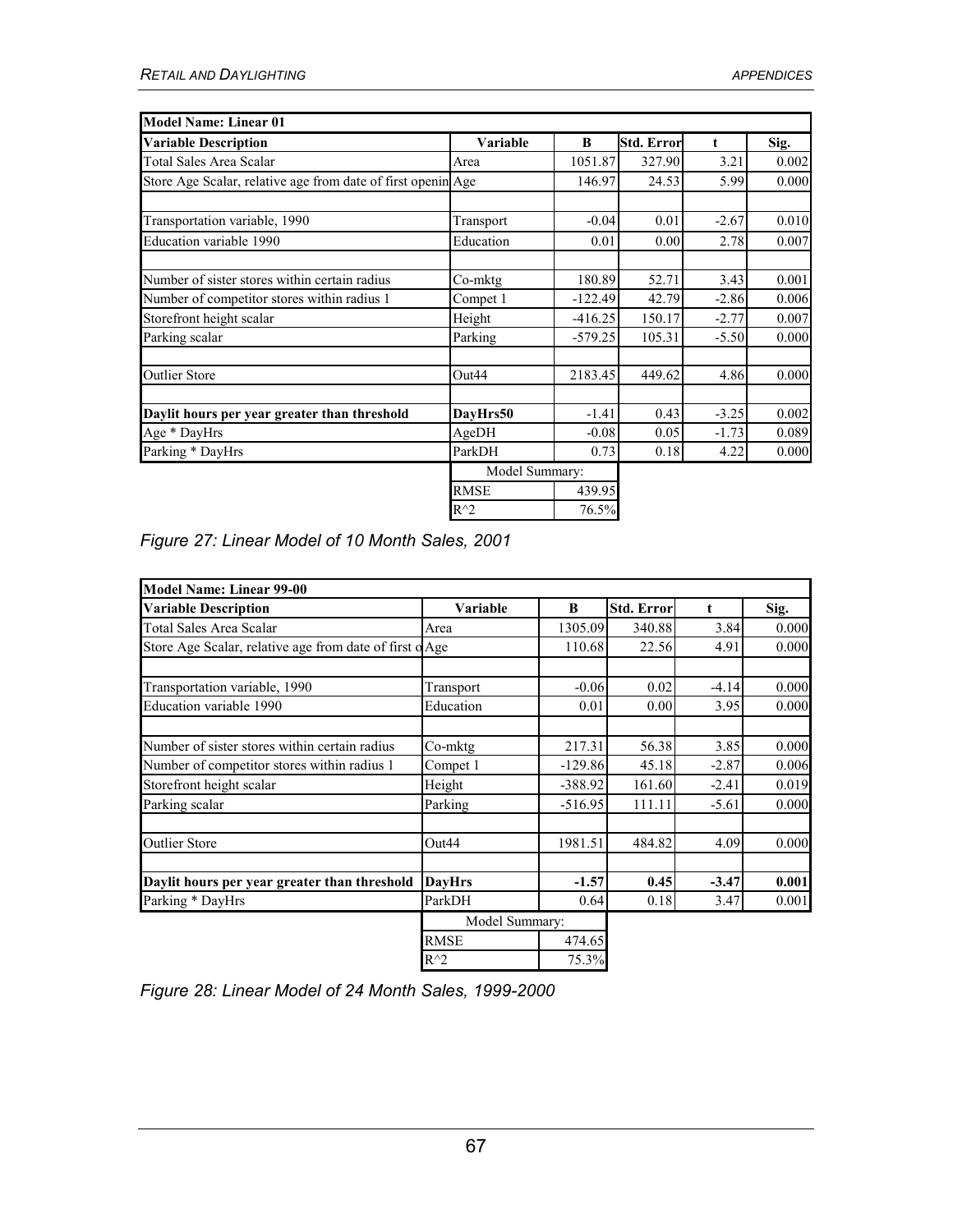| <b>Model Name: Linear 01</b>                   |           |                            |       |  |  |
|------------------------------------------------|-----------|----------------------------|-------|--|--|
| <b>Variable Description</b>                    | Variable  | Order of Entry Partial r^2 |       |  |  |
| <b>Total Sales Area Scalar</b>                 | Area      |                            | 0.054 |  |  |
| Store Age Scalar, relative age from dat Age    |           |                            | 0.318 |  |  |
| Transportation variable, 1990                  | Transport | 12                         | 0.028 |  |  |
| Education variable 1990                        | Education | 11                         | 0.006 |  |  |
| Number of sister stores within certain Co-mktg |           | 6                          | 0.034 |  |  |
| Number of competitor stores within ra Compet 1 |           |                            | 0.029 |  |  |
| Storefront height scalar                       | Height    |                            | 0.035 |  |  |
| Parking scalar                                 | Parking   |                            | 0.079 |  |  |
| <b>Outlier Store</b>                           | out440    |                            | 0.104 |  |  |
| Daylit hours per year greater than t DayHrs50  |           | q                          | 0.053 |  |  |
| Age * DayHrs                                   | AgeDH     | 10                         | 0.017 |  |  |
| Parking * DayHrs                               | ParkDH    | 8                          | 0.008 |  |  |

*Figure 29: Order of Entry and Partial R2 , Linear 10 Month Sales, 2001* 

| <b>Model Name: Linear 99-00</b>                          |           |                            |       |  |
|----------------------------------------------------------|-----------|----------------------------|-------|--|
| <b>Variable Description</b>                              | Variable  | Order of Entry Partial r^2 |       |  |
| <b>Total Sales Area Scalar</b>                           | Area      |                            | 0.056 |  |
| Store Age Scalar, relative age from date of first op Age |           |                            | 0.276 |  |
| Transportation variable, 1990                            | Transport | 8                          | 0.016 |  |
| Education variable 1990                                  | Education | 9                          | 0.060 |  |
| Number of sister stores within certain radius            | Co-mktg   | h.                         | 0.033 |  |
| Number of competitor stores within radius 1              | Compet 1  |                            | 0.044 |  |
| Storefront height scalar                                 | Height    |                            | 0.052 |  |
| Parking scalar                                           | Parking   |                            | 0.070 |  |
| <b>Outlier Store</b>                                     | Out44     | $\overline{2}$             | 0.088 |  |
| Daylit hours per year greater than threshold             | DayHrs50  | 11                         | 0.050 |  |
| Parking * DayHrs                                         | ParkDH    | 10                         | 0.001 |  |

Figure 30: Order of Entry and Partial R<sup>2</sup>, Linear 24 Month Sales, 1999-2000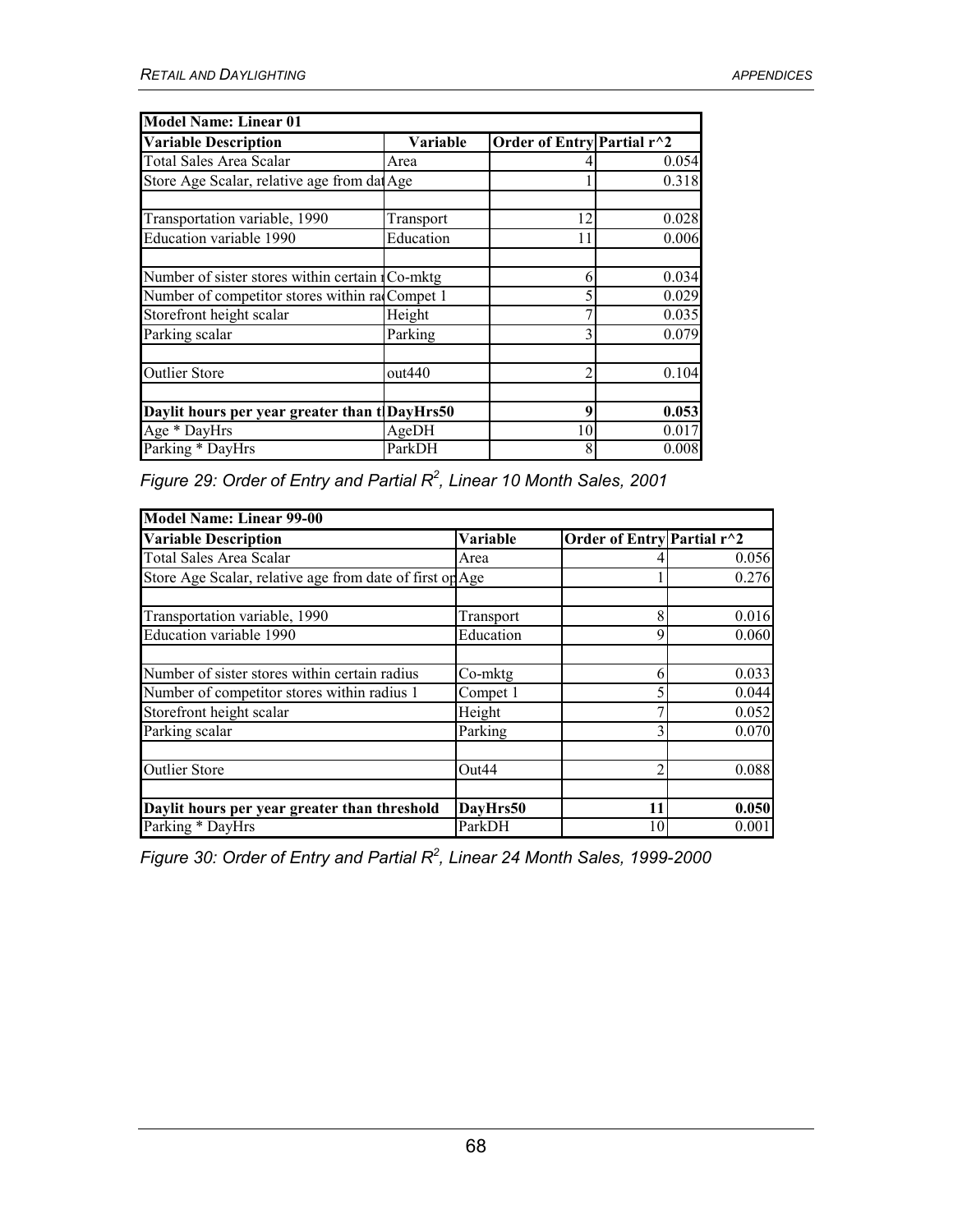## **9.1.6. Linear Transaction Models**

Summary statistics for the transaction index models are the same as the linear sales index models, and are presented earlier in Figure 26.

| <b>Model Name: Linear Transactions 2001</b>              |                 |           |                   |         |       |  |
|----------------------------------------------------------|-----------------|-----------|-------------------|---------|-------|--|
| <b>Variable Description</b>                              | <b>Variable</b> | B         | <b>Std. Error</b> | t.      | Sig.  |  |
| Total Sales Area Scalar                                  | Area            | 16.23     | 6.49              | 2.79    | 0.007 |  |
| Store Age Scalar, relative age from date of first of Age |                 | 2.68      | 0.48              | 5.60    | 0.000 |  |
| Housing variable, 2000                                   | Housing         | 0.0004    | 0.00              | 3.37    | 0.001 |  |
| Number of sister stores within certain radius            | Co-mktg         | 2.80      | 1.05              | 2.65    | 0.010 |  |
| Number of competitor stores within radius 1              | Compet 1        | $-3.87$   | 0.83              | $-4.65$ | 0.000 |  |
| Storefront height scalar                                 | Height          | $-9.35$   | 2.80              | $-3.34$ | 0.001 |  |
| Parking scalar                                           | Parking         | $-11.77$  | 2.04              | $-5.77$ | 0.000 |  |
| <b>Outlier Store</b>                                     | Out44           | 36.92     | 8.75              | 4.22    | 0.000 |  |
| Daylit hours per year greater than threshold             | DayHrs50        | $-0.0255$ | 0.01              | $-3.07$ | 0.003 |  |
| Age * DayHrs                                             | AgeDH           | $-0.0018$ | 0.00              | $-1.96$ | 0.054 |  |
| Parking * DayHrs                                         | ParkDH          | 0.0131    | 0.00              | 3.95    | 0.000 |  |
|                                                          | Model Summary:  |           |                   |         |       |  |
|                                                          | <b>RMSE</b>     | 8.44      |                   |         |       |  |
|                                                          | $R^{\wedge}2$   | 77.2%     |                   |         |       |  |

*Figure 31: Linear Model of 10 Month Transactions, 2001* 

| <b>Model Name: Linear Transactions 9900</b>             |                 |            |                   |         |               |
|---------------------------------------------------------|-----------------|------------|-------------------|---------|---------------|
| <b>Variable Description</b>                             | <b>Variable</b> | B          | <b>Std. Error</b> | t       | Sig.<br>0.010 |
| Total Sales Area Scalar                                 | Area            | 16.23      | 6.49              | 2.66    |               |
| Store Age Scalar, relative age from date of first o Age |                 | 2.51       | 0.46              | 5.48    | 0.000         |
| Transportation variable, 1990                           | Transport       | $-0.0008$  | 0.00              | $-2.98$ | 0.004         |
| Percent Population Growth, 2000-1990                    | PopGrow         | $-16.5897$ | 5.86              | $-2.83$ | 0.006         |
| Housing variable, 2000                                  | Housing         | 0.0005     | 0.00              | 3.08    | 0.003         |
| Number of sister stores within certain radius           | Co-mktg         | 3.61       | 1.16              | 3.10    | 0.003         |
| Number of competitor stores within radius 1             | Compet 1        | $-3.95$    | 0.91              | $-4.33$ | 0.000         |
| Storefront height scalar                                | Height          | $-7.40$    | 3.31              | $-2.24$ | 0.029         |
| Parking scalar                                          | Parking         | $-10.87$   | 2.24              | $-4.84$ | 0.000         |
| <b>Outlier Store</b>                                    | Out44           | 25.76      | 10.23             | 2.52    | 0.015         |
| Daylit hours per year greater than threshold            | <b>DavHrs</b>   | $-0.04$    | 0.01              | $-3.88$ | 0.000         |
| Parking * DayHrs                                        | ParkDH          | 0.01       | 0.000             | 3.87    | 0.000         |
|                                                         | Model Summary:  |            |                   |         |               |
|                                                         | <b>RMSE</b>     | 9.51       |                   |         |               |
|                                                         | $R^{\wedge}2$   | 75.2%      |                   |         |               |

*Figure 32: Linear Model of 24 Month Transactions, 1999-2000*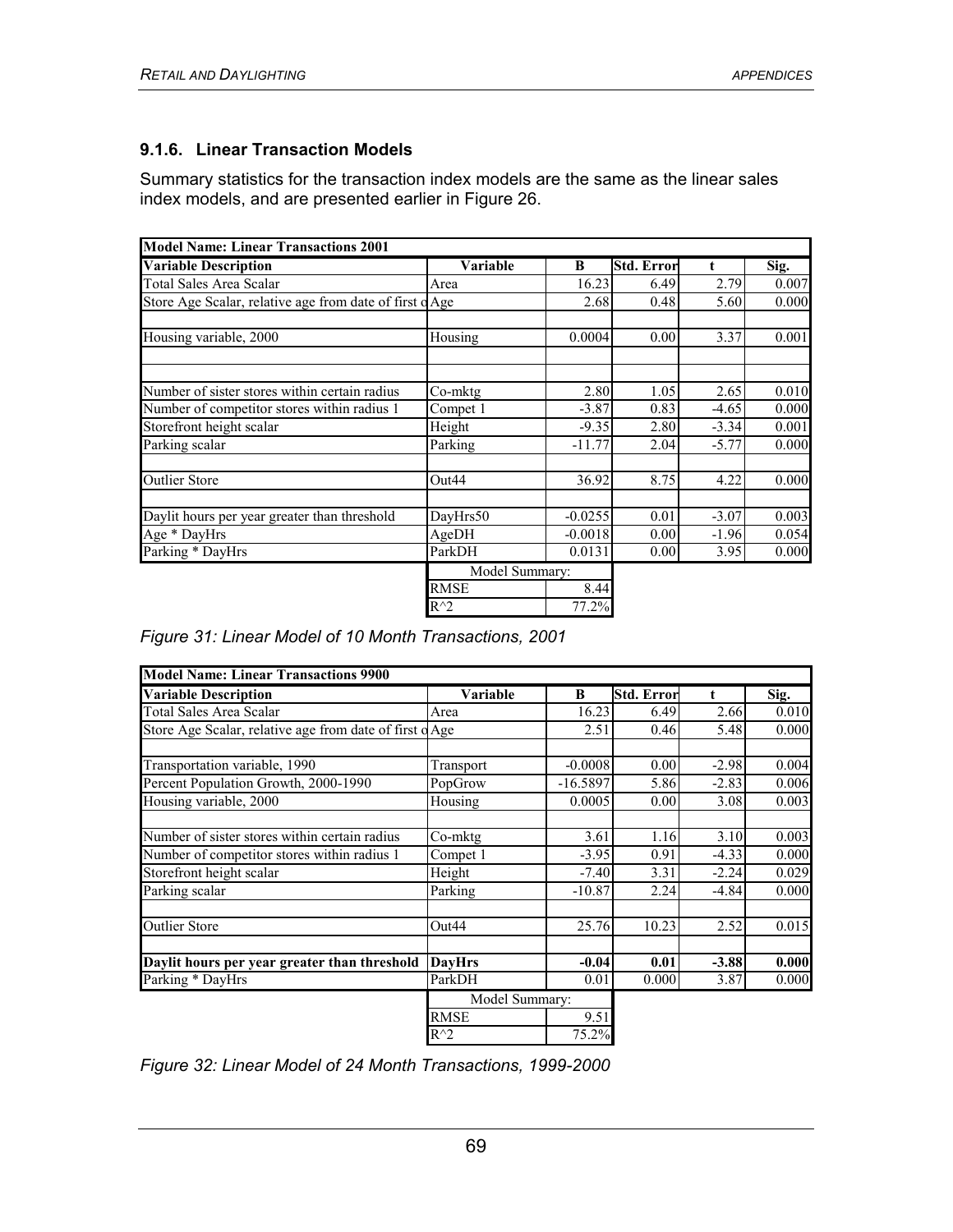# **9.2. Parking Area Verification Process**

During the course of analysis it was discovered that some of the parking lot counts collected in the initial plan review phase of data collection did not seem plausible. Many of the site plans reviewed were old or incomplete, and it was possible that the parking lot had been modified since the plan date. Since the parking lot variable was quite significant in initial models of sales performance, we decided to verify the parking lot counts during the study period.

We obtained parking lot counts from the retailer for about 80% of the store sites. However, these counts were of uncertain dates and based on a variety of counting methodologies. We also obtained low-resolution aerial photographs for about 80% of the sites (not the same 80%), from which we could estimate the parking capacity of the lots. While the aerial photos were considered the most reliable in terms of time period (they were all from approximately the study period) they were often difficult to interpret.

We followed the following methodology to finalized the parking data:

- 1) We first compared the retailer provided counts to our initial counts.
- 2) If the two counts were within 15% of each other, we assumed our count to be accurate, since it was based on a consistent counting methodology.
- 3) If the counts varied by more than 15%, we proceeded to examine the aerial photographs to see if we could determine which count was (more) correct. Using the aerial photograph counts, we also attempted to validate any one of three possible methodologies that might have been used to generate the retailer counts. From this exercise, it was determined that:
	- a) The retailer counts did not use a consistent counting methodology, as we had been warned
	- b) There was not a clear trend between the retailer or HMG counts being more accurate or consistent
	- c) We also compared aerial counts to a few stores where we could verify the actual parking counts with site visits. In these cases, we found the aerial counts to be within 5-15% of the actual counts.
- 4) Therefore, if the aerial and one of the other counts were within 15% of each other, we accepted either the retail or HMG count that was closest to the aerial count.
- 5) If neither the retail or HMG count were within 15% of the aerial count, we accepted the aerial count.
- 6) There were a few cases where we could not validate the HMG counts via this method (because not all three sources were available), in which case we accepted the HMG count.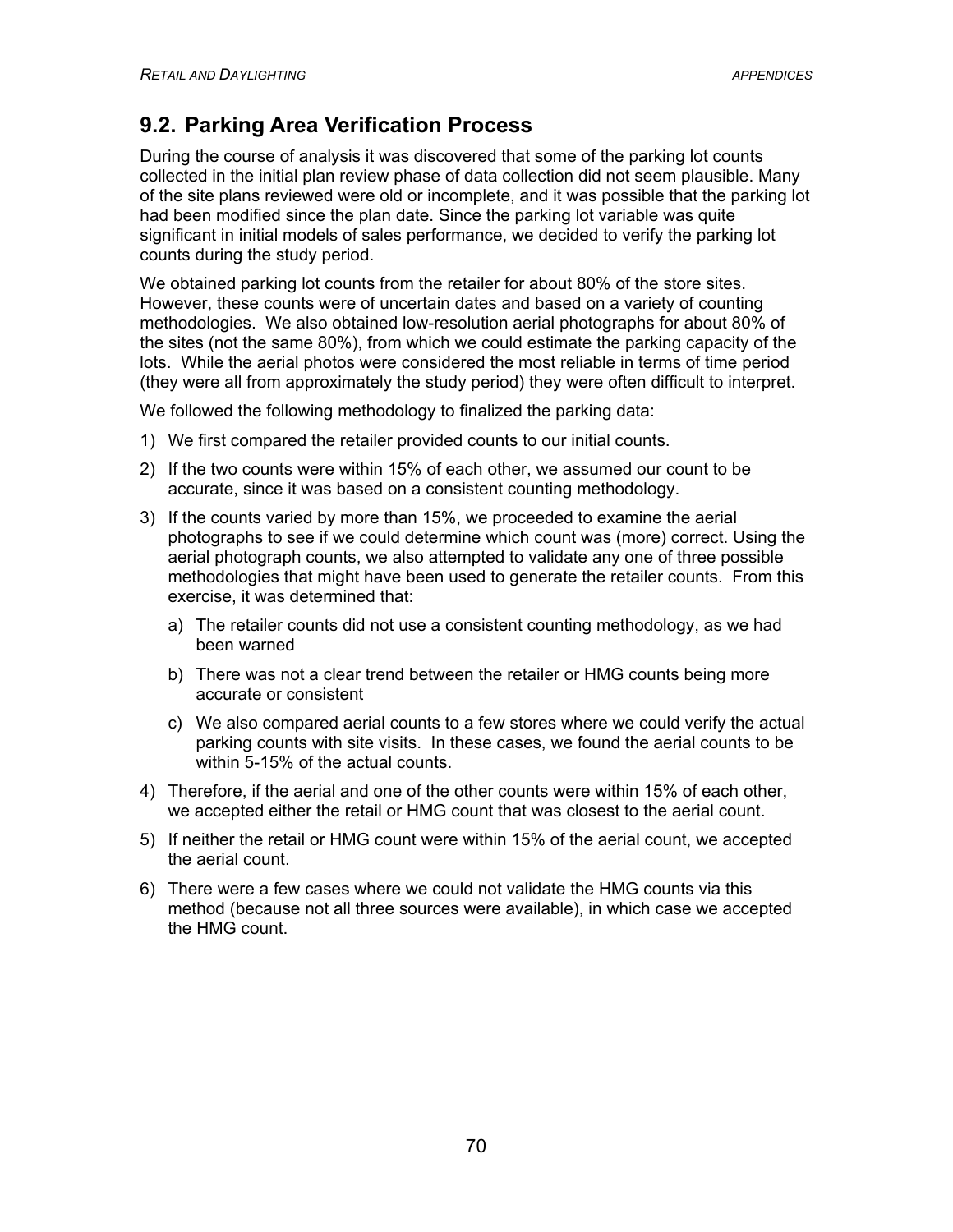# **9.3. Statistical Terminology**

The following briefly describes key statistical terms in the report.

| Term   | Name                                              | Definition                                                                                                                                                                                                                                                                                                                                                                                                    |  |  |
|--------|---------------------------------------------------|---------------------------------------------------------------------------------------------------------------------------------------------------------------------------------------------------------------------------------------------------------------------------------------------------------------------------------------------------------------------------------------------------------------|--|--|
| R.     | <b>Correlation Coefficient</b><br><b>Or</b>       | Measures the strength of the linear relationship<br>between two variables                                                                                                                                                                                                                                                                                                                                     |  |  |
|        | Pearson correlation                               | It can take on the values from -1.0 to 1.0, where -1.0<br>is a perfect negative (inverse) correlation, 0.0 is no<br>correlation, and 1.0 is a perfect positive correlation.                                                                                                                                                                                                                                   |  |  |
| p      | p-value<br><b>Or</b><br>significance<br><b>Or</b> | A p-value is a measure of the certainty you have that<br>a relationship exists between an explanatory variable<br>(e.g., smoking) and an outcome variable (e.g.,<br>cancer). It is a measure of how much evidence you<br>have that the null hypothesis - that no relationship<br>exists - is not true. The p-value is the probability that<br>you are falsely rejecting the null hypothesis, i.e., that       |  |  |
|        | Sig.                                              | you are falsely declaring that a relationship exists<br>(e.g., between smoking and cancer.)                                                                                                                                                                                                                                                                                                                   |  |  |
|        |                                                   | The smaller the p-value, the more evidence you<br>have. The probability of a false rejection of the null<br>hypothesis in a statistical test is called the<br>significance level. A p-value can vary from >.00 to<br><1.0. The significance level is 1-p, expressed as a<br>percentage. So if a p-value is .01, the significance<br>level is 99%.                                                             |  |  |
|        |                                                   | Typically, in statistical tests, one sets a threshold for<br>an acceptable significance level. In such a case, if<br>the p-value is less than some threshold (usually .05,<br>sometimes a bit larger like 0.1 or a bit smaller like<br>.01) then you reject the null hypothesis, and conclude<br>that there is a reasonable likelihood of a relationship<br>between the explanatory variable and the outcome. |  |  |
| F-Test |                                                   | A statistical hypothesis test based on the F<br>distribution where the null hypothesis is that a set of<br>B coefficients are simultaneously zero. The<br>alternative hypothesis is that there is at least one B<br>coefficient in the set that is not zero.                                                                                                                                                  |  |  |

|  |  | Figure 33: Glossary of Statistical Terminology |
|--|--|------------------------------------------------|
|  |  |                                                |